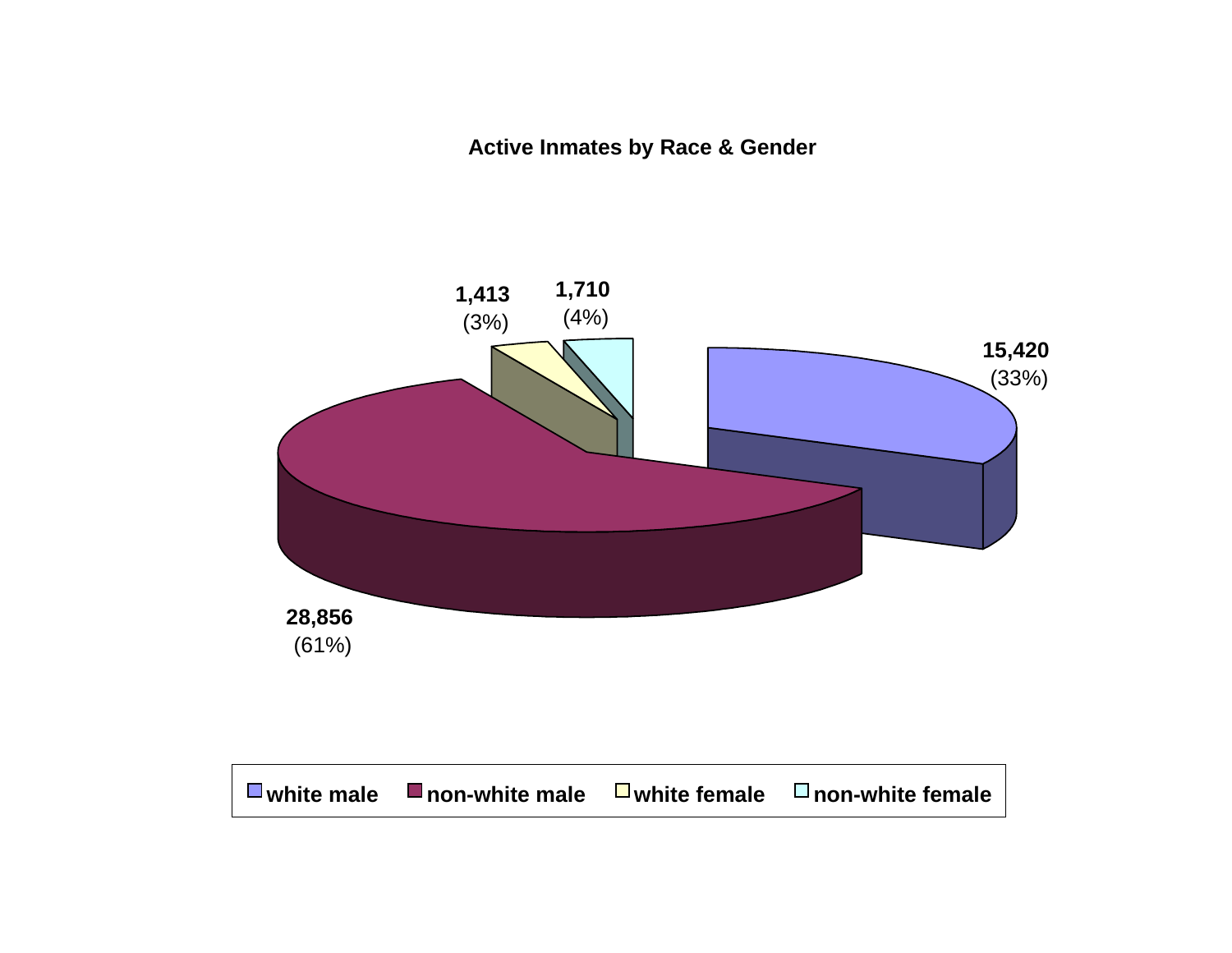**Active Inmates By Security Levels**

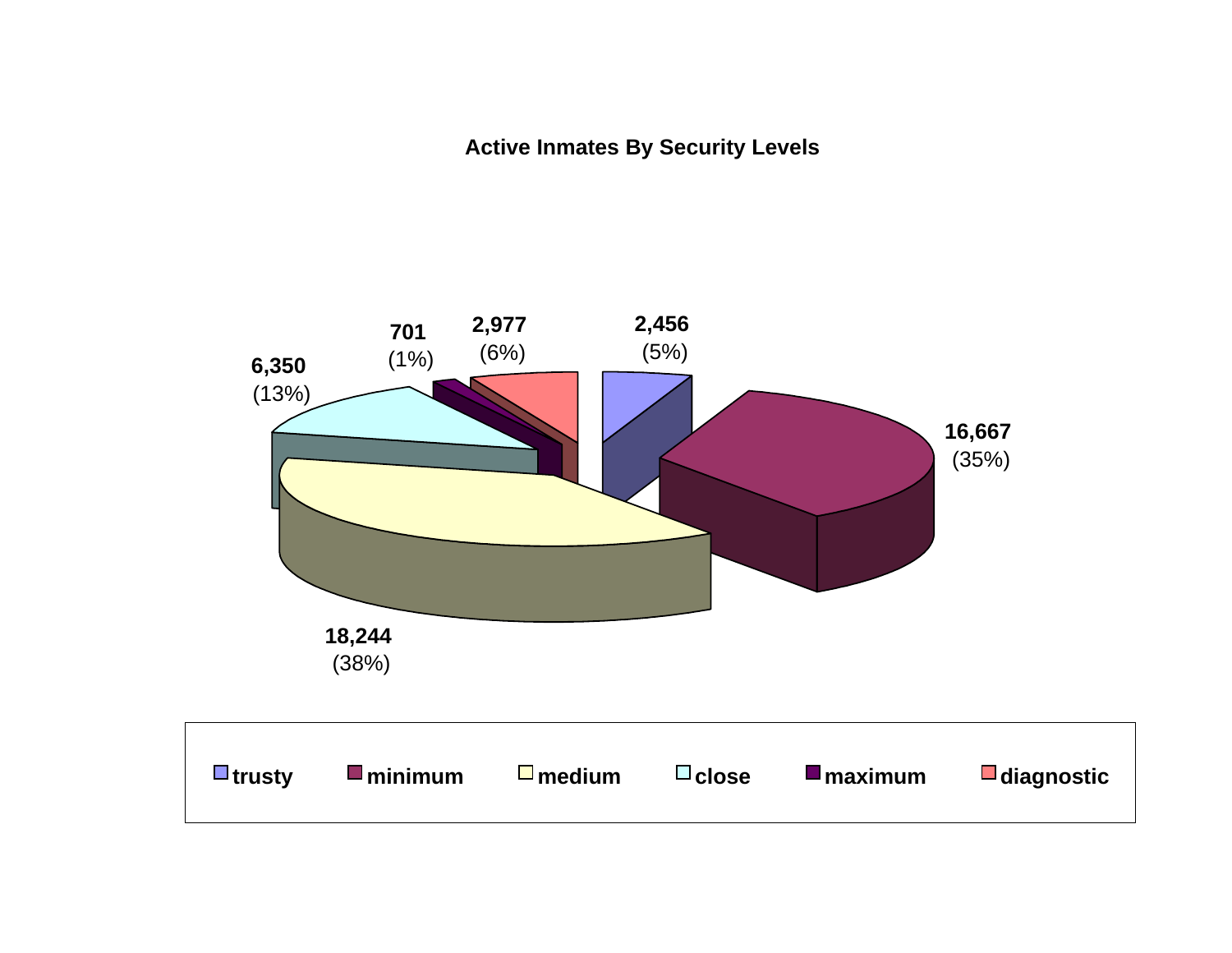### **Active Inmates by Sentence Length**

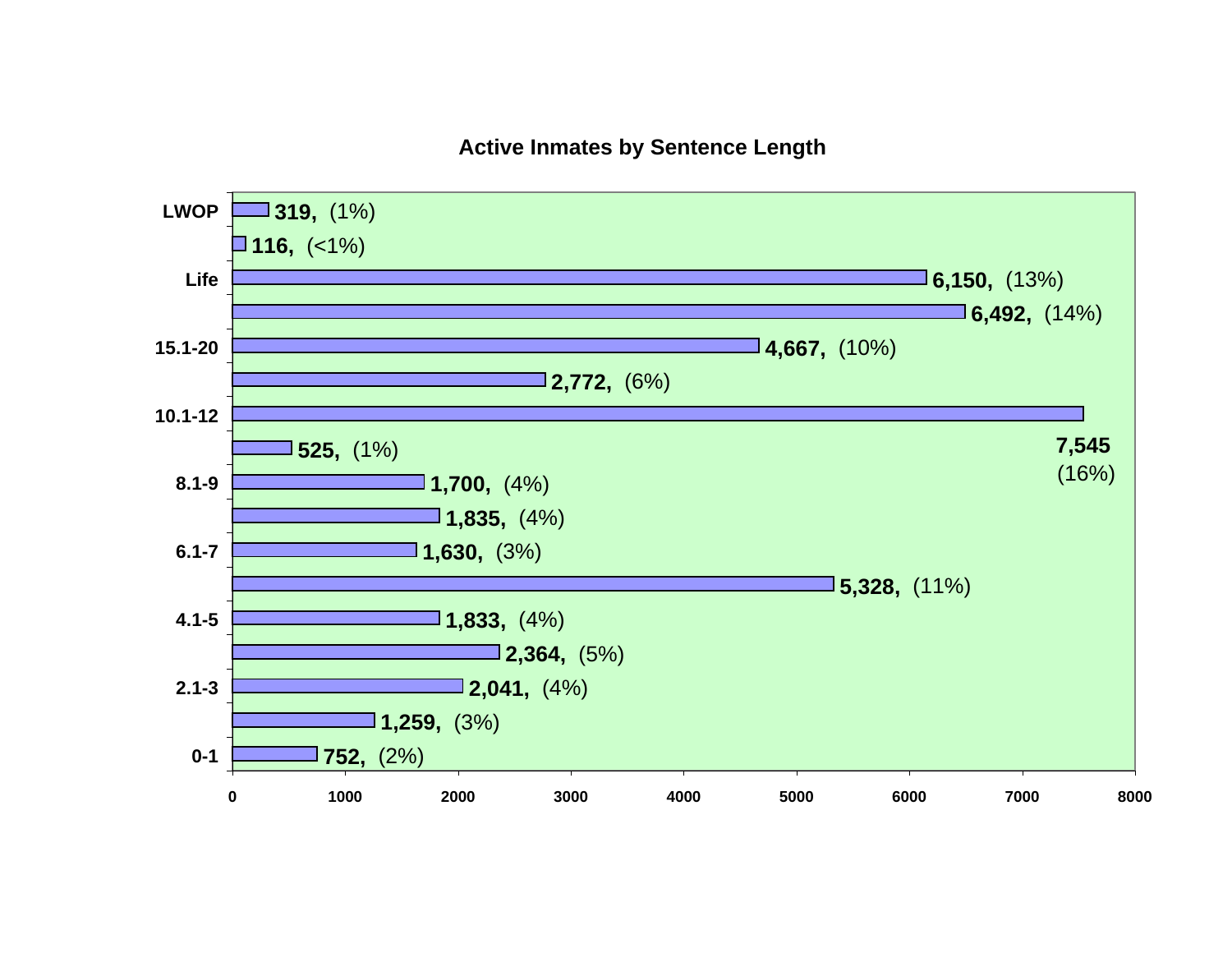**Active Inmates who have Probation to follow Prison**



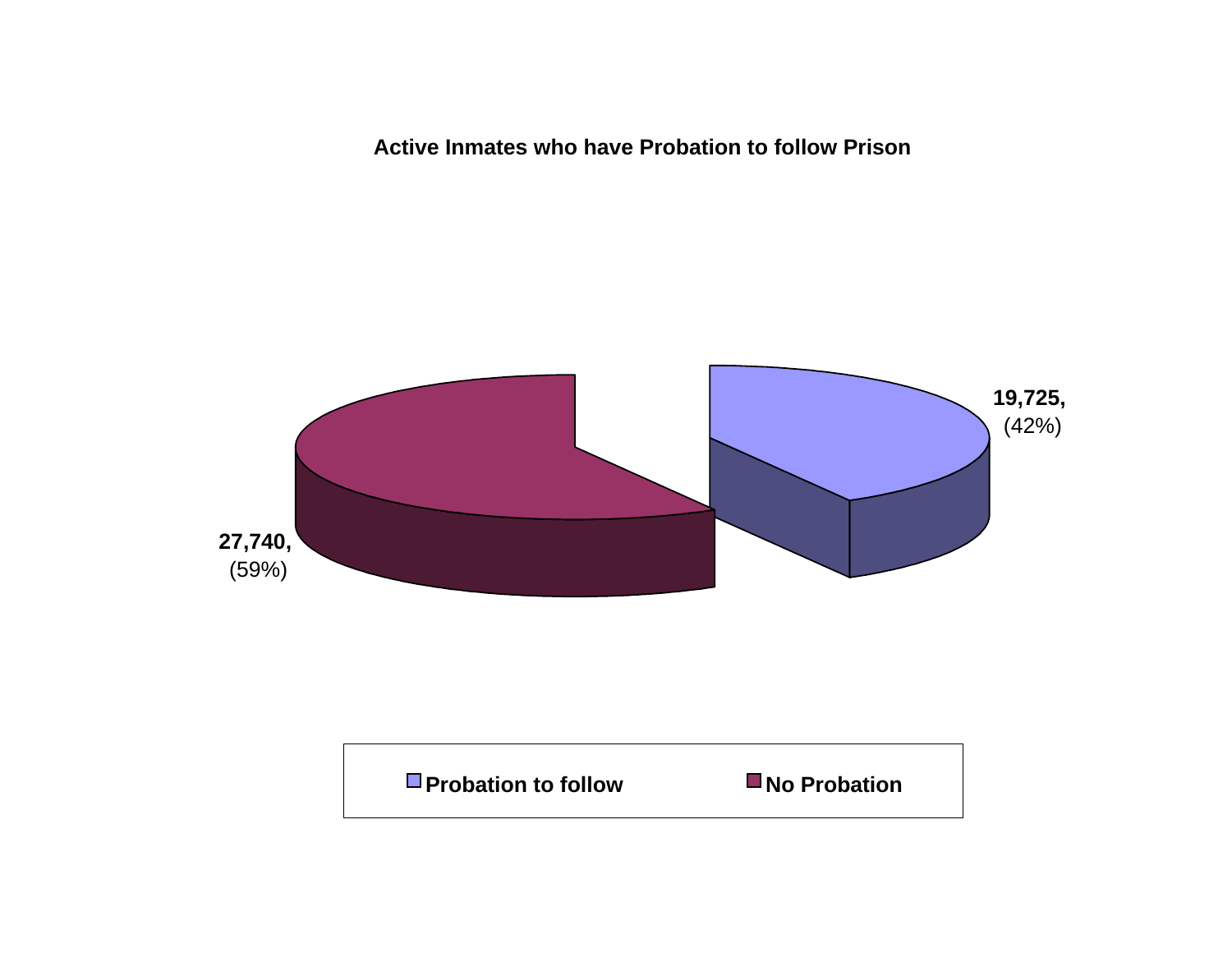### **Active Inmates by Institution**

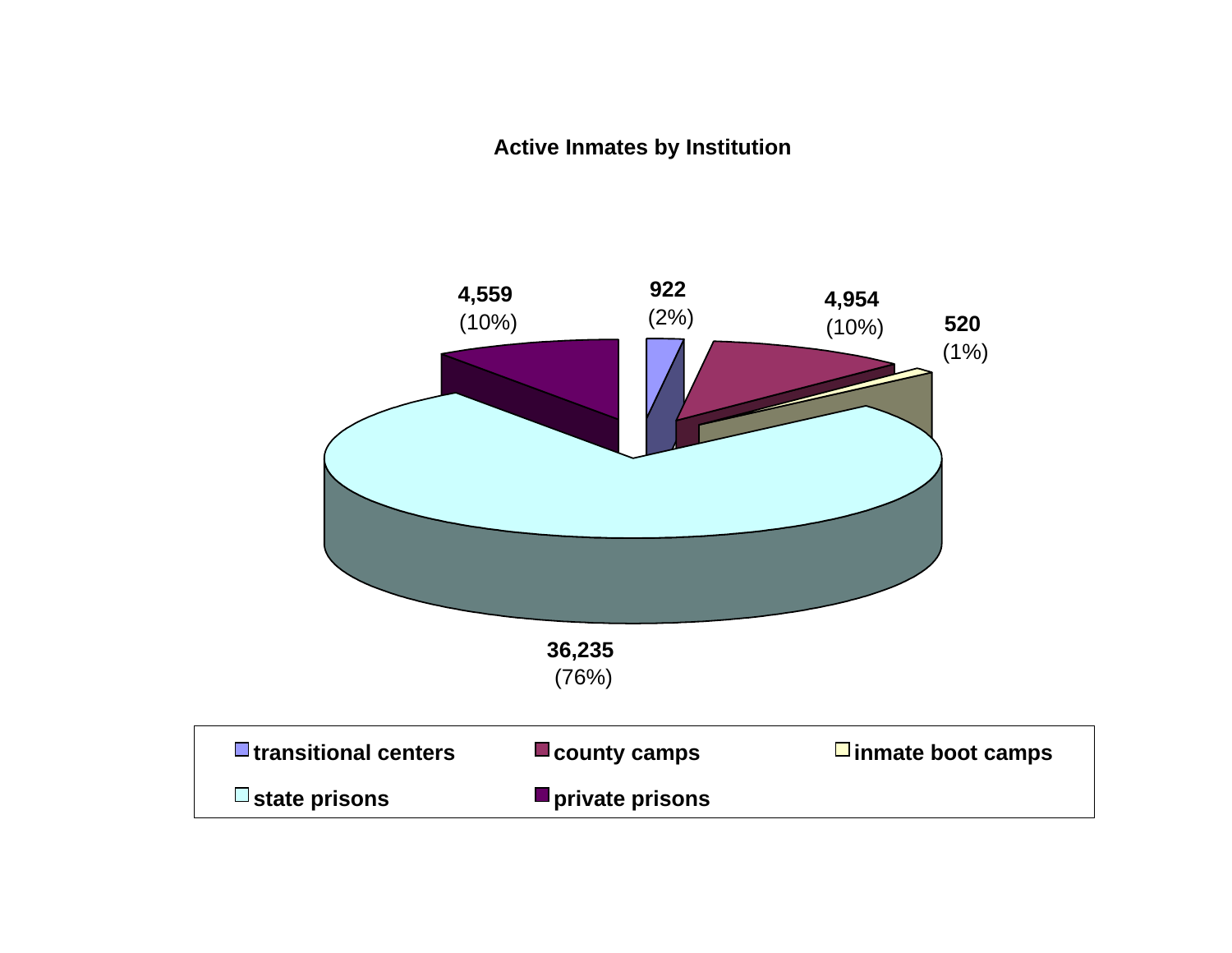### **Active Inmates by Crime Type**

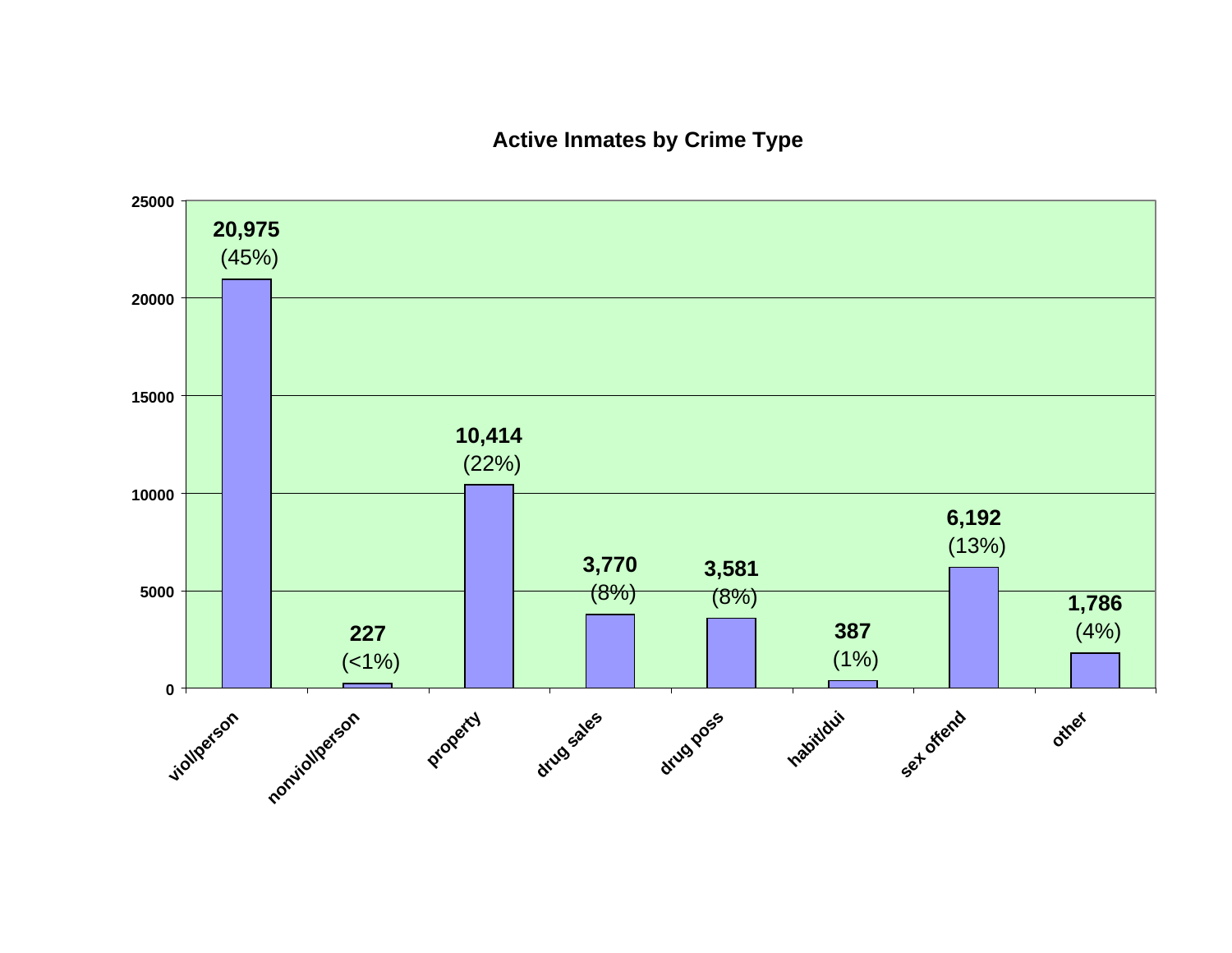Georgia Department of Corrections Page 1 Run 01/21/03 17:12 pm Decision Support

#### Inmate statistical profile

TABLE OF CONTENTS FOR ACTIVE PRISONERS EXCLUDING JAIL

Title PAGE ----- ----RACE AND SEX................................. 2 Culture Fair IQ Scores.................. 3 Self-Rpt Socioeconomic Class............ 4 Self-Rpt Environment To Age 16.......... 5 Self-Rpt Education Level................ 6 Functional Reading Level (WRAT Scores).. 7 Functional Math Level (WRAT Scores)..... 8 Functional Spelling Level (WRAT Scores). 9 Self-Rpt Guardian Status To Age 16......10 Self-Rpt Employment Status Before Prison11 Self-Rpt Marital Status At Admission....12 Self-Rpt Number Of Children At Admission13 Self-Rpt Religious Affiliation..........14 Self-Rpt Family Behavior Patterns \*.....15 Inmate Diagnostic Behavior Problem \*....16 Physical Profile (General Condition)....17 Security Status...........................18 Number Of Sentences.....................19 Number Of Disciplinaries................20 Number Of Escapes........................21 Number Of Prior Georgia Incarcerations \*22 Number Of Transfers.....................23 County Of Conviction....................24 Circ Of Conviction......................29 Home County.............................31 Prison Sentence In Years................36 Probation To Follow Prison..............37Admission Type.............................38 Release Type...............................39 Inst By Group.............................40 Institution...............................41 Misdemeanors And Felonies...............44 Crimes By Group...........................45 Most Serious Offense....................46 Most Serious Crime Type.................52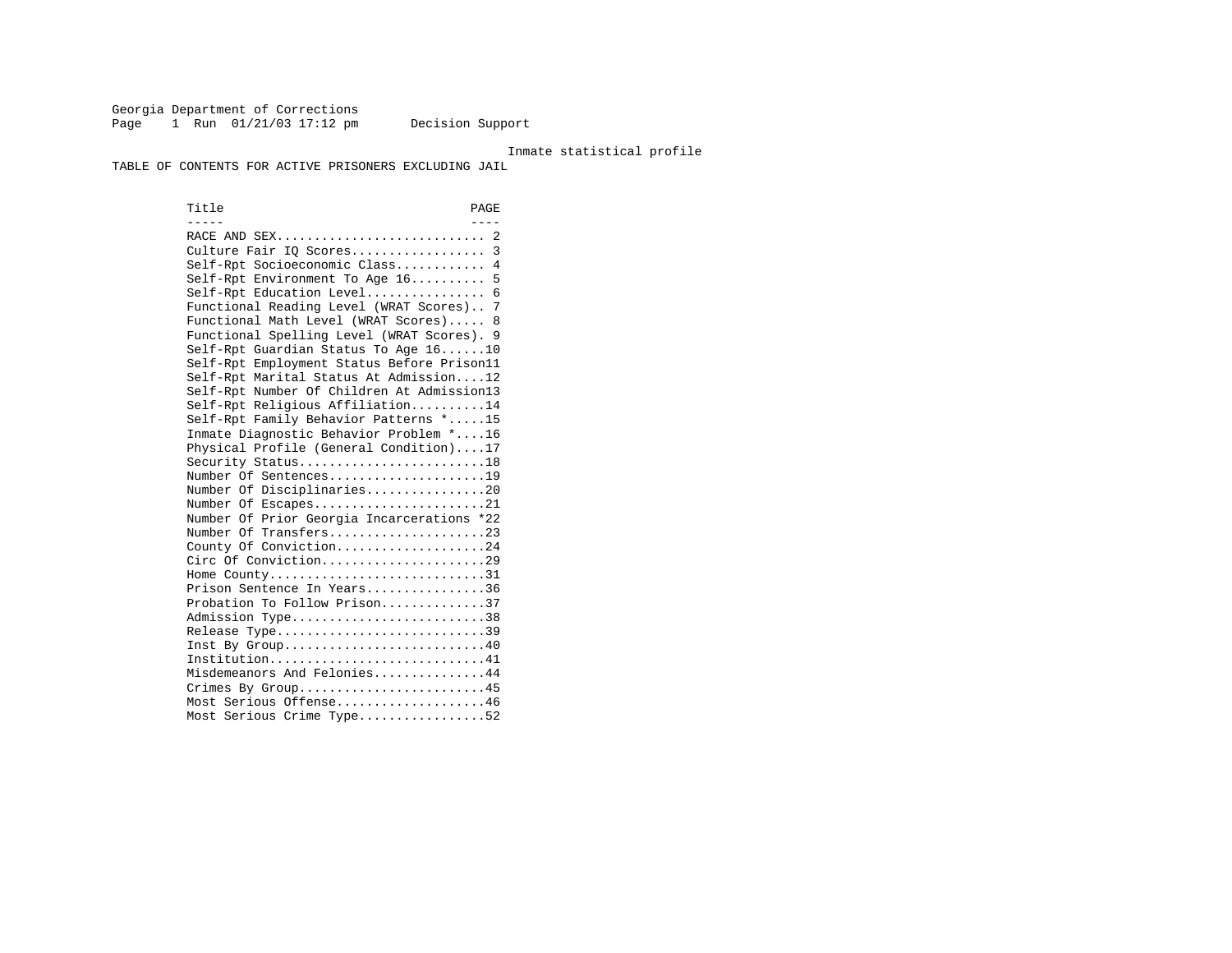Page 2 Run 01/21/03 17:12 pm

### Inmate statistical profile

Sample: ACTIVE PRISONERS EXCLUDING JAIL **Requestor: DECISION SUPPORT** Active inmates 01/21/2003

RACE AND SEX by current age & sex

|                  |                  |                              | M E N                           |                     |                      |                  |                            | <b>WOMEN</b>     |                  |                  |                      |
|------------------|------------------|------------------------------|---------------------------------|---------------------|----------------------|------------------|----------------------------|------------------|------------------|------------------|----------------------|
| RACE AND SEX     | Age<br>$00 - 21$ | Age<br>$8 22-39$             | Age<br>$ 40-54 $                | Age<br>$8 55-99$    | Men<br>ႜ<br>% Total  | Age<br>  00-21   | Age<br>$ 22-39 $           | Age<br>$ 40-54 $ | Age<br>$8 55-99$ | Women<br>% Total | Grand<br>%   Total % |
| WHITE MALE       | 969              | 8525<br>32<br>29             | 4814<br>39                      | 1112                | 57 15420<br>35       | 0                |                            | $\Omega$         |                  | $\Omega$         | 15420<br>33          |
| NON WHITE MALE   | 2397             | 71 18216<br>68               | 7388<br>61                      | 855                 | 43 28856<br>65       | $\mathbf 0$<br>0 | $\mathbf 0$<br>$\mathbf 0$ | 0<br>0           | 0<br>0           | 0<br>$\Omega$    | 28856<br>- 61        |
| WHITE FEMALE     | 0                | 0                            | 0 <sup>1</sup><br>0<br>$\Omega$ | $\Omega$<br>0       | $\Omega$<br>$\Omega$ | 42<br>62         | 882<br>45                  | 422<br>44        | 56<br>47         | 1413<br>45       | 1413<br>3            |
| NON WHITE FEMALE | 0                | 0<br>0                       | 0 <br>$\mathbf 0$<br>0          | 0<br>0 <sup>1</sup> | $\mathbf{0}$<br>0    | 58<br>84         | 1057<br>55                 | 532<br>56        | 44<br>37         | 55<br>1710       | 1710<br>4            |
| Total reported   |                  | 3366 100 26741 100 12202 100 |                                 |                     | 1967 100 44276 100   | 146 100          | 1939 100                   | 954 100          | 84 100           | 3123 100         | 47399 100            |
| Percent reported | 100.0            | 100.0                        | 100.0                           | 100.0               | 100.0                | 100.0            | 100.0                      | 100.0            | 100.0            | 100.0            | 100.0                |
| NOT REPORTED     | $\mathbf 0$      | 0                            | $\mathbf 0$                     | $\mathbf 0$         | 0                    | $\mathbf{0}$     | $\Omega$                   | $\mathbf 0$      | $\Omega$         | $\Omega$         | 0                    |
| Total            | 3366             | 26741                        | 12202                           | 1967                | 44276                | 146              | 1939                       | 954              | 84               | 3123             | 47399                |
|                  |                  |                              |                                 |                     |                      |                  |                            |                  |                  |                  |                      |
| AVERAGE AGE      | 19.96            | 30.08                        | 45.22                           | 60.43               | 34.83                | 20.11            | 30.98                      | 44.65            | 59.70            | 35.42            | 34.87                |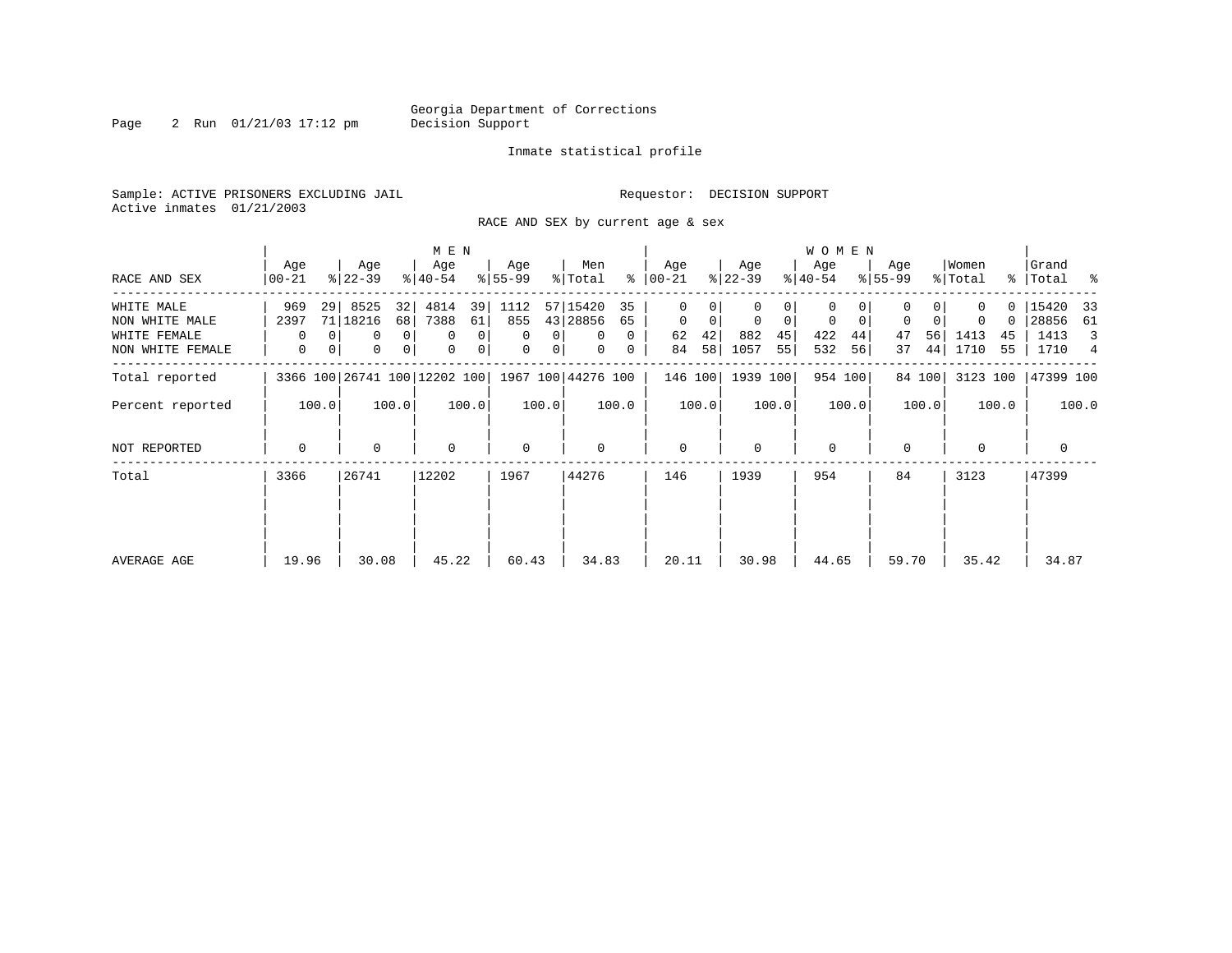Page 3 Run  $01/21/03$  17:12 pm

### Inmate statistical profile

Sample: ACTIVE PRISONERS EXCLUDING JAIL **Requestor: DECISION SUPPORT** Active inmates 01/21/2003

Culture Fair IQ Scores by current age & sex

|                           |                  |      |                  |                | M E N                        |      |                  |              |                    |         |                    |                      |                  |          | <b>WOMEN</b>     |          |                  |          |                  |          |                      |      |
|---------------------------|------------------|------|------------------|----------------|------------------------------|------|------------------|--------------|--------------------|---------|--------------------|----------------------|------------------|----------|------------------|----------|------------------|----------|------------------|----------|----------------------|------|
| IQ Score                  | Age<br>$00 - 21$ |      | Age<br>$ 22-39 $ |                | Age<br>$ 40-54 $             |      | Age<br>$8 55-99$ |              | Men<br>% Total     | ႜ       | Age<br>$ 00 - 21 $ |                      | Age<br>$ 22-39 $ |          | Age<br>$8 40-54$ |          | Age<br>$ 55-99 $ |          | Women<br>% Total |          | Grand<br>%   Total % |      |
| LESS THAN 70<br>70 AND UP | 86<br>2993       | 3 I  | 836<br>97 24403  | 3 <sup>1</sup> | 827<br>97 10553              | 93   | 109<br>1638      | <sup>6</sup> | 1858<br>94 39587   | 4<br>96 | 5<br>126           | 4 <sup>1</sup><br>96 | 177<br>1625      | 10<br>90 | 214<br>675       | 24<br>76 | 32<br>48         | 40<br>60 | 428<br>2474      | 15<br>85 | 2286<br>42061 95     | -5   |
| Total reported            |                  |      |                  |                | 3079 100 25239 100 11380 100 |      |                  |              | 1747 100 41445 100 |         |                    | 131 100              | 1802 100         |          |                  | 889 100  |                  | 80 100   | 2902 100         |          | 44347 100            |      |
| Percent reported          |                  | 91.5 |                  | 94.4           |                              | 93.3 |                  | 88.8         |                    | 93.6    |                    | 89.7                 |                  | 92.9     |                  | 93.2     |                  | 95.2     |                  | 92.9     |                      | 93.6 |
| NOT REPORTED              | 287              |      | 1502             |                | 822                          |      | 220              |              | 2831               |         | 15                 |                      | 137              |          | 65               |          | 4                |          | 221              |          | 3052                 |      |
| Total                     | 3366             |      | 26741            |                | 12202                        |      | 1967             |              | 44276              |         | 146                |                      | 1939             |          | 954              |          | 84               |          | 3123             |          | 47399                |      |
|                           |                  |      |                  |                |                              |      |                  |              |                    |         |                    |                      |                  |          |                  |          |                  |          |                  |          |                      |      |
|                           |                  |      |                  |                |                              |      |                  |              |                    |         |                    |                      |                  |          |                  |          |                  |          |                  |          |                      |      |
| AVERAGE IQ                | 99.43            |      | 100.17           |                | 96.40                        |      | 94.60            |              | 98.84              |         | 98.56              |                      | 95.58            |          | 85.71            |          | 77.88            |          | 92.20            |          | 98.41                |      |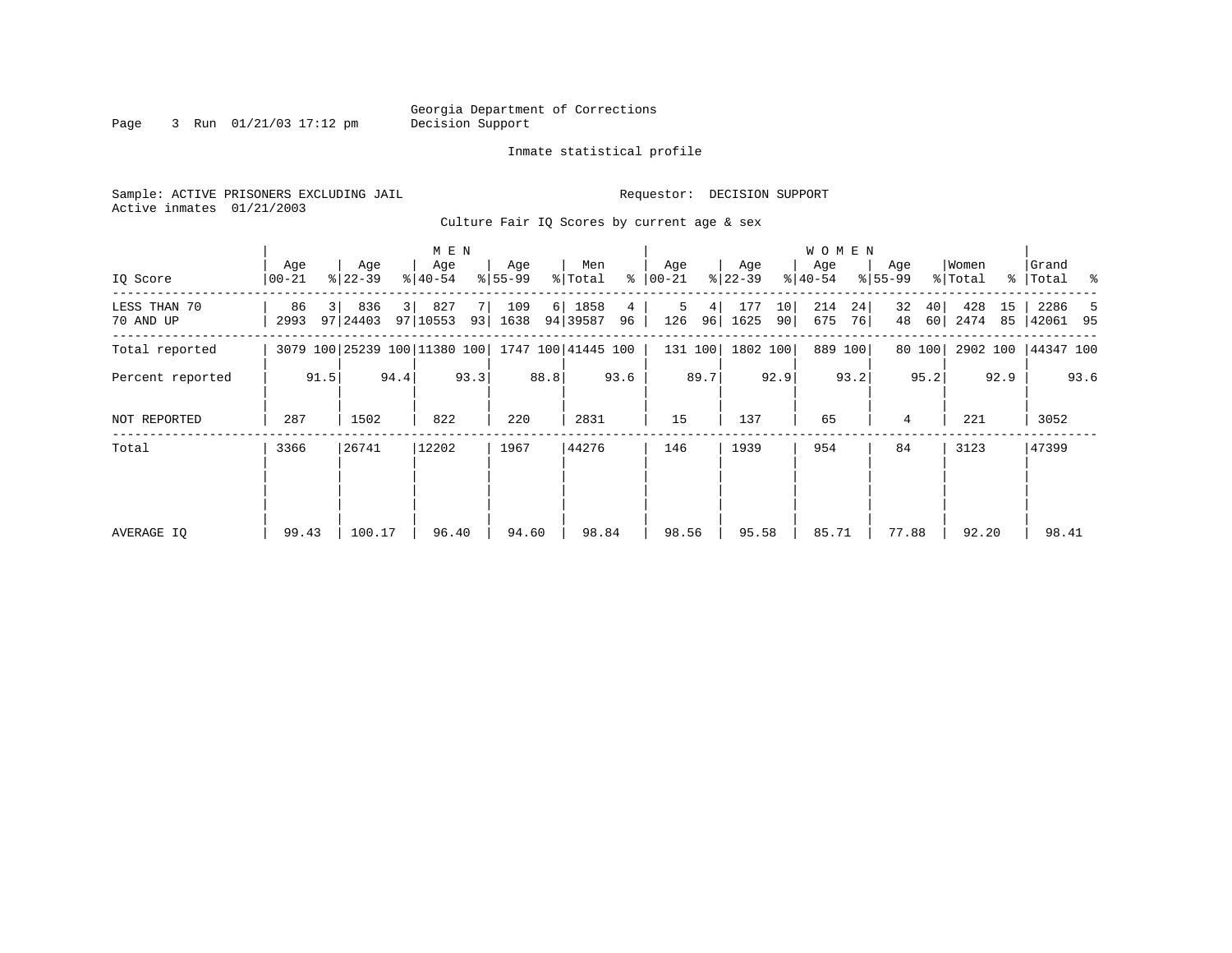Page  $4$  Run  $01/21/03$  17:12 pm

### Inmate statistical profile

Sample: ACTIVE PRISONERS EXCLUDING JAIL **Requestor: DECISION SUPPORT** Active inmates 01/21/2003

Self-Rpt Socioeconomic Class by current age & sex

|                     |          |      | M E N                        |      |           |                |             |                |                    |      | <b>WOMEN</b>   |      |           |      |           |      |                |        |          |      |           |      |
|---------------------|----------|------|------------------------------|------|-----------|----------------|-------------|----------------|--------------------|------|----------------|------|-----------|------|-----------|------|----------------|--------|----------|------|-----------|------|
|                     | Age      |      | Age                          |      | Age       |                | Age         |                | Men                |      | Age            |      | Age       |      | Age       |      | Age            |        | Women    |      | Grand     |      |
| Socioeconomic Class | $ 00-21$ |      | $8 22-39$                    |      | $8 40-54$ |                | $8155 - 99$ |                | % Total            | ႜ    | $00 - 21$      |      | $ 22-39 $ |      | $8 40-54$ |      | $8155 - 99$    |        | % Total  |      | %   Total | ႜ    |
| WELFARE             | 329      | 10   | 2069                         | 8    | 834       | 7 <sub>1</sub> | 100         | 5 <sup>1</sup> | 3332               | 8    | 22             | 15   | 274       | 14   | 100       | 11   | $\Omega$       | 0      | 396      | 13   | 3728      | 8    |
| OCC EMPLOY          | 247      | 8    | 1899                         | 7    | 548       | 5.             | 51          | 3 I            | 2745               | 6    |                |      | 11        |      | 6         |      |                |        | 19       |      | 2764      |      |
| MINIMUM STD         | 1433     | 46   | 10974                        | 42   | 5090      | 43             | 900         |                | 48 18397           | 43   | 38             | 27   | 557       | 29   | 345       | 37   | 46             | 58     | 986      | 32   | 19383     | 42   |
| MIDDLE              | 1079     |      | 34 10655                     | 41   | 5219      | 44             | 812         |                | 43 17765           | 42   | 77             | 54   | 1012      | 53   | 463       | 50   | 31             | 39     | 1583     | 52   | 19348     | 42   |
| OTHER               | 48       |      | 231                          |      | 95        |                | 14          |                | 388                |      | $\overline{4}$ | 3    | 41        | 2    | 20        |      | $\overline{a}$ | 3      | 67       | 2    | 455       |      |
| Total reported      |          |      | 3136 100 25828 100 11786 100 |      |           |                |             |                | 1877 100 42627 100 |      | 142 100        |      | 1895 100  |      | 934 100   |      |                | 80 100 | 3051 100 |      | 45678 100 |      |
| Percent reported    |          | 93.2 |                              | 96.6 |           | 96.6           |             | 95.4           |                    | 96.3 |                | 97.3 |           | 97.7 |           | 97.9 |                | 95.2   |          | 97.7 |           | 96.4 |
| NOT RPTD            | 230      |      | 913                          |      | 416       |                | 90          |                | 1649               |      | 4              |      | 44        |      | 20        |      | 4              |        | 72       |      | 1721      |      |
| Total               | 3366     |      | 26741                        |      | 12202     |                | 1967        |                | 44276              |      | 146            |      | 1939      |      | 954       |      | 84             |        | 3123     |      | 47399     |      |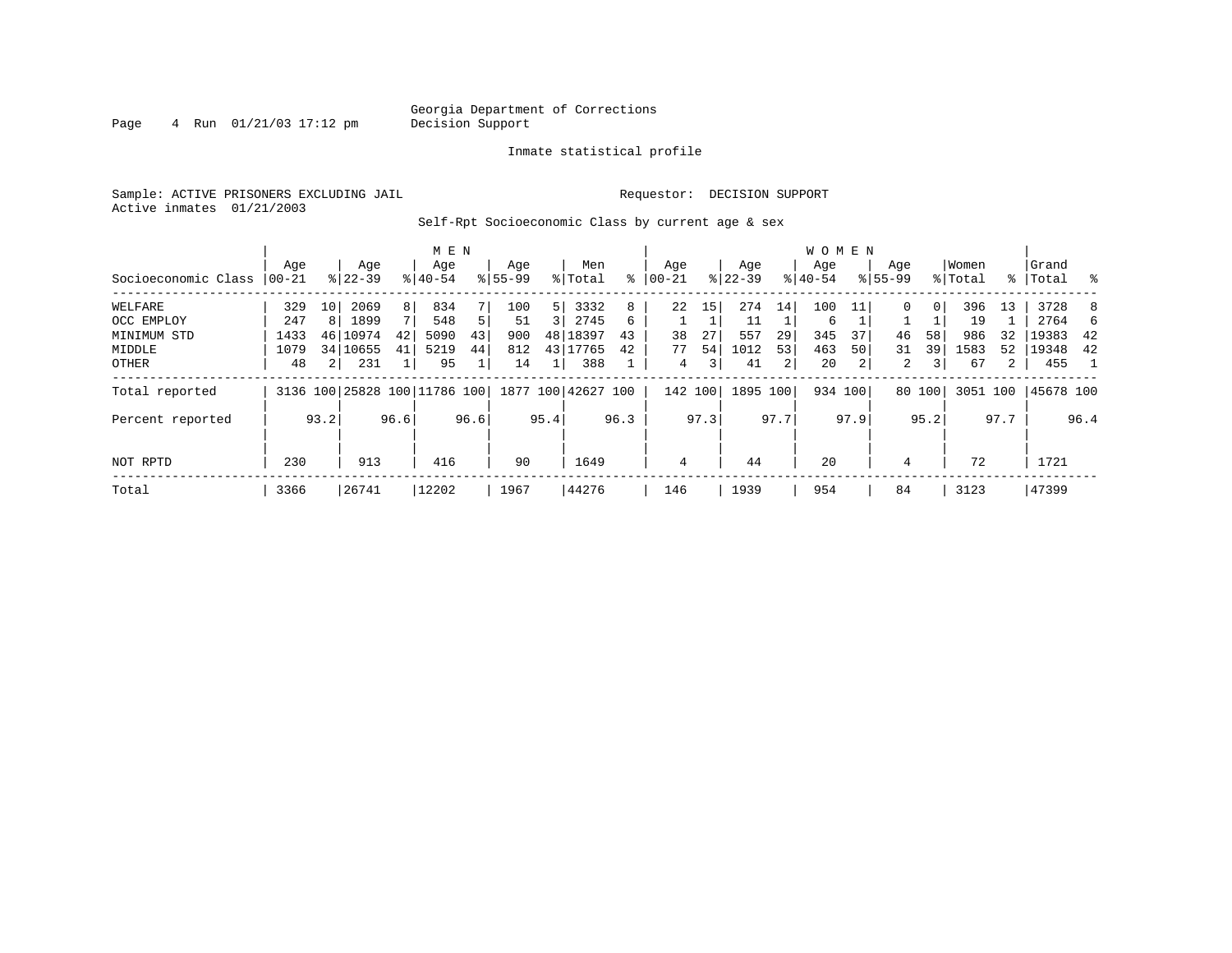Page 5 Run  $01/21/03$  17:12 pm

### Inmate statistical profile

Sample: ACTIVE PRISONERS EXCLUDING JAIL **Requestor: DECISION SUPPORT** Active inmates 01/21/2003

Self-Rpt Environment To Age 16 by current age & sex

|                  |                   |      |                  |                | M E N                        |      |                    |                 |                    |      |                  |      |                  |      | <b>WOMEN</b>     |                |                    |        |                  |      |                 |      |
|------------------|-------------------|------|------------------|----------------|------------------------------|------|--------------------|-----------------|--------------------|------|------------------|------|------------------|------|------------------|----------------|--------------------|--------|------------------|------|-----------------|------|
| Environment      | Age<br>$ 00 - 21$ |      | Age<br>$ 22-39 $ |                | Age<br>$8140 - 54$           |      | Age<br>$8155 - 99$ |                 | Men<br>% Total     | ႜ    | Aqe<br>$00 - 21$ |      | Age<br>$ 22-39 $ |      | Aqe<br>$8 40-54$ |                | Age<br>$8155 - 99$ |        | Women<br>% Total | ႜ    | Grand<br> Total | ႜ    |
| RURAL/FARM       | 41                |      | 551              | 2 <sup>1</sup> | 684                          | 6    | 315                |                 | 1591               | 4    |                  |      | 44               | 2    | 42               | 41             | 14                 | 18     | 101              | 3    | 1692            | 4    |
| RURAL/NFARM      | 85                |      | 1342             | 5              | 780                          |      | 150                | 8 <sup>1</sup>  | 2357               | 5    | 26               | 18   | 289              | 15   | 115              | 12             | 9                  | 11     | 439              | 14   | 2796            | 6    |
| S.M.S.A          | 1026              | 32   | 9023             | 35             | 3951                         | 33   | 529                |                 | 28 14529           | 34   | 20               | 14   | 245              | 13   | 145              | 15             | 13                 | 16     | 423              | 14   | 14952           | - 32 |
| URBAN            | 810               | 25   | 5279             | 20             | 2145                         | 18   | 246                | 13 <sup>1</sup> | 8480               | 20   | 59               | 42   | 738              | 39   | 354              | 38             | 24                 | 30     | 1175             | 38   | 9655            | -21  |
| SMALL TOWN       | 1240              | 38   | 9765             | 37             | 4260                         | 36   | 655                |                 | 34   15920         | 37   | 34               | 24   | 571              | 30   | 277              | 30             | 18                 | 23     | 900              | 29   | 16820           | 36   |
| OTHER            | 20                |      | 153              |                | 70                           |      | 9                  | 0 <sup>1</sup>  | 252                |      |                  |      | 10               |      | 3                | 0 <sup>1</sup> |                    |        | 15               | 0    | 267             |      |
| Total reported   |                   |      |                  |                | 3222 100 26113 100 11890 100 |      |                    |                 | 1904 100 43129 100 |      | 141 100          |      | 1897 100         |      | 936 100          |                |                    | 79 100 | 3053 100         |      | 46182 100       |      |
| Percent reported |                   | 95.7 |                  | 97.7           |                              | 97.4 |                    | 96.8            |                    | 97.4 |                  | 96.6 |                  | 97.8 |                  | 98.1           |                    | 94.0   |                  | 97.8 |                 | 97.4 |
| NOT RPTD         | 144               |      | 628              |                | 312                          |      | 63                 |                 | 1147               |      | 5                |      | 42               |      | 18               |                | 5                  |        | 70               |      | 1217            |      |
| Total            | 3366              |      | 26741            |                | 12202                        |      | 1967               |                 | 44276              |      | 146              |      | 1939             |      | 954              |                | 84                 |        | 3123             |      | 47399           |      |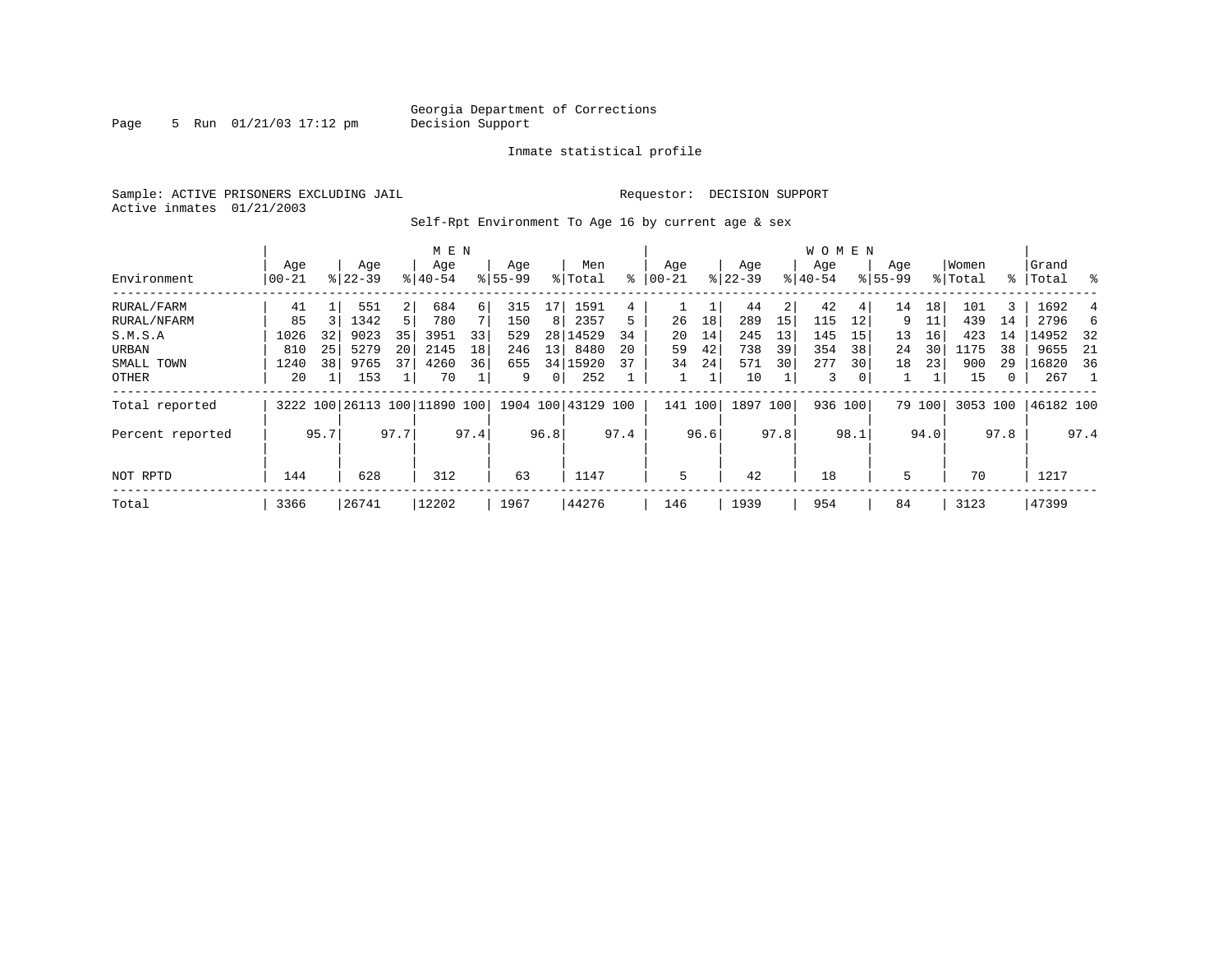### Georgia Department of Corrections<br>Decision Support

Page 6 Run  $01/21/03$  17:12 pm

### Inmate statistical profile

Sample: ACTIVE PRISONERS EXCLUDING JAIL **Requestor: DECISION SUPPORT** Active inmates 01/21/2003

Self-Rpt Education Level by current age & sex

|                     |                |      |                              |                | M E N              |      |                  |      |                    |      |                      |      |                  |      | WOMEN            |      |                  |        |                  |      |                    |      |
|---------------------|----------------|------|------------------------------|----------------|--------------------|------|------------------|------|--------------------|------|----------------------|------|------------------|------|------------------|------|------------------|--------|------------------|------|--------------------|------|
| Education Level     | Age<br>  00-21 |      | Age<br>$ 22-39 $             |                | Age<br>$8140 - 54$ |      | Age<br>$8 55-99$ |      | Men<br>% Total     |      | Age<br>$8   00 - 21$ |      | Age<br>$ 22-39 $ |      | Age<br>$ 40-54 $ |      | Age<br>$8 55-99$ |        | Women<br>% Total |      | Grand<br>%   Total | ್ಠಿ  |
| LESS THAN GRADE 7   | 61             |      | 547                          | $\overline{2}$ | 467                | 4    | 335              | 18   | 1410               |      | 2                    |      | 20               |      | 21               |      | 12               | 15     | 55               |      | 1465               |      |
| GRADE 7             | 86             | 3    | 606                          | 2 <sup>1</sup> | 353                | 3    | 144              | 8    | 1189               | 3    | 5                    | 4    | 50               | 3    | 26               |      | 4                |        | 85               |      | 1274               |      |
| GRADE 8             | 471            | 15   | 2259                         | 9 <sup>1</sup> | 1031               | 9    | 213              | 11   | 3974               | 9    | 16                   | 11   | 161              | 9    | 73               |      | 6                |        | 256              |      | 4230               | 9    |
| GRADE 9             | 813            | 25   | 4261                         | 16             | 1540               | 13   | 178              | 9    | 6792               | 16   | 37                   | 26   | 263              | 14   | 85               |      | 5                |        | 390              | 13   | 7182 16            |      |
| GRADE 10            | 900            | 28   | 5833                         | 22             | 1996               | 17   | 190              | 10   | 8919               | 21   | 32                   | 23   | 293              | 16   | 125              | 14   | 12               | 15     | 462              | 15   | 9381               | 20   |
| GRADE 11            | 670            | 21   | 5326                         | 20             | 1633               | 14   | 155              | 8    | 7784               | 18   | 25                   | 18   | 307              | 16   | 111              | 12   | 6                | 7      | 449              | 15   | 8233               | 18   |
| GRADE 12            | 182            | 6    | 4905                         | 19             | 2938               | 25   | 378              | 20   | 8403               | 19   | 9                    | 6    | 290              | 16   | 193              | 21   | 19               | 23     | 511              | 17   | 8914               | 19   |
| MORE THAN GRADE 12  | 34             |      | 2401                         |                | 9   1947           | 16   | 316              | 17   | 4698               | 11   | 14                   | 10   | 478              | 26   | 281              | 31   | 17               | 21     | 790              | 26   | 5488 12            |      |
| Total reported      |                |      | 3217 100 26138 100 11905 100 |                |                    |      |                  |      | 1909 100 43169 100 |      | 140 100              |      | 1862 100         |      | 915 100          |      |                  | 81 100 | 2998 100         |      | 46167 100          |      |
| Percent reported    |                | 95.6 |                              | 97.7           |                    | 97.6 |                  | 97.1 |                    | 97.5 |                      | 95.9 |                  | 96.0 |                  | 95.9 |                  | 96.4   |                  | 96.0 |                    | 97.4 |
| NOT REPORTED        | 149            |      | 603                          |                | 297                |      | 58               |      | 1107               |      | 6                    |      | 77               |      | 39               |      | 3                |        | 125              |      | 1232               |      |
| Total               | 3366           |      | 26741                        |                | 12202              |      | 1967             |      | 44276              |      | 146                  |      | 1939             |      | 954              |      | 84               |        | 3123             |      | 47399              |      |
|                     |                |      |                              |                |                    |      |                  |      |                    |      |                      |      |                  |      |                  |      |                  |        |                  |      |                    |      |
|                     |                |      |                              |                |                    |      |                  |      |                    |      |                      |      |                  |      |                  |      |                  |        |                  |      |                    |      |
| AVG EDUCATION LEVEL | 9.71           |      | 10.88                        |                | 11.49              |      | 10.26            |      | 10.93              |      | 11.32                |      | 13.37            |      | 14.04            |      | 11.83            |        | 13.44            |      | 11.09              |      |

\* NOTE: THE FIELD LABLED "LESS THAN GRADE 7" WAS CORRECTED IN MARCH 1989: MISSING DATA FOR INMATES STILL IN DIAGNOSTICS NOW HAS BEEN REMOVED FROM THIS FIELD AND IDENTIFIED AS "NOT REPORTED" INFORMATION.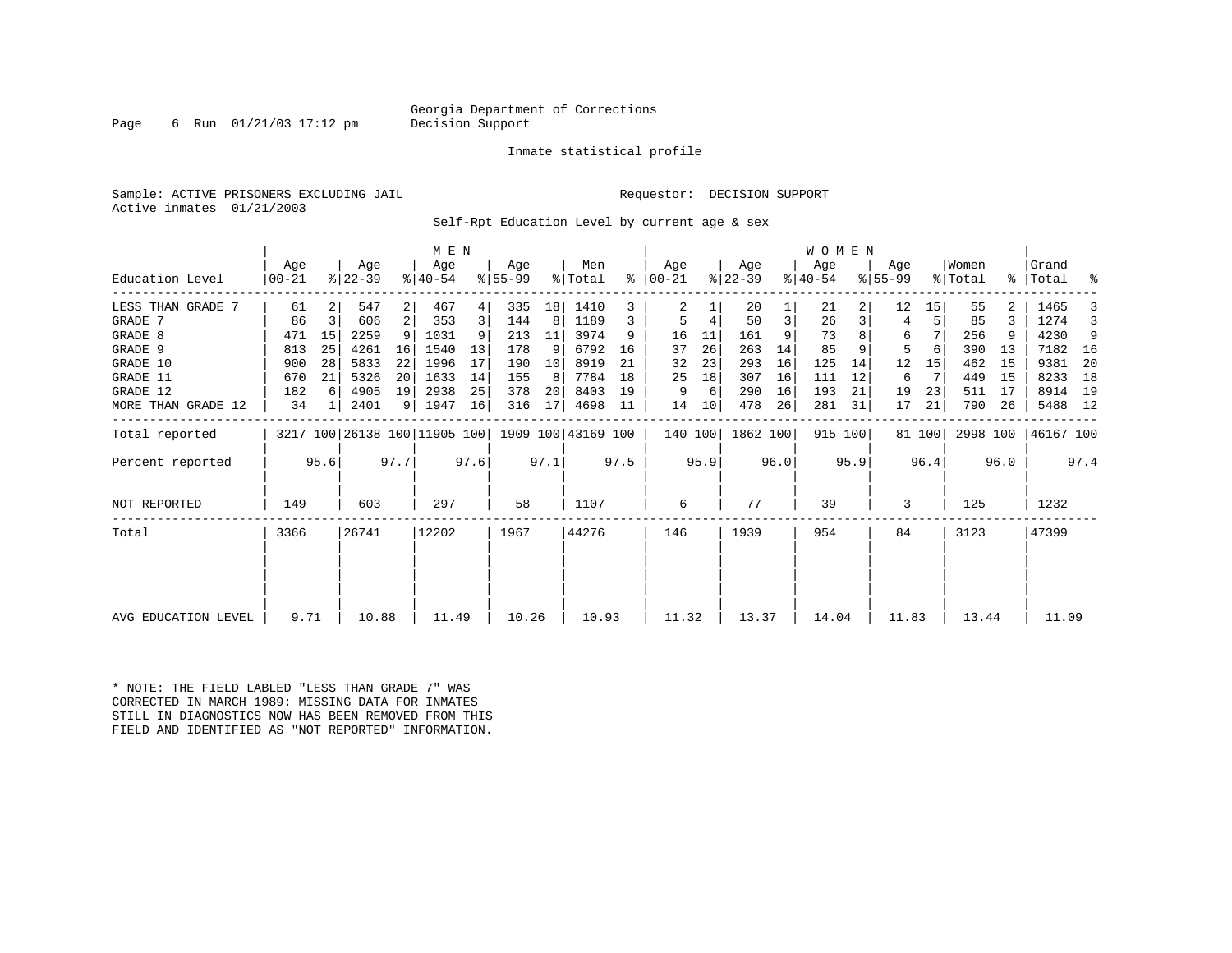Page 7 Run 01/21/03 17:12 pm

Inmate statistical profile

Sample: ACTIVE PRISONERS EXCLUDING JAIL **Requestor: DECISION SUPPORT** Active inmates 01/21/2003

Functional Reading Level (WRAT Scores) by current age & sex

|                    |                 |                 |                                                 |      | M E N              |      |                 |                 |                |      |                  |      |                  |      | <b>WOMEN</b>     |         |                  |        |                  |      |                    |      |
|--------------------|-----------------|-----------------|-------------------------------------------------|------|--------------------|------|-----------------|-----------------|----------------|------|------------------|------|------------------|------|------------------|---------|------------------|--------|------------------|------|--------------------|------|
| WRAT Reading Score | Age<br>$ 00-21$ |                 | Age<br>$ 22-39 $                                |      | Age<br>$8140 - 54$ |      | Aqe<br>$ 55-99$ |                 | Men<br>% Total | ႜ    | Age<br>$00 - 21$ |      | Age<br>$ 22-39 $ |      | Age<br>$ 40-54 $ |         | Age<br>$8 55-99$ |        | Women<br>% Total |      | Grand<br>%   Total | ႜ    |
| LESS THAN GRADE 6  | 1196            | 39              | 9127                                            | 36   | 4945               | 43   | 818             |                 | 46 16086       | 39   | 28               | 21   | 419              | 23   | 263              | 30      | 29               | 36     | 739              | 25   | 16825              | 38   |
| 6TH THRU 8TH GRADE | 721             | 23              | 5733                                            | 23   | 2434               | 21   | 326             | 18 <sup>1</sup> | 9214           | 22   | 41               | 31   | 334              | 19   | 158              | 18      | 16               | 20     | 549              | 19   | 9763               | 22   |
| GRADE 9            | 269             | 9               | 2282                                            | 9    | 821                |      | 131             |                 | 3503           | 8    | 13               | 10   | 155              |      | 61               |         | 5                | 6      | 234              |      | 3737               | 8    |
| GRADE 10           | 152             |                 | 1164                                            |      | 417                |      | 58              | 3               | 1791           |      | 9                |      | 75               |      | 34               |         | 3                |        | 121              |      | 1912               | 4    |
| GRADE 11           | 148             |                 | 1106                                            |      | 439                |      | 60              | 3               | 1753           |      | 2                |      | 90               |      | 37               |         |                  |        | 133              |      | 1886               | 4    |
| GRADE 12           | 395             | 13 <sup>1</sup> | 3846                                            | 15   | 1770               | 16   | 307             | 17              | 6318           | 15   | 9                |      | 160              | 9    | 63               |         | 9                | 11     | 241              |      | 6559               | 15   |
| MORE THAN GRADE 12 | 210             |                 | 2055                                            | 8    | 548                | 5.   | 63              | $\overline{4}$  | 2876           |      | 29               | 22   | 569              | 32   | 272              | 31      | 14               | 18     | 884              | 30   | 3760               | 8    |
| Total reported     |                 |                 | 3091 100 25313 100 11374 100 1763 100 41541 100 |      |                    |      |                 |                 |                |      | 131 100          |      | 1802 100         |      |                  | 888 100 |                  | 80 100 | 2901 100         |      | 44442 100          |      |
| Percent reported   |                 | 91.8            |                                                 | 94.7 |                    | 93.2 |                 | 89.6            |                | 93.8 |                  | 89.7 |                  | 92.9 |                  | 93.1    |                  | 95.2   |                  | 92.9 |                    | 93.8 |
| NOT REPORTED       | 275             |                 | 1428                                            |      | 828                |      | 204             |                 | 2735           |      | 15               |      | 137              |      | 66               |         | 4                |        | 222              |      | 2957               |      |
| Total              | 3366            |                 | 26741                                           |      | 12202              |      | 1967            |                 | 44276          |      | 146              |      | 1939             |      | 954              |         | 84               |        | 3123             |      | 47399              |      |
|                    |                 |                 |                                                 |      |                    |      |                 |                 |                |      |                  |      |                  |      |                  |         |                  |        |                  |      |                    |      |
|                    |                 |                 |                                                 |      |                    |      |                 |                 |                |      |                  |      |                  |      |                  |         |                  |        |                  |      |                    |      |
| AVG READING SCORE  | 7.62            |                 | 7.89                                            |      | 7.21               |      | 6.95            |                 | 7.64           |      | 8.85             |      | 9.34             |      | 8.85             |         | 7.92             |        | 9.13             |      | 7.74               |      |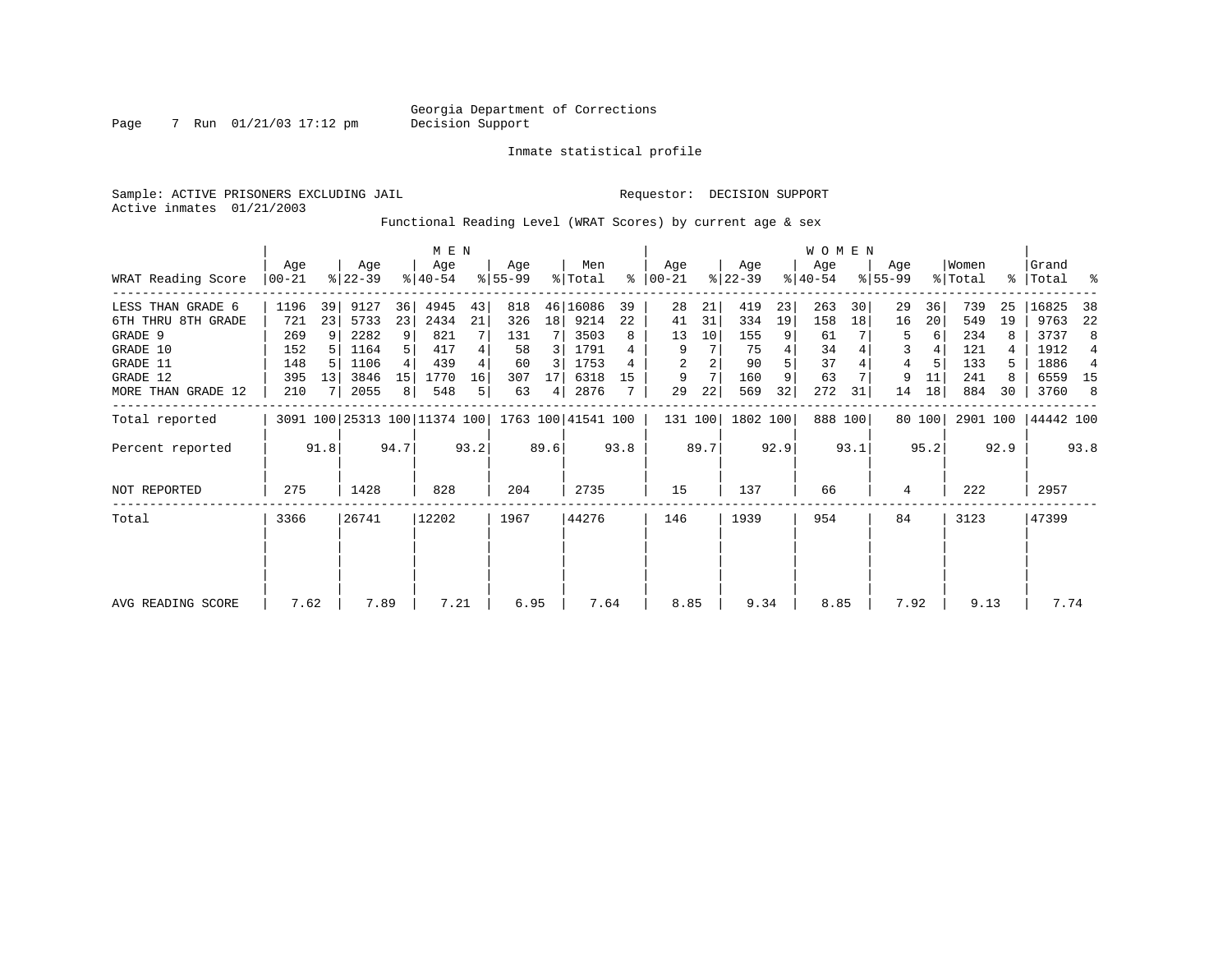Page 8 Run 01/21/03 17:12 pm

### Inmate statistical profile

Sample: ACTIVE PRISONERS EXCLUDING JAIL **Requestor: DECISION SUPPORT** Active inmates 01/21/2003

Functional Math Level (WRAT Scores) by current age & sex

|                    | M E N            |      |                  |                |                              |      |                 |      |                    |      |                      |      |                  |      | WOMEN            |         |                    |        |                  |                |                    |      |
|--------------------|------------------|------|------------------|----------------|------------------------------|------|-----------------|------|--------------------|------|----------------------|------|------------------|------|------------------|---------|--------------------|--------|------------------|----------------|--------------------|------|
| WRAT Math Score    | Age<br>$00 - 21$ |      | Age<br>$ 22-39 $ |                | Age<br>$8 40-54$             |      | Aqe<br>$ 55-99$ |      | Men<br>% Total     |      | Aqe<br>$8   00 - 21$ |      | Age<br>$ 22-39 $ |      | Age<br>$ 40-54 $ |         | Age<br>$8155 - 99$ |        | Women<br>% Total |                | Grand<br>%   Total | ႜ    |
| LESS THAN GRADE 6  | 1053             | 34   | 7430             | 29             | 4481                         | 39   | 845             |      | 48 13809           | 33   | 28                   | 21   | 387              | 21   | 325              | 37      | 40                 | 50     | 780              | 27             | 14589              | 33   |
| 6TH THRU 8TH GRADE | 1541             |      | 50 12502         | 49             | 4679                         | 41   | 515             |      | 29 19237           | 46   | 67                   | 51   | 848              | 47   | 355              | 40      | 20                 | 25     | 1290             | 44             | 20527              | 46   |
| GRADE 9            | 231              |      | 2413             | 10             | 848                          |      | 129             |      | 3621               | 9    | 12                   | 9    | 221              | 12   | 68               |         | 4                  |        | 305              | 11             | 3926               | 9    |
| GRADE 10           | 140              |      | 1407             | 6              | 610                          |      | 101             | 6    | 2258               |      | 13                   | 10   | 157              |      | 65               |         | 8                  | 10     | 243              |                | 2501               | 6    |
| GRADE 11           | 70               |      | 871              |                | 379                          |      | 75              | 4    | 1395               |      | 4                    | 3    | 101              | 6    | 33               |         | 4                  | 5      | 142              | 5.             | 1537               | 3    |
| GRADE 12           | 39               |      | 478              | 2 <sup>1</sup> | 313                          | 3    | 78              | 4    | 908                |      | 4                    |      | 33               |      | 15               |         | 0                  |        | 52               | $\overline{2}$ | 960                | 2    |
| MORE THAN GRADE 12 | 17               |      | 216              |                | 74                           |      | 20              |      | 327                |      | 3                    | 2    | 55               | 3    | 28               | 3       | $\overline{4}$     |        | 90               | 3              | 417                | -1   |
| Total reported     |                  |      |                  |                | 3091 100 25317 100 11384 100 |      |                 |      | 1763 100 41555 100 |      | 131 100              |      | 1802 100         |      |                  | 889 100 |                    | 80 100 | 2902 100         |                | 44457 100          |      |
| Percent reported   |                  | 91.8 |                  | 94.7           |                              | 93.3 |                 | 89.6 |                    | 93.9 |                      | 89.7 |                  | 92.9 |                  | 93.2    |                    | 95.2   |                  | 92.9           |                    | 93.8 |
| NOT REPORTED       | 275              |      | 1424             |                | 818                          |      | 204             |      | 2721               |      | 15                   |      | 137              |      | 65               |         | 4                  |        | 221              |                | 2942               |      |
| Total              | 3366             |      | 26741            |                | 12202                        |      | 1967            |      | 44276              |      | 146                  |      | 1939             |      | 954              |         | 84                 |        | 3123             |                | 47399              |      |
|                    |                  |      |                  |                |                              |      |                 |      |                    |      |                      |      |                  |      |                  |         |                    |        |                  |                |                    |      |
| AVG MATH SCORE     | 6.80             |      | 7.13             |                | 6.72                         |      | 6.41            |      | 6.96               |      | 7.59                 |      | 7.73             |      | 7.05             |         | 6.31               |        | 7.47             |                | 7.00               |      |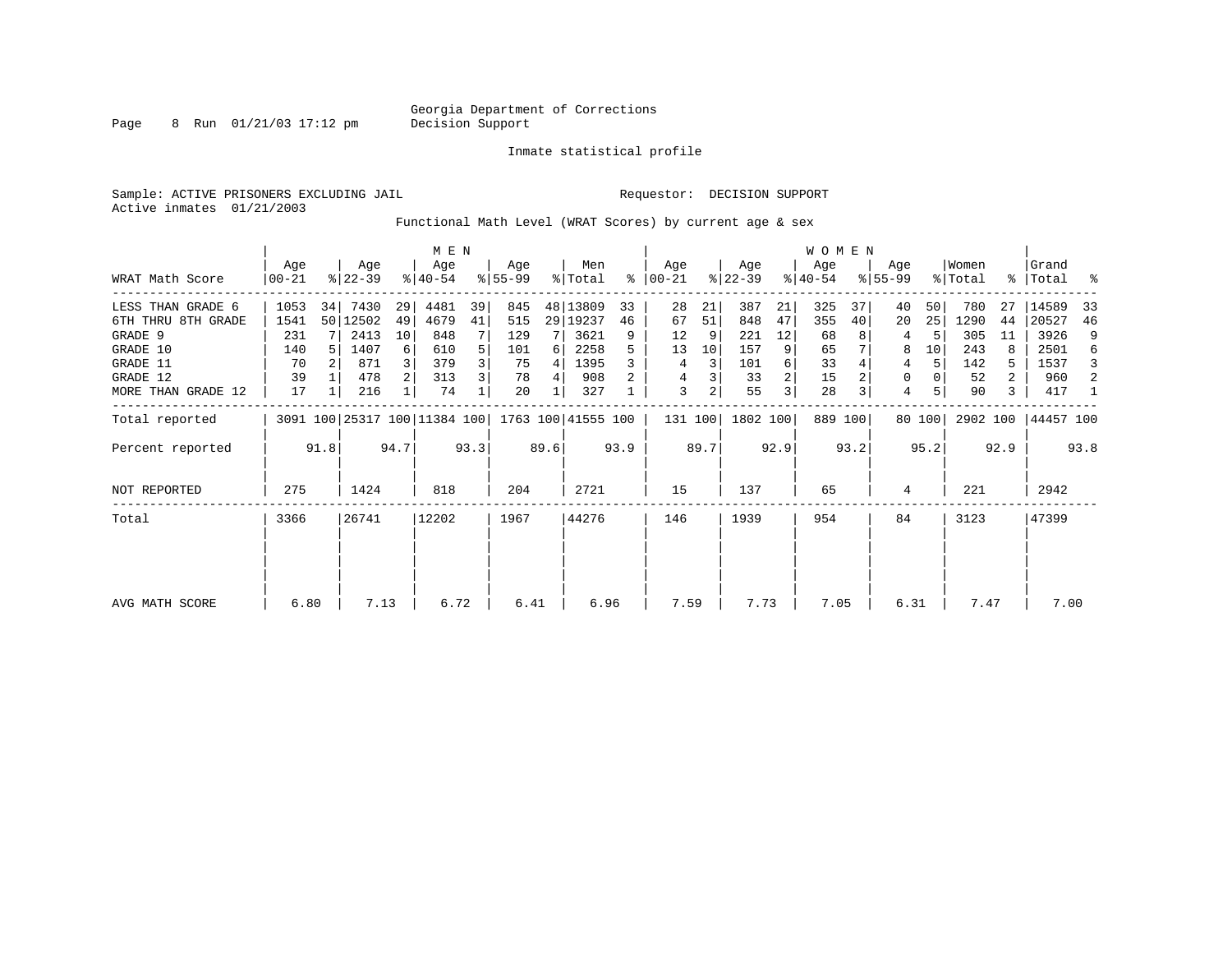Page 9 Run 01/21/03 17:12 pm

Inmate statistical profile

Active inmates 01/21/2003

Sample: ACTIVE PRISONERS EXCLUDING JAIL **Requestor: DECISION SUPPORT** 

Functional Spelling Level (WRAT Scores) by current age & sex

|                     |                 |                | M E N            |      |                                                 |                |                 |      |                |      | <b>WOMEN</b>     |      |                  |      |                  |         |                    |        |                  |      |                    |      |
|---------------------|-----------------|----------------|------------------|------|-------------------------------------------------|----------------|-----------------|------|----------------|------|------------------|------|------------------|------|------------------|---------|--------------------|--------|------------------|------|--------------------|------|
| WRAT Spelling Score | Aqe<br>$ 00-21$ |                | Age<br>$8 22-39$ |      | Age<br>$8 40-54$                                |                | Aqe<br>$ 55-99$ |      | Men<br>% Total | ⊱    | Age<br>$00 - 21$ |      | Age<br>$ 22-39 $ |      | Age<br>$ 40-54 $ |         | Aqe<br>$8155 - 99$ |        | Women<br>% Total |      | Grand<br>%   Total | ႜ    |
| LESS THAN GRADE 6   | 1331            |                | 43 10376         | 41   | 6190                                            | 54             | 1038            |      | 59 18935       | 46   | 25               | 19   | 380              | 21   | 262              | 29      | 36                 | 45     | 703              | 24   | 19638              | 44   |
| 6TH THRU 8TH GRADE  | 954             | 31             | 7621             | 30   | 2683                                            | 24             | 374             |      | 21 11632       | 28   | 51               | 39   | 563              | 31   | 278              | 31      | 22                 | 28     | 914              | 31   | 12546              | 28   |
| GRADE 9             | 263             |                | 1954             | 8    | 593                                             | 5              | 70              | 4    | 2880           |      | 13               | 10   | 189              | 10   | 80               |         | 5                  | 6      | 287              | 10   | 3167               |      |
| GRADE 10            | 204             |                | 1858             |      | 541                                             |                | 62              | 4    | 2665           | 6    | 13               | 10   | 188              | 10   | 60               |         | 3                  |        | 264              | 9    | 2929               |      |
| GRADE 11            | 108             |                | 956              |      | 301                                             |                | 45              | 3    | 1410           |      |                  | 5    | 116              | 6    | 33               |         | 4                  |        | 160              | 6    | 1570               | 4    |
| GRADE 12            | 156             |                | 1739             |      | 819                                             |                | 146             | 8    | 2860           |      |                  |      | 90               |      | 36               |         |                    |        | 134              |      | 2994               | 7    |
| MORE THAN GRADE 12  | 75              | 2 <sub>1</sub> | 808              | 3    | 250                                             | $\overline{2}$ | 28              | 2    | 1161           | 3    | 15               |      | 276              | 15   | 140              | 16      | 9                  | 11     | 440              | 15   | 1601               | 4    |
| Total reported      |                 |                |                  |      | 3091 100 25312 100 11377 100 1763 100 41543 100 |                |                 |      |                |      | 131 100          |      | 1802 100         |      |                  | 889 100 |                    | 80 100 | 2902 100         |      | 44445 100          |      |
| Percent reported    |                 | 91.8           |                  | 94.7 |                                                 | 93.2           |                 | 89.6 |                | 93.8 |                  | 89.7 |                  | 92.9 |                  | 93.2    |                    | 95.2   |                  | 92.9 |                    | 93.8 |
| <b>NOT REPORTED</b> | 275             |                | 1429             |      | 825                                             |                | 204             |      | 2733           |      | 15               |      | 137              |      | 65               |         | 4                  |        | 221              |      | 2954               |      |
| Total               | 3366            |                | 26741            |      | 12202                                           |                | 1967            |      | 44276          |      | 146              |      | 1939             |      | 954              |         | 84                 |        | 3123             |      | 47399              |      |
|                     |                 |                |                  |      |                                                 |                |                 |      |                |      |                  |      |                  |      |                  |         |                    |        |                  |      |                    |      |
|                     |                 |                |                  |      |                                                 |                |                 |      |                |      |                  |      |                  |      |                  |         |                    |        |                  |      |                    |      |
| AVG SPELLING SCORE  | 6.81            |                | 7.00             |      | 6.10                                            |                | 5.71            |      |                | 6.69 | 9.17             |      | 8.64             |      | 8.05             |         | 6.59               |        | 8.42             |      | 6.80               |      |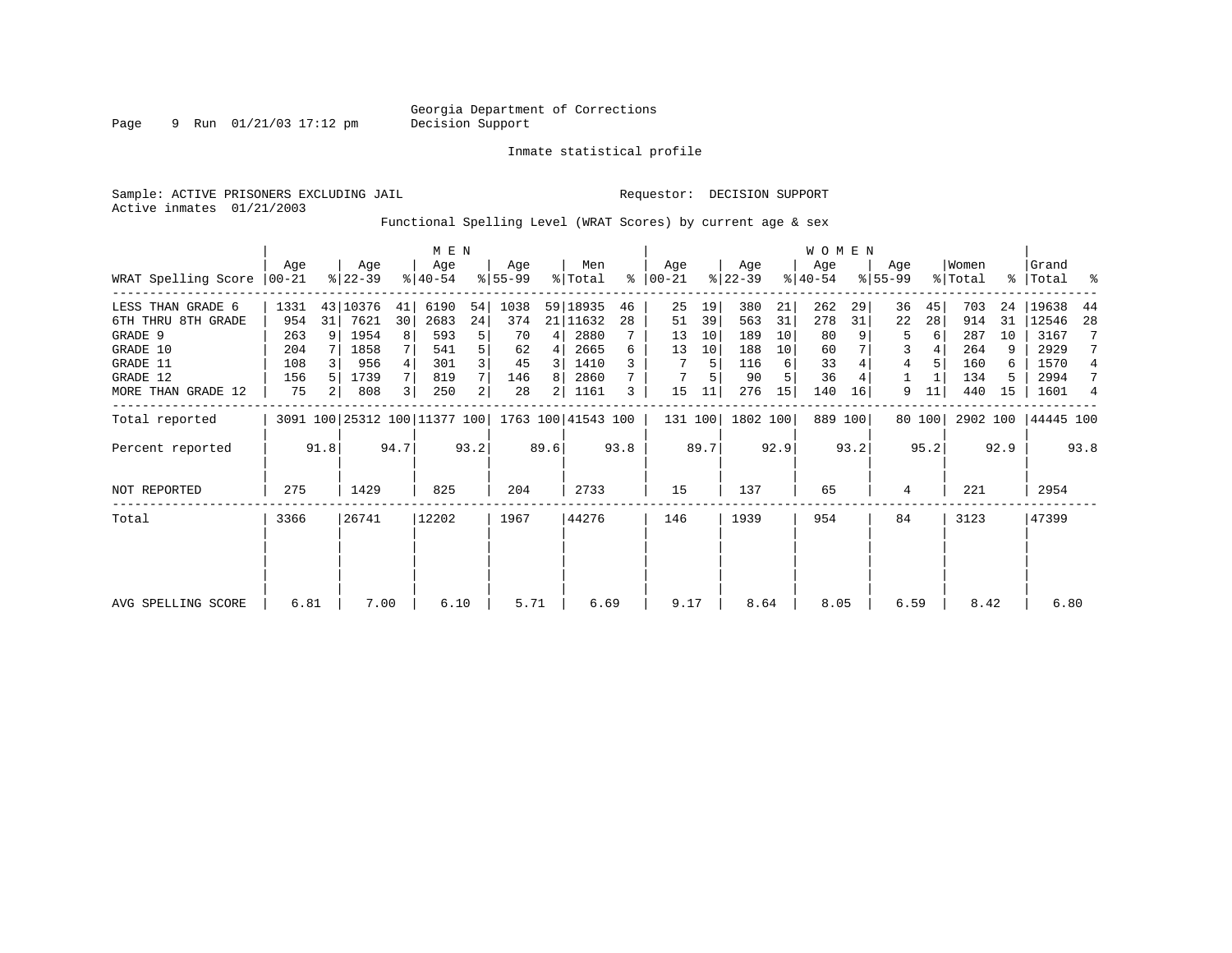Page 10 Run  $01/21/03$  17:12 pm

### Inmate statistical profile

Sample: ACTIVE PRISONERS EXCLUDING JAIL **Requestor: DECISION SUPPORT** Active inmates 01/21/2003

Self-Rpt Guardian Status To Age 16 by current age & sex

|                  |                   |          | M E N                   |      |                    |      |                 |      |                    |      | W O M E N       |      |                  |                |                 |      |                    |        |                  |          |                |      |
|------------------|-------------------|----------|-------------------------|------|--------------------|------|-----------------|------|--------------------|------|-----------------|------|------------------|----------------|-----------------|------|--------------------|--------|------------------|----------|----------------|------|
| Guardian Status  | Age<br>$ 00 - 21$ |          | Age<br>$ 22-39 $        |      | Age<br>$8140 - 54$ |      | Age<br>$ 55-99$ |      | Men<br>% Total     | ႜ    | Age<br>$ 00-21$ |      | Age<br>$ 22-39 $ |                | Age<br>$ 40-54$ |      | Age<br>$8155 - 99$ |        | Women<br>% Total | ွေ       | Grand<br>Total | ႜ    |
| ORPHANAGE        | 3                 | 0        | 27                      | 0    | 23                 | 0    | 10              |      | 63                 | U    | 0               | 0    |                  | $\Omega$       |                 |      |                    | 0      |                  | 0        | 65             |      |
| FATHER ONLY      | 132               |          | 727                     | 3    | 335                | 3    | 36              | 2    | 1230               |      | 6               |      | 51               | 3              | 26              |      |                    | 4      | 86               | 3        | 1316           |      |
| FTR MTR HD       | 214               |          | 1558                    | 6    | 757                | 6    | 96              | 5    | 2625               | б    | 12              | 8    | 106              | 6              | 53              | 6    |                    |        | 172              | 6        | 2797           | 6    |
| MOTHER ONLY      | 1647              | 51       | 11872                   | 45   | 3928               | 33   | 451             | 24   | 17898              | 41   | 61              | 43   | 686              | 36             | 262             | 28   | 22                 | 27     | 1031             | 34       | 18929          | 41   |
| MTR FTR HD       | 710               | 22       | 7836                    | 30   | 5194               | 44   | 1055            |      | 55 14795           | 34   | 31              | 22   | 713              | 38             | 467             | 50   | 45                 | 55     | 1256             | 41       | 16051          | 35   |
| OTH FEMALE       | 74                |          | 557                     | 2    | 262                | 2    | 58              | 3    | 951                |      |                 | 3    | 45               |                | 27              |      | 3                  |        | 79               | 3        | 1030           | 2    |
| OTH MALE         | 23                |          | 100                     |      | 49                 | 0    |                 | 0    | 180                |      | 0               |      |                  |                | 3               |      | $\Omega$           |        | 8                | $\Omega$ | 188            |      |
| STEP-PARNTS      | 28                |          | 416                     |      | 165                |      | 23              |      | 632                |      | $\Omega$        | 0    | 6                | O              | 4               |      | $\Omega$           | 0      | 10               | 0        | 642            |      |
| FOSTER HOME      | 29                |          | 270                     |      | 125                |      | 25              |      | 449                |      | 4               |      | 47               | $\overline{2}$ | 12              |      |                    |        | 64               | 2        | 513            |      |
| GRAND PRNTS      | 306               | <b>q</b> | 2235                    | 9    | 802                | 7    | 118             | 6    | 3461               | 8    | 22              | 15   | 229              | 12             | 73              |      | 6                  | 7      | 330              | 11       | 3791           |      |
| OTHER            | 61                |          | 577                     | 2    | 284                | 2    | 32              | 2    | 954                | 2    | 2               |      | 12               |                | 5               |      |                    |        | 20               |          | 974            |      |
| Total reported   | 3227              |          | 100 26175 100 11924 100 |      |                    |      |                 |      | 1912 100 43238 100 |      | 142 100         |      | 1901 100         |                | 933 100         |      |                    | 82 100 | 3058 100         |          | 46296 100      |      |
| Percent reported |                   | 95.9     |                         | 97.9 |                    | 97.7 |                 | 97.2 |                    | 97.7 |                 | 97.3 |                  | 98.0           |                 | 97.8 |                    | 97.6   |                  | 97.9     |                | 97.7 |
| NOT RPTD         | 139               |          | 566                     |      | 278                |      | 55              |      | 1038               |      | 4               |      | 38               |                | 21              |      | $\overline{2}$     |        | 65               |          | 1103           |      |
| Total            | 3366              |          | 26741                   |      | 12202              |      | 1967            |      | 44276              |      | 146             |      | 1939             |                | 954             |      | 84                 |        | 3123             |          | 47399          |      |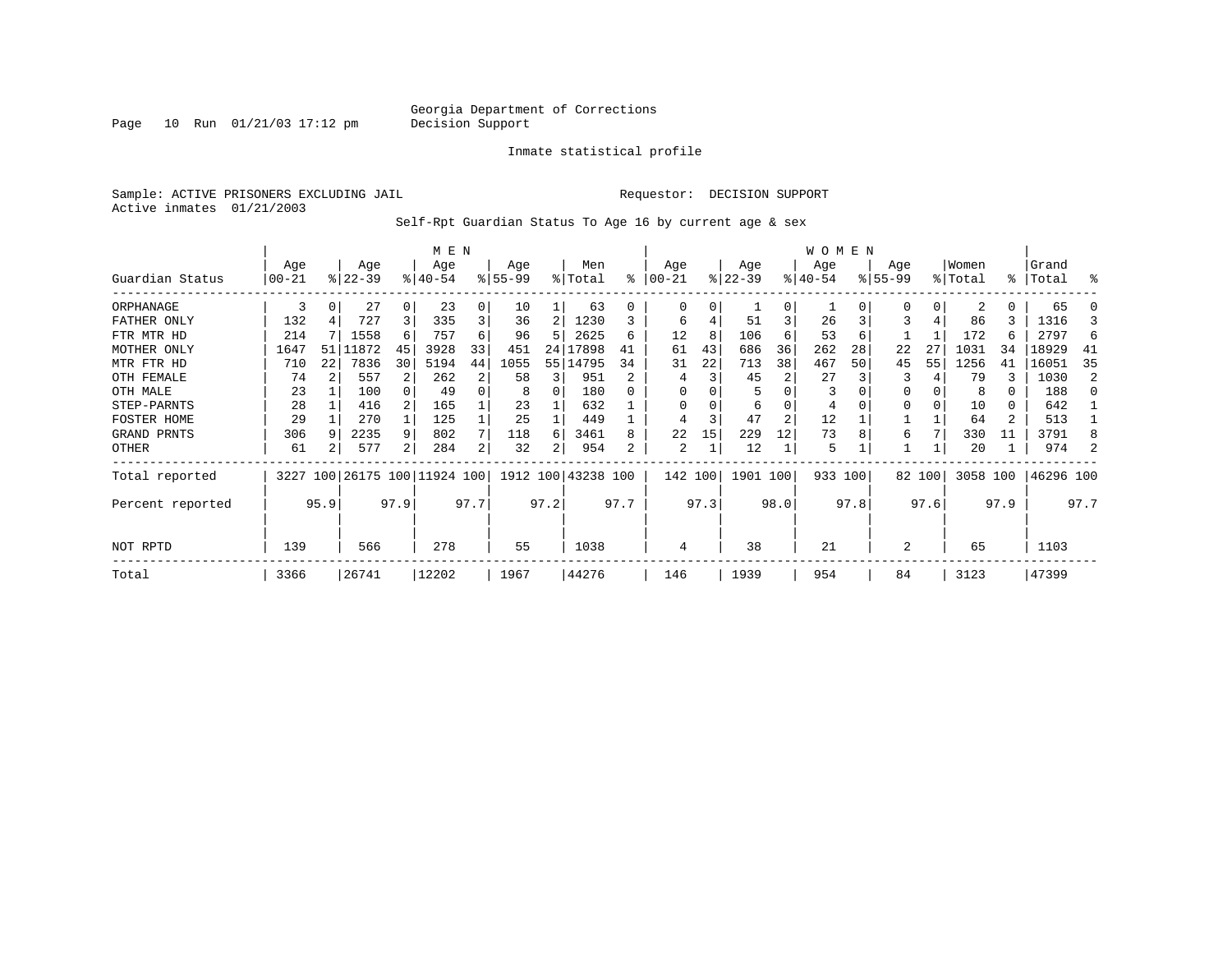### Georgia Department of Corrections<br>Decision Support

Page 11 Run  $01/21/03$  17:12 pm

Inmate statistical profile

Sample: ACTIVE PRISONERS EXCLUDING JAIL **Requestor: DECISION SUPPORT** Active inmates 01/21/2003

Self-Rpt Employment Status Before Prison by current age & sex

|                  |                  |          |                    |                 | M E N                        |      |                  |      |                    |      |                   |               |                  |      | W O M E N        |         |                    |        |                  |      |                   |      |
|------------------|------------------|----------|--------------------|-----------------|------------------------------|------|------------------|------|--------------------|------|-------------------|---------------|------------------|------|------------------|---------|--------------------|--------|------------------|------|-------------------|------|
| Employment       | Age<br>$00 - 21$ |          | Age<br>$8122 - 39$ |                 | Age<br>$8140 - 54$           |      | Age<br>$8 55-99$ |      | Men<br>% Total     | ⊱    | Age<br>$ 00 - 21$ | $\frac{1}{6}$ | Age<br>$22 - 39$ |      | Age<br>$ 40-54 $ |         | Age<br>$8155 - 99$ |        | Women<br>% Total |      | Grand<br>%  Total | ိ    |
| FULL TIME        | 892              | 29       | 13145              | 53              | 6396                         | 56   | 795              | 45   | 21228              | 52   | 40                | 34            | 713              | 46   | 336              | 43      | 20                 | 27     | 1109             | 44   | 22337             | -51  |
| PART TIME        | 463              | 15       | 2498               | 10              | 754                          |      | 108              | 6    | 3823               | 9    | 8                 |               | 91               | 6    | 37               | 5       |                    |        | 137              | 5    | 3960              | 9    |
| UNEMPL < 6M      | 305              | 10       | 2962               | 12              | 1212                         | 11   | 181              | 10   | 4660               | 11   | 14                | 12            | 170              | 11   | 94               | 12      | 12                 | 16     | 290              | -11  | 4950              | - 11 |
| UNEMPL > 6M      | 352              | 12       | 3650               | 15 <sup>1</sup> | 2045                         | 18   | 360              | 21   | 6407               | 16   | 11                | 9             | 283              | 18   | 153              | 19      | 17                 | 23     | 464              | 18   | 6871              | 16   |
| NEVER WORKD      | 912              | 30       | 1793               |                 | 173                          | 2    | 11               |      | 2889               |      | 28                | 24            | 171              | 11   | 36               |         | 4                  |        | 239              | 9    | 3128              |      |
| <b>STUDENT</b>   | 112              |          | 232                |                 | 15                           |      | 2                | 0    | 361                |      | 9                 | 8             | 13               |      | 2                | 0       | 0                  | 0      | 24               |      | 385               |      |
| INCAPABLE        | 13               |          | 458                | $\overline{2}$  | 736                          | б.   | 295              | 17   | 1502               |      | 6                 |               | 111              |      | 129              | 16      | 20                 | 27     | 266              | 11   | 1768              |      |
| OTHER            | $\mathbf 0$      | $\Omega$ | 0                  | 0               | $\Omega$                     |      | 0                | 0    | 0                  | 0    | 0                 | 0             | 0                | 0    | 0                | 0       | 0                  | 0      | $\Omega$         |      | $\mathbf 0$       | 0    |
| Total reported   |                  |          |                    |                 | 3049 100 24738 100 11331 100 |      |                  |      | 1752 100 40870 100 |      | 116 100           |               | 1552 100         |      |                  | 787 100 |                    | 74 100 | 2529             | 100  | 43399 100         |      |
| Percent reported |                  | 90.6     |                    | 92.5            |                              | 92.9 |                  | 89.1 |                    | 92.3 |                   | 79.5          |                  | 80.0 |                  | 82.5    |                    | 88.1   |                  | 81.0 |                   | 91.6 |
| NOT RPTD         | 317              |          | 2003               |                 | 871                          |      | 215              |      | 3406               |      | 30                |               | 387              |      | 167              |         | 10                 |        | 594              |      | 4000              |      |
| Total            | 3366             |          | 26741              |                 | 12202                        |      | 1967             |      | 44276              |      | 146               |               | 1939             |      | 954              |         | 84                 |        | 3123             |      | 47399             |      |

\* NOTE: THE FIELD LABELD "OTHER" WAS CORRECTED IN APRIL 1989; INMATES CODED "PRE-OTIS NOT REPORTED" NOW HAVE BEEN REMOVED FROM THIS FIELD AND IDENTIFIED AS "NOT REPORTED".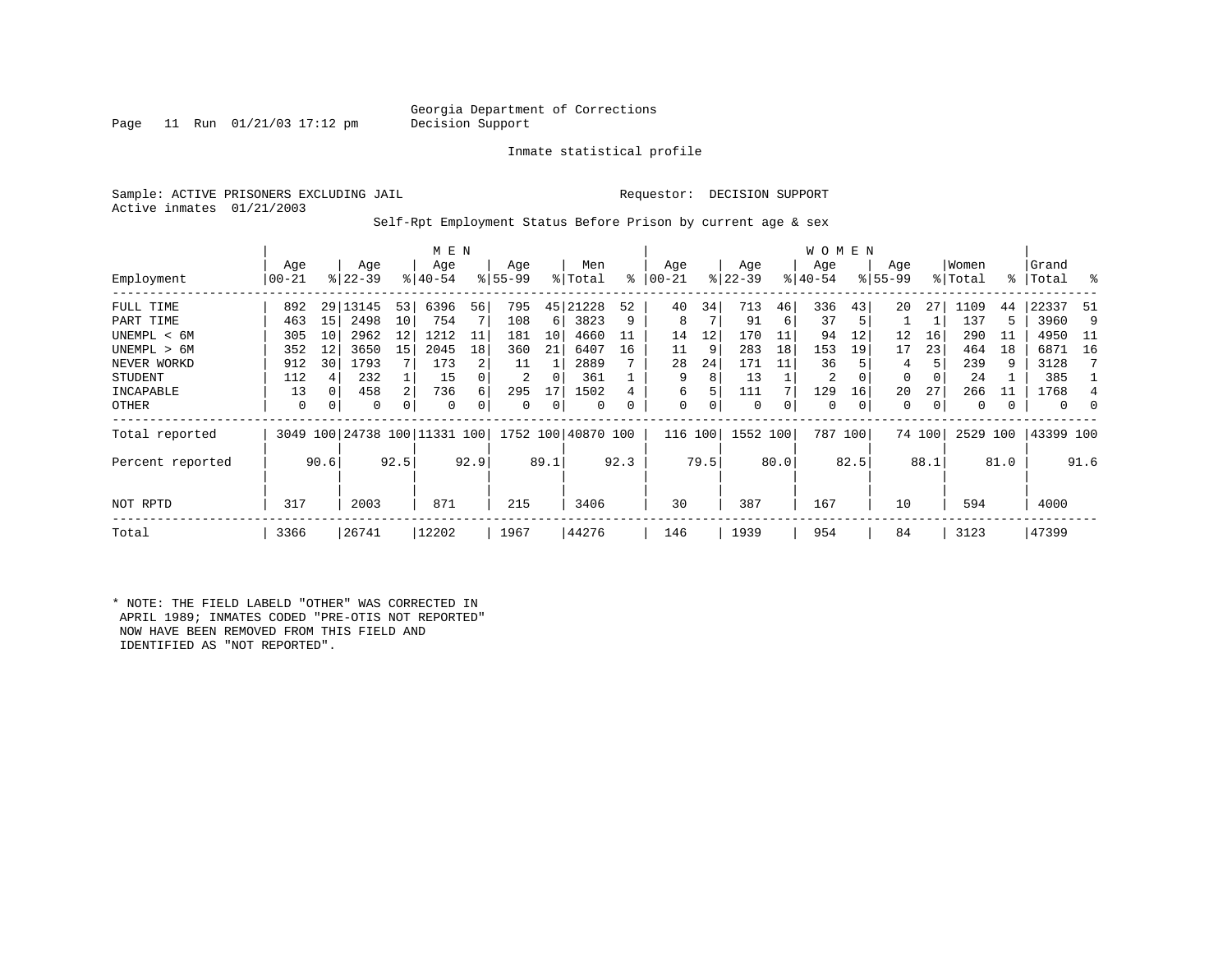Page 12 Run  $01/21/03$  17:12 pm

### Inmate statistical profile

Sample: ACTIVE PRISONERS EXCLUDING JAIL **Requestor: DECISION SUPPORT** Active inmates 01/21/2003

Self-Rpt Marital Status At Admission by current age & sex

|                  |       |      | M E N       |                |                     |      |           |      |                    |          | W O M E N |      |           |      |             |          |             |          |          |      |           |      |
|------------------|-------|------|-------------|----------------|---------------------|------|-----------|------|--------------------|----------|-----------|------|-----------|------|-------------|----------|-------------|----------|----------|------|-----------|------|
|                  | Age   |      | Age         |                | Age                 |      | Age       |      | Men                |          | Age       |      | Age       |      | Age         |          | Age         |          | Women    |      | Grand     |      |
| Marital Status   | 00-21 |      | $8122 - 39$ |                | $8140 - 54$         |      | $8 55-99$ |      | % Total            | ៖        | 00-21     |      | $ 22-39 $ |      | $ 40-54 $   |          | $8155 - 99$ |          | % Total  | ွေ   | Total     | ႜ    |
| SINGLE           | 3066  | 95   | 17887       | 68             | 4570                | 38   | 322       | 17   | 25845              | 60       | 128       | 90   | 1136      | 60   | 367         | 39       | 9           | 11       | 1640     | 54   | 27485     | 59   |
| MARRIED          | 51    |      | 2789        | 11             | 2146                | 18   | 522       | 27   | 5508               | 13       | 4         | 3    | 254       | 13   | 147         | 16       | 14          | 17       | 419      | 14   | 5927      | -13  |
| SEPARATED        | 8     |      | 1034        | $\overline{4}$ | 1067                | 9    | 206       | 11   | 2315               | 5        | 5         | 4    | 203       | 11   | 129         | 14       |             | 9        | 344      | 11   | 2659      | 6    |
| DIVORCED         |       | 0    | 1733        |                | 2638                | 22   | 562       | 29   | 4940               | 11       | 2         |      | 206       | 11   | 179         | 19       | 21          | 26       | 408      | 13   | 5348      | 12   |
| WIDOWED          |       |      | 105         | $\Omega$       | 232                 |      | 137       |      | 477                |          | 0         |      | 35        |      | 69          |          | 29          | 35       | 133      | 4    | 610       |      |
| COMMON LAW       | 93    |      | 2648        | 10             | 1286                | 11   | 167       | 9    | 4194               | 10       |           | 2    | 67        | 4    | 45          |          | 2           | 2        | 117      | 4    | 4311      | 9    |
| OTHER            | 0     | 0    | 15          | 0              | 3                   |      | 4         | 0    | 22                 | $\Omega$ | 0         | 0    | 1         | 0    | $\mathbf 0$ | $\Omega$ | $\Omega$    | $\Omega$ |          | 0    | 23        |      |
| Total reported   | 3228  | 100  |             |                | 26211 100 11942 100 |      |           |      | 1920 100 43301 100 |          | 142 100   |      | 1902 100  |      | 936 100     |          |             | 82 100   | 3062 100 |      | 46363 100 |      |
| Percent reported |       | 95.9 |             | 98.0           |                     | 97.9 |           | 97.6 |                    | 97.8     |           | 97.3 |           | 98.1 |             | 98.1     |             | 97.6     |          | 98.0 |           | 97.8 |
|                  |       |      |             |                |                     |      |           |      |                    |          |           |      |           |      |             |          |             |          |          |      |           |      |
| NOT RPTD         | 138   |      | 530         |                | 260                 |      | 47        |      | 975                |          | 4         |      | 37        |      | 18          |          | 2           |          | 61       |      | 1036      |      |
| Total            | 3366  |      | 26741       |                | 12202               |      | 1967      |      | 44276              |          | 146       |      | 1939      |      | 954         |          | 84          |          | 3123     |      | 47399     |      |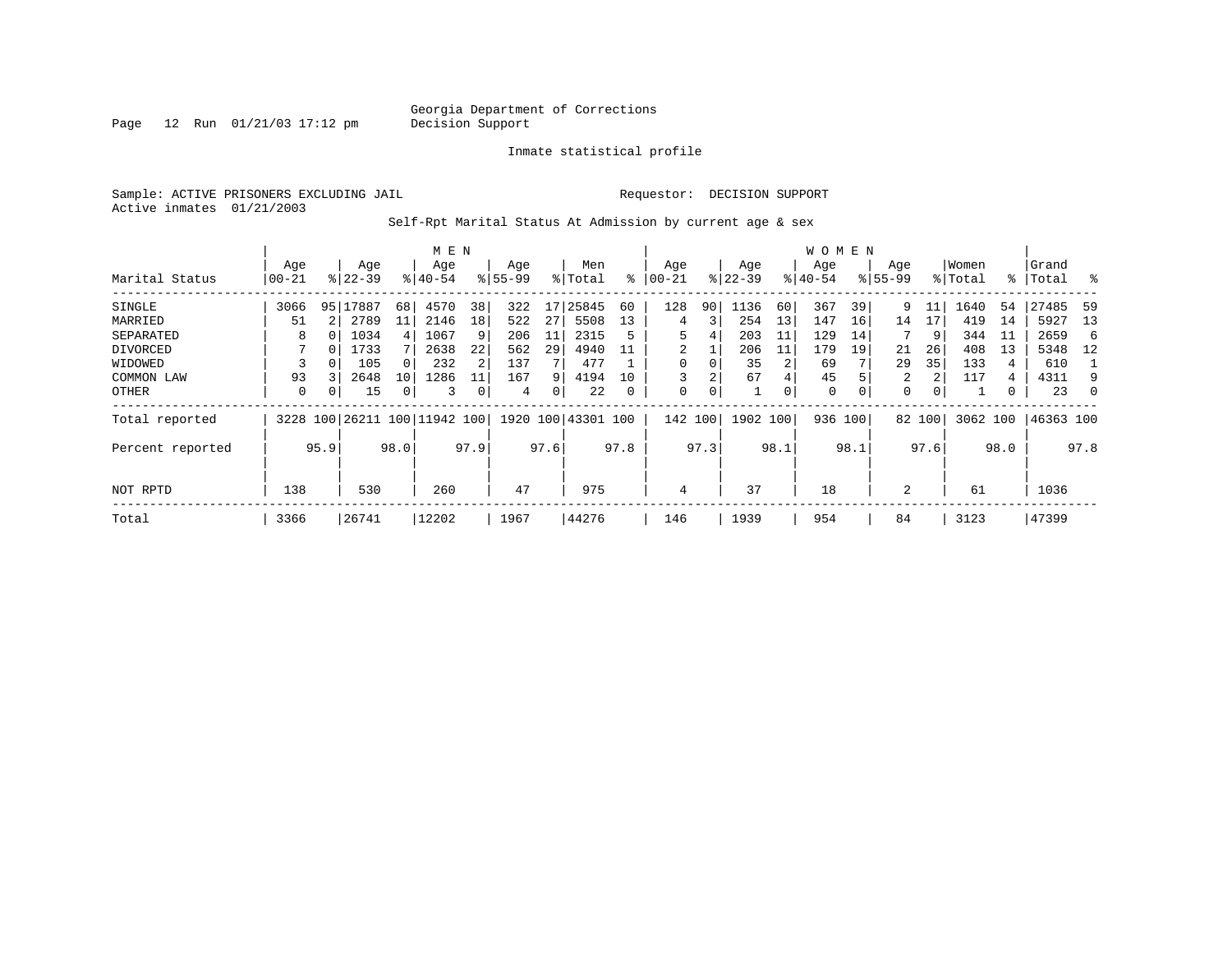### Georgia Department of Corrections<br>Decision Support

Page 13 Run  $01/21/03$  17:12 pm

Inmate statistical profile

Sample: ACTIVE PRISONERS EXCLUDING JAIL **Requestor: DECISION SUPPORT** Active inmates 01/21/2003

Self-Rpt Number Of Children At Admission by current age & sex

|                      |                  |          | M E N             |      |                  |                |                  |      |                    |      |                 | W O M E N      |                  |      |                  |         |                    |        |                  |      |                |      |
|----------------------|------------------|----------|-------------------|------|------------------|----------------|------------------|------|--------------------|------|-----------------|----------------|------------------|------|------------------|---------|--------------------|--------|------------------|------|----------------|------|
| Number Of Children   | Age<br>$00 - 21$ |          | Age<br>$ 22-39 $  |      | Age<br>$ 40-54 $ |                | Age<br>$ 55-99 $ |      | Men<br>% Total     | ႜ    | Aqe<br>$ 00-21$ |                | Age<br>$ 22-39 $ |      | Age<br>$8 40-54$ |         | Aqe<br>$8155 - 99$ |        | Women<br>% Total | ွေ   | Grand<br>Total | ႜ    |
| NO CHILDREN          | 0                | $\Omega$ | 582               | 4    | 480              | 5              | 79               | 5    | 1141               | 4    | $\mathbf 0$     | 0              | 5                | 0    | 6                |         |                    |        | 12               |      | 1153           |      |
| ONE CHILD            | 587              | 75       | 6598              | 42   | 2674             | 30             | 308              | 19   | 10167              | 38   | 33              | 54             | 386              | 25   | 163              | 20      | 12                 | 17     | 594              | 24   | 10761          | 37   |
| TWO CHILDREN         | 151              | 19       | 4275              | 27   | 2444             | 28             | 394              | 24   | 7264               | 27   | 21              | 34             | 462              | 30   | 264              | 32      | 17                 | 24     | 764              | 31   | 8028           | 27   |
| THREE CHILDREN       | 37               |          | 2291              | 15   | 1554             | 18             | 321              | 20   | 4203               | 16   | 6               | 10             | 379              | 25   | 215              | 26      | 23                 | 32     | 623              | 25   | 4826           | 16   |
| <b>FOUR CHILDREN</b> | 8                |          | 1069              |      | 802              | 9              | 202              | 12   | 2081               | 8    | 0               | 0              | 168              | 11   | 111              | 13      | 9                  | 13     | 288              | 12   | 2369           | 8    |
| FIVE CHILDREN        | 0                | $\Omega$ | 474               | 3    | 456              | 5 <sup>1</sup> | 130              | 8    | 1060               |      | 0               | 0              | 77               | 5    | 29               |         |                    | 1      | 107              | 4    | 1167           | 4    |
| MORE THAN 5 CHILDREN | 0                | 0        | 324               | 2    | 378              | $4\vert$       | 191              | 12   | 893                | 3    |                 | $\overline{a}$ | 61               | 4    | 38               |         | 9                  | 13     | 109              | 4    | 1002           | 3    |
| Total reported       |                  |          | 783 100 15613 100 |      | 8788 100         |                |                  |      | 1625 100 26809 100 |      |                 | 61 100         | 1538 100         |      |                  | 826 100 |                    | 72 100 | 2497 100         |      | 29306 100      |      |
| Percent reported     |                  | 23.3     |                   | 58.4 |                  | 72.0           |                  | 82.6 |                    | 60.5 |                 | 41.8           |                  | 79.3 |                  | 86.6    |                    | 85.7   |                  | 80.0 |                | 61.8 |
| NOT REPORTED         | 2583             |          | 11128             |      | 3414             |                | 342              |      | 17467              |      | 85              |                | 401              |      | 128              |         | 12                 |        | 626              |      | 18093          |      |
| Total                | 3366             |          | 26741             |      | 12202            |                | 1967             |      | 44276              |      | 146             |                | 1939             |      | 954              |         | 84                 |        | 3123             |      | 47399          |      |
|                      |                  |          |                   |      |                  |                |                  |      |                    |      |                 |                |                  |      |                  |         |                    |        |                  |      |                |      |
|                      |                  |          |                   |      |                  |                |                  |      |                    |      |                 |                |                  |      |                  |         |                    |        |                  |      |                |      |
| AVG NUM CHILDREN     | 1.32             |          | 2.00              |      | 2.33             |                | 3.06             |      | 2.15               |      | 1.62            |                | 2.54             |      | 2.64             |         | 3.08               |        | 2.57             |      | 2.19           |      |

\* NOTE: THE FIELD LABLED "NO CHILDREN" WAS CORRECTED IN MARCH 1989: MISSING DATA FOR INMATES STILL IN DIAGNOSTICS NOW HAS BEEN REMOVED FROM THIS FIELD AND IDENTIFIED AS "NOT REPORTED" INFORMATION.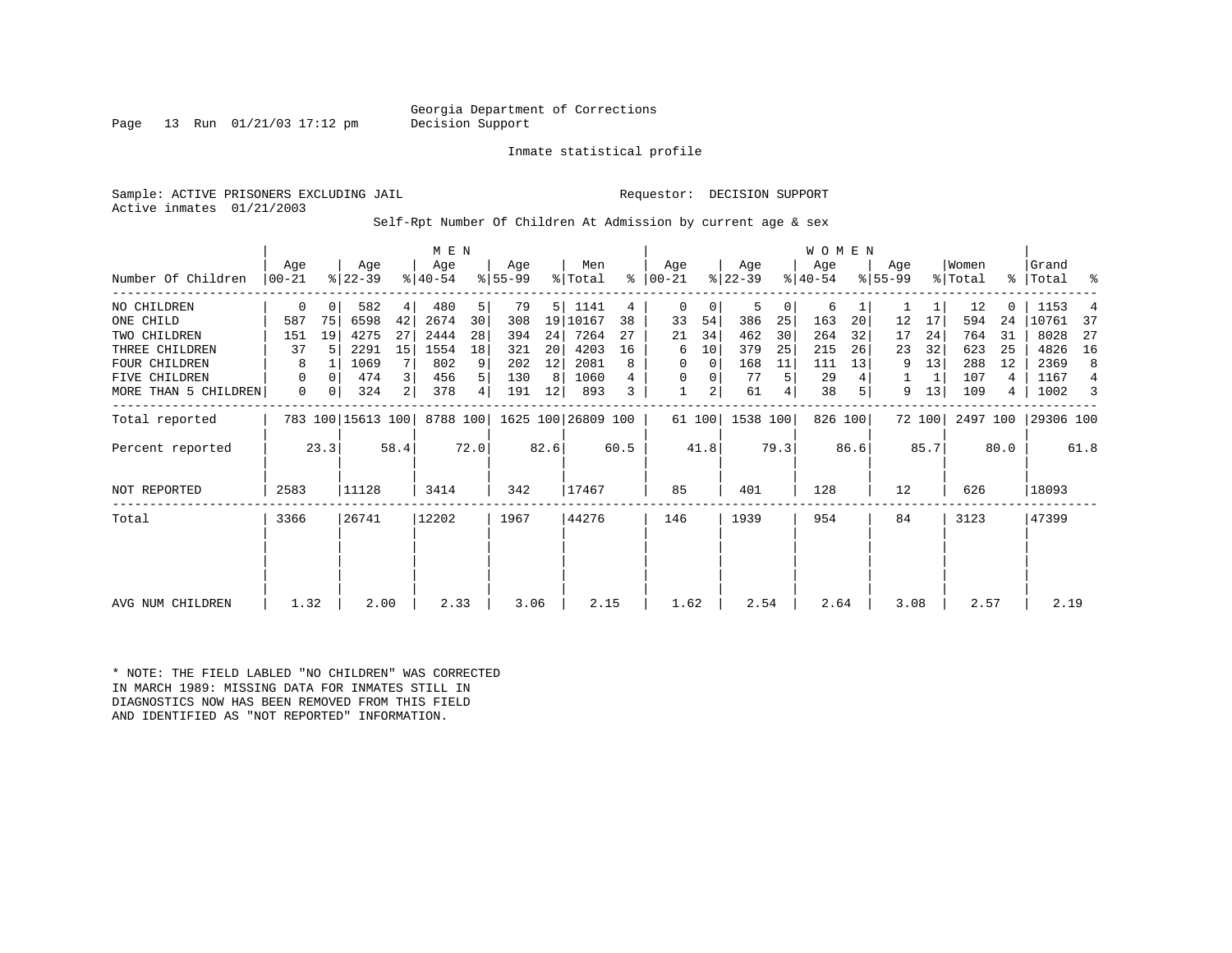Page 14 Run  $01/21/03$  17:12 pm

### Inmate statistical profile

Sample: ACTIVE PRISONERS EXCLUDING JAIL **Requestor: DECISION SUPPORT** Active inmates 01/21/2003

### Self-Rpt Religious Affiliation by current age & sex

|                  |           |              |                              |              | M E N          |                |             |                |                    |          |            |              |                |      | WOMEN        |          |             |          |          |          |           |                |
|------------------|-----------|--------------|------------------------------|--------------|----------------|----------------|-------------|----------------|--------------------|----------|------------|--------------|----------------|------|--------------|----------|-------------|----------|----------|----------|-----------|----------------|
|                  | Age       |              | Age                          |              | Age            |                | Age         |                | Men                |          | Age        |              | Age            |      | Age          |          | Age         |          | Women    |          | Grand     |                |
| Religion         | $00 - 21$ |              | $8 22-39$                    |              | $8 40-54$      |                | $8155 - 99$ |                | % Total            | ွေ       | $ 00 - 21$ |              | $8 22-39$      |      | $ 40-54$     |          | $8155 - 99$ |          | % Total  | ႜ        | Total     | ిక             |
| <b>ISLAM</b>     | 73        | 2            | 944                          | 4            | 371            | 3              | 32          |                | 2 1420             | 3        | 3          | 2            | 13             |      | 6            |          | 0           | 0        | 22       |          | 1442      | 3              |
| CATHOLIC         | 130       | 4            | 1135                         | 4            | 415            | 4              | 83          | 4              | 1763               | 4        | 5          | 4            | 98             | 5    | 42           | 5        | 2           | 3        | 147      | 5        | 1910      | $\overline{4}$ |
| <b>BAPTIST</b>   | 1207      |              | 38   11777                   | 46           | 6686           | 57             | 1071        | 57             | 20741              | 49       | 82         | 58           | 1123           | 59   | 582          | 62       | 53          | 67       | 1840     | 60       | 22581     | 50             |
| METHODIST        | 40        | $\mathbf{1}$ | 462                          | 2            | 417            | $\overline{4}$ | 119         | 6              | 1038               | 2        | 3          | 2            | 55             | 3    | 53           | 6        | 6           | 8        | 117      | 4        | 1155      | 3              |
| EPISCOPLN        |           | 0            | 40                           | $\mathbf 0$  | 25             | $\Omega$       | 11          | 1              | 80                 | $\Omega$ |            |              | $\overline{4}$ | 0    | 5            | 1        | 0           | 0        | 10       | $\Omega$ | 90        | $\mathbf 0$    |
| PRESBYTRN        | 6         | $\Omega$     | 40                           | $\Omega$     | 39             | $\Omega$       | 14          | $\mathbf 1$    | 99                 | O        | $\Omega$   | $\Omega$     | $\overline{0}$ | 0    |              | 0        | 2           | 3        | 3        | $\Omega$ | 102       | $\Omega$       |
| CHC OF GOD       | 37        | 1            | 260                          | $\mathbf{1}$ | 166            |                | 36          | $\overline{c}$ | 499                |          | 1          | 1            | 31             | 2    | 18           | 2        | 4           | 5        | 54       | 2        | 553       | 1              |
| HOLINESS         | 55        | 2            | 828                          | 3            | 538            | 5              | 98          | 5              | 1519               | 4        | 4          | 3            | 180            | 10   | 99           | 11       | 5           | 6        | 288      | 9        | 1807      | 4              |
| <b>JEWISH</b>    |           | $\Omega$     | 20                           | $\Omega$     | 14             | O              | 2           | 0              | 37                 |          | 0          | O            | 3              | 0    |              | 0        | 0           | 0        | 4        | $\Omega$ | 41        | $\Omega$       |
| ANGLICAN         | O         | 0            | 5                            | $\Omega$     | 2              | O              | O           | 0              |                    | U        | $\Omega$   | <sup>0</sup> | 1              | 0    | $\Omega$     | 0        | 0           | 0        |          | 0        | 8         | 0              |
| GRK ORTHDX       |           | $\Omega$     | 2                            | $\Omega$     | $\overline{2}$ | $\Omega$       | O           | $\Omega$       | 4                  | U        | $\Omega$   | $\Omega$     | $\overline{0}$ | O    | $\Omega$     | $\Omega$ | 0           | $\Omega$ | $\Omega$ | $\Omega$ |           | $\Omega$       |
| HINDU            |           | $\Omega$     | 3                            | $\Omega$     | $\Omega$       | $\Omega$       | 1           | 0              | 4                  | U        | $\Omega$   | U            | $\overline{0}$ | 0    | $\Omega$     | $\Omega$ | 0           | $\Omega$ | $\Omega$ | $\Omega$ | 4         | $\Omega$       |
| <b>BUDDHIST</b>  | 6         | $\Omega$     | 28                           | $\Omega$     |                | $\Omega$       | O           | 0              | 39                 | O        | $\Omega$   | $\Omega$     | $\mathbf{1}$   | O    | $\Omega$     | $\Omega$ | 0           | $\Omega$ |          | $\Omega$ | 40        | $\Omega$       |
| TAOIST           |           | $\Omega$     |                              | $\Omega$     |                |                | O           | $\Omega$       | $\overline{2}$     | $\Omega$ | $\Omega$   | $\Omega$     | $\overline{0}$ | O    | $\Omega$     | $\Omega$ | 0           | $\Omega$ | $\Omega$ | $\Omega$ | 2         | $\Omega$       |
| SHINTOIST        |           | $\Omega$     | 6                            | $\Omega$     | 5              | $\Omega$       | 0           | $\Omega$       | 12                 | U        | U          | $\Omega$     | $\Omega$       | 0    | $\Omega$     | $\Omega$ | 0           | $\Omega$ | $\Omega$ | $\Omega$ | 12        | $\Omega$       |
| SEVEN D AD       | 12        | $\Omega$     | 60                           | $\Omega$     | 43             |                | 8           | 0              | 123                | $\cap$   | $\Omega$   | $\Omega$     | 11             |      | 3            | $\Omega$ | 0           | $\Omega$ | 14       | $\Omega$ | 137       | $\Omega$       |
| JEHOVAH WT       | 21        | 1            | 220                          | 1            | 110            |                | 9           | 0              | 360                |          |            |              | 12             |      |              | 1        | 0           | 0        | 21       |          | 381       | 1              |
| LATR DAY S       | 4         | $\Omega$     | 21                           | $\Omega$     | 13             |                | 4           | 0              | 42                 | O        | $\Omega$   | $\Omega$     | 3              | 0    | $\mathbf{1}$ | $\Omega$ | 0           | 0        | 4        | $\Omega$ | 46        | 0              |
| QUAKER           | ∩         | $\Omega$     | $\Omega$                     | $\Omega$     | $\Omega$       | $\Omega$       | $\Omega$    | $\Omega$       | $\Omega$           | $\Omega$ | $\Omega$   | $\Omega$     | $\Omega$       | 0    | $\Omega$     | $\Omega$ | 0           | 0        | $\Omega$ | $\Omega$ | $\Omega$  | 0              |
| OTHER PROD       | 461       | 14           | 2786                         | 11           | 712            | 6              | 110         | 6              | 4069               | 10       | 30         | 21           | 255            | 13   | 84           | 9        | 4           | 5        | 373      | 12       | 4442      | 10             |
| <b>NONE</b>      | 684       | 22           | 4520                         | 18           | 1284           | 11             | 143         | 8              | 6631               | 16       | 5          | 4            | 49             | 3    | 10           | 1        | 0           | $\Omega$ | 64       | 2        | 6695      | 15             |
| <b>OTHER</b>     | 438       | 14           | 2555                         | 10           | 823            | 7              | 127         | 7              | 3943               | 9        | 6          |              | 53             | 3    | 21           | 2        | 3           | 4        | 83       | 3        | 4026      | 9              |
| Total reported   |           |              | 3180 100 25713 100 11671 100 |              |                |                |             |                | 1868 100 42432 100 |          | 142 100    |              | 1892 100       |      | 933 100      |          |             | 79 100   | 3046 100 |          | 45478 100 |                |
| Percent reported |           | 94.5         |                              | 96.2         |                | 95.6           |             | 95.0           |                    | 95.8     |            | 97.3         |                | 97.6 |              | 97.8     |             | 94.0     |          | 97.5     |           | 95.9           |
| NOT RPTD         | 186       |              | 1028                         |              | 531            |                | 99          |                | 1844               |          | 4          |              | 47             |      | 21           |          | 5           |          | 77       |          | 1921      |                |
| Total            | 3366      |              | 26741                        |              | 12202          |                | 1967        |                | 44276              |          | 146        |              | 1939           |      | 954          |          | 84          |          | 3123     |          | 47399     |                |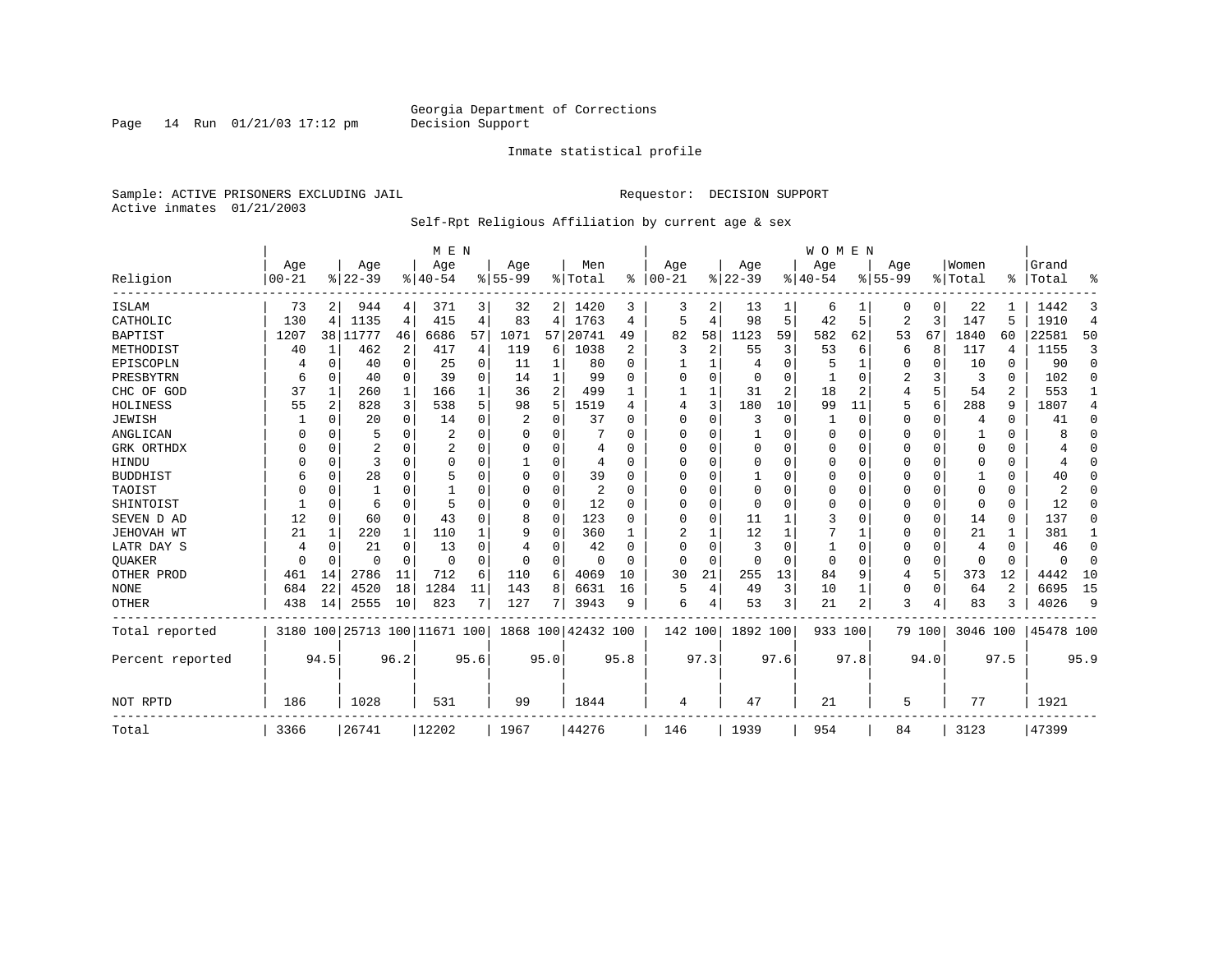### Georgia Department of Corrections<br>Decision Support

Page 15 Run  $01/21/03$  17:12 pm

### Inmate statistical profile

Sample: ACTIVE PRISONERS EXCLUDING JAIL **Requestor: DECISION SUPPORT** Active inmates 01/21/2003

Self-Rpt Family Behavior Patterns \* by current age & sex

|                  |       |      |                              |      | M E N       |      |           |      |                    |          |           |               |           |      | W O M E N |      |           |      |          |      |           |      |
|------------------|-------|------|------------------------------|------|-------------|------|-----------|------|--------------------|----------|-----------|---------------|-----------|------|-----------|------|-----------|------|----------|------|-----------|------|
|                  | Age   |      | Age                          |      | Age         |      | Age       |      | Men                |          | Age       |               | Age       |      | Age       |      | Age       |      | Women    |      | Grand     |      |
| Family Behavior  | 00-21 |      | $ 22-39 $                    |      | $8140 - 54$ |      | $ 55-99 $ |      | % Total            | ႜ        | $00 - 21$ | $\frac{1}{6}$ | $22 - 39$ |      | $ 40-54 $ |      | $8 55-99$ |      | % Total  | န္   | Total     | ႜ    |
| CRIMINLTY        | 998   | 22   | 7662                         | 22   | 3400        | 25   | 417       |      | 24   12477         | 23       | 60        | 19            | 653       | 17   | 343       | 20   | 19        | 15   | 1075     | 18   | 13552     | -22  |
| ALCOHOLISM       | 471   | 10   | 4282                         | 12   | 2359        | 17   | 319       | 18   | 7431               | 14       | 36        |               | 493       | 13   | 261       | 15   | 24        | 18   | 814      | 14   | 8245      | 14   |
| DRUG ABUSE       | 393   | 9    | 2590                         | 8    | 915         |      | 76        | 4    | 3974               |          | 35        | 11            | 364       | 10   | 172       | 10   | 8         | 6    | 579      | 10   | 4553      | 8    |
| DOMINERING       |       | 0    | 80                           |      | 52          |      | 4         | 0    | 143                | $\Omega$ | 13        | 4             | 339       | 9    | 184       | 11   | 19        | 15   | 555      | 9    | 698       |      |
| MIGRANT          | 18    | 0    | 201                          |      | 127         |      | 12        |      | 358                |          | 2         |               | 10        |      | 5         |      | $\Omega$  | 0    | 17       | 0    | 375       |      |
| INFL BTGS        | 68    |      | 898                          | 3    | 581         |      | 112       | 6    | 1659               |          | 21        |               | 302       | 8    | 150       |      | 12        | 9    | 485      | 8    | 2144      |      |
| PERMISSIVE       | 8     |      | 51                           |      | 35          |      | 9         |      | 103                | $\Omega$ | 22        |               | 190       | 5    | 67        |      | 4         |      | 283      | 5    | 386       |      |
| FATH ABSNT       | 2080  | 45   | 14544                        | 42   | 4821        | 35   | 583       | 33   | 22028              | 40       | 75        | 24            | 828       | 22   | 300       | 18   | 24        | 18   | 1227     | 21   | 23255     | 38   |
| MOTH ABSNT       | 556   | 12   | 3660                         |      | 1393        | 10   | 197       | 11   | 5806               | 11       | 27        | 9             | 253       |      | 92        |      | 13        | 10   | 385      |      | 6191      | 10   |
| NONE             | 22    | 0    | 388                          |      | 192         |      | 28        | 2    | 630                |          | 23        |               | 325       | 9    | 139       |      | 8         | 6    | 495      | 8    | 1125      | 2    |
| Total reported   |       |      | 4621 100 34356 100 13875 100 |      |             |      |           |      | 1757 100 54609 100 |          | 314 100   |               | 3757 100  |      | 1713 100  |      | 131       | 100  | 5915 100 |      | 60524 100 |      |
| Percent reported |       | 76.5 |                              | 73.5 |             | 66.3 |           | 56.3 |                    | 71.0     |           | 80.1          |           | 79.4 |           | 77.0 |           | 65.5 |          | 78.4 |           | 71.5 |
| <b>OTHER</b>     | 790   |      | 7081                         |      | 4109        |      | 860       |      | 12840              |          | 29        |               | 399       |      | 219       |      | 29        |      | 676      |      | 13516     |      |
| Total            | 3366  |      | 26741                        |      | 12202       |      | 1967      |      | 44276              |          | 146       |               | 1939      |      | 954       |      | 84        |      | 3123     |      | 47399     |      |

\* NOTE: SINCE THERE CAN BE UP TO FIVE BEHAVIOR CODES PER INMATE, THE NUMBER OF CASES REPORTED IN THE DETAIL LINES AND THE TOTAL REPORTED LINE MAY EXCEED THE TOTAL NUMBER OF CASES. IN SHORT, THIS TABLE COUNTS THE NUMBER OF BEHAVIOR PROBLEMS, NOT INMATES.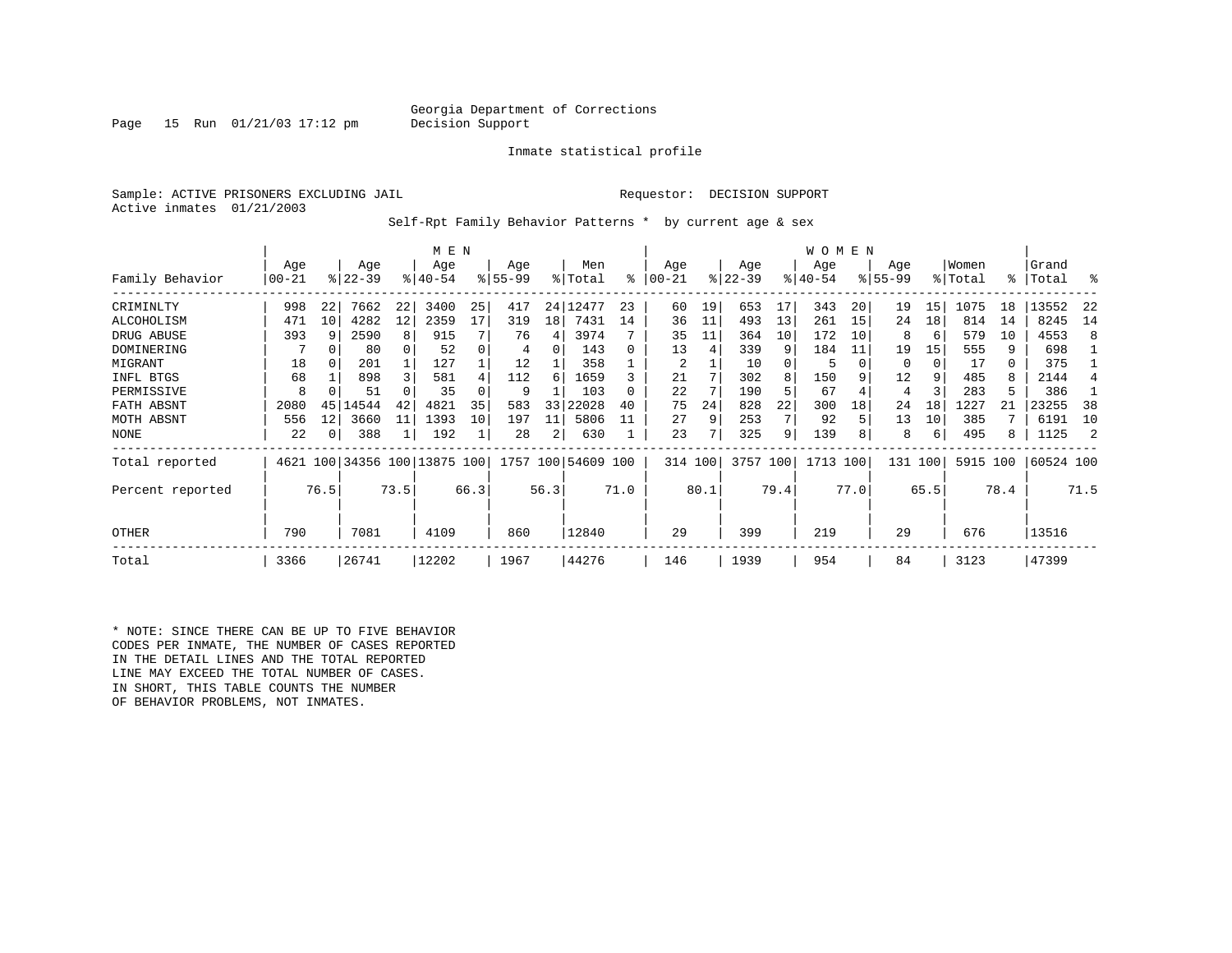### Georgia Department of Corrections<br>Decision Support

Page 16 Run  $01/21/03$  17:12 pm

### Inmate statistical profile

Sample: ACTIVE PRISONERS EXCLUDING JAIL **Requestor: DECISION SUPPORT** Active inmates 01/21/2003

Inmate Diagnostic Behavior Problem \* by current age & sex

|                    |          |          |           |                | M E N                   |                         |             |      |                    |                |           |                |           |                | WOMEN    |      |             |                |          |                |           |                |
|--------------------|----------|----------|-----------|----------------|-------------------------|-------------------------|-------------|------|--------------------|----------------|-----------|----------------|-----------|----------------|----------|------|-------------|----------------|----------|----------------|-----------|----------------|
|                    | Age      |          | Age       |                | Age                     |                         | Age         |      | Men                |                | Age       |                | Age       |                | Age      |      | Age         |                | Women    |                | Grand     |                |
| Diagnostic Problem | $ 00-21$ |          | $ 22-39 $ |                | $8 40-54$               |                         | $8155 - 99$ |      | % Total            | $\approx$      | $00 - 21$ |                | $ 22-39 $ |                | $ 40-54$ |      | $8155 - 99$ |                | % Total  |                | %   Total | る              |
| ALCOHOLIC          | 125      |          | 1300      | 3              | 1070                    | 5                       | 196         | 6    | 2691               | 3              |           | 3              | 155       | 5              | 124      |      | 9           | 7              | 295      |                | 2986      | 3              |
| <b>ALCOH ABSE</b>  | 654      | 11       | 6317      | 13             | 3608                    | 15                      | 479         |      | 15   11058         | 13             | 4         | 2              | 187       | 6              | 128      | 8    | 12          | 10             | 331      | б              | 11389     | 13             |
| DRUG EXP           | 1034     | 17       | 8611      | 17             | 3393                    | 14                      | 292         |      | 9   13330          | 16             | 23        | 10             | 272       | 9              | 132      | 8    | 5           | 4              | 432      |                | 13762     | 16             |
| DRUG ABSE          | 1246     | 20       | 9474      | 19             | 4513                    | 19                      | 280         |      | 9 15513            | 19             | 51        | 22             | 887       | 28             | 468      | 28   | 12          | 10             | 1418     | 27             | 16931     | 19             |
| NARC ADDCT         | 36       |          | 654       |                | 477                     | 2                       | 34          |      | 1201               |                |           | $\Omega$       | 53        | 2              | 52       |      | 3           | 2              | 109      |                | 1310      |                |
| EPILEPTIC          | 20       | $\Omega$ | 274       |                | 212                     |                         | 35          |      | 541                |                |           |                | 78        | 2              | 63       |      | 2           | $\overline{2}$ | 150      |                | 691       | $\mathbf{1}$   |
| MANIPULTVE         | 1059     | 17       | 6485      | 13             | 2221                    | 9                       | 237         | 8    | 10002              | 12             |           | $\Omega$       | 50        | $\overline{a}$ | 23       |      | 3           |                | 77       |                | 10079     | 11             |
| ASSAULTIVE         | 1345     | 22       | 11020     | 22             | 4749                    | 20                      | 813         | 26   | 17927              | 21             | 70        | 30             | 621       | 19             | 300      | 18   | 21          | 17             | 1012     | 19             | 18939     | 21             |
| ESCPE TEND         | 73       |          | 1075      | 2              | 758                     |                         | 141         | 4    | 2047               | $\overline{c}$ | 4         | $\overline{a}$ | 85        | 3              | 44       | 3    |             |                | 134      |                | 2181      | $\overline{2}$ |
| SUICIDAL           | 103      |          | 1057      | 2              | 528                     |                         | 69          | 2    | 1757               |                | 13        |                | 173       | 5              | 90       |      | 8           |                | 284      |                | 2041      | $\overline{2}$ |
| WITHDRAWN          | 19       | $\cap$   | 162       | $\Omega$       | 105                     | 0                       | 26          |      | 312                | U              | 6         |                | 95        | ς              | 47       |      | 3           | $\mathbf{2}$   | 151      | 3              | 463       |                |
| PR RLTY CT         | 51       |          | 388       | 1              | 274                     |                         | 39          |      | 752                |                | 12        |                | 76        | 2              | 37       |      | 5           | 4              | 130      | $\overline{2}$ | 882       | 1              |
| HOMOSEXUAL         | 9        | $\Omega$ | 144       | $\Omega$       | 81                      | $\Omega$                | 22          |      | 256                | <sup>0</sup>   | 13        |                | 123       | 4              | 34       |      | 3           | 2              | 173      | 3              | 429       | $\Omega$       |
| <b>NONE</b>        | 89       |          | 1090      | $\overline{2}$ | 674                     | 3                       | 210         | 7    | 2063               |                | $\Omega$  |                | 18        |                | 22       |      | 9           |                | 49       |                | 2112      | $\mathfrak{D}$ |
| OTHER              | 27       | $\Omega$ | 494       | $\mathbf{1}$   | 359                     | $\overline{2}$          | 87          | 3    | 967                |                | $\Omega$  |                | 14        | $\Omega$       | 10       |      | 6           | 5              | 30       |                | 997       |                |
| NOT RPTD           | 258      |          | 1773      | 4              | 651                     | $\overline{\mathbf{3}}$ | 185         | 6    | 2867               | ς              | 24        | 10             | 303       | 9              | 122      |      | 20          | 16             | 469      | 9              | 3336      | 4              |
| Total reported     | 6157     |          |           |                | 100 50425 100 23694 100 |                         |             |      | 3151 100 83427 100 |                | 236 100   |                | 3190 100  |                | 1697 100 |      | 122 100     |                | 5245 100 |                | 88672 100 |                |
| Percent reported   |          | 99.7     |           | 99.6           |                         | 99.8                    |             | 99.7 |                    | 99.7           |           | 100.0          |           | 100.0          |          | 99.9 |             | 100.0          |          | 100.0          |           | 99.7           |
| UNKNOWN            | 9        |          | 107       |                | 21                      |                         | 6           |      | 143                |                | $\Omega$  |                | 0         |                |          |      | 0           |                |          |                | 144       |                |
| Total              | 3366     |          | 26741     |                | 12202                   |                         | 1967        |      | 44276              |                | 146       |                | 1939      |                | 954      |      | 84          |                | 3123     |                | 47399     |                |

\* NOTE: SINCE THERE CAN BE UP TO FIVE BEHAVIOR CODES PER INMATE, THE NUMBER OF CASES REPORTED IN THE DETAIL LINES AND THE TOTAL REPORTED LINE MAY EXCEED THE TOTAL NUMBER OF CASES.IN SHORT, THIS TABLE COUNTS THE NUMBER OF BEHAVIOR PROBLEMS, NOT INMATES.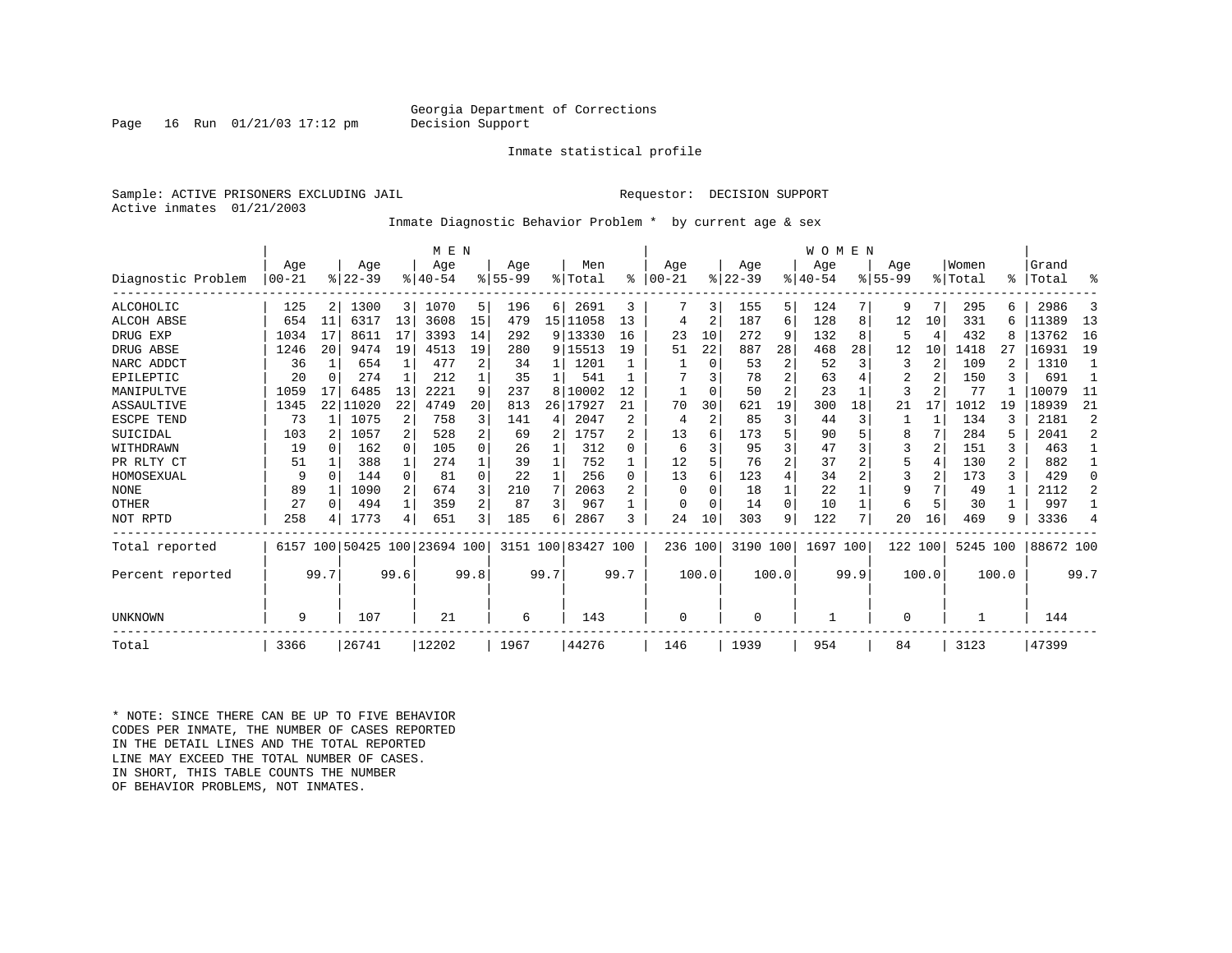Page  $17$  Run  $01/21/03$  17:12 pm

### Inmate statistical profile

Sample: ACTIVE PRISONERS EXCLUDING JAIL **Requestor: DECISION SUPPORT** Active inmates 01/21/2003

Physical Profile (General Condition) by current age & sex

|                      |       |                |           |                 | M E N                        |      |             |                 |                    |      |             |      |           |                | W O M E N |         |             |        |          |      |           |      |
|----------------------|-------|----------------|-----------|-----------------|------------------------------|------|-------------|-----------------|--------------------|------|-------------|------|-----------|----------------|-----------|---------|-------------|--------|----------|------|-----------|------|
|                      | Age   |                | Age       |                 | Age                          |      | Aqe         |                 | Men                |      | Age         |      | Age       |                | Aqe       |         | Aqe         |        | Women    |      | Grand     |      |
| Physical Profile     | 00-21 |                | $8 22-39$ |                 | $8 40-54$                    |      | $8155 - 99$ |                 | % Total            | ႜ    | $ 00-21$    |      | $ 22-39 $ |                | $8 40-54$ |         | $8155 - 99$ |        | % Total  | ႜၟ   | Total     |      |
| NO LIMITATION        | 2978  |                | 92 20436  | 78              | 6306                         | 53   | 402         |                 | 21 30122           | 69   | 119         | 89   | 1320      | 72             | 471       | 51      | 14          |        | 1924     | 65   | 32046 69  |      |
| DEFECT NO MAJOR LIMT | 182   | 6 <sup>1</sup> | 3061      | 12              | 2555                         | 21   | 454         | 24              | 6252               | 14   | 12          | 9    | 396       | 22             | 330       | 36      | 30          | 37     | 768      | 26   | 7020 15   |      |
| DEFECT MAJOR LIMIT   | 90    |                | 2707      | 10 <sub>1</sub> | 2985                         | 25   | 881         | 46              | 6663               | 15   | 2           | 2    | 106       | 6              | 113       | 12      | 32          | 40     | 253      | 9    | 6916 15   |      |
| VERY MAJOR DEFECT    |       | 0 <sup>1</sup> | 43        | $\mathbf{0}$    | 110                          |      | 188         | 10 <sup>1</sup> | 342                |      | $\mathbf 0$ | 0    | 4         | $\overline{0}$ | 5         |         | 5           | 6      | 14       | 0    | 356       |      |
| Total reported       |       |                |           |                 | 3251 100 26247 100 11956 100 |      |             |                 | 1925 100 43379 100 |      | 133 100     |      | 1826 100  |                |           | 919 100 |             | 81 100 | 2959 100 |      | 46338 100 |      |
| Percent reported     |       | 96.6           |           | 98.2            |                              | 98.0 |             | 97.9            |                    | 98.0 |             | 91.1 |           | 94.2           |           | 96.3    |             | 96.4   |          | 94.7 |           | 97.8 |
| NOT REPORTED         | 115   |                | 494       |                 | 246                          |      | 42          |                 | 897                |      | 13          |      | 113       |                | 35        |         | 3           |        | 164      |      | 1061      |      |
| Total                | 3366  |                | 26741     |                 | 12202                        |      | 1967        |                 | 44276              |      | 146         |      | 1939      |                | 954       |         | 84          |        | 3123     |      | 47399     |      |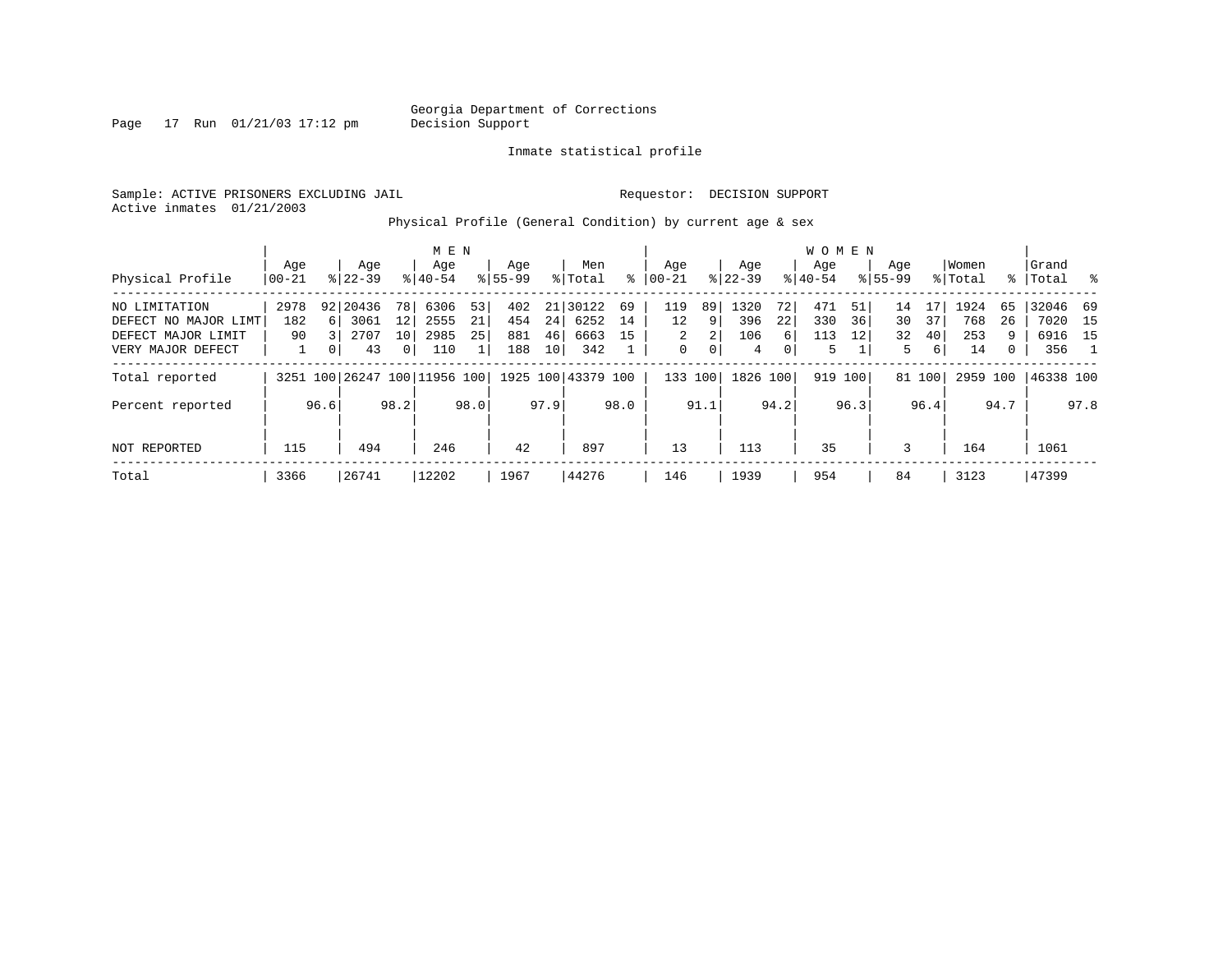Page 18 Run  $01/21/03$  17:12 pm

### Inmate statistical profile

Sample: ACTIVE PRISONERS EXCLUDING JAIL **Requestor: DECISION SUPPORT** Active inmates 01/21/2003

Security Status by current age & sex

|                  |           |       |           |                | M E N                        |       |           |       |                    |          |           |       |             |       | W O M E N   |       |             |        |          |               |           |       |
|------------------|-----------|-------|-----------|----------------|------------------------------|-------|-----------|-------|--------------------|----------|-----------|-------|-------------|-------|-------------|-------|-------------|--------|----------|---------------|-----------|-------|
|                  | Age       |       | Age       |                | Age                          |       | Age       |       | Men                |          | Age       |       | Age         |       | Age         |       | Age         |        | Women    |               | Grand     |       |
| Security         | $00 - 21$ |       | $8 22-39$ |                | $ 40-54 $                    |       | $8 55-99$ |       | % Total            | ႜ        | $00 - 21$ |       | $ 22-39 $   |       | $ 40-54 $   |       | $8155 - 99$ |        | % Total  | $\frac{8}{3}$ | Total     | ႜ     |
| DIAG INCOM       | 27        |       | 224       |                | 148                          |       | 24        |       | 423                |          | $\Omega$  |       | 0           | 0     | $\Omega$    |       |             | 0      | $\Omega$ | 0             | 423       |       |
| WRK RELEAS       | 0         | 0     |           | 0              |                              |       |           | 0     |                    | $\Omega$ | $\Omega$  |       | $\mathbf 0$ | 0     | $\mathbf 0$ | 0     | 0           | 0      | O        | 0             |           |       |
| TRUSTY           | 31        |       | 1333      | 5              | 877                          |       | 68        | 3     | 2309               |          |           |       | 78          |       | 62          | 6     | 6           |        | 147      |               | 2456      | 5     |
| MINIMUM          | 916       | 27    | 8765      | 33             | 4456                         | 37    | 691       | 35    | 14828              | 33       | 49        | 34    | 1128        | 58    | 607         | 64    | 55          | 65     | 1839     | 59            | 16667     | 35    |
| MEDIUM           | 1400      | 42    | 10440     | 39             | 4720                         | 39    | 906       | 46    | 17466              | 39       | 59        | 40    | 495         | 26    | 205         | 21    | 19          | 23     | 778      | 25            | 18244     | 38    |
| CLOSE            | 606       | 18    | 4080      | 15             | 1274                         | 10    | 186       | 9     | 6146               | 14       | 27        | 18    | 132         |       | 42          |       |             | 4      | 204      |               | 6350      | 13    |
| MAXIMUM          | 25        |       | 474       | 2              | 176                          |       | 20        |       | 695                | 2        | $\Omega$  |       | 5           | 0     |             |       |             |        | 6        |               | 701       |       |
| DIAGNOSTIC       | 361       | 11    | 1423      | 5 <sup>1</sup> | 550                          | 5.    | 71        | 4     | 2405               | 5        | 10        |       | 101         | 5     | 37          | 4     |             |        | 149      | 5.            | 2554      | -5    |
| Total reported   |           |       |           |                | 3366 100 26740 100 12202 100 |       |           |       | 1967 100 44275 100 |          | 146       | 100   | 1939 100    |       | 954 100     |       |             | 84 100 | 3123 100 |               | 47398 100 |       |
| Percent reported |           | 100.0 |           | 100.0          |                              | 100.0 |           | 100.0 |                    | 100.0    |           | 100.0 |             | 100.0 |             | 100.0 |             | 100.0  |          | 100.0         |           | 100.0 |
| NOT RPTD         | 0         |       |           |                | $\Omega$                     |       | $\Omega$  |       |                    |          | $\Omega$  |       | $\mathbf 0$ |       | $\Omega$    |       |             |        | $\Omega$ |               |           |       |
| Total            | 3366      |       | 26741     |                | 12202                        |       | 1967      |       | 44276              |          | 146       |       | 1939        |       | 954         |       | 84          |        | 3123     |               | 47399     |       |

\* NOTE: BEGINNING IN JULY 1987, THE FACILITIES DIVISION NO LONGER CODED INMATES AS BEING WORK RELEASE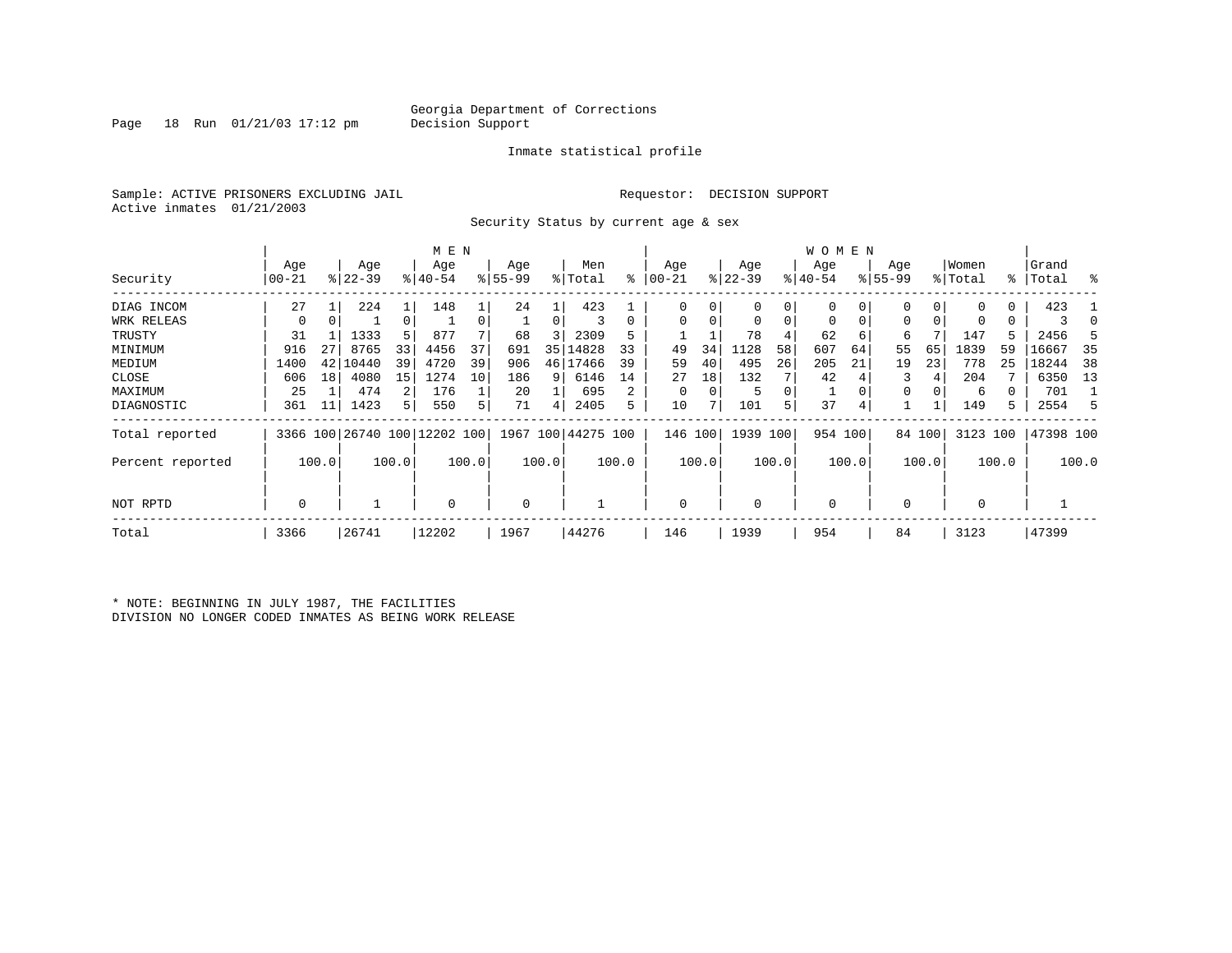Page 19 Run 01/21/03 17:12 pm

### Inmate statistical profile

Sample: ACTIVE PRISONERS EXCLUDING JAIL **Requestor: DECISION SUPPORT** Active inmates 01/21/2003

Number Of Sentences by current age & sex

|                     |                  |      |                  |      | M E N                                           |      |                  |      |                |      |                    |      |                  |      | W O M E N        |         |                  |        |                  |      |                      |      |
|---------------------|------------------|------|------------------|------|-------------------------------------------------|------|------------------|------|----------------|------|--------------------|------|------------------|------|------------------|---------|------------------|--------|------------------|------|----------------------|------|
| Number Of Sentences | Age<br>$ 00-21 $ |      | Age<br>$ 22-39 $ |      | Age<br>$8 40-54$                                |      | Age<br>$8 55-99$ |      | Men<br>% Total | ွေ   | Age<br>$ 00 - 21 $ |      | Age<br>$ 22-39 $ |      | Age<br>$ 40-54 $ |         | Age<br>$8 55-99$ |        | Women<br>% Total |      | Grand<br>%   Total % |      |
|                     |                  |      |                  |      |                                                 |      |                  |      |                |      |                    |      |                  |      |                  |         |                  |        |                  |      |                      |      |
| ONE                 | 1468             | 44   | 8430             | 32   | 3998                                            | 33   | 807              |      | 41   14703     | 33   | 73                 | 51   | 786              | 41   | 384              | 41      | 38               | 45     | 1281             | 41   | 15984                | -34  |
| TWO                 | 917              | 27   | 6417             | 24   | 2906                                            | 24   | 471              |      | 24 10711       | 24   | 40                 | 28   | 511              | 27   | 252              | 27      | 19               | 23     | 822              | 27   | 11533                | -24  |
| THREE               | 447              | 13   | 4272             | 16   | 1866                                            | 15   | 277              | 14   | 6862           | 16   | 16                 | 11   | 263              | 14   | 130              | 14      | 12               | 14     | 421              | 14   | 7283                 | 15   |
| <b>FOUR</b>         | 243              |      | 2682             | 10   | 1169                                            | 10   | 149              | 8    | 4243           | 10   | 5                  | 3    | 148              | 8    | 65               |         | 10               | 12     | 228              |      | 4471                 | 9    |
| FIVE                | 111              |      | 1727             | 6    | 750                                             | 6    | 85               | 4    | 2673           | 6    | 4                  |      | 87               | 5    | 32               |         |                  |        | 124              |      | 2797                 | -6   |
| MORE THAN FIVE      | 176              |      | 3188             | 12   | 1503                                            | 12   | 176              | 9    | 5043           | 11   | 6                  | 4    | 127              |      | 85               |         | 4                | 5      | 222              |      | 5265 11              |      |
| Total reported      |                  |      |                  |      | 3362 100 26716 100 12192 100 1965 100 44235 100 |      |                  |      |                |      | 144 100            |      | 1922 100         |      |                  | 948 100 |                  | 84 100 | 3098 100         |      | 47333 100            |      |
| Percent reported    |                  | 99.9 |                  | 99.9 |                                                 | 99.9 |                  | 99.9 |                | 99.9 |                    | 98.6 |                  | 99.1 |                  | 99.4    |                  | 100.0  |                  | 99.2 |                      | 99.9 |
| NOT REPORTED        | 4                |      | 25               |      | 10                                              |      | $\overline{a}$   |      | 41             |      | $\overline{c}$     |      | 17               |      | 6                |         | 0                |        | 25               |      | 66                   |      |
| Total               | 3366             |      | 26741            |      | 12202                                           |      | 1967             |      | 44276          |      | 146                |      | 1939             |      | 954              |         | 84               |        | 3123             |      | 47399                |      |
|                     |                  |      |                  |      |                                                 |      |                  |      |                |      |                    |      |                  |      |                  |         |                  |        |                  |      |                      |      |
| AVG NUM SENTENCES   | 2.24             |      | 2.97             |      | 2.98                                            |      | 2.59             |      | 2.90           |      | 2.01               |      | 2.43             |      | 2.51             |         | 2.35             |        | 2.43             |      | 2.87                 |      |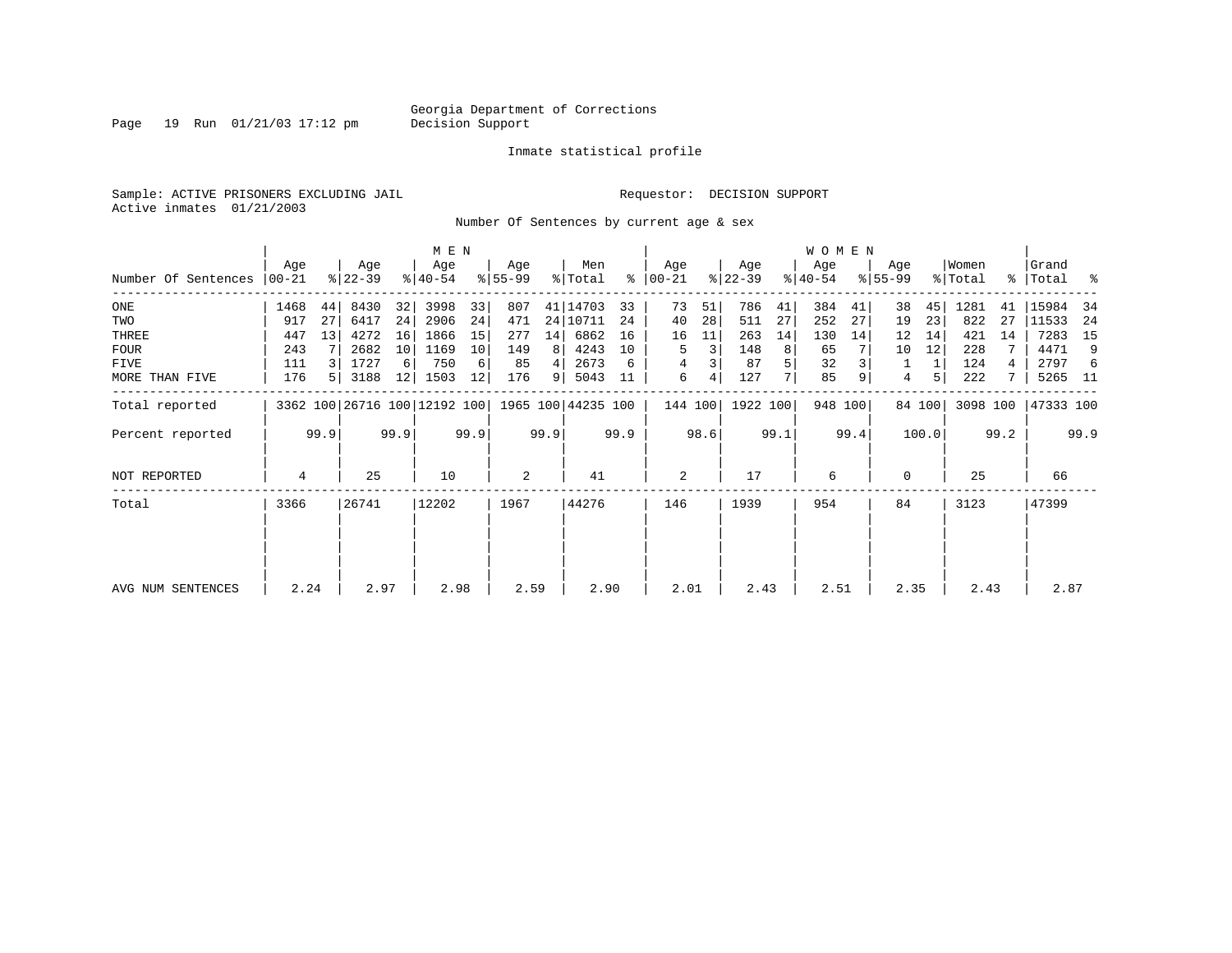Page 20 Run  $01/21/03$  17:12 pm

### Inmate statistical profile

Sample: ACTIVE PRISONERS EXCLUDING JAIL **Requestor: DECISION SUPPORT** Active inmates 01/21/2003

Number Of Disciplinaries by current age & sex

|                  |                  |       |                              |          | M E N            |       |                 |       |                    |       |                 |       |                  |       | <b>WOMEN</b>     |         |                  |        |                  |       |                    |       |
|------------------|------------------|-------|------------------------------|----------|------------------|-------|-----------------|-------|--------------------|-------|-----------------|-------|------------------|-------|------------------|---------|------------------|--------|------------------|-------|--------------------|-------|
| Disciplinaries   | Age<br>$00 - 21$ |       | Age<br>$ 22-39 $             |          | Age<br>$ 40-54 $ |       | Age<br>$ 55-99$ |       | Men<br>% Total     | ွေ    | Age<br>$ 00-21$ |       | Age<br>$ 22-39 $ |       | Age<br>$ 40-54 $ |         | Age<br>$8 55-99$ |        | Women<br>% Total |       | Grand<br>%   Total | ್ಠಿ   |
| ZERO             | 1150             | 34    | 8582                         | 32       | 5031             | 41    | 940             |       | 48 15703           | 35    | 64              | 44    | 975              | 50    | 552              | 58      | 53               | 63     | 1644             | 53    | 17347              | 37    |
| ONE              | 440              | 13    | 3619                         | 14       | 1837             | 15    | 340             | 17    | 6236               | 14    | 14              | 10    | 278              | 14    | 148              | 16      | 14               | 17     | 454              | 15    | 6690               | 14    |
| TWO              | 331              | 10    | 2268                         | 8        | 1086             | 9     | 185             | 9     | 3870               | 9     | 17              | 12    | 168              |       | 69               |         | 5                | 6      | 259              |       | 4129               | 9     |
| THREE            | 179              |       | 1603                         | $6 \mid$ | 676              | 6     | 115             | 6     | 2573               | 6     | 10              |       | 108              | 6     | 45               |         | 5                | 6      | 168              | 5     | 2741               | 6     |
| <b>FOUR</b>      | 157              |       | 1243                         | 5        | 514              |       | 60              | 3     | 1974               |       |                 |       | 74               |       | 25               |         |                  |        | 107              |       | 2081               | 4     |
| FIVE             | 151              |       | 1096                         | 4        | 409              | 3     | 47              |       | 1703               |       | 2               |       | 47               |       | 16               |         | 0                |        | 65               |       | 1768               | 4     |
| MORE THAN FIVE   | 958              | 28    | 8327                         | 31       | 2648             | 22    | 280             |       | 14 12213           | 28    | 32              | 22    | 289              | 15    | 99               | 10      | 6                |        | 426              | 14    | 12639              | -27   |
| Total reported   |                  |       | 3366 100 26738 100 12201 100 |          |                  |       |                 |       | 1967 100 44272 100 |       | 146 100         |       | 1939 100         |       |                  | 954 100 |                  | 84 100 | 3123 100         |       | 47395 100          |       |
| Percent reported |                  | 100.0 |                              | 100.0    |                  | 100.0 |                 | 100.0 |                    | 100.0 |                 | 100.0 |                  | 100.0 |                  | 100.0   |                  | 100.0  |                  | 100.0 |                    | 100.0 |
| NOT REPORTED     | 0                |       | 3                            |          |                  |       | 0               |       | 4                  |       | $\mathbf 0$     |       | 0                |       | $\mathbf 0$      |         | 0                |        | $\mathbf 0$      |       | 4                  |       |
| Total            | 3366             |       | 26741                        |          | 12202            |       | 1967            |       | 44276              |       | 146             |       | 1939             |       | 954              |         | 84               |        | 3123             |       | 47399              |       |
|                  |                  |       |                              |          |                  |       |                 |       |                    |       |                 |       |                  |       |                  |         |                  |        |                  |       |                    |       |
|                  |                  |       |                              |          |                  |       |                 |       |                    |       |                 |       |                  |       |                  |         |                  |        |                  |       |                    |       |
| AVG NUM DISCIP   | 5.07             |       | 6.71                         |          | 4.83             |       | 3.06            |       | 5.91               |       | 4.18            |       | 3.28             |       | 2.38             |         | 1.31             |        | 2.99             |       | 5.72               |       |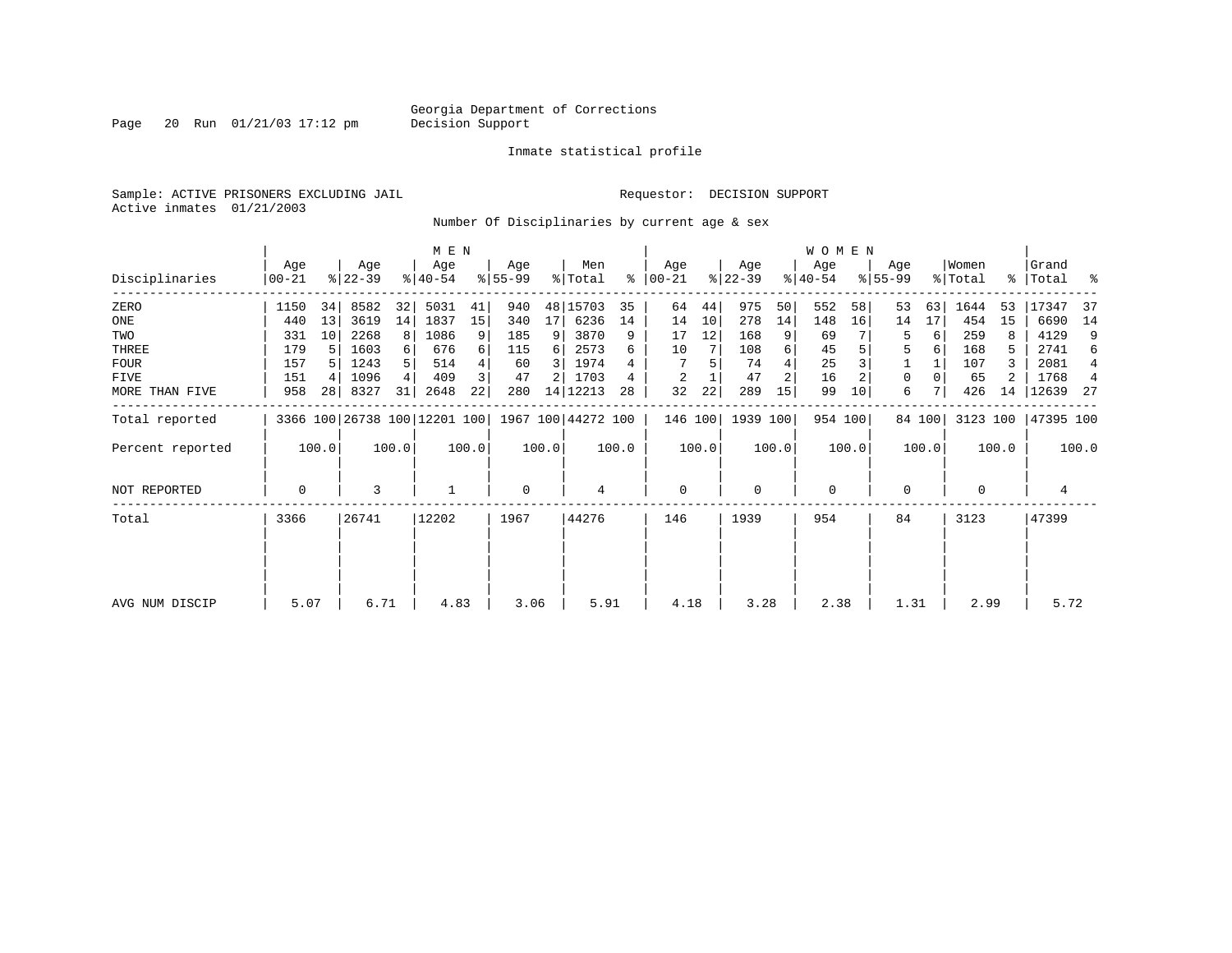Page 21 Run  $01/21/03$  17:12 pm

### Inmate statistical profile

Sample: ACTIVE PRISONERS EXCLUDING JAIL **Requestor: DECISION SUPPORT** Active inmates 01/21/2003

Number Of Escapes by current age & sex

|                  |                |       |                  |          | M E N                        |       |                  |       |                    |              |                 |       |                  |          | W O M E N        |          |                  |          |                  |       |                    |              |
|------------------|----------------|-------|------------------|----------|------------------------------|-------|------------------|-------|--------------------|--------------|-----------------|-------|------------------|----------|------------------|----------|------------------|----------|------------------|-------|--------------------|--------------|
| Escapes          | Age<br>  00-21 |       | Age<br>$ 22-39 $ |          | Age<br>$8 40-54$             |       | Age<br>$ 55-99 $ |       | Men<br>% Total     | ႜႂ           | Age<br>$ 00-21$ |       | Age<br>$ 22-39 $ |          | Age<br>$ 40-54 $ |          | Age<br>$8 55-99$ |          | Women<br>% Total |       | Grand<br>%   Total | ႜ            |
| ZERO             |                |       | 3362 100 26570   |          | 99 12057                     | 99    | 1933             |       | 98 43922           | 99           | 146             | 100   | 1935 100         |          | 952 100          |          |                  | 84 100   | 3117             | 100   | 47039              | 99           |
| ONE              |                | 0     | 169              | 1        | 128                          |       | 25               | 1     | 326                |              | 0               | 0     | 4                | 0        | 2                | $\Omega$ | 0                | $\Omega$ | 6                | 0     | 332                |              |
| TWO              | 0              |       | 2                | 0        | 13                           | 0     | 6                | 0     | 21                 | $\Omega$     | 0               |       |                  | 0        | 0                |          | 0                |          |                  | 0     | 21                 | $\Omega$     |
| THREE            | 0              |       | 0                |          |                              |       |                  |       | 6                  | 0            | 0               |       |                  | 0        | 0                |          | 0                |          |                  | 0     | 6                  | <sup>0</sup> |
| FOUR             | 0              |       | 0                | $\Omega$ |                              |       |                  | 0     |                    | <sup>0</sup> | $\Omega$        |       | $\Omega$         | $\Omega$ | $\Omega$         |          | $\Omega$         |          | $\Omega$         | 0     |                    |              |
| FIVE             | 0              |       | 0                | $\Omega$ | $\Omega$                     |       | $\Omega$         | 0     | $\Omega$           | $\Omega$     | $\Omega$        | 0     | $\Omega$         | 0        | $\mathbf 0$      |          | $\Omega$         |          |                  | 0     |                    |              |
| MORE THAN FIVE   | 0              | 0     | $\Omega$         | $\Omega$ |                              | 0     | $\Omega$         | 0     |                    |              | $\Omega$        | 0     | $\Omega$         | 0        | $\mathbf 0$      |          | $\Omega$         | 0        |                  | 0     |                    |              |
| Total reported   |                |       |                  |          | 3366 100 26741 100 12202 100 |       |                  |       | 1967 100 44276 100 |              | 146 100         |       | 1939 100         |          | 954 100          |          |                  | 84 100   | 3123 100         |       | 47399 100          |              |
| Percent reported |                | 100.0 |                  | 100.0    |                              | 100.0 |                  | 100.0 |                    | 100.0        |                 | 100.0 |                  | 100.0    |                  | 100.0    |                  | 100.0    |                  | 100.0 |                    | 100.0        |
| NOT REPORTED     | 0              |       | 0                |          | $\mathbf 0$                  |       | $\mathbf 0$      |       | 0                  |              | $\mathbf 0$     |       | $\Omega$         |          | $\mathbf 0$      |          | $\Omega$         |          | $\mathbf 0$      |       | 0                  |              |
| Total            | 3366           |       | 26741            |          | 12202                        |       | 1967             |       | 44276              |              | 146             |       | 1939             |          | 954              |          | 84               |          | 3123             |       | 47399              |              |
|                  |                |       |                  |          |                              |       |                  |       |                    |              |                 |       |                  |          |                  |          |                  |          |                  |       |                    |              |
|                  |                |       |                  |          |                              |       |                  |       |                    |              |                 |       |                  |          |                  |          |                  |          |                  |       |                    |              |
| AVG NUM ESCAPES  |                | .00   | .01              |          | .01                          |       |                  | .02   | .01                |              | .00             |       | .00              |          | .00              |          |                  | .00      | .00              |       | .01                |              |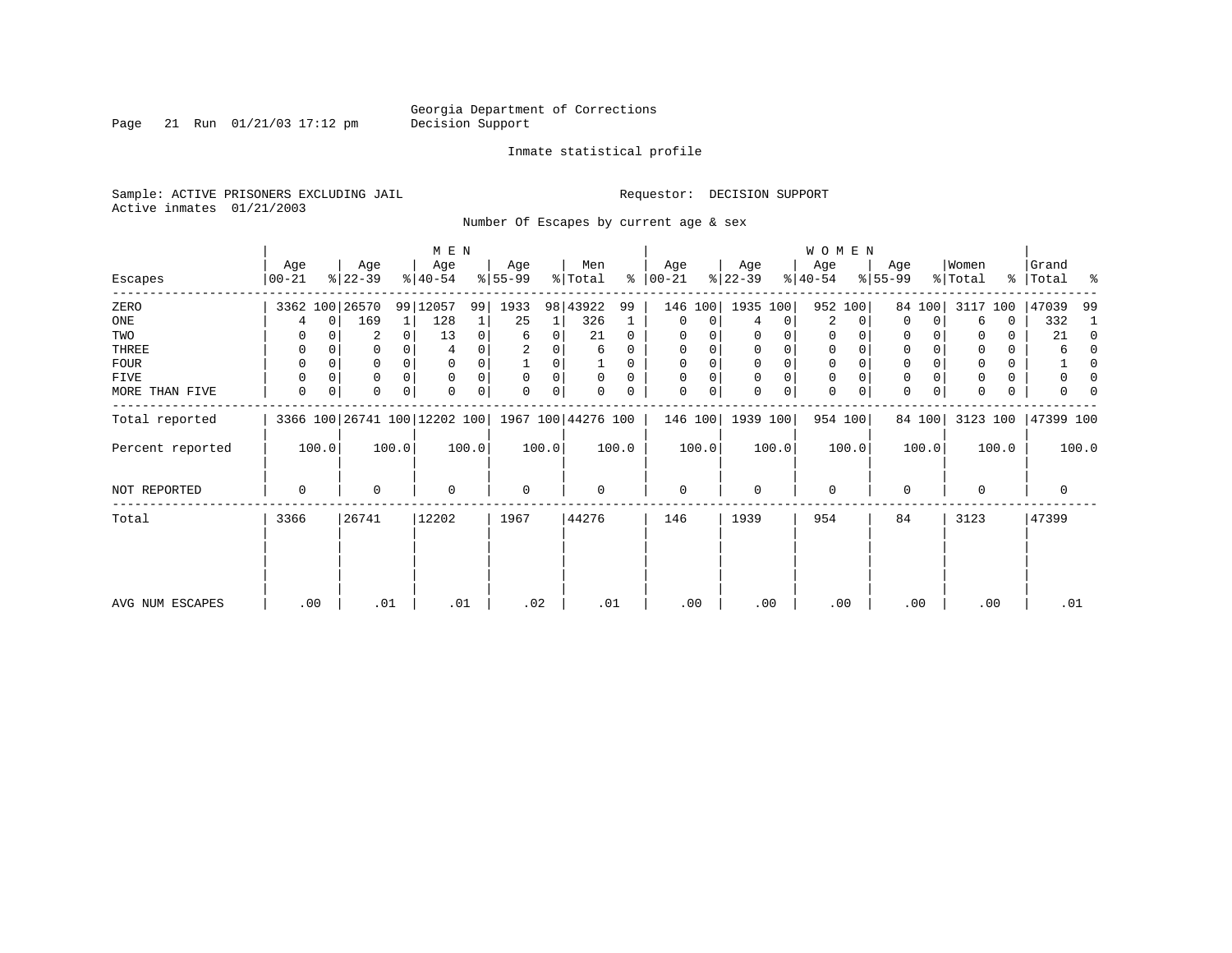Page 22 Run 01/21/03 17:12 pm Decision Support

Inmate statistical profile

Active inmates 01/21/2003

Sample: ACTIVE PRISONERS EXCLUDING JAIL **Requestor: DECISION SUPPORT** 

Number Of Prior Georgia Incarcerations \* by current age & sex

|                            |             |              |                  |          | M E N                                           |                |                  |         |                |       |                  |       |                  |       | W O M E N       |       |                  |        |                  |       |                |       |
|----------------------------|-------------|--------------|------------------|----------|-------------------------------------------------|----------------|------------------|---------|----------------|-------|------------------|-------|------------------|-------|-----------------|-------|------------------|--------|------------------|-------|----------------|-------|
| Prior Incarcerations 00-21 | Age         |              | Age<br>$ 22-39 $ |          | Age<br>$ 40-54 $                                |                | Age<br>$ 55-99 $ |         | Men<br>% Total | ႜ     | Age<br>$ 00-21 $ |       | Age<br>$ 22-39 $ |       | Age<br>$ 40-54$ |       | Age<br>$ 55-99 $ |        | Women<br>% Total | ႜ     | Grand<br>Total | ್ಠಿ   |
| ZERO                       | 3086        |              | 92 15212         | 57       | 4754                                            | 39             | 1089             |         | 55 24141       | 55    | 130              | 89    | 1276             | 66    | 502             | 53    | 60               | 71     | 1968             | 63    | 26109          | -55   |
| ONE                        | 260         | $\mathsf{R}$ | 5263             | 20       | 2207                                            | 18             | 367              | 19      | 8097           | 18    | 15               | 10    | 335              | 17    | 150             | 16    | 14               | 17     | 514              | 16    | 8611           | 18    |
| TWO                        | 20          |              | 2928             | 11       | 1595                                            | 13             | 202              | $10 \,$ | 4745           | 11    |                  |       | 159              | 8     | 107             | 11    | 2                | 2      | 269              | 9     | 5014           | 11    |
| THREE                      | 0           | 0            | 1680             | $6 \mid$ | 1221                                            | 10             | 143              |         | 3044           |       | 0                | 0     | 90               | 5     | 79              | 8     | 4                | 5      | 173              |       | 3217           | 7     |
| <b>FOUR</b>                | $\Omega$    |              | 878              |          | 937                                             | 8              | 78               | 4       | 1893           | 4     | $\mathbf 0$      |       | 40               | 2     | 38              |       | $\overline{2}$   |        | 80               |       | 1973           | 4     |
| <b>FIVE</b>                | 0           |              | 467              |          | 631                                             | 5              | 27               |         | 1125           |       | $\Omega$         | 0     | 20               |       | 29              |       |                  |        | 50               |       | 1175           | -2    |
| MORE THAN FIVE             | 0           | 0            | 313              |          | 857                                             | 7 <sup>1</sup> | 61               | 3       | 1231           | 3     | $\mathbf 0$      | 0     | 19               |       | 49              |       | $\mathbf{1}$     |        | 69               | 2     | 1300           | 3     |
| Total reported             |             |              |                  |          | 3366 100 26741 100 12202 100 1967 100 44276 100 |                |                  |         |                |       | 146 100          |       | 1939 100         |       | 954 100         |       |                  | 84 100 | 3123 100         |       | 47399 100      |       |
| Percent reported           |             | 100.0        |                  | 100.0    |                                                 | 100.0          |                  | 100.0   |                | 100.0 |                  | 100.0 |                  | 100.0 |                 | 100.0 |                  | 100.0  |                  | 100.0 |                | 100.0 |
| <b>NOT REPORTED</b>        | $\mathbf 0$ |              | $\Omega$         |          | 0                                               |                | $\mathbf 0$      |         | 0              |       | $\mathbf 0$      |       | $\Omega$         |       | $\mathbf 0$     |       | $\mathbf 0$      |        | $\Omega$         |       | 0              |       |
| Total                      | 3366        |              | 26741            |          | 12202                                           |                | 1967             |         | 44276          |       | 146              |       | 1939             |       | 954             |       | 84               |        | 3123             |       | 47399          |       |
|                            |             |              |                  |          |                                                 |                |                  |         |                |       |                  |       |                  |       |                 |       |                  |        |                  |       |                |       |
|                            |             |              |                  |          |                                                 |                |                  |         |                |       |                  |       |                  |       |                 |       |                  |        |                  |       |                |       |
| AVG # INCARCERATIONS       |             | .09          |                  | .90      | 1.80                                            |                | 1.07             |         | 1.09           |       | .12              |       | .68              |       | 1.31            |       | .60              |        | .84              |       | 1.08           |       |

\* This data counts a parole revocation on an existing sentenCE AS A prior incarceration. Also, this data counts, for any cohort of inmates, the total number of Georgia incarcerations the inmate has had during his entire criminal career. For example, if an inmate was admitted to prison first in FY72, and then re-admitted in FY79 and FY85, he had two prior incarcerations before the FY85 admission. This inmate's records show two prior incarcerations in all three of his records since he has had two prior incarcerations in his criminal career. If the cohort of FY72 admissions is selected for analysis, two prior incarcerations will be listed for this inmate even though in FY72, he had no prior incarcerations.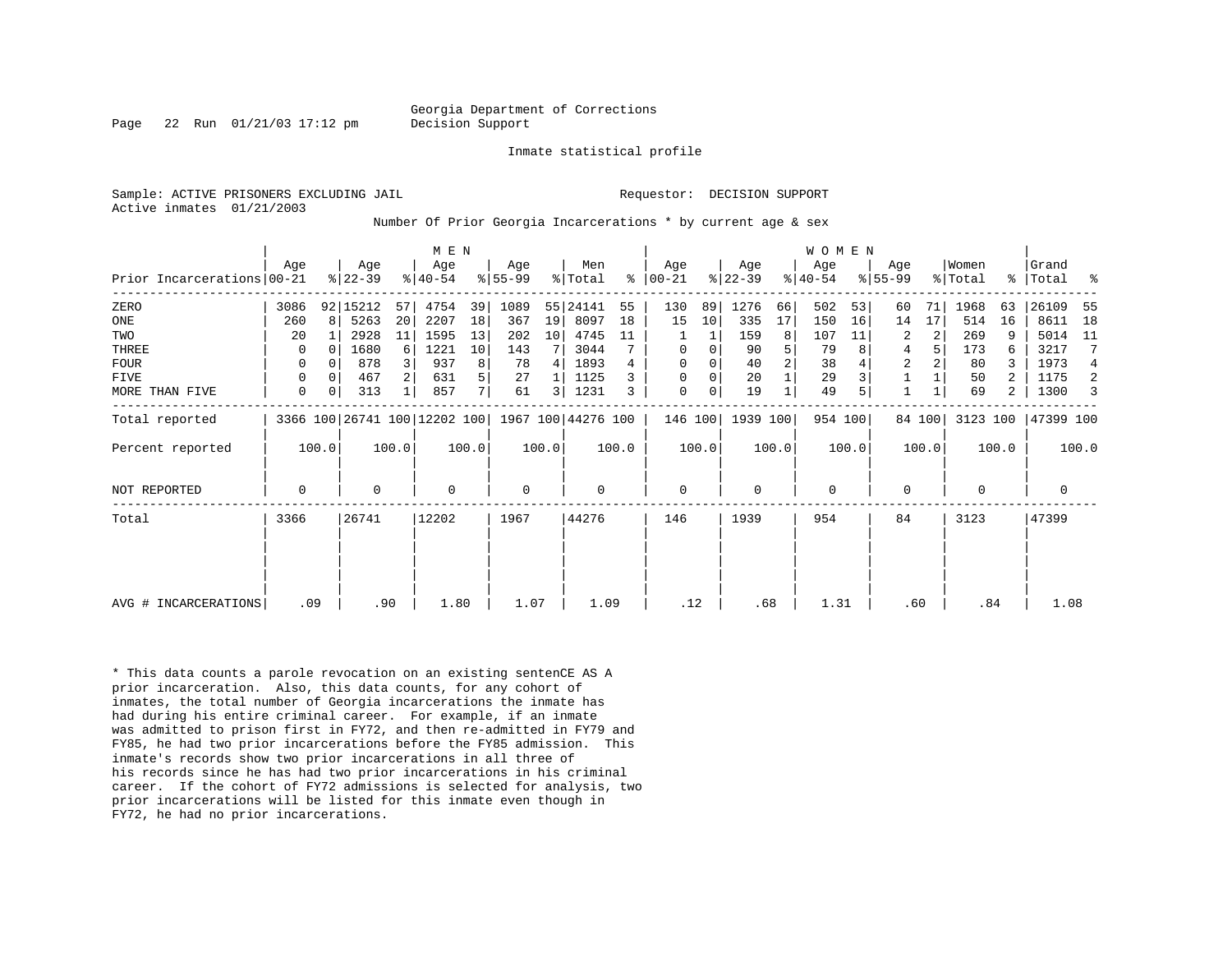Page 23 Run  $01/21/03$  17:12 pm

### Inmate statistical profile

Sample: ACTIVE PRISONERS EXCLUDING JAIL **Requestor: DECISION SUPPORT** Active inmates 01/21/2003

Number Of Transfers by current age & sex

|                   |                |       |                  |       | M E N            |       |                  |       |                                                 |       |                  |       |                  |       | WOMEN            |         |                  |                |                              |       |                    |                |
|-------------------|----------------|-------|------------------|-------|------------------|-------|------------------|-------|-------------------------------------------------|-------|------------------|-------|------------------|-------|------------------|---------|------------------|----------------|------------------------------|-------|--------------------|----------------|
| Transfers         | Age<br>  00-21 |       | Age<br>$ 22-39 $ |       | Age<br>$ 40-54 $ |       | Age<br>$ 55-99 $ |       | Men<br>% Total                                  | ∻     | Age<br>$ 00-21 $ |       | Age<br>$ 22-39 $ |       | Age<br>$ 40-54 $ |         | Age<br>$ 55-99 $ |                | Women<br>$\frac{1}{2}$ Total |       | Grand<br>% Total % |                |
| ZERO              | 789            | 23    | 2418             | 9     | 1004             | 8     | 130              |       | 4341                                            | 10    | 29               | 20    | 412              | 21    | 179              | 19      | 11               | 13             | 631                          | 20    | 4972               | 10             |
| ONE               | 1698           |       | 50 10450         | 39    | 4479             | 37    | 758              | 39    | 17385                                           | 39    | 102              | 70    | 1021             | 53    | 478              | 50      | 39               | 46             | 1640                         | 53    | 19025              | 40             |
| TWO               | 569            | 17    | 5869             | 22    | 2278             | 19    | 363              | 18    | 9079                                            | 21    | 12               | 8     | 281              | 14    | 150              | 16      | 14               | 17             | 457                          | 15    | 9536               | -20            |
| THREE             | 188            | 6     | 3285             | 12    | 1403             | 11    | 201              | 10    | 5077                                            | 11    | 3                | 2     | 134              |       | 74               |         | 11               | 13             | 222                          |       | 5299               | - 11           |
| FOUR              | 65             |       | 1845             |       | 934              |       | 163              | 8     | 3007                                            |       | $\Omega$         | 0     | 52               | 3     | 32               |         | 2                | 2              | 86                           |       | 3093               | 7              |
| FIVE              | 29             |       | 1053             | 4     | 627              |       | 98               | 5     | 1807                                            | 4     | 0                |       | 22               |       | 15               |         | 5                |                | 42                           |       | 1849               | $\overline{4}$ |
| MORE THAN FIVE    | 28             |       | 1821             | 7     | 1477             | 12    | 254              | 13    | 3580                                            | 8     | $\mathbf 0$      | 0     | 17               |       | 26               | 3       | $\overline{a}$   | 2 <sub>1</sub> | 45                           |       | 3625               | 8              |
| Total reported    |                |       |                  |       |                  |       |                  |       | 3366 100 26741 100 12202 100 1967 100 44276 100 |       | 146 100          |       | 1939 100         |       |                  | 954 100 |                  | 84 100         | 3123 100                     |       | 47399 100          |                |
| Percent reported  |                | 100.0 |                  | 100.0 |                  | 100.0 |                  | 100.0 |                                                 | 100.0 |                  | 100.0 |                  | 100.0 |                  | 100.0   |                  | 100.0          |                              | 100.0 |                    | 100.0          |
| NOT REPORTED      | 0              |       | 0                |       | $\mathbf 0$      |       | 0                |       | 0                                               |       | $\mathbf 0$      |       | $\mathbf 0$      |       | $\mathbf 0$      |         | 0                |                | 0                            |       | 0                  |                |
| Total             | 3366           |       | 26741            |       | 12202            |       | 1967             |       | 44276                                           |       | 146              |       | 1939             |       | 954              |         | 84               |                | 3123                         |       | 47399              |                |
|                   |                |       |                  |       |                  |       |                  |       |                                                 |       |                  |       |                  |       |                  |         |                  |                |                              |       |                    |                |
|                   |                |       |                  |       |                  |       |                  |       |                                                 |       |                  |       |                  |       |                  |         |                  |                |                              |       |                    |                |
| AVG NUM TRANSFERS | 1.19           |       | 2.22             |       | 2.70             |       | 2.79             |       | 2.30                                            |       | .92              |       | 1.25             |       | 1.47             |         | 1.75             |                | 1.32                         |       | 2.23               |                |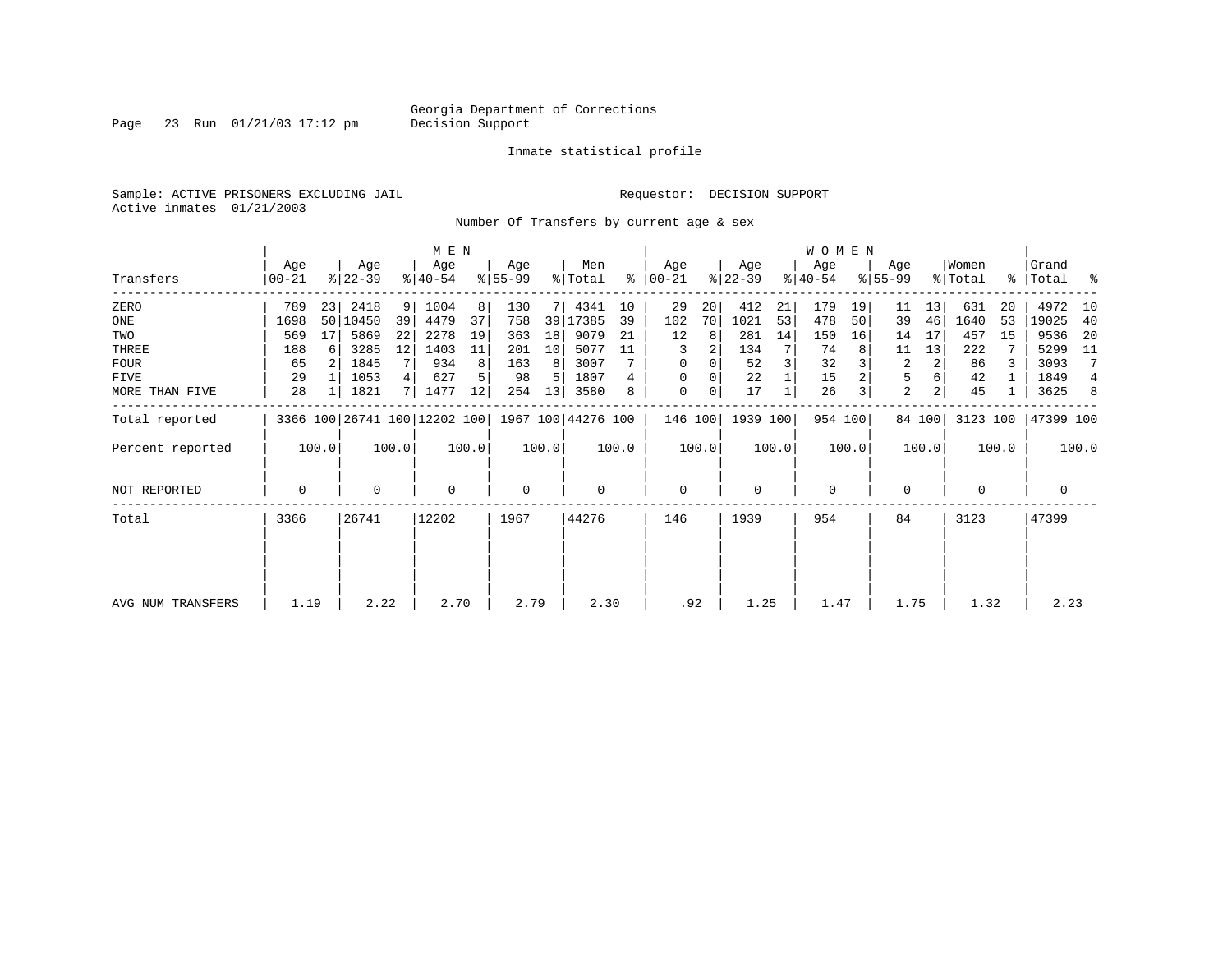Page 24 Run  $01/21/03$  17:12 pm

### Inmate statistical profile

Sample: ACTIVE PRISONERS EXCLUDING JAIL **Requestor: DECISION SUPPORT** Active inmates 01/21/2003

County Of Conviction by current age & sex

|                            |                |                |                  |                | M E N            |              |                    |                |                  |                |                 |              |                  |                | W O M E N        |              |                    |                |                  |                |                |                |
|----------------------------|----------------|----------------|------------------|----------------|------------------|--------------|--------------------|----------------|------------------|----------------|-----------------|--------------|------------------|----------------|------------------|--------------|--------------------|----------------|------------------|----------------|----------------|----------------|
| County Of Conviction 00-21 | Age            |                | Age<br>$8 22-39$ |                | Age<br>$8 40-54$ |              | Aqe<br>$8155 - 99$ |                | Men<br>%   Total | ႜ              | Age<br>$ 00-21$ |              | Age<br>$8 22-39$ |                | Age<br>$8 40-54$ |              | Aqe<br>$8155 - 99$ |                | Women<br>% Total | ႜ              | Grand<br>Total | ႜ              |
| Appling                    | 4              | $\overline{0}$ | 61               | $\overline{0}$ | 28               | 0            | 6                  | $\mathbf 0$    | 99               | $\mathbf 0$    | $\Omega$        | $\mathbf 0$  | 5                | $\mathbf 0$    | 1                | 0            | $\Omega$           | $\mathbf 0$    | 6                | 0              | 105            | $\Omega$       |
| Atkinson                   | $\mathbf{1}$   | 0              | 23               | $\mathbf 0$    | 14               | 0            | 4                  | $\mathbf 0$    | 42               | $\Omega$       | $\Omega$        | $\mathbf 0$  | $\mathbf{1}$     | $\mathbf 0$    | 2                | $\mathbf 0$  | $\Omega$           | $\mathbf 0$    | 3                | $\Omega$       | 45             | $\Omega$       |
| Bacon                      | 6              | 0              | 32               | 0              | 16               | 0            | $\Omega$           | 0              | 54               | 0              | $\Omega$        | 0            | $\mathbf 0$      | 0              | 2                | $\mathbf 0$  | $\Omega$           | 0              | $\overline{c}$   | 0              | 56             | $\mathbf 0$    |
| Baker                      | $\mathbf 0$    | 0              | 12               | 0              | 6                | 0            | $\Omega$           | $\mathbf 0$    | 18               | 0              | $\Omega$        | 0            | 3                | $\Omega$       | $\Omega$         | $\Omega$     | $\Omega$           | $\Omega$       | 3                | $\Omega$       | 21             | $\mathbf 0$    |
| Baldwin                    | 26             | 1              | 197              | 1              | 99               | $\mathbf{1}$ | 9                  | $\mathbf 0$    | 331              | $\mathbf{1}$   | $\overline{2}$  | 1            | 24               | 1              | 2                | $\sqrt{ }$   | 1                  | $\mathbf{1}$   | 29               | 1              | 360            | 1              |
| Banks                      | 10             | 0              | 33               | $\mathbf 0$    | 17               | 0            | 9                  | $\mathbf 0$    | 69               | $\Omega$       | 0               | $\mathbf 0$  | 5                | $\mathbf 0$    | 2                | 0            | $\mathbf 0$        | $\mathbf 0$    | 7                | 0              | 76             | $\mathbf 0$    |
| Barrow                     | 9              | 0              | 117              | $\mathbf 0$    | 63               | $\mathbf{1}$ | 15                 | $\mathbf{1}$   | 204              | 0              | $\mathbf{1}$    | $\mathbf{1}$ | 13               | $\mathbf{1}$   | 5                | $\mathbf{1}$ | 2                  | 2              | 21               | $\mathbf{1}$   | 225            | $\Omega$       |
| Bartow                     | 16             | 0              | 225              | $\mathbf{1}$   | 114              | $\mathbf{1}$ | 32                 | 2              | 387              | $\mathbf{1}$   | $\Omega$        | 0            | 25               | 1              | 12               | 1            | $\Omega$           | $\Omega$       | 37               | $\mathbf{1}$   | 424            | $\mathbf{1}$   |
| Ben Hill                   | 19             | 1              | 117              | $\mathbf 0$    | 52               | 0            | 10                 | 1              | 198              | $\Omega$       | $\overline{2}$  | 1            | 8                | $\mathbf 0$    | 4                | 0            | $\Omega$           | 0              | 14               | 0              | 212            | $\mathbf 0$    |
| Berrien                    | 4              | 0              | 54               | 0              | 23               | 0            | $\overline{2}$     | $\mathbf 0$    | 83               | 0              | $\mathbf{1}$    | 1            | 4                | $\mathbf 0$    | $\mathbf 0$      | $\mathbf 0$  | $\Omega$           | 0              | 5                | 0              | 88             | $\mathbf 0$    |
| <b>Bibb</b>                | 59             | 2              | 576              | $\overline{a}$ | 314              | 3            | 50                 | 3              | 999              | $\overline{a}$ | $\overline{4}$  | 3            | 24               | $\mathbf{1}$   | 21               | 2            | 3                  | 4              | 52               | $\overline{a}$ | 1051           | $\overline{2}$ |
| Bleckley                   | 9              | $\Omega$       | 83               | $\Omega$       | 24               | 0            | $\overline{4}$     | $\mathbf 0$    | 120              | $\Omega$       | $\Omega$        | 0            | 5                | $\Omega$       | 3                | $\Omega$     | $\mathbf 0$        | $\Omega$       | 8                | $\Omega$       | 128            | $\Omega$       |
| Brantley                   | $\overline{2}$ | 0              | 21               | $\mathbf 0$    | 13               | 0            | 3                  | $\mathsf 0$    | 39               | 0              | $\Omega$        | 0            | $\Omega$         | $\Omega$       | $\mathbf{1}$     | $\Omega$     | $\mathbf{1}$       | $\mathbf{1}$   | $\overline{2}$   | $\Omega$       | 41             | $\Omega$       |
| <b>Brooks</b>              | 5              | 0              | 57               | $\mathbf 0$    | 14               | 0            | 6                  | $\mathbf 0$    | 82               | $\Omega$       | $\Omega$        | 0            | 1                | $\Omega$       | 3                | $\Omega$     | $\Omega$           | $\Omega$       | 4                | $\Omega$       | 86             | $\Omega$       |
| Bryan                      | 3              | 0              | 45               | $\mathbf 0$    | 29               | 0            | $\overline{4}$     | $\mathbf 0$    | 81               | 0              | $\Omega$        | 0            | $\overline{2}$   | $\Omega$       | 1                | $\Omega$     |                    |                | 4                | 0              | 85             | $\mathbf 0$    |
| Bulloch                    | 31             | 1              | 227              | 1              | 76               | $\mathbf 1$  | 17                 | 1              | 351              | $\mathbf{1}$   | $\mathbf{1}$    | 1            | 16               | 1              | 4                | $\Omega$     | $\overline{2}$     | 2              | 23               | 1              | 374            | 1              |
| Burke                      | 15             | $\Omega$       | 143              | $\mathbf{1}$   | 58               | $\Omega$     | 6                  | $\Omega$       | 222              | $\mathbf{1}$   | $\overline{a}$  | $\mathbf{1}$ | 3                | $\Omega$       | 3                | $\mathsf{C}$ | $\Omega$           | $\Omega$       | 8                | $\Omega$       | 230            | $\Omega$       |
| <b>Butts</b>               | 11             | $\Omega$       | 75               | $\Omega$       | 36               | 0            | 7                  | $\mathbf 0$    | 129              | $\Omega$       | $\mathbf{1}$    | $\mathbf{1}$ | 3                | $\Omega$       | $\overline{4}$   | $\Omega$     | $\Omega$           | $\Omega$       | 8                | $\Omega$       | 137            | $\Omega$       |
| Calhoun                    | $\overline{2}$ | 0              | 17               | $\mathbf 0$    | 12               | 0            | 3                  | $\mathbf 0$    | 34               | $\Omega$       | $\Omega$        | 0            | 3                | $\Omega$       | $\Omega$         | $\mathbf 0$  | $\Omega$           | $\Omega$       | 3                | $\Omega$       | 37             | $\Omega$       |
| Camden                     | $\overline{2}$ | 0              | 60               | 0              | 26               | 0            | $\overline{2}$     | $\mathbf 0$    | 90               | $\Omega$       | $\Omega$        | 0            | 3                | $\Omega$       | 2                | $\Omega$     | $\mathbf{1}$       | $\mathbf{1}$   | 6                | $\Omega$       | 96             | $\Omega$       |
| Candler                    | 7              | 0              | 58               | 0              | 22               | 0            | $\mathbf 0$        | $\mathbf 0$    | 87               | 0              | $\Omega$        | 0            | 5                | $\mathbf 0$    | $\mathbf{1}$     | $\mathbf 0$  | $\Omega$           | $\Omega$       | 6                | 0              | 93             | $\mathbf 0$    |
| Carroll                    | 37             | 1              | 277              | $\mathbf{1}$   | 117              | $\mathbf{1}$ | 38                 | 2              | 469              | $\mathbf{1}$   | $\overline{a}$  | $\mathbf{1}$ | 42               | 2              | 12               | $\mathbf{1}$ | $\Omega$           | $\Omega$       | 56               | $\overline{a}$ | 525            | $\mathbf{1}$   |
| Catoosa                    | 8              | $\Omega$       | 126              | $\Omega$       | 60               | $\Omega$     | 16                 | $\mathbf{1}$   | 210              | $\Omega$       | $\Omega$        | 0            | 20               | $\mathbf{1}$   | 5                | $\mathbf{1}$ | $\mathbf{1}$       | $\mathbf{1}$   | 26               | $\mathbf{1}$   | 236            | $\Omega$       |
| Charlton                   | $\mathbf{1}$   | $\Omega$       | 24               | $\mathbf 0$    | 15               | 0            | $\overline{2}$     | $\Omega$       | 42               | $\Omega$       | $\Omega$        | 0            | 3                | $\Omega$       | $\mathbf{1}$     | $\Omega$     | $\mathbf 0$        | $\Omega$       | $\overline{4}$   | $\mathbf 0$    | 46             | $\Omega$       |
| Chatham                    | 211            | 6              | 1412             | 5              | 564              | 5            | 71                 | 4              | 2258             | 5              | 8               | 6            | 107              | 6              | 43               | 5            | 3                  | $\overline{4}$ | 161              | 5              | 2419           | 5              |
| Chattahoochee              | 4              | 0              | 16               | 0              | 8                | 0            | $\mathbf 0$        | $\mathbf 0$    | 28               | $\Omega$       | $\mathbf{1}$    | 1            | $\mathbf 0$      | $\Omega$       | $\mathbf 0$      | $\Omega$     | $\Omega$           | $\mathbf 0$    | 1                | 0              | 29             | $\mathbf 0$    |
| Chattooga                  | 4              | 0              | 110              | $\mathbf 0$    | 67               | $\mathbf 1$  | 8                  | 0              | 189              | 0              | $\overline{2}$  | $\mathbf 1$  | 3                | $\mathbf 0$    | 3                | $\Omega$     |                    |                | 9                | 0              | 198            | 0              |
| Cherokee                   | 26             | $\mathbf{1}$   | 240              | $\mathbf{1}$   | 174              | $\mathbf{1}$ | 25                 | $\mathbf{1}$   | 465              | $\mathbf{1}$   | $\overline{a}$  | $\mathbf{1}$ | 40               | 2              | 14               | 1            | $\Omega$           | $\Omega$       | 56               | $\overline{a}$ | 521            | $\mathbf{1}$   |
| Clarke                     | 31             | 1              | 310              | $\mathbf{1}$   | 133              | $\mathbf{1}$ | 21                 | 1              | 495              | $\mathbf{1}$   | $\overline{1}$  | $\mathbf{1}$ | 29               | $\overline{a}$ | 11               | $\mathbf{1}$ | 3                  | 4              | 44               | $\mathbf{1}$   | 539            | $\mathbf{1}$   |
| Clay                       | 3              | $\Omega$       | 18               | $\mathbf 0$    | 3                | 0            | $\mathbf{1}$       | $\mathbf 0$    | 25               | $\Omega$       | $\mathbf 0$     | 0            | 3                | $\Omega$       | $\mathbf 0$      | $\Omega$     | $\mathbf 0$        | $\Omega$       | 3                | $\Omega$       | 28             | $\Omega$       |
| Clayton                    | 207            | 6              | 1140             | 4              | 410              | 3            | 52                 | 3              | 1809             | 4              | 10              | 7            | 107              | 6              | 54               | 6            | 3                  | $\overline{4}$ | 174              | 6              | 1983           | $\overline{4}$ |
| Clinch                     | 5              | 0              | 37               | $\mathbf 0$    | 13               | 0            | $\mathbf 0$        | $\mathbf 0$    | 55               | $\Omega$       | $\mathbf 0$     | $\mathbf 0$  | 2                | $\mathbf 0$    | $\mathbf{1}$     | $\mathbf 0$  | $\mathbf 0$        | $\mathbf 0$    | 3                | $\Omega$       | 58             | $\Omega$       |
| Cobb                       | 167            | 5              | 1244             | 5              | 608              | 5            | 84                 | $\overline{4}$ | 2103             | 5              | 10              | 7            | 102              | 5              | 52               | 5            | $\mathbf{1}$       | $\mathbf{1}$   | 165              | 5              | 2268           | 5              |
| Coffee                     | 20             | 1              | 138              | 1              | 60               | 0            | 4                  | $\mathbf 0$    | 222              | $\mathbf{1}$   | $\mathbf{1}$    | $\mathbf 1$  | 9                | $\Omega$       | 4                | $\Omega$     | $\overline{2}$     | $\overline{2}$ | 16               | 1              | 238            | $\mathbf{1}$   |
| Colquit                    | 32             | 1              | 183              | $\mathbf 1$    | 77               | $\mathbf 1$  | 21                 | 1              | 313              | 1              | $\mathbf{1}$    | 1            | 10               | 1              | 1                | C            | 1                  | 1              | 13               | 0              | 326            | $\mathbf{1}$   |
| Columbia<br>--------       | 16             | 0              | 150              | 1              | 57               | 0            | 8                  | $\mathbf 0$    | 231              | 1              | $\mathbf{1}$    | $\mathbf{1}$ | 15               | $\mathbf{1}$   | 9                | 1            | $\Omega$           | $\mathbf 0$    | 25               | 1              | 256            | $\mathbf{1}$   |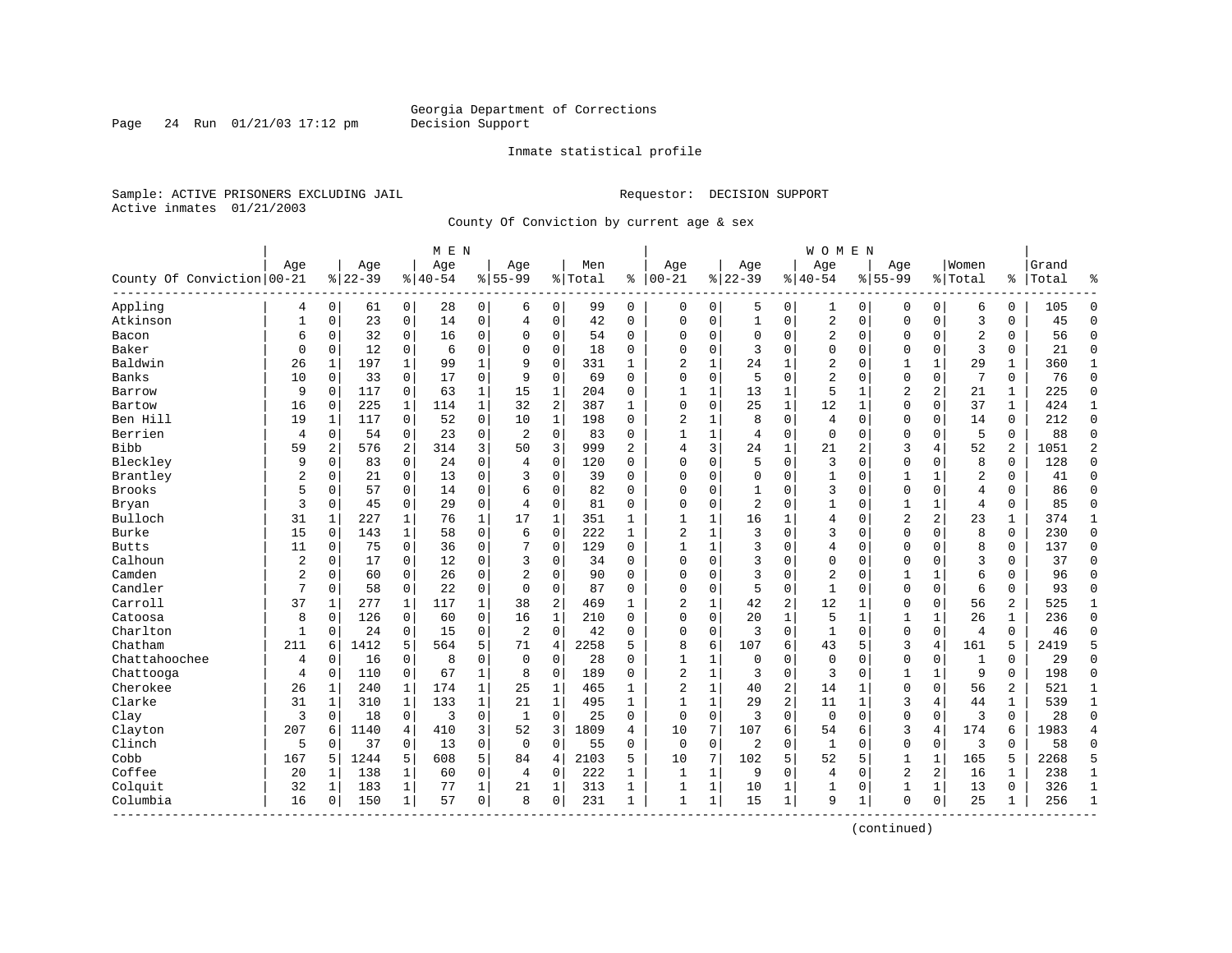Page 25 Run  $01/21/03$  17:12 pm

### Inmate statistical profile

Active inmates 01/21/2003

Sample: ACTIVE PRISONERS EXCLUDING JAIL **Requestor: DECISION SUPPORT** 

County Of Conviction by current age & sex (continued)

|                            |            |                |                |                | M E N          |                |                |                |         |                |                |              |                |                | <b>WOMEN</b>   |              |                |                |                |                |       |                |
|----------------------------|------------|----------------|----------------|----------------|----------------|----------------|----------------|----------------|---------|----------------|----------------|--------------|----------------|----------------|----------------|--------------|----------------|----------------|----------------|----------------|-------|----------------|
|                            | Age        |                | Age            |                | Age            |                | Aqe            |                | Men     |                | Age            |              | Age            |                | Age            |              | Aqe            |                | Women          |                | Grand |                |
| County Of Conviction 00-21 |            |                | $8 22-39$      |                | $8 40-54$      |                | $8155 - 99$    |                | % Total | ి              | $ 00 - 21$     |              | $ 22-39$       |                | $ 40-54$       |              | $8155 - 99$    |                | % Total        | %              | Total | န္             |
| Cook                       | 6          | $\overline{0}$ | 85             | $\mathbf 0$    | 43             | $\overline{0}$ | 5              | 0              | 139     | 0              | $\mathbf 0$    | 0            | 5              | 0              | 8              | 1            | $\Omega$       | 0              | 13             | 0              | 152   | $\Omega$       |
| Coweta                     | 30         | 1              | 267            | $\mathbf{1}$   | 105            | $\mathbf{1}$   | 15             | 1              | 417     | 1              | 0              | 0            | 16             | 1              | 7              | $\mathbf{1}$ | $\Omega$       | $\mathbf 0$    | 23             | 1              | 440   | 1              |
| Crawford                   | 0          | $\Omega$       | 15             | $\mathbf 0$    | -1             | 0              | $\mathbf 0$    | $\Omega$       | 16      | 0              | $\Omega$       | 0            | 1              | $\Omega$       | $\mathbf{1}$   | $\Omega$     | $\Omega$       | $\Omega$       | $\overline{2}$ | 0              | 18    | $\Omega$       |
| Crisp                      | 24         | 1              | 148            | 1              | 73             | $\mathbf 1$    | 9              | $\mathbf 0$    | 254     | 1              | 1              | 1            | 12             | 1              | 1              | $\mathbf 0$  |                | $\mathbf 1$    | 15             | 0              | 269   | 1              |
| Dade                       | 6          | 0              | 54             | $\mathbf 0$    | 45             | 0              | 11             | 1              | 116     | $\Omega$       | $\Omega$       | 0            | $\overline{2}$ | $\Omega$       | 0              | $\Omega$     | $\Omega$       | $\Omega$       | $\overline{2}$ | 0              | 118   | $\Omega$       |
| Dawson                     | 4          | $\Omega$       | 36             | $\Omega$       | 28             | 0              | 6              | $\Omega$       | 74      | $\Omega$       | $\Omega$       | $\Omega$     | $\overline{2}$ | $\Omega$       | 1              | $\Omega$     | $\Omega$       | $\Omega$       | 3              | $\Omega$       | 77    | $\Omega$       |
| Decatur                    | 26         | 1              | 184            | 1              | 74             | 1              | 5              | $\Omega$       | 289     | 1              | $\Omega$       | 0            | 17             | 1              | $\overline{4}$ | $\Omega$     | $\Omega$       | 0              | 21             | 1              | 310   | $\mathbf{1}$   |
| DeKalb                     | 258        | 8              | 1790           | 7              | 723            | 6              | 100            | 5              | 2871    | 6              | 14             | 10           | 82             | 4              | 40             | 4            | 5              | 6              | 141            | 5              | 3012  | 6              |
| Dodge                      | 14         | 0              | 118            | 0              | 63             | 1              | 5              | 0              | 200     | O              | 0              | $\mathbf 0$  | 13             | 1              | 4              | $\Omega$     | 0              | 0              | 17             | 1              | 217   | $\mathbf{0}$   |
| Dooly                      | 6          | 0              | 76             | 0              | 37             | 0              | $\mathbf{1}$   | 0              | 120     | 0              | $\Omega$       | 0            | 3              | $\Omega$       | $\overline{2}$ | $\Omega$     | $\Omega$       | $\Omega$       | 5              | $\Omega$       | 125   | $\Omega$       |
| Dougherty                  | 43         | 1              | 611            | 2              | 252            | $\overline{a}$ | 36             | 2              | 942     | $\overline{2}$ | $\overline{2}$ | 1            | 33             | $\overline{2}$ | 21             | 2            | $\overline{2}$ | $\overline{a}$ | 58             | $\overline{a}$ | 1000  | $\overline{2}$ |
| Douglas                    | 48         | 1              | 465            | $\overline{a}$ | 204            | $\overline{a}$ | 28             | $\mathbf 1$    | 745     | 2              | 4              | 3            | 53             | 3              | 29             | 3            | $\mathbf{1}$   | 1              | 87             | 3              | 832   | $\overline{2}$ |
| Early                      | 5          | $\Omega$       | 50             | $\Omega$       | 18             | 0              | 5              | $\Omega$       | 78      | $\Omega$       | $\Omega$       | 0            | 3              | $\Omega$       | 1              | $\Omega$     | $\Omega$       | $\Omega$       | $\overline{4}$ | $\Omega$       | 82    | $\Omega$       |
| Echols                     | 1          | 0              |                | $\Omega$       | $\overline{2}$ | 0              | $\overline{2}$ | $\mathbf 0$    | 12      | $\Omega$       | $\Omega$       | 0            | $\Omega$       | $\Omega$       | $\Omega$       | $\Omega$     | $\Omega$       | 0              | $\mathbf 0$    | $\Omega$       | 12    | $\Omega$       |
| Effingham                  | 23         | 1              | 80             | $\Omega$       | 31             | 0              | 4              | $\Omega$       | 138     | $\Omega$       | $\Omega$       | 0            | 5              | $\Omega$       | 5              | 1            | 1              | $\mathbf{1}$   | 11             | $\Omega$       | 149   | $\Omega$       |
| Elbert                     | 6          | $\Omega$       | 100            | 0              | 56             | 0              | 9              | $\Omega$       | 171     | $\Omega$       | $\Omega$       | O            | 10             | 1              | 4              | $\mathbf 0$  | $\mathbf 0$    | $\Omega$       | 14             | 0              | 185   | $\Omega$       |
| Emanuel                    | 16         | $\Omega$       | 103            | $\Omega$       | 41             | 0              | 6              | $\mathbf 0$    | 166     | $\Omega$       | $\Omega$       | $\Omega$     | 5              | $\Omega$       | 1              | $\Omega$     | $\Omega$       | $\Omega$       | 6              | $\mathbf 0$    | 172   | $\Omega$       |
| Evans                      | 6          | 0              | 59             | 0              | 13             | 0              | $\overline{c}$ | $\mathbf 0$    | 80      | O              | $\Omega$       | O            |                | $\Omega$       | $\mathbf{1}$   | $\Omega$     | $\Omega$       | 0              | $\overline{2}$ | 0              | 82    | $\Omega$       |
| Fannin                     | 6          | 0              | 68             | $\mathbf 0$    | 40             | 0              | 8              | $\Omega$       | 122     | O              | $\Omega$       | $\Omega$     | 6              | $\Omega$       | 5              | $\mathbf{1}$ | $\mathbf{1}$   | $\mathbf 1$    | 12             | 0              | 134   |                |
| Fayette                    | 19         | 1              | 136            | 1              | 71             | $\mathbf 1$    | 17             | $\mathbf 1$    | 243     | 1              | $\Omega$       | 0            | 10             | 1              | 7              | 1            | $\mathbf{1}$   | $\mathbf{1}$   | 18             | $\mathbf{1}$   | 261   |                |
| Floyd                      | 36         | 1              | 446            | $\overline{a}$ | 195            | $\overline{2}$ | 38             | $\overline{a}$ | 715     | 2              | 3              | 2            | 43             | $\overline{2}$ | 30             | 3            | $\overline{2}$ | $\overline{a}$ | 78             | 3              | 793   | $\overline{2}$ |
| Forsyth                    | 8          | $\Omega$       | 117            | $\Omega$       | 56             | 0              | 18             | $\mathbf{1}$   | 199     | $\Omega$       | $\Omega$       | 0            | 10             | 1              | 8              | $\mathbf{1}$ | $\Omega$       | $\Omega$       | 18             | 1              | 217   | $\Omega$       |
| Franklin                   | 9          | 0              | 70             | $\mathbf 0$    | 39             | 0              | 8              | $\Omega$       | 126     | $\Omega$       | $\Omega$       | 0            | 4              | 0              | 4              | $\mathbf 0$  | $\mathbf{0}$   | $\mathbf 0$    | 8              | $\Omega$       | 134   | $\Omega$       |
| Fulton                     | 229        | 7              | 2298           | 9              | 1142           | 9              | 201            | 10             | 3870    | 9              |                | 5            | 78             | 4              | 54             | 6            | 10             | 12             | 149            | 5              | 4019  |                |
| Gilmer                     | 10         | $\Omega$       | 83             | 0              | 44             | 0              | 19             | 1              | 156     | $\Omega$       | $\Omega$       | 0            | 7              | $\Omega$       | 4              | $\mathbf 0$  | 1              | $\mathbf{1}$   | 12             | 0              | 168   | $\Omega$       |
| Glascock                   | 2          | 0              | $\overline{4}$ | 0              | 2              | 0              | $\mathbf{1}$   | 0              | 9       | $\Omega$       | $\Omega$       | 0            | $\Omega$       | $\Omega$       | $\Omega$       | $\Omega$     | $\Omega$       | $\mathbf 0$    | $\mathbf 0$    | 0              | 9     | $\Omega$       |
| Glynn                      | 32         | 1              | 289            | 1              | 152            | 1              | 27             | 1              | 500     | 1              | $\overline{2}$ | 1            | 19             | 1              | б              | 1            | 1              | 1              | 28             | 1              | 528   | $\mathbf{1}$   |
| Gordon                     | 20         | 1              | 164            | 1              | 83             | $\mathbf{1}$   | 17             | $\mathbf{1}$   | 284     | 1              | $\overline{2}$ | $\mathbf{1}$ | 13             | 1              | 8              | $\mathbf{1}$ | $\Omega$       | 0              | 23             | $\mathbf{1}$   | 307   | 1              |
| Grady                      | 21         | 1              | 156            | $\mathbf{1}$   | 58             | 0              | 8              | $\Omega$       | 243     | 1              | $\Omega$       | $\Omega$     | 17             | $\mathbf{1}$   | 2              | $\mathbf 0$  | $\mathbf{1}$   | $\mathbf{1}$   | 20             | $\mathbf{1}$   | 263   | $\mathbf{1}$   |
| Greene                     | 16         | $\Omega$       | 81             | $\mathbf 0$    | 21             | 0              | 3              | $\Omega$       | 121     | 0              | $\Omega$       | 0            | $\mathbf{1}$   | $\Omega$       | $\overline{2}$ | $\Omega$     | $\mathbf{1}$   | $\mathbf{1}$   | $\overline{4}$ | 0              | 125   | $\Omega$       |
| Gwinnett                   | 120        | 4              | 729            | 3              | 337            | 3              | 64             | 3              | 1250    | 3              | 5              | 3            | 70             | 4              | 38             | 4            | 1              | $\mathbf{1}$   | 114            | 4              | 1364  | 3              |
| Habersham                  | 4          | 0              | 48             | $\mathbf 0$    | 35             | 0              | $\overline{2}$ | $\mathbf 0$    | 89      | 0              | $\Omega$       | 0            | 4              | 0              | $\overline{2}$ | $\Omega$     | $\Omega$       | $\mathbf 0$    | 6              | 0              | 95    | $\Omega$       |
| Hall                       | 49         | 1              | 356            | 1              | 201            | 2              | 37             | 2              | 643     | $\mathbf{1}$   | $\mathbf{1}$   | 1            | 35             | $\overline{c}$ | 17             | 2            | $\overline{2}$ | 2              | 55             | 2              | 698   | $\mathbf{1}$   |
| Hancock                    | $\sqrt{2}$ | 0              | 17             | 0              | 12             | 0              | 2              | $\Omega$       | 33      | $\Omega$       | $\Omega$       | 0            | 1              | 0              | 1              | $\Omega$     | $\Omega$       | $\Omega$       | $\overline{c}$ | 0              | 35    | $\Omega$       |
| Haralson                   | 8          | 0              | 58             | 0              | 30             | 0              | 6              | $\Omega$       | 102     | $\Omega$       | $\Omega$       | 0            | 1              | 0              | $\mathbf{1}$   | $\mathbf 0$  | $\Omega$       | $\mathbf 0$    | $\mathcal{D}$  | 0              | 104   | $\Omega$       |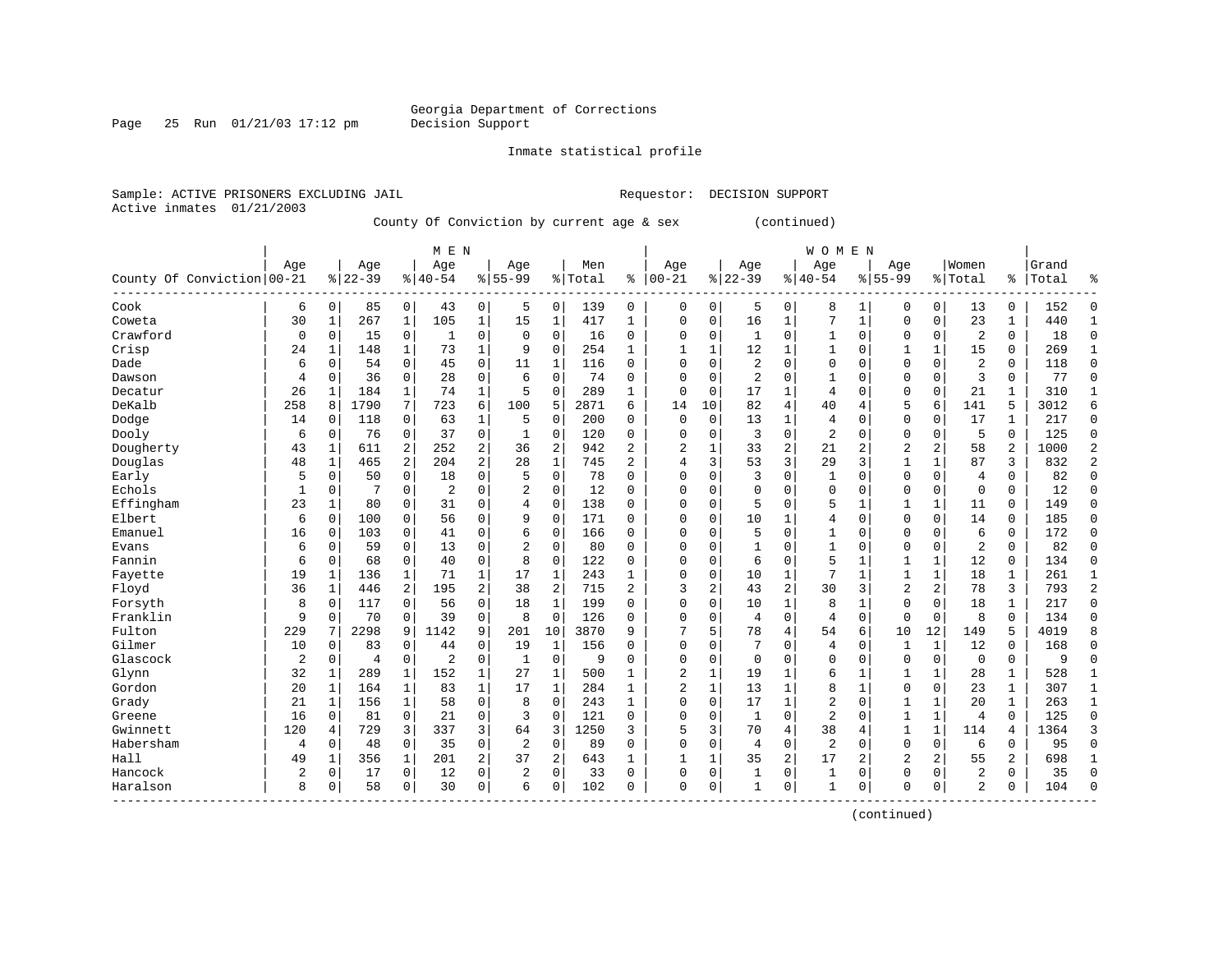Page 26 Run  $01/21/03$  17:12 pm

### Inmate statistical profile

Active inmates 01/21/2003

Sample: ACTIVE PRISONERS EXCLUDING JAIL **Requestor: DECISION SUPPORT** 

County Of Conviction by current age & sex (continued)

|                            |     |              |           |             | M E N    |             |                |              |         |              |                |              |                |             | W O M E N      |              |              |             |                |             |       |              |
|----------------------------|-----|--------------|-----------|-------------|----------|-------------|----------------|--------------|---------|--------------|----------------|--------------|----------------|-------------|----------------|--------------|--------------|-------------|----------------|-------------|-------|--------------|
|                            | Age |              | Age       |             | Age      |             | Age            |              | Men     |              | Age            |              | Age            |             | Age            |              | Age          |             | Women          |             | Grand |              |
| County Of Conviction 00-21 |     |              | $8 22-39$ |             | $ 40-54$ | %           | $55 - 99$      |              | % Total | နွ           | $00 - 21$      |              | $8 22-39$      |             | $8 40-54$      |              | $8 55-99$    |             | % Total        | %           | Total | ႜ            |
| Harris                     | 6   | 0            | 71        | 0           | 28       | 0           | 3              | 0            | 108     | $\mathbf 0$  | 0              | 0            | 3              | 0           | 0              | 0            | $\Omega$     | 0           | 3              | 0           | 111   | $\Omega$     |
| Hart                       | 8   | 0            | 66        | 0           | 24       | $\mathbf 0$ | 5              | $\mathbf 0$  | 103     | 0            | $\Omega$       | 0            | 3              | $\mathbf 0$ | $\overline{2}$ | $\mathbf 0$  | $\mathbf 0$  | $\mathbf 0$ | 5              | 0           | 108   | $\Omega$     |
| Heard                      | 3   | 0            | 20        | $\mathbf 0$ | 13       | 0           | 9              | $\mathbf 0$  | 45      | 0            | 1              | $\mathbf{1}$ | 1              | 0           | $\mathsf 0$    | $\mathbf 0$  | 0            | $\mathbf 0$ | $\overline{c}$ | 0           | 47    | $\Omega$     |
| Henry                      | 26  | 1            | 239       | 1           | 96       | $\mathbf 1$ | 17             | $\mathbf{1}$ | 378     | 1            | $\overline{c}$ | $\mathbf 1$  | 17             | 1           | 6              | $\mathbf 1$  |              | 1           | 26             | 1           | 404   |              |
| Houston                    | 42  | $\mathbf{1}$ | 289       | $\mathbf 1$ | 152      | $\mathbf 1$ | 8              | $\mathbf 0$  | 491     | $\mathbf{1}$ | $\overline{c}$ | $\mathbf 1$  | 20             | $\mathbf 1$ | 12             | $\mathbf 1$  | 2            | 2           | 36             | $\mathbf 1$ | 527   | $\mathbf{1}$ |
| Irwin                      | 8   | 0            | 47        | $\mathbf 0$ | 24       | $\mathbf 0$ | 4              | $\mathbf 0$  | 83      | $\Omega$     | $\mathbf{1}$   | 1            | $\mathbf{1}$   | $\mathbf 0$ | $\mathbf{1}$   | $\mathbf 0$  | $\mathbf 0$  | $\mathbf 0$ | 3              | $\mathbf 0$ | 86    | $\Omega$     |
| Jackson                    | 5   | 0            | 113       | 0           | 80       | 1           | q              | $\mathbf 0$  | 207     | 0            | $\Omega$       | $\mathbf 0$  | 8              | $\mathbf 0$ | 3              | $\mathbf 0$  | $\mathbf 0$  | 0           | 11             | 0           | 218   | $\Omega$     |
| Jasper                     | 6   | 0            | 37        | 0           | 12       | 0           | 2              | 0            | 57      | 0            | $\Omega$       | 0            | 0              | $\Omega$    |                | 0            | 0            | 0           | $\mathbf{1}$   | 0           | 58    | $\Omega$     |
| Jeff Davis                 | 6   | 0            | 38        | 0           | 22       | 0           | 3              | $\Omega$     | 69      | 0            | $\Omega$       | 0            | 3              | $\Omega$    | 5              | $\mathbf{1}$ | $\Omega$     | $\Omega$    | 8              | 0           | 77    | $\Omega$     |
| Jefferson                  | 8   | 0            | 70        | $\Omega$    | 25       | 0           | 6              | 0            | 109     | 0            | 0              | O            | $\overline{2}$ | $\Omega$    | 1              | $\mathbf 0$  | $\Omega$     | $\Omega$    | 3              | 0           | 112   | $\Omega$     |
| Jenkins                    | 9   | $\mathbf 0$  | 65        | 0           | 27       | 0           | 4              | $\mathbf 0$  | 105     | 0            | 0              | $\Omega$     | $\overline{2}$ | $\Omega$    | 1              | $\mathbf 0$  | $\Omega$     | $\Omega$    | 3              | 0           | 108   | ∩            |
| Johnson                    | 3   | 0            | 36        | $\mathbf 0$ | 11       | 0           | 3              | $\mathbf 0$  | 53      | 0            | 0              | $\Omega$     | 3              | $\Omega$    | 0              | $\mathbf 0$  | 0            | $\Omega$    | 3              | 0           | 56    | $\Omega$     |
| Jones                      | 9   | 0            | 68        | $\mathbf 0$ | 27       | 0           | 4              | $\mathbf 0$  | 108     | 0            | -1             | $\mathbf 1$  | 5              | 0           | 0              | $\mathbf 0$  | 0            | 0           | 6              | 0           | 114   | $\Omega$     |
| Lamar                      | 3   | 0            | 56        | 0           | 39       | 0           |                | $\mathbf 0$  | 105     | $\Omega$     | $\Omega$       | $\Omega$     | $\overline{2}$ | $\Omega$    | 4              | $\mathbf 0$  | $\Omega$     | 0           | 6              | 0           | 111   | $\Omega$     |
| Lanier                     | 4   | $\mathbf 0$  | 32        | $\mathbf 0$ | 8        | 0           | 6              | 0            | 50      | 0            | $\Omega$       | 0            | $\mathbf{1}$   | $\Omega$    | 1              | $\mathbf 0$  | $\mathbf 0$  | $\mathbf 0$ | $\overline{c}$ | 0           | 52    | $\Omega$     |
| Laurens                    | 17  | 1            | 153       | 1           | 70       | 1           |                | 0            | 247     | 1            | $\Omega$       | 0            | 9              | 0           | 8              | 1            | 1            | 1           | 18             | 1           | 265   | 1            |
| Lee                        | 2   | 0            | 31        | 0           | 14       | 0           | 3              | 0            | 50      | 0            |                |              | 0              | $\Omega$    | 0              | 0            | $\Omega$     | 0           | 1              | 0           | 51    | $\Omega$     |
| Liberty                    | 22  | 1            | 174       | 1           | 47       | 0           | 9              | $\Omega$     | 252     | 1            | 1              | 1            | 8              | $\Omega$    | 5              | 1            | $\Omega$     | $\Omega$    | 14             | 0           | 266   | 1            |
| Lincoln                    | 3   | $\Omega$     | 25        | $\Omega$    | 11       | 0           | $\overline{c}$ | $\Omega$     | 41      | $\Omega$     | $\Omega$       | $\Omega$     | $\Omega$       | $\Omega$    | $\mathbf{1}$   | $\Omega$     | $\Omega$     | $\Omega$    | $\mathbf{1}$   | $\Omega$    | 42    | $\Omega$     |
| Long                       | 7   | $\mathbf 0$  | 41        | $\Omega$    | 17       | 0           | $\overline{2}$ | $\Omega$     | 67      | 0            | $\Omega$       | $\Omega$     | 4              | $\mathbf 0$ | 1              | $\Omega$     | $\Omega$     | $\Omega$    | 5              | 0           | 72    | $\Omega$     |
| Lowndes                    | 39  | 1            | 347       | 1           | 159      | 1           | 18             | $\mathbf{1}$ | 563     | 1            | 0              | $\Omega$     | 23             | 1           | 12             | 1            | 1            | 1           | 36             | 1           | 599   |              |
| Lumpkin                    |     | 0            | 33        | 0           | 19       | $\mathbf 0$ |                | $\mathbf 0$  | 60      | 0            | 0              | 0            | $\overline{c}$ | 0           | 1              | 0            | 0            | 0           | 3              | 0           | 63    | $\Omega$     |
| Macon                      | 3   | $\mathbf 0$  | 43        | 0           | 16       | 0           | $\overline{4}$ | 0            | 66      | $\Omega$     | $\Omega$       | $\Omega$     | 0              | $\Omega$    | 3              | 0            | 1            | 1           | 4              | 0           | 70    | $\Omega$     |
| Madison                    | 6   | $\mathbf 0$  | 73        | $\Omega$    | 26       | 0           | 10             | 1            | 115     | $\Omega$     | $\Omega$       | $\Omega$     | 5              | $\Omega$    | $\overline{2}$ | $\mathbf 0$  | $\mathbf 0$  | $\Omega$    | 7              | 0           | 122   | $\Omega$     |
| Marion                     | 2   | $\Omega$     | 24        | $\Omega$    | 11       | 0           | 2              | 0            | 39      | $\Omega$     | $\Omega$       | $\Omega$     | 0              | $\Omega$    | 1              | $\mathbf 0$  | 1            | 1           | 2              | 0           | 41    | $\Omega$     |
| McDuffie                   | 11  | $\Omega$     | 115       | 0           | 46       | 0           | 13             | 1            | 185     | $\Omega$     | $\mathbf{1}$   | 1            | 3              | $\Omega$    | $\overline{2}$ | $\mathbf 0$  | $\mathbf 0$  | 0           | 6              | 0           | 191   | $\Omega$     |
| McIntosh                   | 4   | $\Omega$     | 40        | 0           | 26       | 0           | 3              | $\Omega$     | 73      | $\Omega$     | $\Omega$       | 0            | $\Omega$       | $\Omega$    | 2              | $\mathbf 0$  | $\Omega$     | $\Omega$    | $\overline{2}$ | 0           | 75    | $\Omega$     |
| Meriwether                 | 13  | 0            | 124       | $\Omega$    | 50       | $\mathbf 0$ | 13             | 1            | 200     | 0            | $\overline{2}$ | 1            | 13             | 1           | 3              | $\mathbf 0$  | 2            | 2           | 20             | 1           | 220   | ∩            |
| Miller                     | 3   | 0            | 17        | $\mathbf 0$ | 10       | $\mathbf 0$ | $\Omega$       | $\mathbf 0$  | 30      | $\Omega$     | $\Omega$       | $\Omega$     | 2              | $\Omega$    | 0              | $\mathbf 0$  | $\mathbf 0$  | $\mathbf 0$ | $\overline{c}$ | 0           | 32    | ∩            |
| Mitchell                   | 16  | 0            | 144       | 1           | 49       | 0           | 4              | $\mathbf 0$  | 213     | 0            | 1              | 1            | 9              | 0           | 5              | 1            | $\Omega$     | $\mathbf 0$ | 15             | 0           | 228   | $\Omega$     |
| Monroe                     | 14  | 0            | 60        | $\mathbf 0$ | 56       | 0           | 8              | $\mathbf 0$  | 138     | 0            | $\Omega$       | 0            | 4              | 0           | 3              | $\mathbf 0$  | $\Omega$     | 0           | 7              | 0           | 145   | $\Omega$     |
| Montgomery                 | 4   | 0            | 31        | $\mathbf 0$ | 9        | $\mathbf 0$ | 1              | $\mathbf 0$  | 45      | $\Omega$     | $\Omega$       | 0            | 0              | $\Omega$    | 2              | 0            | $\mathbf{0}$ | $\mathbf 0$ | $\overline{2}$ | 0           | 47    | $\Omega$     |
| Morgan                     | 11  | 0            | 75        | 0           | 20       | 0           | 8              | 0            | 114     | 0            | 1              | 1            | 5              | $\Omega$    | 1              | $\mathbf 0$  | $\mathbf 0$  | 0           | 7              | 0           | 121   | $\Omega$     |
| Murray                     | 10  | 0            | 90        | 0           | 47       | 0           | 14             | 1            | 161     | 0            | $\Omega$       | 0            |                | 0           | 4              | $\mathbf 0$  | $\mathbf 0$  | 0           | 11             | 0           | 172   | $\Omega$     |
| Muscogee                   | 136 | 4            | 921       | 3           | 450      | 4           | 58             | 3            | 1565    | 4            | 4              | 3            | 69             | 4           | 32             | 3            | 3            | 4           | 108            | 3           | 1673  |              |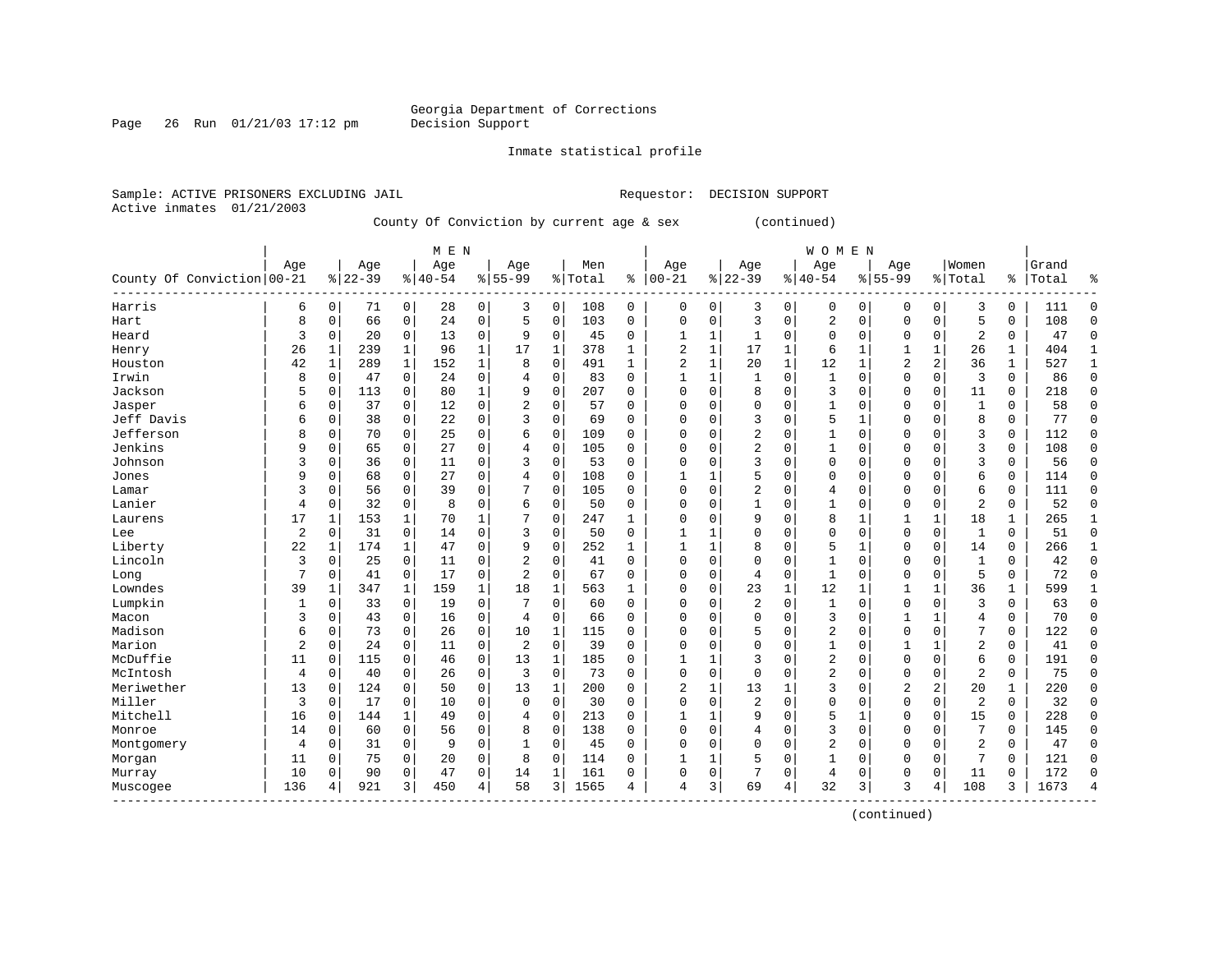Page 27 Run  $01/21/03$  17:12 pm

Inmate statistical profile

Active inmates 01/21/2003

Sample: ACTIVE PRISONERS EXCLUDING JAIL **Requestor: DECISION SUPPORT** 

County Of Conviction by current age & sex (continued)

|                            |                |                |           |                | M E N          |              |                |             |         |              |                |             |                |             | W O M E N      |              |              |              |                |                |       |                |
|----------------------------|----------------|----------------|-----------|----------------|----------------|--------------|----------------|-------------|---------|--------------|----------------|-------------|----------------|-------------|----------------|--------------|--------------|--------------|----------------|----------------|-------|----------------|
|                            | Age            |                | Age       |                | Age            |              | Age            |             | Men     |              | Age            |             | Age            |             | Age            |              | Age          |              | Women          |                | Grand |                |
| County Of Conviction 00-21 |                |                | $8 22-39$ |                | $8 40-54$      |              | $8 55-99$      |             | % Total | ႜ            | $ 00 - 21$     |             | $8 22-39$      |             | $8 40-54$      |              | $8155 - 99$  |              | % Total        | ႜ              | Total | န္             |
| Newton                     | 22             | $\mathbf{1}$   | 234       | $\mathbf 1$    | 111            | $\mathbf{1}$ | 21             | 1           | 388     | 1            | 1              | 1           | 18             | 1           | 7              | 1            | 1            | 1            | 27             | 1              | 415   | 1              |
| Oconee                     | $\overline{2}$ | 0              | 33        | 0              | 13             | 0            | 3              | $\mathbf 0$ | 51      | 0            | $\Omega$       | $\mathbf 0$ | 1              | $\mathbf 0$ | 1              | $\mathbf 0$  | $\mathbf 0$  | $\mathbf 0$  | $\overline{2}$ | 0              | 53    | $\mathbf{0}$   |
| Oglethorpe                 | 5              | 0              | 30        | 0              | 18             | 0            | 2              | $\mathbf 0$ | 55      | 0            | 0              | 0           | 1              | 0           | 0              | $\mathbf 0$  | 0            | $\mathbf 0$  | $\mathbf{1}$   | 0              | 56    | $\Omega$       |
| Paulding                   | 18             | $\mathbf{1}$   | 82        | $\mathbf 0$    | 66             | $\mathbf 1$  | 8              | $\mathbf 0$ | 174     | 0            | 0              | 0           | 10             | 1           | 4              | $\mathbf 0$  | 1            | $\mathbf{1}$ | 15             | $\mathbf 0$    | 189   | $\Omega$       |
| Peach                      | 5              | 0              | 56        | 0              | 37             | 0            | 1              | $\mathbf 0$ | 99      | $\Omega$     | 1              | 1           | $\mathbf{1}$   | $\mathbf 0$ | 2              | $\mathbf 0$  | $\mathbf 0$  | $\mathbf 0$  | $\overline{4}$ | $\mathbf 0$    | 103   | $\Omega$       |
| Pickens                    | 5              | 0              | 50        | 0              | 32             | 0            | 6              | $\Omega$    | 93      | $\Omega$     | $\Omega$       | $\Omega$    | 2              | $\mathbf 0$ | $\overline{2}$ | $\mathbf 0$  | $\mathbf 0$  | $\mathbf 0$  | 4              | $\mathbf 0$    | 97    | $\Omega$       |
| Pierce                     | 3              | 0              | 29        | 0              | 23             | 0            | $\overline{2}$ | $\mathbf 0$ | 57      | 0            | $\Omega$       | 0           | 0              | $\mathbf 0$ | 0              | 0            | 0            | 0            | 0              | 0              | 57    | $\mathbf 0$    |
| Pike                       | 3              | 0              | 16        | 0              | 12             | 0            | 5              | $\mathbf 0$ | 36      | 0            | $\Omega$       | $\Omega$    | 0              | $\Omega$    | 3              | 0            | 0            | 0            | 3              | 0              | 39    | 0              |
| Polk                       | 11             | $\Omega$       | 100       | 0              | 46             | 0            | 8              | $\mathbf 0$ | 165     | 0            | $\Omega$       | U           | 4              | $\Omega$    | 1              | $\mathbf 0$  | 0            | 0            | 5              | 0              | 170   | $\mathbf 0$    |
| Pulaski                    | 12             | $\Omega$       | 73        | 0              | 23             | 0            | 4              | $\Omega$    | 112     | $\Omega$     | $\Omega$       | U           | 6              | $\Omega$    | 2              | $\mathbf 0$  | 1            | $\mathbf{1}$ | q              | $\Omega$       | 121   | $\Omega$       |
| Putnam                     | 11             | 0              | 76        | 0              | 36             | 0            | 6              | $\mathbf 0$ | 129     | 0            | $\Omega$       | O           | 3              | $\Omega$    | $\overline{2}$ | $\mathbf 0$  | $\mathbf 0$  | 0            | 5              | 0              | 134   | $\Omega$       |
| Ouitman                    | $\mathbf{1}$   | 0              | 10        | $\mathbf 0$    | $\mathbf 0$    | 0            | $\Omega$       | $\mathbf 0$ | 11      | 0            | $\Omega$       | O           | 0              | $\mathbf 0$ | 1              | $\mathbf 0$  | 0            | $\mathbf 0$  | $\mathbf{1}$   | 0              | 12    | $\Omega$       |
| Rabun                      | 5              | 0              | 32        | $\mathbf 0$    | 18             | 0            | $\overline{2}$ | $\mathbf 0$ | 57      | 0            | $\Omega$       | $\Omega$    | 0              | 0           | 1              | $\mathbf 0$  | 0            | $\mathbf 0$  | $\mathbf{1}$   | 0              | 58    | $\Omega$       |
| Randolph                   | 5              | 0              | 45        | $\mathbf 0$    | 18             | 0            | 3              | $\mathbf 0$ | 71      | $\Omega$     | 0              | 0           | $\overline{a}$ | $\mathbf 0$ | 3              | $\mathbf 0$  | 0            | $\mathbf 0$  | 5              | $\Omega$       | 76    | $\Omega$       |
| Richmond                   | 154            | 5              | 1067      | 4              | 495            | 4            | 71             | 4           | 1787    | 4            | 7              | 5           | 91             | 5           | 51             | 5            | 3            | 4            | 152            | 5              | 1939  | $\overline{4}$ |
| Rockdale                   | 29             | -1             | 198       | 1              | 98             | $\mathbf{1}$ | 15             | 1           | 340     | 1            | $\Omega$       | $\Omega$    | 15             | $\mathbf 1$ | 9              | 1            | 0            | $\Omega$     | 24             | 1              | 364   | 1              |
| Schley                     | 1              | 0              | 19        | 0              | $\overline{2}$ | 0            | $\Omega$       | $\mathbf 0$ | 22      | 0            | $\Omega$       | $\Omega$    | $\Omega$       | $\mathbf 0$ | $\Omega$       | 0            | $\Omega$     | 0            | $\mathbf 0$    | $\Omega$       | 22    | $\mathbf 0$    |
| Screven                    | 15             | 0              | 86        | 0              | 30             | 0            | 4              | $\Omega$    | 135     | $\Omega$     | 2              | 1           | 11             | 1           | $\mathbf{1}$   | $\mathbf 0$  | 1            | $\mathbf{1}$ | 15             | 0              | 150   | $\Omega$       |
| Seminole                   | 5              | $\Omega$       | 42        | 0              | 24             | 0            | 5              | $\Omega$    | 76      | 0            | $\Omega$       | $\Omega$    | 4              | $\Omega$    | 3              | $\mathbf 0$  | $\Omega$     | $\Omega$     | 7              | $\Omega$       | 83    | $\Omega$       |
| Spalding                   | 59             | 2              | 390       | 1              | 165            | $\mathbf 1$  | 27             | 1           | 641     | 1            | 3              | 2           | 37             | 2           | 17             | 2            | $\mathbf{1}$ | 1            | 58             | $\overline{a}$ | 699   | 1              |
| Stephens                   | 10             | $\Omega$       | 89        | $\mathbf 0$    | 47             | 0            | 6              | $\mathbf 0$ | 152     | $\Omega$     | $\mathbf{1}$   | 1           | 3              | $\mathbf 0$ | 3              | $\mathbf 0$  | $\Omega$     | $\mathbf 0$  |                | $\Omega$       | 159   | $\Omega$       |
| Stewart                    | 1              | 0              | 25        | 0              | 7              | 0            | 2              | $\mathbf 0$ | 35      | 0            | $\mathbf{1}$   | 1           | $\overline{c}$ | 0           | $\overline{2}$ | 0            | $\Omega$     | $\mathbf 0$  | 5              | 0              | 40    | $\Omega$       |
| Sumter                     | 17             | 1              | 126       | 0              | 50             | 0            | 4              | $\mathbf 0$ | 197     | $\Omega$     | $\Omega$       | $\Omega$    | 9              | $\Omega$    | 2              | 0            | $\Omega$     | 0            | 11             | 0              | 208   | $\Omega$       |
| Talbot                     | 4              | 0              | 20        | 0              | 10             | 0            | $\Omega$       | $\mathbf 0$ | 34      | $\Omega$     | $\Omega$       | $\Omega$    | 0              | $\Omega$    | 3              | $\mathbf 0$  | 0            | 0            | 3              | $\mathbf 0$    | 37    | $\mathbf 0$    |
| Taliaferro                 | 0              | 0              | 5         | 0              | 3              | 0            |                | $\mathbf 0$ | 9       | $\Omega$     | $\Omega$       | $\Omega$    | 0              | $\Omega$    |                | 0            | $\Omega$     | $\Omega$     | $\mathbf{1}$   | 0              | 10    | 0              |
| Tattnall                   | 4              | 0              | 74        | 0              | 26             | 0            | 5              | $\mathbf 0$ | 109     | 0            | $\Omega$       | $\Omega$    | 2              | $\Omega$    | 4              | 0            | $\Omega$     | 0            | 6              | 0              | 115   | $\Omega$       |
| Taylor                     | 10             | $\Omega$       | 59        | 0              | 22             | 0            | 2              | $\Omega$    | 93      | $\Omega$     | $\Omega$       | $\Omega$    | 4              | $\Omega$    | 0              | $\mathbf 0$  | $\Omega$     | $\Omega$     | $\overline{4}$ | $\Omega$       | 97    | $\Omega$       |
| Telfair                    | 11             | $\Omega$       | 80        | 0              | 38             | 0            | 2              | $\Omega$    | 131     | 0            | $\Omega$       | $\Omega$    | 12             | 1           | 6              | 1            | $\Omega$     | $\Omega$     | 18             | 1              | 149   | $\Omega$       |
| Terrell                    | 3              | $\Omega$       | 65        | 0              | 17             | 0            | 3              | $\mathbf 0$ | 88      | $\Omega$     | $\Omega$       | 0           | 4              | $\mathbf 0$ | $\mathbf 0$    | $\mathbf 0$  | $\Omega$     | $\mathbf 0$  | $\overline{4}$ | 0              | 92    | $\Omega$       |
| Thomas                     | 32             | 1              | 202       | 1              | 90             | $1\vert$     | 12             | $\mathbf 1$ | 336     | 1            | 0              | 0           | 15             | 1           |                | $\mathbf{1}$ | 0            | $\mathbf 0$  | 22             | 1              | 358   | 1              |
| Tift                       | 23             | $\mathbf{1}$   | 194       | $\mathbf{1}$   | 94             | $\mathbf{1}$ | 12             | $\mathbf 1$ | 323     | 1            | $\mathbf{1}$   | 1           | 8              | 0           | 5              | $\mathbf{1}$ | $\mathbf{1}$ | $\mathbf{1}$ | 15             | 0              | 338   | $\mathbf{1}$   |
| Toombs                     | 32             | $\mathbf{1}$   | 186       | $\mathbf{1}$   | 56             | 0            | 8              | $\mathbf 0$ | 282     | $\mathbf{1}$ | $\overline{2}$ | $\mathbf 1$ | 20             | $\mathbf 1$ | 7              | $\mathbf{1}$ | $\mathbf{1}$ | $\mathbf{1}$ | 30             | $\mathbf 1$    | 312   | $\mathbf 1$    |
| Towns                      | $\mathbf{1}$   | 0              | 13        | 0              | 9              | 0            | 2              | $\mathbf 0$ | 25      | $\Omega$     | $\Omega$       | $\mathbf 0$ | $\overline{c}$ | $\mathbf 0$ | $\mathbf 0$    | $\mathbf 0$  | 0            | 0            | $\overline{2}$ | 0              | 27    | $\Omega$       |
| Treutlen                   | $\overline{2}$ | 0              | 19        | 0              | 16             | 0            | 0              | $\mathbf 0$ | 37      | 0            | $\Omega$       | 0           | 1              | 0           | 1              | 0            | 0            | 0            | 2              | 0              | 39    | $\mathbf 0$    |
| Troup                      | 60             | $\overline{a}$ | 431       | $\overline{a}$ | 165            | $\mathbf 1$  | 28             | 1           | 684     | 2            | 3              | 2           | 27             | $\mathbf 1$ | 13             | 1            | 1            | $\mathbf 1$  | 44             | 1              | 728   | $\overline{2}$ |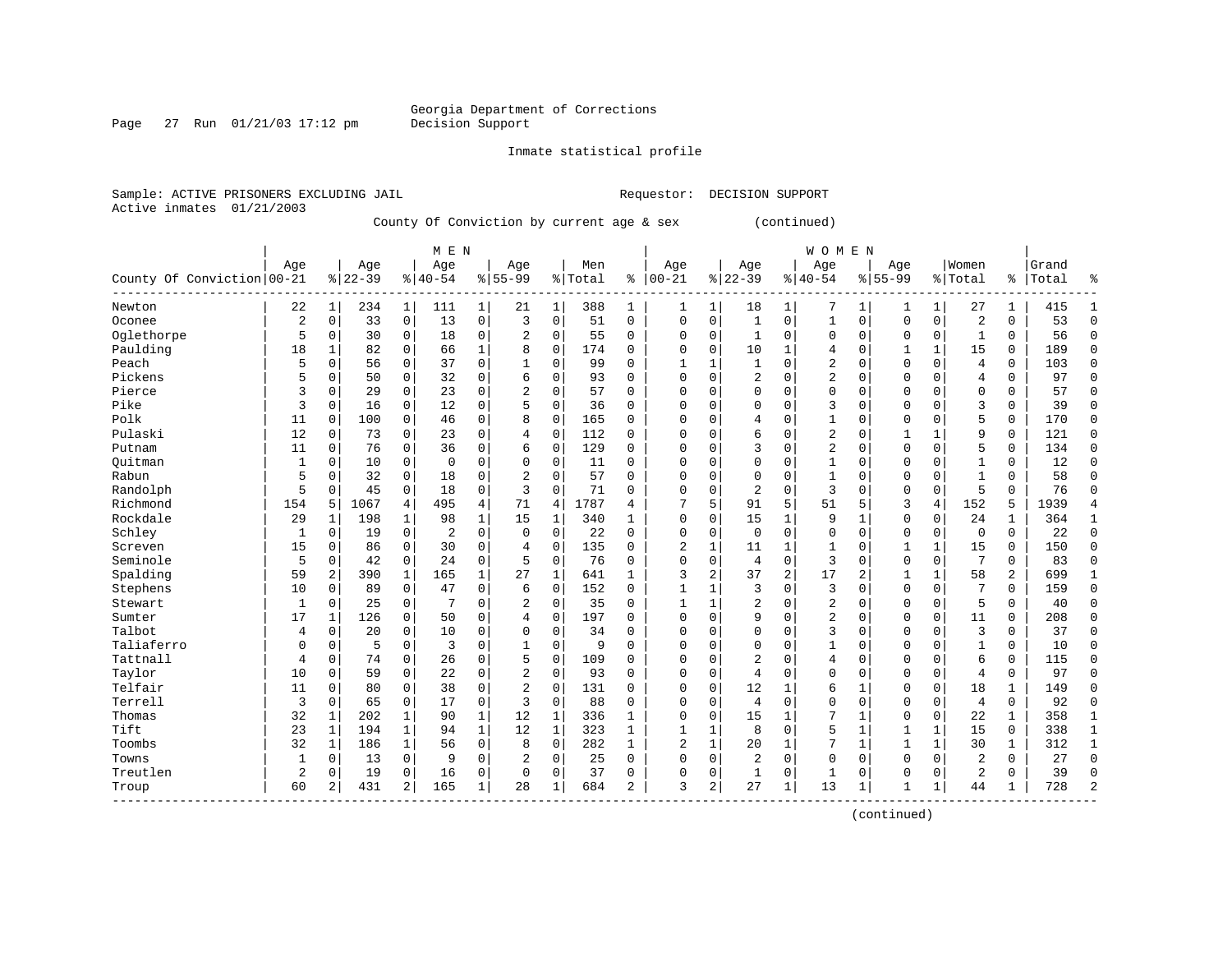# Georgia Department of Corrections<br>Decision Support

Inmate statistical profile

Page 28 Run  $01/21/03$  17:12 pm

Sample: ACTIVE PRISONERS EXCLUDING JAIL **Requestor: DECISION SUPPORT** Active inmates 01/21/2003 County Of Conviction by current age & sex (continued)

|                            |      |             |                              |                | M E N    |                |                |                |                    |                |            |          |                |          | <b>WOMEN</b> |                |             |              |                |          |           |                |
|----------------------------|------|-------------|------------------------------|----------------|----------|----------------|----------------|----------------|--------------------|----------------|------------|----------|----------------|----------|--------------|----------------|-------------|--------------|----------------|----------|-----------|----------------|
|                            | Aqe  |             | Age                          |                | Age      |                | Age            |                | Men                |                | Age        |          | Age            |          | Age          |                | Aqe         |              | Women          |          | Grand     |                |
| County Of Conviction 00-21 |      |             | $ 22-39 $                    |                | $ 40-54$ |                | $8155 - 99$    |                | % Total            | နွ             | $ 00 - 21$ |          | $ 22-39$       |          | $8 40-54$    |                | $8155 - 99$ |              | % Total        |          | %   Total | ႜ              |
| Turner                     |      | 0           | 56                           | 0              | 23       | 0              | 4              | $\Omega$       | 90                 | 0              | $\Omega$   | 0        |                | 0        | 0            | $\Omega$       | 0           | 0            |                |          | 91        | $\Omega$       |
| Twiggs                     |      | 0           | 23                           | $\overline{0}$ | 10       | $\mathbf 0$    | 3              | $\mathbf 0$    | 40                 | 0              | $\Omega$   | $\Omega$ | $\Omega$       | 0        | $\mathbf 0$  | $\mathbf 0$    | $\Omega$    | 0            | $\Omega$       | 0        | 40        | 0              |
| Union                      | .5   | 0           | 21                           | 0              | 14       | $\mathbf 0$    | 8              | $\Omega$       | 48                 | $\Omega$       | O          | $\Omega$ |                | $\Omega$ |              | $\Omega$       | $\Omega$    | $\mathbf 0$  | 4              | $\Omega$ | 52        | 0              |
| Upson                      | 20   |             | 98                           | 0              | 51       | $\mathbf 0$    | 12             |                | 181                | 0              |            | $\Omega$ | 9              | $\Omega$ | 4            | $\Omega$       | $\Omega$    | 0            | 13             | $\Omega$ | 194       | 0              |
| Walker                     | 15   | $\Omega$    | 173                          |                | 82       |                | 20             |                | 290                |                |            |          | 16             |          | 9            |                | $\Omega$    | $\Omega$     | 26             | 1        | 316       | 1              |
| Walton                     | 10   | $\Omega$    | 179                          | 1              | 91       | 1              | 11             |                | 291                |                |            | $\Omega$ | 15             |          | 3            | C              |             | 1            | 19             | 1        | 310       | 1              |
| Ware                       | 23   |             | 242                          | $\mathbf{1}$   | 113      |                | 17             |                | 395                |                |            |          | 21             |          | 6            |                | O           | $\Omega$     | 28             | 1        | 423       | $\mathbf{1}$   |
| Warren                     | 3    | 0           | 23                           | 0              | 15       | $\Omega$       | 3              | $\Omega$       | 44                 | 0              | O          | $\Omega$ |                | $\Omega$ |              | $\Omega$       | 0           | 0            | $\overline{c}$ | 0        | 46        | 0              |
| Washington                 | 11   | $\Omega$    | 64                           | 0              | 24       | $\Omega$       | 3              | $\Omega$       | 102                | $\Omega$       |            | $\Omega$ |                | $\Omega$ | 3            | $\Omega$       | $\Omega$    | 0            | 8              | $\Omega$ | 110       | 0              |
| Wayne                      | 9    | O           | 80                           | 0              | 32       | $\Omega$       | 4              | $\Omega$       | 125                | $\Omega$       |            |          | $\overline{2}$ | $\Omega$ |              | $\Omega$       |             | $\mathbf{1}$ | 5              | $\Omega$ | 130       | $\Omega$       |
| Webster                    | O    | 0           |                              |                |          | $\Omega$       | U              | O              | 10                 | $\Omega$       |            | O        |                | $\Omega$ | O            | $\Omega$       | $\Omega$    | 0            | <sup>0</sup>   | 0        | 10        | $\Omega$       |
| Wheeler                    | 2    | U           | 23                           | 0              | 15       | $\Omega$       |                | O              | 44                 | 0              |            | N        |                | U        | Ω            | $\Omega$       |             |              | 3              |          | 47        | O              |
| White                      | 9    | 0           | 35                           | $\Omega$       | 14       | $\Omega$       | ζ              | $\Omega$       | 61                 | $\Omega$       | O          | $\Omega$ |                | $\Omega$ | 2            | C              | $\Omega$    | $\mathbf 0$  | $\sqrt{2}$     | 0        | 67        | $\Omega$       |
| Whitfield                  | 45   |             | 404                          | $\overline{a}$ | 208      | $\overline{a}$ | 36             | $\overline{2}$ | 693                | $\overline{a}$ |            | 3        | 52             | 3        | 23           | $\overline{2}$ |             | $\mathbf{1}$ | 81             | 3        | 774       | $\overline{2}$ |
| Wilcox                     | 4    | $\mathbf 0$ | 28                           | 0              | 11       | $\Omega$       | 4              | $\Omega$       | 47                 | $\Omega$       |            |          | $\overline{2}$ | $\Omega$ | $\Omega$     | $\Omega$       | $\Omega$    | $\mathbf 0$  | $\mathcal{R}$  | $\cap$   | 50        | $\Omega$       |
| Wilkes                     |      | 0           | 51                           | 0              | 21       | $\Omega$       | 3              | O              | 82                 | $\Omega$       |            |          | 2              | $\Omega$ | 2            | $\Omega$       | $\Omega$    | 0            | 5              | 0        | 87        | $\Omega$       |
| Wilkinson                  | 4    | $\mathbf 0$ | 29                           | $\Omega$       | 13       | $\Omega$       | $\overline{a}$ | $\Omega$       | 48                 | $\Omega$       |            | $\Omega$ | $\overline{4}$ | $\Omega$ | $\Omega$     | $\Omega$       | $\Omega$    | $\Omega$     | 4              | 0        | 52        | O              |
| Worth                      | 7    | 0           | 88                           | 0              | 46       | 0              | 7              | O              | 148                | 0              | $\Omega$   | $\Omega$ | 6              | 0        | $\mathbf{1}$ | 0              | $\Omega$    | 0            | 7              |          | 155       | $\Omega$       |
| Total reported             |      |             | 3362 100 26714 100 12193 100 |                |          |                |                |                | 1965 100 44234 100 |                | 144 100    |          | 1921 100       |          | 947 100      |                |             | 84 100       | 3096 100       |          | 47330 100 |                |
| Percent reported           |      | 99.9        |                              | 99.9           |          | 99.9           |                | 99.9           |                    | 99.9           |            | 98.6     |                | 99.1     |              | 99.3           |             | 100.0        |                | 99.1     |           | 99.9           |
| Not reported               | 4    |             | 27                           |                | 9        |                | 2              |                | 42                 |                | 2          |          | 18             |          | 7            |                | 0           |              | 27             |          | 69        |                |
| Total                      | 3366 |             | 26741                        |                | 12202    |                | 1967           |                | 44276              |                | 146        |          | 1939           |          | 954          |                | 84          |              | 3123           |          | 47399     |                |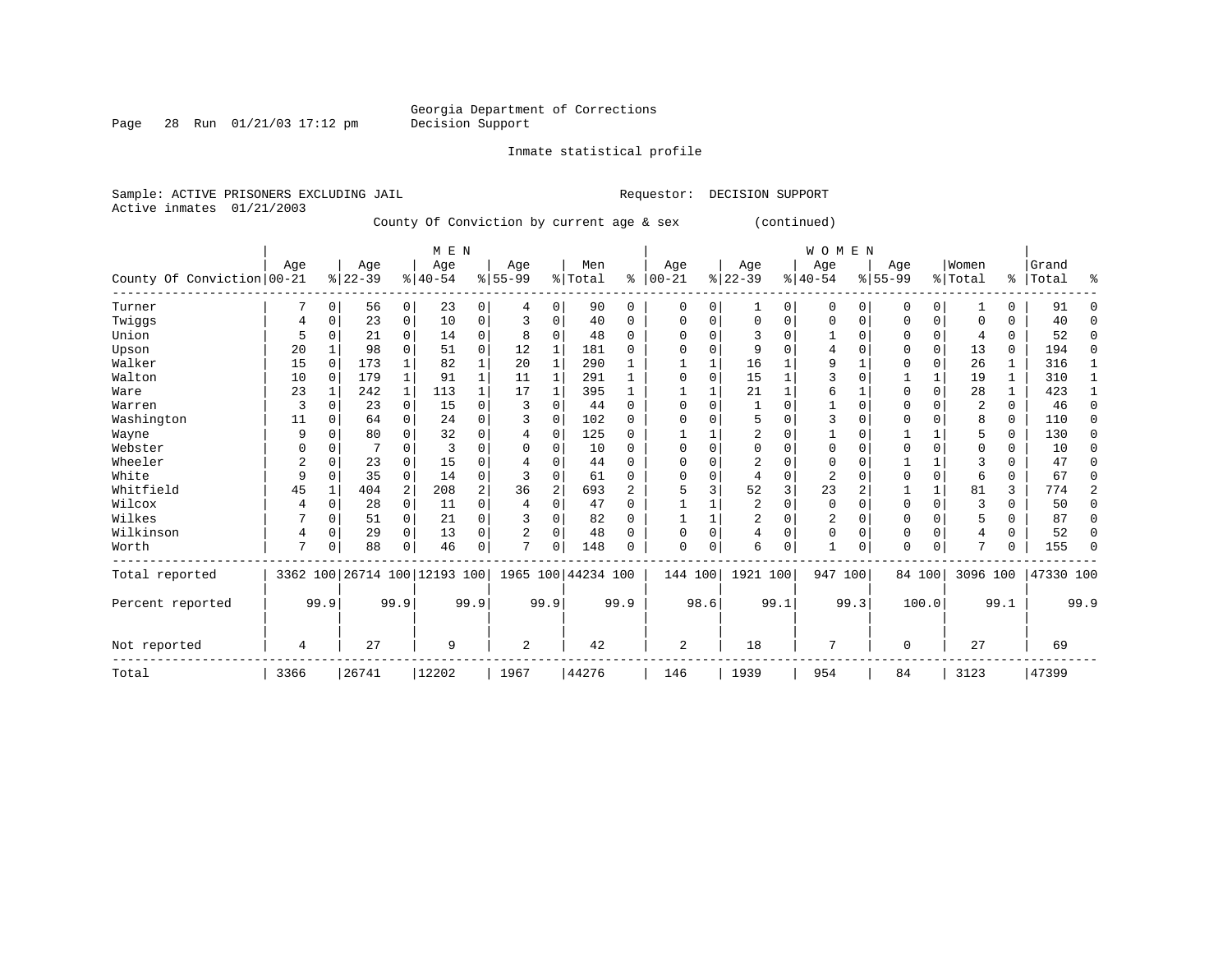### Inmate statistical profile

Sample: ACTIVE PRISONERS EXCLUDING JAIL **Requestor: DECISION SUPPORT** Active inmates 01/21/2003

Page 29 Run  $01/21/03$  17:12 pm

Circ Of Conviction by current age & sex

|                    |                  |                |                  |                | M E N            |                |                    |                |                |                |                   |              |                  |                         | W O M E N          |                |                    |                |                  |                |                |                |
|--------------------|------------------|----------------|------------------|----------------|------------------|----------------|--------------------|----------------|----------------|----------------|-------------------|--------------|------------------|-------------------------|--------------------|----------------|--------------------|----------------|------------------|----------------|----------------|----------------|
| Circ Of Conviction | Age<br>$00 - 21$ |                | Age<br>$8 22-39$ |                | Age<br>$8 40-54$ |                | Aqe<br>$8155 - 99$ |                | Men<br>% Total | ి              | Aqe<br>$ 00 - 21$ |              | Aqe<br>$8 22-39$ |                         | Aqe<br>$8140 - 54$ |                | Aqe<br>$8155 - 99$ |                | Women<br>% Total | ‱              | Grand<br>Total | ু              |
| Alapaha            | 20               | 1              | 231              | $\mathbf{1}$   | 101              | 1              | 17                 | 1              | 369            | 1              | 1                 | 1            | 13               | 1                       | 12                 | 1              | $\Omega$           | $\mathbf 0$    | 26               | 1              | 395            | $\mathbf{1}$   |
| Alcovy             | 32               | $\mathbf{1}$   | 413              | 2              | 202              | $\overline{2}$ | 32                 | $\overline{2}$ | 679            | $\overline{a}$ | $\mathbf{1}$      | $\mathbf{1}$ | 33               | $\overline{a}$          | 10                 | $\mathbf{1}$   | $\overline{a}$     | 2              | 46               | $\mathbf{1}$   | 725            | $\overline{2}$ |
| Atlanta            | 229              | 7              | 2298             | 9              | 1142             | 9              | 201                | 10             | 3870           | 9              |                   | 5            | 78               | $\overline{4}$          | 54                 | 6              | 10                 | 12             | 149              | 5              | 4019           | 9              |
| Atlantic           | 46               | 1              | 433              | 2              | 158              | $\mathbf 1$    | 25                 | 1              | 662            | 2              | $\mathbf{1}$      | 1            | 17               | $\mathbf{1}$            | 14                 | 1              | $\mathbf{1}$       | $\mathbf 1$    | 33               | 1              | 695            | 1              |
| Augusta            | 185              | 6              | 1360             | 5              | 610              | 5              | 85                 | $\overline{4}$ | 2240           | 5              | 10                | 7            | 109              | 6                       | 63                 | 7              | 3                  | 4              | 185              | 6              | 2425           | 5              |
| Blue Ridge         | 26               | 1              | 240              | 1              | 174              | $\mathbf{1}$   | 25                 | $\mathbf{1}$   | 465            | 1              | 2                 | $\mathbf 1$  | 40               | 2                       | 14                 | 1              | $\Omega$           | $\Omega$       | 56               | $\overline{a}$ | 521            | $\mathbf{1}$   |
| Brunswick          | 53               | 2              | 528              | 2              | 260              | 2              | 42                 | $\overline{2}$ | 883            | $\overline{a}$ | 3                 | 2            | 32               | $\overline{c}$          | 15                 | $\overline{2}$ | 3                  | 4              | 53               | $\overline{a}$ | 936            | $\overline{2}$ |
| Chattahoochee      | 162              | 5              | 1111             | 4              | 529              | 4              | 65                 | 3              | 1867           | 4              | 5                 | 3            | 76               | $\overline{4}$          | 36                 | 4              | 4                  | 5              | 121              | 4              | 1988           | $\overline{4}$ |
| Cherokee           | 36               | 1              | 389              | 1              | 197              | 2              | 49                 | 3              | 671            | 2              | $\overline{c}$    | $\mathbf{1}$ | 38               | 2                       | 20                 | 2              | $\mathbf 0$        | $\Omega$       | 60               | 2              | 731            | $\overline{2}$ |
| Clayton            | 207              | 6              | 1140             | 4              | 410              | 3              | 52                 | 3              | 1809           | 4              | 10                | 7            | 107              | 6                       | 54                 | 6              | 3                  | 4              | 174              | 6              | 1983           | $\overline{4}$ |
| Cobb               | 167              | 5              | 1244             | 5              | 608              | 5              | 84                 | $\overline{4}$ | 2103           | 5              | 10                | 7            | 102              | 5                       | 52                 | 6              | $\mathbf{1}$       | 1              | 165              | 5              | 2268           | 5              |
| Conasauga          | 55               | 2              | 494              | 2              | 255              | $\overline{2}$ | 50                 | 3              | 854            | 2              | 5                 | 3            | 59               | 3                       | 27                 | 3              | $\mathbf{1}$       | $\mathbf{1}$   | 92               | 3              | 946            | $\overline{2}$ |
| Cordele            | 53               | $\overline{a}$ | 369              | $\mathbf{1}$   | 173              | $\mathbf{1}$   | 24                 | $\mathbf{1}$   | 619            | $\mathbf{1}$   | $\overline{4}$    | 3            | 25               | $\mathbf{1}$            | 7                  | $\mathbf{1}$   | $\mathbf{1}$       | $\mathbf{1}$   | 37               | $\mathbf{1}$   | 656            | $\overline{1}$ |
| Coweta             | 143              | 4              | 1119             | $\overline{4}$ | 450              | 4              | 103                | 5              | 1815           | 4              | 8                 | б            | 99               | 5                       | 35                 | 4              | 3                  | 4              | 145              | 5              | 1960           | $\overline{4}$ |
| Dougherty          | 43               | 1              | 611              | $\overline{2}$ | 252              | 2              | 36                 | $\sqrt{2}$     | 942            | 2              | $\overline{c}$    | 1            | 33               | $\overline{\mathbf{c}}$ | 21                 | 2              | $\overline{2}$     | 2              | 58               | 2              | 1000           | $\overline{c}$ |
| Dublin             | 26               | 1              | 231              | 1              | 107              | $\mathbf{1}$   | 13                 | 1              | 377            | $\mathbf{1}$   | $\Omega$          | $\mathbf 0$  | 13               | $\mathbf{1}$            | 9                  | 1              | $\mathbf{1}$       | $\mathbf 1$    | 23               | 1              | 400            | $\mathbf{1}$   |
| Eastern            | 211              | 6              | 1412             | 5              | 564              | 5              | 71                 | $\overline{4}$ | 2258           | 5              | 8                 | 6            | 107              | 6                       | 43                 | 5              | 3                  | 4              | 161              | 5              | 2419           | 5              |
| Flint              | 26               | $\mathbf{1}$   | 239              | $\mathbf{1}$   | 96               | $\mathbf{1}$   | 17                 | 1              | 378            | $\mathbf{1}$   | $\overline{2}$    | $\mathbf{1}$ | 17               | $\mathbf 1$             | 6                  | $\mathbf 1$    | $\mathbf{1}$       | $\mathbf{1}$   | 26               | $\mathbf{1}$   | 404            | $\mathbf{1}$   |
| Griffin            | 101              | 3              | 640              | 2              | 299              | 2              | 61                 | 3              | 1101           | $\overline{2}$ | 3                 | 2            | 56               | 3                       | 31                 | 3              | $\overline{2}$     | 2              | 92               | ζ              | 1193           | $\overline{3}$ |
| Gwinnett           | 120              | 4              | 729              | 3              | 337              | 3              | 64                 | 3              | 1250           | 3              | 5                 | 3            | 70               | $\overline{4}$          | 38                 | 4              | $1\,$              | $\mathbf{1}$   | 114              | 4              | 1364           | $\overline{3}$ |
| Houston            | 42               | 1              | 289              | 1              | 152              | $\mathbf 1$    | 8                  | $\mathbf 0$    | 491            |                | $\overline{2}$    | 1            | 20               | $\mathbf 1$             | 12                 | 1              | $\overline{2}$     | $\overline{c}$ | 36               | 1              | 527            | $\mathbf{1}$   |
| Lookout Mountain   | 33               | $\mathbf{1}$   | 463              | 2              | 254              | 2              | 55                 | 3              | 805            | 2              | 3                 | 2            | 41               | 2                       | 17                 | 2              | $\overline{a}$     | $\overline{a}$ | 63               | $\overline{2}$ | 868            | $\overline{2}$ |
| Macon              | 64               | $\overline{a}$ | 647              | $\overline{2}$ | 352              | 3              | 51                 | 3              | 1114           | 3              | 5                 | 3            | 26               | $\mathbf{1}$            | 2.4                | 3              | 3                  | 4              | 58               | $\overline{a}$ | 1172           | $\overline{a}$ |
| Middle             | 74               | $\overline{a}$ | 481              | $\overline{a}$ | 168              | $\mathbf{1}$   | 23                 | $\mathbf{1}$   | 746            | 2              | $\overline{c}$    | $\mathbf{1}$ | 37               | $\overline{a}$          | 13                 | $\mathbf{1}$   | $\mathbf{1}$       | $\mathbf{1}$   | 53               | $\overline{a}$ | 799            | $\overline{2}$ |
| Mountain           | 19               | $\mathbf{1}$   | 169              | $\mathbf{1}$   | 100              | $\mathbf{1}$   | 10                 | $\mathbf{1}$   | 298            | $\mathbf{1}$   | $\mathbf{1}$      | $\mathbf 1$  | 7                | $\mathbf 0$             | 6                  | $\mathbf{1}$   | $\mathbf 0$        | $\mathbf 0$    | 14               | $\Omega$       | 312            | $\mathbf{1}$   |
| Northeastern       | 53               | 2              | 392              | $\mathbf 1$    | 229              | 2              | 43                 | $\overline{2}$ | 717            | $\overline{2}$ | $\mathbf{1}$      | $\mathbf{1}$ | 37               | 2                       | 18                 | $\overline{2}$ | $\overline{2}$     | 2              | 58               | $\overline{a}$ | 775            | $\overline{2}$ |
| Northern           | 34               | 1              | 339              | 1              | 163              | $\mathbf 1$    | 34                 | $\overline{2}$ | 570            | 1              | $\Omega$          | 0            | 23               | $\mathbf 1$             | 12                 | 1              | 0                  | 0              | 35               | 1              | 605            | $\mathbf{1}$   |
| Ocmulgee           | 85               | 3              | 580              | 2              | 240              | 2              | 36                 | $\overline{2}$ | 941            | 2              | 4                 | 3            | 43               | $\overline{c}$          | 9                  | $\mathbf 1$    | $\overline{2}$     | $\overline{a}$ | 58               | $\overline{a}$ | 999            | $\overline{2}$ |
| Oconee             | 52               | $\overline{a}$ | 408              | $\overline{a}$ | 172              | $\mathbf{1}$   | 20                 | 1              | 652            | $\mathbf{1}$   | $\Omega$          | $\Omega$     | 38               | $\overline{2}$          | 17                 | $\overline{2}$ | $\overline{a}$     | $\overline{2}$ | 57               | $\overline{a}$ | 709            | $\overline{2}$ |
| Ogeechee           | 78               | $\overline{2}$ | 458              | $\overline{a}$ | 164              | $\mathbf{1}$   | 29                 | $\mathbf{1}$   | 729            | $\overline{2}$ | 3                 | 2            | 34               | $\overline{a}$          | 11                 | 1              | $\overline{4}$     | 5              | 52               | $\overline{2}$ | 781            | $\overline{2}$ |
| Pataula            | 25               | $\mathbf{1}$   | 247              | $\mathbf{1}$   | 90               | $\mathbf{1}$   | 17                 | $\mathbf{1}$   | 379            | $\mathbf{1}$   | $\mathbf 0$       | 0            | 18               | $\mathbf 1$             | 8                  | $\mathbf{1}$   | $\mathbf{0}$       | 0              | 26               | $\mathbf{1}$   | 405            | $\mathbf{1}$   |
| Piedmont           | 24               | 1              | 263              | $\mathbf 1$    | 160              | $\mathbf 1$    | 33                 | $\overline{2}$ | 480            | $\mathbf{1}$   | $\mathbf{1}$      | $\mathbf 1$  | 26               | $\mathbf 1$             | 10                 | $\mathbf{1}$   | $\overline{2}$     | $\overline{c}$ | 39               | $\mathbf{1}$   | 519            | $\mathbf{1}$   |
| Rome               | 36               | 1              | 446              | 2              | 195              | 2              | 38                 | $\overline{2}$ | 715            | $\overline{a}$ | 3                 | 2            | 43               | $\overline{2}$          | 30                 | 3              | $\overline{2}$     | 2              | 78               | 3              | 793            | $\overline{2}$ |
| South Georgia      | 65               | 2              | 513              | $\overline{a}$ | 199              | 2              | 20                 | $\mathbf{1}$   | 797            | 2              | $\mathbf{1}$      | $\mathbf{1}$ | 49               | 3                       | 11                 | 1              | $\mathbf{1}$       | $\mathbf{1}$   | 62               | $\overline{a}$ | 859            | $\overline{2}$ |
| Southern           | 109              | ς              | 796              | 3              | 342              | 3              | 59                 | 3              | 1306           | 3              | 1                 | 1            | 49               | 3                       | 23                 | 2              | $\overline{a}$     | 2              | 75               | $\overline{a}$ | 1381           | 3              |
| Southwestern       | 24               | -1             | 251              | $\mathbf{1}$   | 92               | $\mathbf{1}$   | 13                 | 1              | 380            | 1              | $\overline{2}$    | $\mathbf 1$  | 11               | $\mathbf{1}$            | 7                  | 1              | 1                  | 1              | 21               | 1              | 401            | $\mathbf{1}$   |
|                    |                  |                |                  |                |                  |                |                    |                |                |                |                   |              |                  |                         |                    |                |                    |                |                  |                |                |                |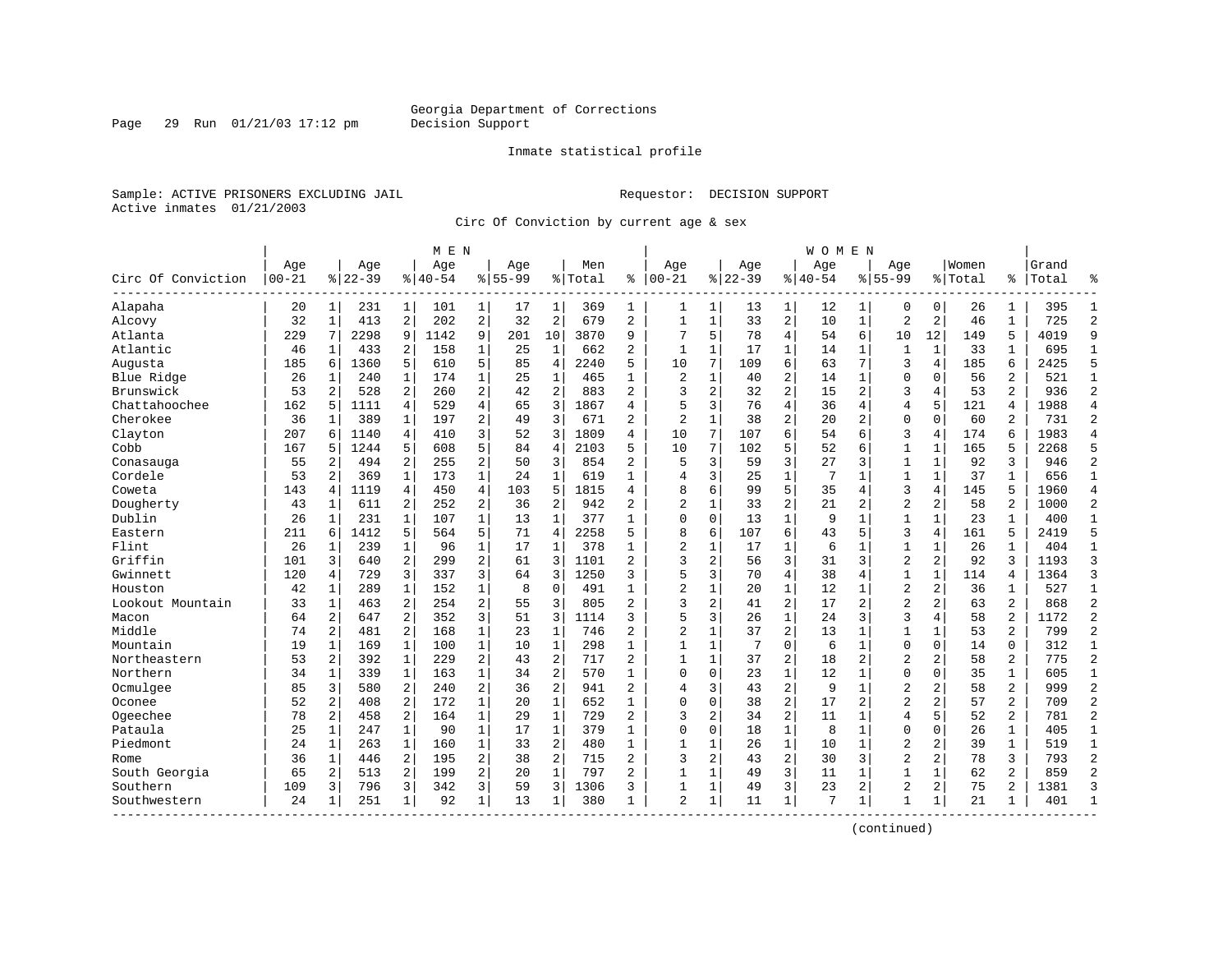Page 30 Run  $01/21/03$  17:12 pm

Inmate statistical profile

Active inmates 01/21/2003

Sample: ACTIVE PRISONERS EXCLUDING JAIL **Requestor: DECISION SUPPORT** 

Circ Of Conviction by current age & sex (continued)

|                    |                  |      |                  |      | M E N                        |                |                  |      |                    |      |                  |          |                  |             | <b>WOMEN</b>     |      |                 |          |                  |                |                |              |
|--------------------|------------------|------|------------------|------|------------------------------|----------------|------------------|------|--------------------|------|------------------|----------|------------------|-------------|------------------|------|-----------------|----------|------------------|----------------|----------------|--------------|
| Circ Of Conviction | Age<br>$00 - 21$ |      | Age<br>$ 22-39 $ |      | Age<br>$ 40-54 $             |                | Age<br>$8 55-99$ |      | Men<br>% Total     | ႜ    | Age<br>$00 - 21$ | %        | Age<br>$22 - 39$ |             | Age<br>$ 40-54 $ |      | Age<br>$ 55-99$ |          | Women<br>% Total | ွေ             | Grand<br>Total | ႜ            |
| Stone Mountain     | 258              | 8    | 1790             |      | 723                          | б.             | 100              | 5    | 2871               |      | 14               | 10       | 82               | 4           | 40               |      | 5               | 6        | 141              | 5.             | 3012           |              |
| Tallapoosa         | 19               |      | 158              |      | 76                           |                | 14               |      | 267                |      | $\Omega$         | $\Omega$ | 5                | $\Omega$    | 2                |      | $\Omega$        |          |                  | 0              | 274            |              |
| Tifton             | 45               |      | 385              |      | 187                          | 2              | 27               |      | 644                |      |                  |          | 16               |             |                  |      |                 |          | 26               |                | 670            |              |
| Toombs             | 26               |      | 223              |      | 98                           |                | 23               |      | 370                |      | 2                |          | 6                | $\Omega$    | 7                |      | $\Omega$        |          | 15               | 0              | 385            |              |
| Waycross           | 55               |      | 486              |      | 240                          |                | 28               |      | 809                |      |                  |          | 33               |             | 14               |      | 3               |          | 52               | $\overline{a}$ | 861            |              |
| Western            | 33               |      | 343              |      | 146                          |                | 24               |      | 546                |      |                  |          | 30               |             | 12               |      |                 |          | 46               |                | 592            |              |
| Rockdale           | 29               |      | 198              |      | 98                           |                | 15               |      | 340                |      | $\Omega$         |          | 15               |             | 9                |      | <sup>0</sup>    |          | 24               |                | 364            |              |
| Douglas            | 48               |      | 465              |      | 204                          | $\overline{a}$ | 28               |      | 745                |      |                  |          | 53               | 3           | 29               |      |                 |          | 87               | 3              | 832            |              |
| Appalachian        | 21               |      | 201              |      | 116                          |                | 33               |      | 371                |      | $\Omega$         |          | 15               |             | 11               |      | 2               |          | 28               |                | 399            |              |
| Enotah             | 16               |      | 102              |      | 56                           | $\Omega$       | 20               |      | 194                |      | $\Omega$         |          | 11               |             | 4                |      | $\Omega$        |          | 15               | 0              | 209            | <sup>0</sup> |
| Forsyth-Bell       | 8                |      | 117              |      | 56                           | 0              | 18               |      | 199                |      | $\Omega$         |          | 10               |             | 8                |      | $\Omega$        |          | 18               |                | 217            | 0            |
| Towaliga           | 28               |      | 191              |      | 131                          |                | 22               |      | 372                |      |                  |          | 9                | $\mathbf 0$ | 11               |      | $\Omega$        | $\Omega$ | 21               |                | 393            |              |
| Total reported     |                  |      |                  |      | 3344 100 26632 100 12127 100 |                |                  |      | 1957 100 44060 100 |      | 144 100          |          | 1911 100         |             | 943 100          |      |                 | 83 100   | 3081 100         |                | 47141 100      |              |
| Percent reported   |                  | 99.3 |                  | 99.6 |                              | 99.4           |                  | 99.5 |                    | 99.5 |                  | 98.6     |                  | 98.6        |                  | 98.8 |                 | 98.8     |                  | 98.7           |                | 99.5         |
| Not reported       | 22               |      | 109              |      | 75                           |                | 10               |      | 216                |      | $\overline{2}$   |          | 28               |             | 11               |      |                 |          | 42               |                | 258            |              |
| Total              | 3366             |      | 26741            |      | 12202                        |                | 1967             |      | 44276              |      | 146              |          | 1939             |             | 954              |      | 84              |          | 3123             |                | 47399          |              |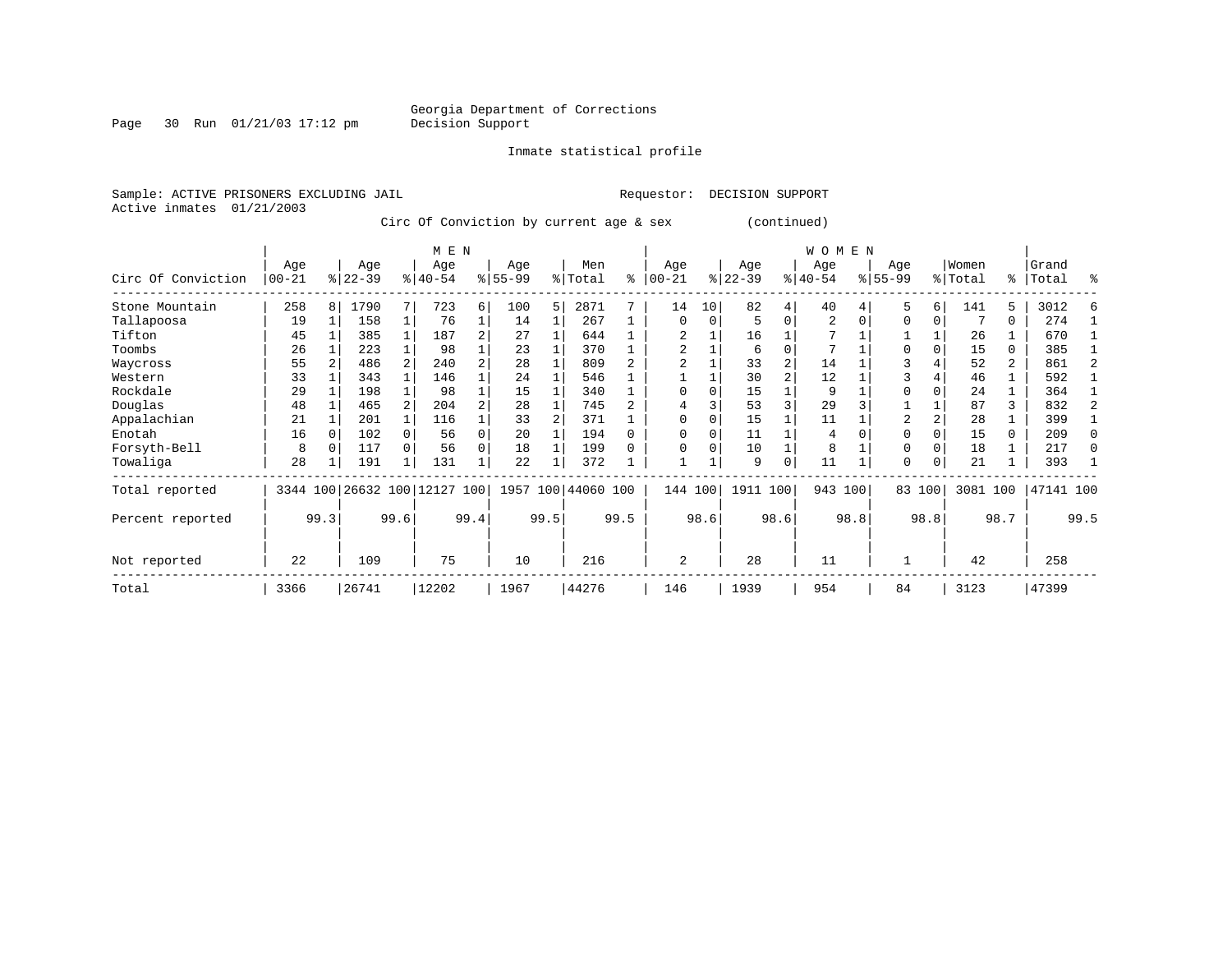Page 31 Run  $01/21/03$  17:12 pm

### Inmate statistical profile

Sample: ACTIVE PRISONERS EXCLUDING JAIL **Requestor: DECISION SUPPORT** Active inmates 01/21/2003

Home County by current age & sex

|               |                |          |           |                | M E N          |              |                |                     |         |              |                |             |                |                | <b>WOMEN</b>   |              |                |                |                |                |       |              |
|---------------|----------------|----------|-----------|----------------|----------------|--------------|----------------|---------------------|---------|--------------|----------------|-------------|----------------|----------------|----------------|--------------|----------------|----------------|----------------|----------------|-------|--------------|
|               | Age            |          | Age       |                | Age            |              | Age            |                     | Men     |              | Age            |             | Age            |                | Age            |              | Aqe            |                | Women          |                | Grand |              |
| Home County   | $00 - 21$      |          | $8 22-39$ |                | $8   40 - 54$  |              | $8155 - 99$    |                     | % Total | ి            | $ 00-21$       |             | $ 22-39$       |                | $8140 - 54$    |              | $8155 - 99$    |                | % Total        | ి              | Total | 욲            |
| Appling       | 8              | 0        | 57        | $\overline{0}$ | 29             | 0            | 5              | 0                   | 99      | 0            | 0              | 0           | 6              | 0              | 1              | 0            | 0              | $\mathbf 0$    | 7              | 0              | 106   | $\Omega$     |
| Atkinson      | 1              | 0        | 21        | 0              | 13             | 0            | 5              | $\mathsf{O}\xspace$ | 40      | $\mathbf 0$  | O              | 0           | 1              | $\mathbf 0$    | $\mathbf{1}$   | 0            | $\Omega$       | $\mathbf 0$    | $\overline{c}$ | 0              | 42    | $\Omega$     |
| Bacon         | 6              | 0        | 28        | 0              | 17             | 0            | 2              | 0                   | 53      | 0            | -1             | 1           | $\Omega$       | 0              | 1              | $\Omega$     | $\Omega$       | 0              | $\overline{2}$ | 0              | 55    | $\mathbf 0$  |
| Baker         | $\Omega$       | $\Omega$ | 15        | $\mathbf 0$    | 5              | 0            | $\mathbf{1}$   | $\mathbf 0$         | 21      | $\Omega$     | $\Omega$       | 0           | $\overline{2}$ | $\Omega$       | $\Omega$       | $\Omega$     | $\Omega$       | $\Omega$       | $\overline{2}$ | $\Omega$       | 23    | $\mathbf 0$  |
| Baldwin       | 26             | 1        | 164       | 1              | 83             | 1            | $\mathsf{R}$   | $\mathbf 0$         | 281     | $\mathbf{1}$ | $\overline{2}$ | 1           | 18             | 1              | 3              | $\sqrt{ }$   | $\overline{2}$ | 2              | 25             | $\mathbf{1}$   | 306   | 1            |
| Banks         | 4              | $\Omega$ | 26        | $\mathbf 0$    | 11             | 0            | 4              | $\mathbf 0$         | 45      | $\Omega$     | $\Omega$       | $\mathbf 0$ | $\overline{4}$ | $\mathbf 0$    | 2              | $\Omega$     | $\mathbf 0$    | $\mathbf 0$    | 6              | 0              | 51    | $\mathbf 0$  |
| Barrow        | 9              | 0        | 112       | 0              | 67             | $\mathbf 1$  | 14             | $\mathbf{1}$        | 202     | 1            | 0              | $\mathbf 0$ | 11             | 1              | 5              | 1            |                | 1              | 17             | 1              | 219   | $\mathbf{1}$ |
| Bartow        | 11             | 0        | 213       | $\mathbf{1}$   | 108            | $\mathbf{1}$ | 32             | 2                   | 364     | $\mathbf{1}$ | $\Omega$       | 0           | 37             | 2              | 10             | $\mathbf{1}$ | $\Omega$       | $\mathbf 0$    | 47             | $\overline{a}$ | 411   | $\mathbf{1}$ |
| Ben Hill      | 13             | $\Omega$ | 98        | $\mathbf 0$    | 36             | 0            | 8              | $\mathbf 0$         | 155     | $\Omega$     | $\mathbf{1}$   | 1           | 9              | 1              | 5              | $\mathbf{1}$ | $\Omega$       | $\Omega$       | 15             | $\mathbf{1}$   | 170   | $\mathbf 0$  |
| Berrien       | 3              | 0        | 44        | $\mathbf 0$    | 18             | 0            | $\overline{4}$ | $\mathbf 0$         | 69      | 0            | $\mathbf{1}$   | 1           | 4              | $\mathbf 0$    | $\mathbf 0$    | $\mathbf 0$  | $\Omega$       | $\Omega$       | 5              | 0              | 74    | $\mathbf 0$  |
| <b>Bibb</b>   | 60             | 2        | 620       | 3              | 349            | 3            | 43             | 2                   | 1072    | 3            | 4              | 3           | 34             | $\overline{2}$ | 22             | 2            | $\overline{2}$ | 2              | 62             | 2              | 1134  | ζ            |
| Bleckley      | 8              | 0        | 77        | 0              | 22             | 0            | 4              | 0                   | 111     | $\Omega$     | $\Omega$       | 0           | 6              | $\mathbf 0$    | 3              | $\Omega$     | $\Omega$       | $\mathbf 0$    | 9              | 0              | 120   | $\Omega$     |
| Brantley      | 2              | 0        | 16        | 0              | 10             | 0            | $\Omega$       | $\mathbf 0$         | 28      | 0            | C              | 0           | $\Omega$       | $\mathbf 0$    | 1              | $\Omega$     | 0              | 0              | $\mathbf{1}$   | 0              | 29    | $\mathbf 0$  |
| <b>Brooks</b> | 4              | 0        | 55        | $\mathbf 0$    | 12             | 0            | 5              | $\mathbf 0$         | 76      | $\Omega$     | $\Omega$       | 0           | $\Omega$       | $\Omega$       | 3              | $\Omega$     | $\Omega$       | $\Omega$       | 3              | $\Omega$       | 79    | $\Omega$     |
| Bryan         | 2              | 0        | 48        | 0              | 27             | 0            | ζ              | $\mathbf 0$         | 80      | $\Omega$     | $\Omega$       | 0           | 5              | $\Omega$       | 1              | $\Omega$     | $\Omega$       | $\Omega$       | 6              | 0              | 86    | $\Omega$     |
| Bulloch       | 27             | 1        | 167       | 1              | 78             | $\mathbf 1$  | 13             | 1                   | 285     | 1            |                |             | 15             | 1              | 7              |              | 2              | 2              | 25             | 1              | 310   | 1            |
| Burke         | 15             | 0        | 123       | 1              | 51             | 0            | 10             | 1                   | 199     | 0            | $\mathbf{1}$   | 1           | 4              | $\Omega$       | 3              | $\sqrt{ }$   | $\Omega$       | 0              | 8              | 0              | 207   | $\mathbf 0$  |
| <b>Butts</b>  | 11             | $\Omega$ | 70        | $\mathbf 0$    | 28             | 0            | 7              | $\mathbf 0$         | 116     | $\Omega$     | $\mathbf{1}$   | 1           | 3              | $\Omega$       | 5              | -1           | $\Omega$       | $\Omega$       | 9              | $\Omega$       | 125   | $\Omega$     |
| Calhoun       | 4              | 0        | 21        | $\mathbf 0$    | 9              | 0            | 1              | 0                   | 35      | 0            |                | 1           | 2              | $\Omega$       | $\Omega$       | $\mathbf 0$  | $\Omega$       | $\Omega$       | 3              | 0              | 38    | $\Omega$     |
| Camden        | 0              | 0        | 63        | $\mathbf 0$    | 22             | 0            | 3              | $\mathbf 0$         | 88      | $\Omega$     | $\Omega$       | 0           | 6              | $\Omega$       | $\overline{2}$ | $\mathbf 0$  | $\Omega$       | $\Omega$       | 8              | 0              | 96    | $\Omega$     |
| Candler       | 7              | 0        | 54        | 0              | 18             | 0            | $\Omega$       | 0                   | 79      | $\Omega$     | $\Omega$       | 0           | 4              | $\mathbf 0$    | $\mathbf 0$    | $\Omega$     | $\Omega$       | $\mathbf 0$    | 4              | 0              | 83    | $\Omega$     |
| Carroll       | 30             | 1        | 228       | 1              | 112            | $\mathbf 1$  | 41             | 2                   | 411     | $\mathbf{1}$ | 2              | 1           | 31             | $\overline{2}$ | 12             |              | $\Omega$       | $\Omega$       | 45             | 2              | 456   | 1            |
| Catoosa       | 8              | 0        | 66        | $\mathbf 0$    | 41             | 0            | 10             | $\mathbf{1}$        | 125     | 0            | $\Omega$       | 0           | 9              | $\mathbf{1}$   | $\mathbf{1}$   | $\mathsf{C}$ | $\Omega$       | $\Omega$       | 10             | $\Omega$       | 135   | $\Omega$     |
| Charlton      | $\mathbf 0$    | $\Omega$ | 24        | 0              | 9              | 0            | 1              | $\mathbf 0$         | 34      | $\Omega$     | $\Omega$       | 0           | 2              | $\Omega$       | $\mathbf 0$    | $\Omega$     | $\mathbf 0$    | $\Omega$       | $\overline{2}$ | $\Omega$       | 36    | $\Omega$     |
| Chatham       | 195            | 6        | 1306      | 5              | 499            | 5            | 68             | 4                   | 2068    | 5            | 6              | 4           | 88             | 5              | 35             | 4            | 4              | 5              | 133            | 5              | 2201  | 5            |
| Chattahoochee | 5              | 0        | 10        | 0              | 8              | 0            | $\mathbf 0$    | $\mathbf 0$         | 23      | 0            | $\Omega$       | 0           | $\overline{2}$ | $\mathbf 0$    | 0              | $\Omega$     | $\Omega$       | $\mathbf 0$    | 2              | $\mathbf 0$    | 25    | $\Omega$     |
| Chattooga     | 5              | 0        | 107       | $\mathbf 0$    | 58             | $\mathbf{1}$ | 10             | 1                   | 180     | 0            | $\overline{2}$ | 1           | 4              | $\mathbf 0$    | 4              | $\Omega$     | 1              | 1              | 11             | 0              | 191   | $\mathbf 0$  |
| Cherokee      | 21             | 1        | 181       | $\mathbf{1}$   | 121            | $\mathbf{1}$ | 20             | $\mathbf{1}$        | 343     | 1            | $\overline{2}$ | 1           | 26             | 1              | 14             | 2            | $\mathbf 0$    | $\Omega$       | 42             | 1              | 385   | 1            |
| Clarke        | 35             | 1        | 315       | $\mathbf{1}$   | 136            | $\mathbf 1$  | 19             | $\mathbf 1$         | 505     | $\mathbf{1}$ | $\overline{2}$ | 1           | 30             | $\overline{2}$ | 8              | $\mathbf{1}$ | 3              | 4              | 43             | 1              | 548   | 1            |
| Clay          | $\overline{2}$ | 0        | 17        | 0              | $\overline{2}$ | 0            | 1              | 0                   | 22      | 0            | $\Omega$       | 0           | $\overline{2}$ | $\Omega$       | 0              | $\Omega$     | $\mathbf 0$    | $\Omega$       | $\overline{2}$ | $\Omega$       | 24    | $\Omega$     |
| Clayton       | 144            | 5        | 750       | 3              | 273            | 2            | 39             | 2                   | 1206    | 3            | 4              | 3           | 60             | 3              | 32             | 4            | 2              | $\overline{2}$ | 98             | 3              | 1304  | 3            |
| Clinch        | 5              | $\Omega$ | 37        | 0              | 9              | 0            | $\Omega$       | $\mathbf 0$         | 51      | 0            | $\Omega$       | 0           | $\overline{2}$ | $\Omega$       | $\mathbf{1}$   | $\Omega$     | $\Omega$       | $\mathbf 0$    | 3              | $\Omega$       | 54    | $\Omega$     |
| Cobb          | 132            | 4        | 928       | 4              | 459            | 4            | 65             | 4                   | 1584    | 4            | 5              | 4           | 85             | 5              | 32             | 4            | $\Omega$       | $\mathbf 0$    | 122            | 4              | 1706  | 4            |
| Coffee        | 18             | 1        | 127       | 1              | 60             | $\mathbf{1}$ | 5              | 0                   | 210     | 1            |                | 1           | 11             | 1              | 5              | 1            | 2              | 2              | 19             | 1              | 229   | 1            |
| Colquit       | 26             | 1        | 176       | 1              | 68             | 1            | 11             | 1                   | 281     | 1            | 1              | 1           | 9              | 1              | 1              | 0            | $\Omega$       | 0              | 11             | 0              | 292   | 1            |
| Columbia      | 16             | 1        | 109       | 0              | 43             | 0            | 8              | 0                   | 176     | 0            | $\Omega$       | 0           | 6              | $\mathbf 0$    | 12             | 1            | 0              | 0              | 18             | 1              | 194   | $\bigcap$    |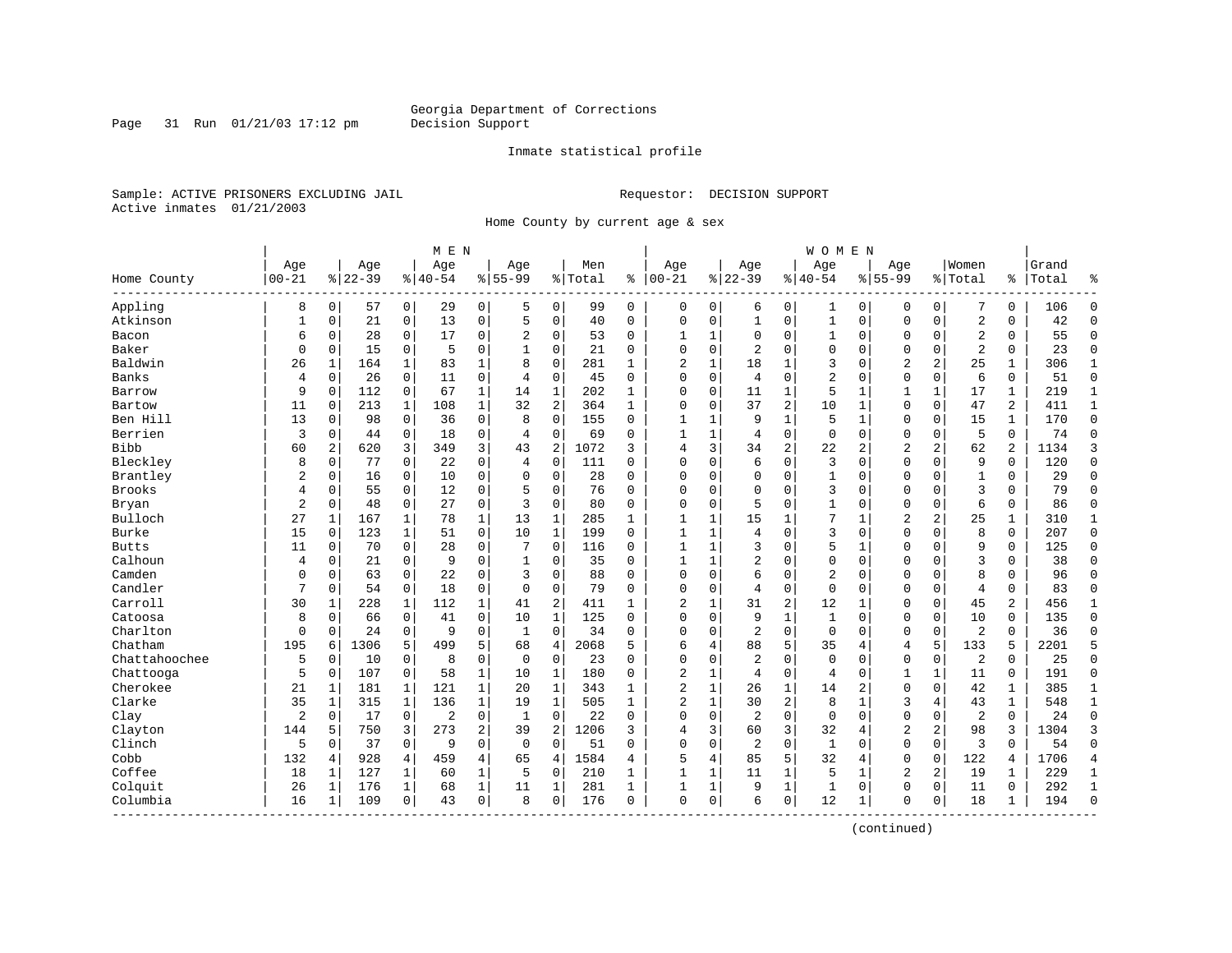Page 32 Run  $01/21/03$  17:12 pm

### Inmate statistical profile

Sample: ACTIVE PRISONERS EXCLUDING JAIL **Requestor: DECISION SUPPORT** Active inmates 01/21/2003

Home County by current age & sex (continued)

|                        |              |              |                |              | M E N     |                |                |                |         |                |                |              |                |                | <b>WOMEN</b>   |              |                |              |                |                |       |              |
|------------------------|--------------|--------------|----------------|--------------|-----------|----------------|----------------|----------------|---------|----------------|----------------|--------------|----------------|----------------|----------------|--------------|----------------|--------------|----------------|----------------|-------|--------------|
|                        | Age          |              | Age            |              | Age       |                | Age            |                | Men     |                | Age            |              | Age            |                | Age            |              | Age            |              | Women          |                | Grand |              |
| Home County<br>------- | $00 - 21$    |              | $8 22-39$      |              | $8 40-54$ |                | $8 55-99$      |                | % Total | ి              | $ 00-21$       |              | $8 22-39$      |                | $ 40-54$       |              | $8155 - 99$    |              | % Total        | ి              | Total |              |
| Cook                   | 4            | 0            | 65             | 0            | 39        | 0              | 5              | 0              | 113     | 0              | 0              | 0            | 4              | 0              | 7              | 1            | 0              | 0            | 11             | 0              | 124   | Λ            |
| Coweta                 | 26           | $\mathbf{1}$ | 230            | $\mathbf{1}$ | 89        | $\mathbf 1$    | 10             | $\mathbf 1$    | 355     | $\mathbf{1}$   | 1              | $\mathbf{1}$ | 15             | $\mathbf{1}$   | 10             | $\mathbf{1}$ | 1              | $\mathbf 1$  | 27             | 1              | 382   |              |
| Crawford               | 2            | 0            | 14             | $\mathbf 0$  | 5         | 0              | $\overline{2}$ | $\mathbf 0$    | 23      | 0              | 0              | 0            | $\mathbf 0$    | $\mathbf 0$    | 1              | 0            | $\Omega$       | $\mathbf 0$  | 1              | 0              | 24    | <sup>0</sup> |
| Crisp                  | 17           | 1            | 121            | 0            | 59        | 1              | 9              | 1              | 206     | $\mathbf{1}$   | $\mathbf{1}$   | 1            | 12             | 1              | 2              | $\Omega$     | $\Omega$       | $\mathbf 0$  | 15             | 1              | 221   |              |
| Dade                   | 2            | 0            | 25             | $\mathbf 0$  | 21        | $\mathbf 0$    |                | $\mathbf 1$    | 57      | $\Omega$       | $\Omega$       | 0            | $\Omega$       | $\Omega$       | 0              | O            | $\Omega$       | $\Omega$     | $\mathbf{0}$   | 0              | 57    | $\Omega$     |
| Dawson                 | 4            | 0            | 38             | $\mathbf 0$  | 32        | 0              |                | $\mathbf 0$    | 75      | $\Omega$       | $\Omega$       | 0            | 4              | $\Omega$       | 1              | O            | $\Omega$       | $\mathbf 0$  | 5              | 0              | 80    | $\Omega$     |
| Decatur                | 18           | 1            | 172            | 1            | 56        | 1              | 4              | 0              | 250     | 1              | $\Omega$       | 0            | 12             |                | 3              | 0            | $\Omega$       | 0            | 15             | 1              | 265   | 1            |
| DeKalb                 | 179          | 6            | 1533           | 6            | 552       | 5              | 91             | 5              | 2355    | 6              | 5              | 4            | 84             | 5              | 29             | 3            | 5              | 6            | 123            | 4              | 2478  | б            |
| Dodge                  |              | $\Omega$     | 101            | $\Omega$     | 56        | 1              | 3              | $\Omega$       | 167     | O              | $\Omega$       | 0            | 8              | $\Omega$       | 4              | $\sqrt{ }$   | $\Omega$       | 0            | 12             | 0              | 179   | $\Omega$     |
| Dooly                  | 7            | $\Omega$     | 65             | $\mathbf 0$  | 23        | 0              | $\Omega$       | $\Omega$       | 95      | $\Omega$       | $\Omega$       | $\Omega$     | 3              | $\Omega$       | $\mathbf{1}$   | U            | $\Omega$       | $\Omega$     | 4              | 0              | 99    | ſ            |
| Dougherty              | 42           | 1            | 604            | 2            | 248       | $\overline{a}$ | 30             | $\overline{2}$ | 924     | $\overline{2}$ | 2              | 1            | 35             | $\overline{2}$ | 19             | 2            | $\overline{4}$ | 5            | 60             | $\overline{2}$ | 984   |              |
| Douglas                | 34           | 1            | 248            | 1            | 128       | $\mathbf 1$    | 20             | $\mathbf{1}$   | 430     | $\mathbf{1}$   | 4              | 3            | 32             | $\overline{2}$ | 15             | 2            | $\Omega$       | $\Omega$     | 51             | 2              | 481   |              |
| Early                  | 2            | $\mathbf 0$  | 45             | 0            | 20        | 0              | 3              | $\mathbf 0$    | 70      | 0              | 0              | 0            | 2              | $\Omega$       | 1              | $\Omega$     | $\Omega$       | $\Omega$     | 3              | 0              | 73    | <sup>0</sup> |
| Echols                 | $\mathbf{1}$ | 0            | $\mathbf{1}$   | $\mathbf 0$  | 1         | 0              |                | $\Omega$       | 4       | O              | $\Omega$       | O            | $\Omega$       | $\Omega$       | $\Omega$       | O            | $\Omega$       | $\Omega$     | $\mathbf 0$    | 0              | 4     | $\Omega$     |
| Effingham              | 12           | $\mathbf 0$  | 74             | $\Omega$     | 23        | 0              | 3              | $\Omega$       | 112     | $\Omega$       | $\mathbf{1}$   | 1            | 6              | $\Omega$       | 5              | $\mathbf{1}$ | $\mathbf{1}$   | 1            | 13             | 0              | 125   | $\Omega$     |
| Elbert                 | 3            | $\mathbf 0$  | 88             | $\mathbf 0$  | 55        | 0              | 8              | 0              | 154     | $\Omega$       | $\Omega$       | 0            | 9              | $\mathbf{1}$   | 3              | 0            | $\Omega$       | $\mathbf 0$  | 12             | 0              | 166   | $\Omega$     |
| Emanuel                | 12           | 0            | 102            | $\Omega$     | 32        | 0              | 5              | $\Omega$       | 151     | U              | $\Omega$       | 0            | 5              | $\Omega$       | $\overline{2}$ | 0            | $\Omega$       | $\Omega$     | 7              | 0              | 158   | $\Omega$     |
| Evans                  | 2            | $\Omega$     | 47             | $\Omega$     | 8         | 0              | 1              | $\mathbf 0$    | 58      | 0              | 0              | 0            |                | $\Omega$       | 1              | $\Omega$     | $\Omega$       | $\Omega$     | $\overline{2}$ | 0              | 60    | 0            |
| Fannin                 | 6            | $\Omega$     | 57             | $\Omega$     | 30        | 0              | 11             | 1              | 104     | O              | <sup>0</sup>   | O            | $\overline{2}$ | $\Omega$       | $\overline{2}$ | O            | -1             | 1            | 5              | 0              | 109   | <sup>0</sup> |
| Fayette                | 10           | $\mathbf 0$  | 59             | $\Omega$     | 35        | 0              | 11             | 1              | 115     | $\Omega$       | $\Omega$       | 0            | 4              | $\Omega$       | 3              | $\Omega$     | $\Omega$       | 0            | 7              | 0              | 122   | $\Omega$     |
| Floyd                  | 34           | $\mathbf{1}$ | 416            | 2            | 167       | 2              | 25             | $\mathbf 1$    | 642     | 2              | $\overline{2}$ |              | 39             | $\overline{2}$ | 27             | 3            | $\overline{2}$ | 2            | 70             | 2              | 712   |              |
| Forsyth                | 6            | 0            | 86             | $\Omega$     | 48        | $\mathbf 0$    | 8              | $\Omega$       | 148     | $\Omega$       | 0              | 0            | 3              | $\Omega$       | 7              | -1           | 1              | $\mathbf 1$  | 11             | 0              | 159   | $\Omega$     |
| Franklin               | 5            | $\mathbf 0$  | 61             | $\mathbf 0$  | 31        | $\mathbf 0$    | 6              | $\mathbf 0$    | 103     | $\Omega$       | $\Omega$       | $\mathbf 0$  | 5              | $\Omega$       | 2              | $\Omega$     | $\Omega$       | $\mathbf 0$  | 7              | 0              | 110   | $\Omega$     |
| Fulton                 | 366          | 12           | 3202           | 13           | 1558      | 14             | 231            | 13             | 5357    | 13             | 20             | 15           | 137            | 8              | 114            | 13           | 10             | 12           | 281            | 10             | 5638  | 13           |
| Gilmer                 | 10           | $\mathbf 0$  | 61             | $\mathbf 0$  | 37        | 0              | 17             | 1              | 125     | 0              | $\Omega$       | $\mathbf 0$  | 8              | 0              | 3              | 0            | $\Omega$       | $\mathbf 0$  | 11             | 0              | 136   | $\Omega$     |
| Glascock               | 2            | $\mathbf 0$  | $\overline{c}$ | $\mathbf 0$  | 3         | 0              | $\Omega$       | $\mathbf 0$    | 7       | 0              | $\Omega$       | 0            | $\Omega$       | $\mathbf 0$    | 0              | $\Omega$     | $\Omega$       | $\mathbf 0$  | $\mathbf 0$    | 0              | 7     | $\Omega$     |
| Glynn                  | 28           | 1            | 244            | 1            | 112       | 1              | 21             | 1              | 405     | 1              | $\overline{2}$ | 1            | 15             | 1              | 6              |              |                | 1            | 24             | $\mathbf{1}$   | 429   | $\mathbf{1}$ |
| Gordon                 | 17           | 1            | 168            | 1            | 78        | 1              | 13             | $\mathbf{1}$   | 276     | 1              | $\mathbf{1}$   | 1            | 12             | 1              | 10             | -1           | $\Omega$       | $\Omega$     | 23             | 1              | 299   | $\mathbf{1}$ |
| Grady                  | 15           | $\Omega$     | 122            | $\Omega$     | 49        | 0              | 6              | $\Omega$       | 192     | $\Omega$       | $\mathbf{1}$   | $\mathbf{1}$ | 14             | $\mathbf{1}$   | $\overline{2}$ | $\Omega$     | $\mathbf{1}$   | $\mathbf{1}$ | 18             | 1              | 210   | $\Omega$     |
| Greene                 | 10           | $\mathbf 0$  | 65             | $\Omega$     | 16        | 0              | 4              | $\Omega$       | 95      | $\Omega$       | $\Omega$       | 0            | $\mathbf{1}$   | $\Omega$       | 4              | O            | $\mathbf{1}$   | 1            | 6              | $\Omega$       | 101   | $\cap$       |
| Gwinnett               | 102          | 3            | 576            | 2            | 269       | 2              | 53             | 3              | 1000    | $\overline{2}$ |                | 5            | 58             | 3              | 29             | 3            | $\mathbf 0$    | $\mathbf 0$  | 94             | 3              | 1094  | 3            |
| Habersham              | 6            | 0            | 51             | $\mathbf 0$  | 34        | 0              | 3              | $\mathbf 0$    | 94      | 0              | $\Omega$       | 0            | 5              | $\mathbf 0$    | 3              | $\Omega$     | $\mathbf 0$    | $\mathbf 0$  | 8              | 0              | 102   | $\Omega$     |
| Hall                   | 48           | 2            | 338            | 1            | 188       | 2              | 36             | 2              | 610     | $\overline{2}$ | 3              | 2            | 36             | $\overline{2}$ | 18             | 2            | $\overline{c}$ | 2            | 59             | 2              | 669   | 2            |
| Hancock                | 2            | 0            | 31             | 0            | 20        | 0              | 3              | 0              | 56      | $\Omega$       | $\Omega$       | 0            | $\mathbf{1}$   | 0              | 1              | $\Omega$     | $\mathbf 0$    | $\Omega$     | 2              | 0              | 58    | $\Omega$     |
| Haralson               | 8            | $\Omega$     | 62             | 0            | 36        | 0              | 6              | $\Omega$       | 112     | $\Omega$       | $\Omega$       | 0            | 9              | 1              | 2              | 0            | $\Omega$       | 0            | 11             | 0              | 123   | $\cap$       |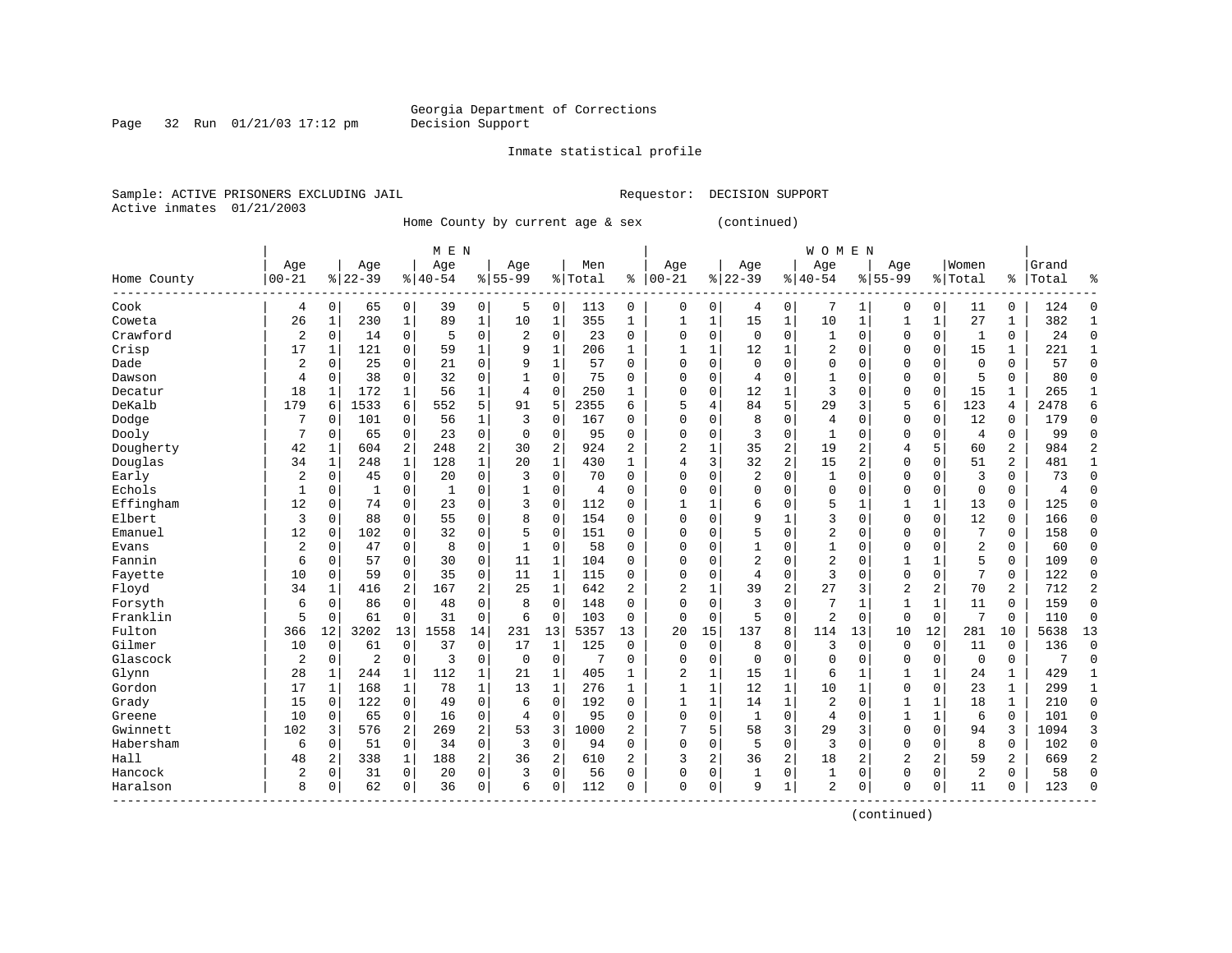Page 33 Run  $01/21/03$  17:12 pm

### Inmate statistical profile

Sample: ACTIVE PRISONERS EXCLUDING JAIL **Requestor: DECISION SUPPORT** Active inmates 01/21/2003

Home County by current age & sex (continued)

|                        | M E N          |             |           |             |           |              |                |              |         |              |              |          |                |             | <b>WOMEN</b>   |              |                          |                |                |              |       |              |
|------------------------|----------------|-------------|-----------|-------------|-----------|--------------|----------------|--------------|---------|--------------|--------------|----------|----------------|-------------|----------------|--------------|--------------------------|----------------|----------------|--------------|-------|--------------|
|                        | Age            |             | Age       |             | Age       |              | Age            |              | Men     |              | Age          |          | Age            |             | Age            |              | Age                      |                | Women          |              | Grand |              |
| Home County<br>------- | $00 - 21$      |             | $8 22-39$ |             | $8 40-54$ |              | $8155 - 99$    |              | % Total | ి            | $00 - 21$    |          | $8 22-39$      |             | $8 40-54$      |              | $8155 - 99$              |                | % Total        | ွေ           | Total | ٩,           |
| Harris                 | 7              | $\mathbf 0$ | 56        | 0           | 29        | 0            | 4              | 0            | 96      | 0            | 1            | 1        | 3              | 0           | 0              | 0            | 0                        | 0              | 4              | 0            | 100   | Ω            |
| Hart                   | 11             | $\mathbf 0$ | 54        | $\mathbf 0$ | 25        | 0            | 5              | $\Omega$     | 95      | $\Omega$     | $\Omega$     | $\Omega$ | 3              | $\Omega$    | $\overline{2}$ | $\mathsf{C}$ | $\Omega$                 | $\Omega$       | 5              | 0            | 100   | $\Omega$     |
| Heard                  | $\overline{4}$ | 0           | 18        | 0           | 13        | 0            | 9              | 1            | 44      | $\Omega$     | $\Omega$     | 0        | 3              | 0           | 0              | $\Omega$     | $\Omega$                 | $\Omega$       | 3              | 0            | 47    | $\Omega$     |
| Henry                  | 22             | 1           | 211       | 1           | 103       | 1            | 17             | 1            | 353     | $\mathbf{1}$ | 2            | 1        | 15             | 1           | 12             |              |                          | 1              | 30             | 1            | 383   |              |
| Houston                | 48             | 2           | 276       | $\mathbf 1$ | 140       | 1            | 13             | $\mathbf{1}$ | 477     | $\mathbf{1}$ | 2            | 1        | 20             | $\mathbf 1$ | 12             | $\mathbf{1}$ | $\Omega$                 | $\mathbf 0$    | 34             | 1            | 511   |              |
| Irwin                  | 10             | $\mathbf 0$ | 43        | 0           | 21        | 0            | 3              | $\mathbf 0$  | 77      | $\Omega$     | $\Omega$     | 0        | $\overline{2}$ | $\mathbf 0$ | $\mathbf{1}$   | $\Omega$     | $\Omega$                 | $\mathbf 0$    | 3              | 0            | 80    | $\Omega$     |
| Jackson                | 8              | 0           | 106       | 0           | 68        | $\mathbf{1}$ | 21             | 1            | 203     | 1            | $\Omega$     | 0        | 14             | 1           | 4              | C            | $\mathbf{1}$             | 1              | 19             | 1            | 222   | $\mathbf{1}$ |
| Jasper                 | 5              | $\mathbf 0$ | 40        | $\mathbf 0$ | 13        | 0            | $\overline{4}$ | $\mathbf 0$  | 62      | 0            | -1           | 1        | $\mathbf{1}$   | $\Omega$    | 0              | $\mathsf{C}$ | $\Omega$                 | $\mathbf 0$    | $\overline{2}$ | 0            | 64    | $\Omega$     |
| Jeff Davis             | 6              | $\mathbf 0$ | 42        | $\Omega$    | 22        | 0            | 3              | 0            | 73      | $\Omega$     | $\Omega$     | 0        | 3              | $\Omega$    | 5              |              | $\Omega$                 | $\Omega$       | 8              | 0            | 81    | $\mathbf 0$  |
| Jefferson              | 9              | $\mathbf 0$ | 60        | $\Omega$    | 24        | 0            | 4              | $\Omega$     | 97      | 0            | $\mathbf{1}$ |          | 3              | $\Omega$    | 1              | C            | $\Omega$                 | $\Omega$       | 5              | 0            | 102   | $\Omega$     |
| Jenkins                |                | $\mathbf 0$ | 63        | $\Omega$    | 26        | 0            |                | $\Omega$     | 97      | 0            | $\Omega$     | 0        | 2              | $\Omega$    | 1              | C            | $\Omega$                 | $\Omega$       | 3              | 0            | 100   | $\Omega$     |
| Johnson                | 2              | $\mathbf 0$ | 25        | 0           | 6         | 0            | 2              | $\Omega$     | 35      | $\Omega$     | $\Omega$     | 0        | 4              | $\Omega$    | $\Omega$       | C            | $\Omega$                 | $\Omega$       | 4              | 0            | 39    | <sup>0</sup> |
| Jones                  | б              | 0           | 32        | $\mathbf 0$ | 16        | 0            |                | 0            | 55      | $\Omega$     | 1            |          |                | $\Omega$    | 0              | $\Omega$     | $\Omega$                 | $\Omega$       | 2              | 0            | 57    | $\Omega$     |
| Lamar                  | 4              | 0           | 43        | 0           | 30        | 0            |                | $\mathbf 0$  | 84      | $\Omega$     | $\Omega$     | 0        | $\overline{2}$ | 0           | 4              | $\Omega$     | $\Omega$                 | $\Omega$       | 6              | 0            | 90    | O            |
| Lanier                 | 3              | 0           | 33        | 0           | 5         | 0            | 5              | 0            | 46      | $\Omega$     | $\Omega$     | 0        | $\mathbf{1}$   | $\Omega$    | 1              | $\Omega$     | $\Omega$                 | $\Omega$       | $\overline{2}$ | 0            | 48    | $\Omega$     |
| Laurens                | 15             | 0           | 153       | $\mathbf 1$ | 67        | 1            | 9              | $\mathbf 1$  | 244     | 1            | $\Omega$     | 0        | 10             | 1           | 8              | $\mathbf{1}$ | $\mathbf{1}$             | $\mathbf{1}$   | 19             | $\mathbf{1}$ | 263   | $\mathbf{1}$ |
| Lee                    | 2              | $\mathbf 0$ | 21        | $\mathbf 0$ | 12        | 0            | 3              | $\mathbf 0$  | 38      | 0            | $\Omega$     | 0        | $\overline{2}$ | $\Omega$    | 1              | $\Omega$     | $\Omega$                 | $\mathbf 0$    | 3              | 0            | 41    | $\Omega$     |
| Liberty                | 22             | 1           | 156       | 1           | 32        | 0            | 6              | $\mathbf 0$  | 216     | 1            | $\Omega$     | 0        | 9              |             | 5              |              | $\Omega$                 | 0              | 14             | 0            | 230   | 1            |
| Lincoln                | 3              | $\mathbf 0$ | 19        | 0           | 12        | 0            |                | $\mathbf 0$  | 35      | 0            | $\Omega$     | 0        | $\Omega$       | $\Omega$    | $\Omega$       | $\mathsf{C}$ | $\Omega$                 | 0              | $\Omega$       | 0            | 35    | $\Omega$     |
| Long                   | $\overline{2}$ | $\mathbf 0$ | 15        | 0           | 13        | 0            | $\mathbf 0$    | 0            | 30      | $\Omega$     | $\Omega$     | 0        | 4              | $\Omega$    | $\Omega$       | C            | $\Omega$                 | $\Omega$       | 4              | 0            | 34    | ∩            |
| Lowndes                | 36             | 1           | 292       | 1           | 140       | 1            | 20             | $\mathbf{1}$ | 488     | 1            | $\Omega$     | 0        | 20             | 1           | 9              | -1           | $\overline{\mathcal{L}}$ | 2              | 31             | 1            | 519   |              |
| Lumpkin                | 4              | 0           | 35        | $\mathbf 0$ | 23        | 0            | 6              | $\Omega$     | 68      | $\Omega$     | $\Omega$     | O        | $\mathbf{1}$   | $\Omega$    | $\Omega$       | $\sqrt{ }$   | $\Omega$                 | $\Omega$       | $\mathbf{1}$   | 0            | 69    | $\Omega$     |
| Macon                  | 5              | $\mathbf 0$ | 39        | $\mathbf 0$ | 16        | 0            | $\overline{4}$ | $\mathbf 0$  | 64      | $\Omega$     | $\Omega$     | $\Omega$ | $\Omega$       | $\Omega$    | 4              | $\Omega$     |                          | 1              | 5              | 0            | 69    | $\Omega$     |
| Madison                | 3              | 0           | 76        | 0           | 26        | 0            | 8              | $\mathbf 0$  | 113     | 0            | $\Omega$     | 0        | 4              | $\Omega$    | $\overline{2}$ | $\mathsf{C}$ | $\Omega$                 | $\mathbf 0$    | 6              | 0            | 119   | $\Omega$     |
| Marion                 | 2              | $\mathbf 0$ | 26        | 0           | 10        | 0            | $\mathbf{1}$   | $\mathbf 0$  | 39      | $\Omega$     | $\Omega$     | $\Omega$ | $\overline{2}$ | $\Omega$    | $\Omega$       | $\sqrt{ }$   | $\Omega$                 | $\Omega$       | 2              | 0            | 41    | $\Omega$     |
| McDuffie               | б              | $\mathbf 0$ | 77        | $\mathbf 0$ | 31        | 0            | 11             | $\mathbf{1}$ | 125     | $\Omega$     | $\Omega$     | 0        | 5              | $\Omega$    | 1              | $\sqrt{ }$   | $\Omega$                 | 0              | 6              | 0            | 131   | $\Omega$     |
| McIntosh               | 4              | $\mathbf 0$ | 40        | 0           | 21        | 0            | 1              | $\mathbf 0$  | 66      | 0            | $\Omega$     | 0        | $\Omega$       | $\Omega$    | 2              | $\Omega$     | $\Omega$                 | 0              | 2              | 0            | 68    | $\Omega$     |
| Meriwether             | 16             | 1           | 119       | $\Omega$    | 52        | 0            | 11             | 1            | 198     | 0            | 1            | 1        | 14             |             | $\overline{2}$ | C            | $\overline{c}$           | $\overline{a}$ | 19             | 1            | 217   |              |
| Miller                 | $\overline{c}$ | $\mathbf 0$ | 13        | 0           | 10        | 0            | $\Omega$       | $\Omega$     | 25      | $\Omega$     | $\Omega$     | 0        | 3              | $\Omega$    | $\Omega$       | C            | $\Omega$                 | $\Omega$       | 3              | 0            | 28    | $\Omega$     |
| Mitchell               | 13             | $\Omega$    | 126       | 1           | 44        | 0            | 5              | $\Omega$     | 188     | 0            | $\Omega$     | O        | 7              | $\Omega$    | 5              | -1           | $\Omega$                 | $\Omega$       | 12             | $\Omega$     | 200   | $\Omega$     |
| Monroe                 | 6              | $\mathbf 0$ | 61        | $\Omega$    | 37        | 0            | 4              | $\mathbf 0$  | 108     | $\Omega$     | 0            | 0        | 5              | $\Omega$    | $\overline{2}$ | $\Omega$     | $\Omega$                 | $\Omega$       | 7              | 0            | 115   | <sup>0</sup> |
| Montgomery             | 4              | 0           | 29        | $\mathbf 0$ | 7         | 0            |                | $\mathbf 0$  | 41      | $\Omega$     | 0            | 0        | 3              | $\Omega$    | 1              | $\Omega$     | <sup>0</sup>             | $\Omega$       | 4              | 0            | 45    | <sup>0</sup> |
| Morgan                 | 9              | $\mathbf 0$ | 42        | $\mathbf 0$ | 18        | 0            | 6              | $\mathbf 0$  | 75      | 0            | $\Omega$     | 0        | 4              | 0           | 1              | 0            | $\Omega$                 | $\mathbf 0$    | 5              | 0            | 80    | Λ            |
| Murray                 | 10             | $\mathbf 0$ | 85        | $\mathbf 0$ | 45        | 0            | 14             | $\mathbf{1}$ | 154     | 0            | 2            | 1        | 10             | 1           | 6              | $\mathbf{1}$ | $\Omega$                 | $\mathbf 0$    | 18             | 1            | 172   | ſ            |
| Muscogee               | 114            | 4           | 823       | 3           | 374       | 3            | 51             | 3            | 1362    | 3            | 5            | 4        | 57             | 3           | 30             | 3            | 4                        | 5              | 96             | 3            | 1458  | κ            |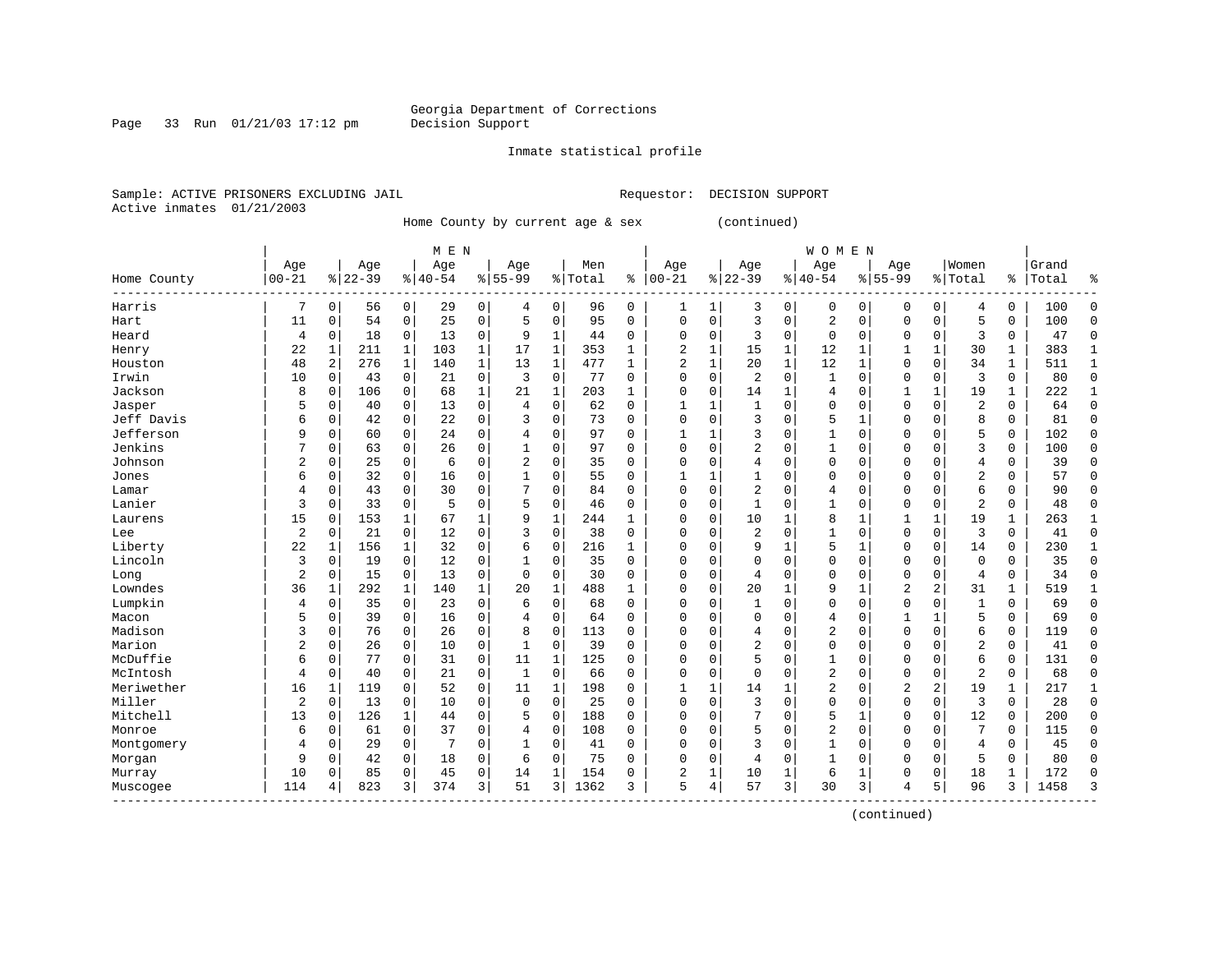Page 34 Run  $01/21/03$  17:12 pm

### Inmate statistical profile

Sample: ACTIVE PRISONERS EXCLUDING JAIL **Requestor: DECISION SUPPORT** Active inmates 01/21/2003

Home County by current age & sex (continued)

|             | M E N     |                |           |              |                |              |                |              |         |              |                |              |              | <b>WOMEN</b>   |                |              |                |                |                |                |       |              |
|-------------|-----------|----------------|-----------|--------------|----------------|--------------|----------------|--------------|---------|--------------|----------------|--------------|--------------|----------------|----------------|--------------|----------------|----------------|----------------|----------------|-------|--------------|
|             | Age       |                | Age       |              | Age            |              | Age            |              | Men     |              | Age            |              | Age          |                | Age            |              | Age            |                | Women          |                | Grand |              |
| Home County | $00 - 21$ |                | $8 22-39$ |              | $ 40-54$       |              | $8155 - 99$    |              | % Total | နွ           | $ 00-21$       |              | $8 22-39$    |                | $ 40-54$       |              | $8155 - 99$    |                | % Total        | ႜ              | Total |              |
| Newton      | 19        | 1              | 218       | 1            | 91             | 1            | 17             | 1            | 345     | 1            | 0              | 0            | 16           | 1              | 4              | 0            | 2              | 2              | 22             | 1              | 367   |              |
| Oconee      | 0         | $\mathbf 0$    | 16        | $\mathbf 0$  | 10             | $\mathbf 0$  | 5              | $\mathbf 0$  | 31      | 0            | 1              | $\mathbf{1}$ | $\mathbf{1}$ | $\mathbf 0$    | 2              | 0            | $\mathbf 0$    | $\mathbf 0$    | 4              | 0              | 35    | $\Omega$     |
| Oglethorpe  | 2         | $\mathbf 0$    | 33        | $\mathbf 0$  | 10             | 0            | 2              | $\Omega$     | 47      | $\Omega$     | $\Omega$       | 0            | 4            | $\Omega$       | 0              | $\Omega$     | $\Omega$       | $\Omega$       | 4              | 0              | 51    | $\Omega$     |
| Paulding    | 13        | 0              | 103       | $\mathbf 0$  | 60             | $\mathbf 1$  |                | $\mathbf 0$  | 183     | $\Omega$     | $\mathbf{1}$   | 1            | 12           | $\mathbf{1}$   | 9              | $\mathbf{1}$ | $\overline{c}$ | $\overline{a}$ | 24             | 1              | 207   | $\Omega$     |
| Peach       | 6         | $\mathbf 0$    | 59        | $\mathbf 0$  | 31             | $\mathbf 0$  | $\mathbf 1$    | $\Omega$     | 97      | $\Omega$     | $\mathbf{1}$   | $\mathbf{1}$ | 4            | $\Omega$       | $\mathbf{1}$   | $\Omega$     | $\Omega$       | $\Omega$       | 6              | 0              | 103   | $\Omega$     |
| Pickens     | 5         | $\mathbf 0$    | 57        | $\Omega$     | 39             | 0            | 4              | $\Omega$     | 105     | $\Omega$     | $\Omega$       | 0            | 3            | $\Omega$       | 3              | $\Omega$     | $\Omega$       | $\Omega$       | 6              | 0              | 111   | $\Omega$     |
| Pierce      | 5         | $\mathbf 0$    | 26        | 0            | 18             | 0            | 1              | 0            | 50      | $\Omega$     | $\Omega$       | 0            |              | $\Omega$       | 1              | O            | $\Omega$       | $\Omega$       | $\overline{2}$ | 0              | 52    | $\mathbf 0$  |
| Pike        | 4         | $\mathbf 0$    | 19        | $\Omega$     | 19             | 0            | 2              | $\Omega$     | 44      | 0            |                |              | 2            | $\Omega$       | 1              | 0            | $\Omega$       | $\Omega$       | 4              | 0              | 48    | $\Omega$     |
| Polk        | 12        | $\mathbf 0$    | 112       | 0            | 56             | 1            | 11             | $\mathbf{1}$ | 191     | O            | $\Omega$       | 0            | 4            | $\Omega$       | 2              | $\Omega$     | $\Omega$       | $\Omega$       | 6              | 0              | 197   | $\Omega$     |
| Pulaski     | 12        | $\Omega$       | 63        | $\Omega$     | 20             | 0            | 2              | $\Omega$     | 97      | $\Omega$     | $\Omega$       | 0            | 4            | $\Omega$       | 2              | $\Omega$     | $\mathbf{1}$   | 1              | 7              | 0              | 104   | $\Omega$     |
| Putnam      | 10        | $\Omega$       | 63        | $\Omega$     | 34             | 0            | 5              | $\Omega$     | 112     | $\Omega$     | $\Omega$       | 0            | ζ            | $\Omega$       | 3              | $\Omega$     | $\Omega$       | $\Omega$       | 6              | 0              | 118   | $\cap$       |
| Ouitman     | 0         | $\Omega$       | 6         | $\mathbf 0$  | $\overline{0}$ | 0            | O              | $\Omega$     | 6       | $\Omega$     | $\Omega$       | 0            | $\Omega$     | $\mathbf 0$    | 1              | O            | $\Omega$       | $\Omega$       | $\mathbf{1}$   | 0              | 7     | ſ            |
| Rabun       | 3         | 0              | 26        | $\mathbf 0$  | 18             | 0            | O              | $\mathbf 0$  | 47      | O            | $\Omega$       | 0            | $\Omega$     | $\mathbf 0$    | 1              | O            | $\Omega$       | $\Omega$       | $\mathbf{1}$   | 0              | 48    | ∩            |
| Randolph    | 4         | $\mathbf 0$    | 41        | $\mathbf 0$  | 14             | 0            | $\mathbf{1}$   | $\Omega$     | 60      | $\Omega$     | $\Omega$       | 0            | 3            | $\mathbf 0$    | $\overline{4}$ | 0            | $\Omega$       | $\mathbf 0$    | 7              | $\Omega$       | 67    | ſ            |
| Richmond    | 147       | 5              | 1052      | 4            | 452            | 4            | 56             | 3            | 1707    | 4            | 6              | 4            | 94           | 5              | 44             | 5            | 3              | 4              | 147            | 5              | 1854  |              |
| Rockdale    | 18        | 1              | 134       | 1            | 72             | 1            | 13             | 1            | 237     | $\mathbf{1}$ | $\Omega$       | 0            | 13           | 1              | 3              | $\Omega$     | $\mathbf{1}$   | 1              | 17             | 1              | 254   | $\mathbf{1}$ |
| Schley      | 0         | $\mathbf 0$    | 17        | $\mathbf 0$  | $\overline{2}$ | 0            | $\Omega$       | $\mathbf 0$  | 19      | $\Omega$     | $\Omega$       | 0            | $\mathbf 0$  | $\mathbf 0$    | 0              | $\Omega$     | $\mathbf{0}$   | $\mathbf 0$    | $\mathbf 0$    | 0              | 19    | $\Omega$     |
| Screven     | 9         | 0              | 62        | 0            | 22             | 0            |                | $\mathbf 0$  | 98      | $\Omega$     | $\mathbf{1}$   | 1            | 11           | 1              | 2              | $\Omega$     |                | 1              | 15             | 1              | 113   | $\Omega$     |
| Seminole    | 5         | $\Omega$       | 36        | 0            | 22             | 0            | $\overline{2}$ | $\Omega$     | 65      | $\Omega$     | $\Omega$       | 0            | 3            | $\Omega$       | $\overline{2}$ | $\Omega$     | $\Omega$       | $\Omega$       | 5              | 0              | 70    | ∩            |
| Spalding    | 60        | $\overline{2}$ | 368       | 2            | 148            | $\mathbf 1$  | 25             | $\mathbf 1$  | 601     | $\mathbf{1}$ | 3              | 2            | 30           | $\overline{2}$ | 10             | -1           | $\mathbf{1}$   | 1              | 44             | $\overline{a}$ | 645   |              |
| Stephens    | 9         | $\Omega$       | 88        | $\Omega$     | 50             | $\Omega$     | 5              | $\Omega$     | 152     | $\Omega$     | 1              | 1            | 6            | $\Omega$       | 4              | $\Omega$     | $\Omega$       | $\Omega$       | 11             | 0              | 163   | <sup>0</sup> |
| Stewart     | 1         | 0              | 21        | $\Omega$     | 9              | 0            | 1              | 0            | 32      | $\Omega$     | 2              | 1            |              | $\Omega$       | $\Omega$       | $\Omega$     | $\Omega$       | $\Omega$       | 3              | 0              | 35    | $\Omega$     |
| Sumter      | 18        | 1              | 123       | 1            | 44             | 0            | 5              | $\mathbf 0$  | 190     | $\Omega$     | $\Omega$       | 0            | 6            | $\mathbf 0$    | 2              | $\Omega$     | $\Omega$       | $\Omega$       | 8              | 0              | 198   | $\Omega$     |
| Talbot      | 7         | $\mathbf 0$    | 27        | $\mathbf 0$  | 11             | 0            | $\Omega$       | $\mathbf 0$  | 45      | $\Omega$     | $\Omega$       | 0            |              | $\Omega$       | $\overline{2}$ | $\Omega$     | $\Omega$       | $\Omega$       | 3              | 0              | 48    | $\cap$       |
| Taliaferro  | 0         | $\mathbf 0$    | 10        | $\mathbf 0$  | $\overline{2}$ | 0            | $\Omega$       | $\mathbf 0$  | 12      | $\Omega$     | $\Omega$       | 0            | $\Omega$     | $\Omega$       | 1              | O            | $\Omega$       | $\Omega$       | $\mathbf{1}$   | 0              | 13    | $\Omega$     |
| Tattnall    |           | $\mathbf 0$    | 71        | 0            | 20             | 0            | $\overline{2}$ | 0            | 100     | $\Omega$     | $\Omega$       | 0            | 3            | 0              | 4              | 0            | $\Omega$       | 0              | 7              | 0              | 107   | $\Omega$     |
| Taylor      | 6         | $\Omega$       | 54        | $\Omega$     | 20             | 0            | 3              | $\Omega$     | 83      | 0            | $\Omega$       | 0            | 2            | $\Omega$       | $\overline{2}$ | 0            | $\Omega$       | $\Omega$       | 4              | 0              | 87    | 0            |
| Telfair     | 9         | $\mathbf 0$    | 80        | $\Omega$     | 33             | 0            | 3              | $\Omega$     | 125     | O            | $\Omega$       | 0            | 10           | 1              | 6              | $\mathbf{1}$ | $\Omega$       | $\Omega$       | 16             | 1              | 141   | <sup>0</sup> |
| Terrell     | 2         | $\Omega$       | 59        | $\Omega$     | 10             | 0            | $\mathbf{1}$   | $\Omega$     | 72      | $\Omega$     | $\Omega$       | 0            | 3            | $\Omega$       | $\Omega$       | $\Omega$     | $\Omega$       | $\Omega$       | 3              | 0              | 75    | ∩            |
| Thomas      | 36        | $\mathbf{1}$   | 186       | 1            | 79             | $\mathbf{1}$ | 11             | $\mathbf 1$  | 312     | $\mathbf{1}$ | $\Omega$       | 0            | 12           | 1              | 7              | -1           | $\Omega$       | $\Omega$       | 19             | $\mathbf 1$    | 331   |              |
| Tift        | 24        | $\mathbf{1}$   | 163       | 1            | 82             | $\mathbf{1}$ | 14             | $\mathbf 1$  | 283     | $\mathbf{1}$ | 2              | $\mathbf{1}$ | 7            | $\Omega$       | 3              | 0            | 1              | 1              | 13             | 0              | 296   |              |
| Toombs      | 28        | $\mathbf{1}$   | 154       | $\mathbf{1}$ | 50             | $\Omega$     | 6              | $\Omega$     | 238     | $\mathbf{1}$ | $\overline{2}$ | $\mathbf 1$  | 16           |                | 5              | $\mathbf{1}$ | $\mathbf{1}$   | $\mathbf{1}$   | 24             | 1              | 262   |              |
| Towns       | 1         | 0              | 5         | $\mathbf 0$  | 5              | 0            | 2              | 0            | 13      | $\Omega$     | 0              | 0            | 2            | $\mathbf 0$    | 1              | $\Omega$     | $\Omega$       | $\Omega$       | 3              | 0              | 16    | $\Omega$     |
| Treutlen    | 2         | $\mathbf 0$    | 25        | 0            | 12             | 0            | $\Omega$       | $\Omega$     | 39      | 0            | $\Omega$       | 0            | $\mathbf{1}$ | 0              | 1              | $\Omega$     | $\Omega$       | 0              | 2              | 0              | 41    | $\sqrt{ }$   |
| Troup       | 46        | 2              | 361       | 1            | 137            | 1            | 22             | 1            | 566     | 1            | $\overline{a}$ | 1            | 25           | 1              | 13             | 1            | $\mathbf{1}$   | 1              | 41             | 1              | 607   | $\mathbf{1}$ |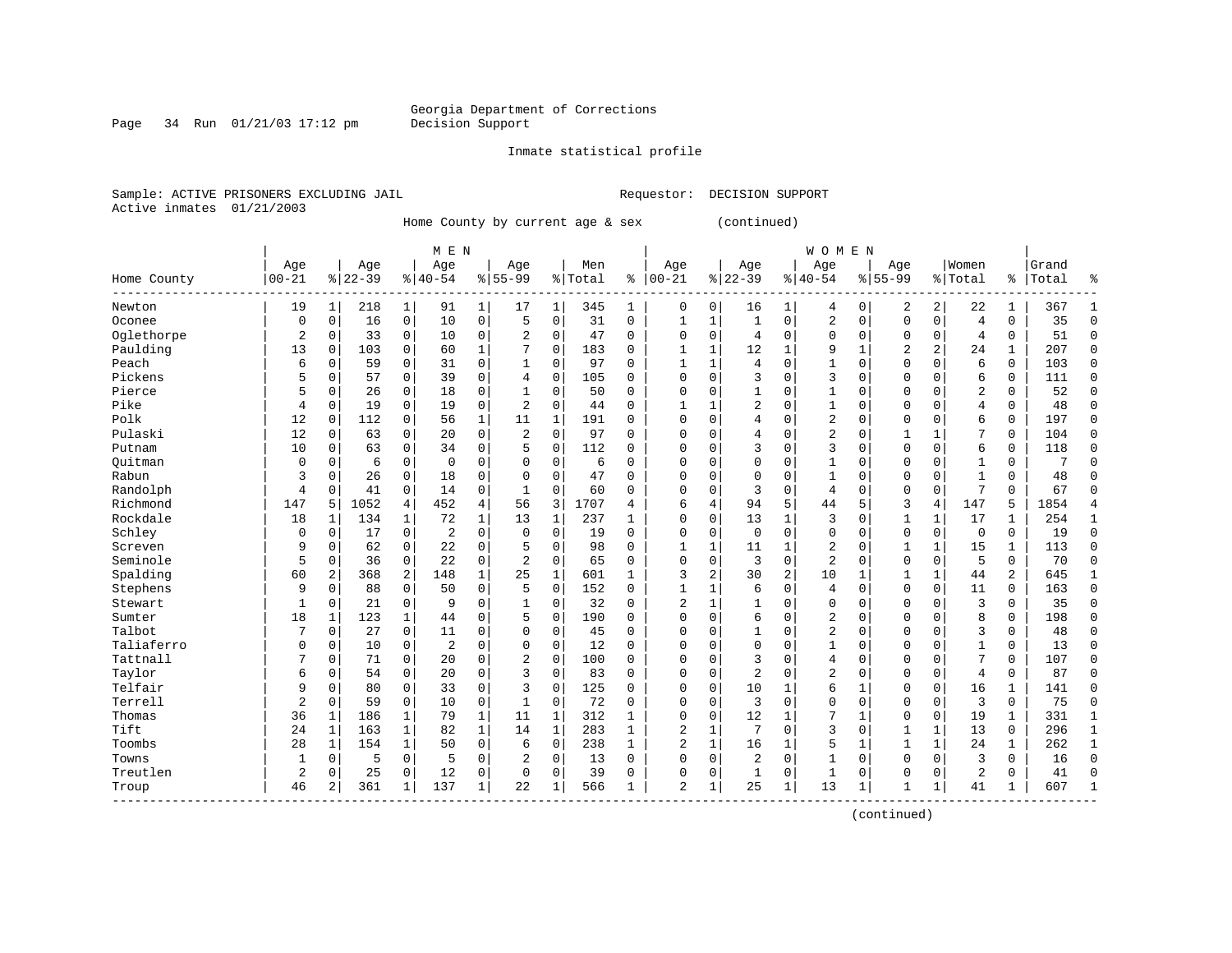Inmate statistical profile

Sample: ACTIVE PRISONERS EXCLUDING JAIL **Requestor: DECISION SUPPORT** Active inmates 01/21/2003

Home County by current age & sex (continued)

|                  |          |          |           |                | M E N                        |                |                |             |                    |          |          |          |           |                | WOMEN          |                |           |              |                |          |           |          |
|------------------|----------|----------|-----------|----------------|------------------------------|----------------|----------------|-------------|--------------------|----------|----------|----------|-----------|----------------|----------------|----------------|-----------|--------------|----------------|----------|-----------|----------|
|                  | Age      |          | Age       |                | Age                          |                | Age            |             | Men                |          | Age      |          | Age       |                | Age            |                | Age       |              | Women          |          | Grand     |          |
| Home County      | $ 00-21$ |          | $ 22-39 $ |                | $8 40-54$                    |                | $8 55-99$      |             | % Total            | ៖        | $ 00-21$ |          | $ 22-39 $ |                | $ 40-54$       |                | $8 55-99$ |              | % Total        |          | %   Total | ႜ        |
| Turner           |          | $\Omega$ | 54        | $\overline{0}$ | 22                           | 0              | 1              | 0           | 84                 | 0        | $\Omega$ | 0        | 1         | $\Omega$       | $\Omega$       | $\Omega$       | 0         | 0            |                | 0        | 85        |          |
| Twiggs           | 3        | O        | 22        | 0              | 11                           | 0              |                | 0           | 37                 | $\Omega$ | $\Omega$ | O        | $\Omega$  | 0              | $\Omega$       | $\Omega$       | 0         | 0            | $\Omega$       | 0        | 37        | ∩        |
| Union            | 5        |          | 23        | $\Omega$       | 12                           | 0              | 4              | 0           | 44                 | $\Omega$ | U        |          | 3         |                |                | $\Omega$       |           | 0            | 4              | 0        | 48        | $\Omega$ |
| Upson            | 21       |          | 102       | 0              | 55                           | 0              | 10             | 1           | 188                | $\Omega$ |          | $\Omega$ | 11        |                |                |                |           | 0            | 16             |          | 204       | $\Omega$ |
| Walker           | 13       | $\Omega$ | 145       |                | 63                           |                | 15             | 1           | 236                |          | O        |          | 22        |                | 9              |                |           | $\mathbf{1}$ | 32             | 1        | 268       |          |
| Walton           | 15       | $\Omega$ | 178       | $\mathbf 1$    | 85                           |                | 12             | 1           | 290                | 1        |          |          | 9         |                |                |                |           | $\mathbf 1$  | 16             | 1        | 306       |          |
| Ware             | 17       |          | 209       | $\mathbf{1}$   | 104                          |                | 14             | 1           | 344                | 1        |          |          | 14        |                |                |                |           | $\mathbf{1}$ | 19             | 1        | 363       |          |
| Warren           | 4        |          | 22        | $\Omega$       | 17                           | 0              |                | 0           | 46                 | $\Omega$ |          |          |           |                |                |                |           | O            | 3              | $\Omega$ | 49        | U        |
| Washington       | 12       | O        | 72        | $\Omega$       | 30                           | 0              |                | $\mathbf 0$ | 116                | $\Omega$ |          |          | 3         |                | 3              | $\Omega$       |           |              |                | 0        | 123       |          |
| Wayne            |          | O        | 81        | 0              | 28                           | $\Omega$       | 6              | $\mathbf 0$ | 122                | $\Omega$ |          |          |           | U              |                |                |           | $\mathbf{1}$ |                | 0        | 129       | ∩        |
| Webster          |          |          | 6         | $\Omega$       | 3                            | 0              | U              | 0           | 9                  | $\Omega$ |          |          |           | O              |                | $\Omega$       |           | 0            | $\Omega$       | 0        |           |          |
| Wheeler          | 2        | O        | 16        | $\Omega$       | 11                           |                |                | O           | 33                 | $\Omega$ |          |          |           |                |                | $\Omega$       | U         | O            |                | N        | 34        |          |
| White            | 6        |          | 31        | $\Omega$       | 15                           | 0              | $\overline{a}$ | 0           | 54                 | $\Omega$ |          |          |           | 0              |                |                |           | 0            | $\overline{2}$ | 0        | 56        | ∩        |
| Whitfield        | 38       |          | 344       | $\mathbf{1}$   | 180                          | $\overline{a}$ | 31             | 2           | 593                |          |          | 2        | 40        | $\overline{a}$ | 18             | $\overline{2}$ |           | $\mathbf{1}$ | 62             | 2        | 655       | 2        |
| Wilcox           | 5        | 0        | 26        | 0              | 13                           | $\Omega$       | 4              | 0           | 48                 | $\Omega$ |          |          | 4         | 0              | $\Omega$       | $\Omega$       | $\Omega$  | $\mathbf 0$  | 5              | 0        | 53        | $\Omega$ |
| Wilkes           |          | $\Omega$ | 45        | $\overline{0}$ | 14                           | 0              |                | 0           | 65                 | $\Omega$ |          |          | 2         | 0              |                | $\Omega$       | $\Omega$  | 0            | 3              | 0        | 68        | $\Omega$ |
| Wilkinson        | 3        | $\Omega$ | 29        | $\Omega$       | 12                           | 0              | 2              | 0           | 46                 | $\Omega$ | O        |          | 4         | 0              | $\Omega$       | $\Omega$       | $\Omega$  | $\Omega$     | 4              | $\Omega$ | 50        | O        |
| Worth            | 3        |          | 69        | 0              | 37                           | 0              | 5              | 0           | 114                | O        | $\Omega$ | 0        | 7         | 0              | $\overline{a}$ | 0              | $\Omega$  | 0            | 9              | 0        | 123       | ∩        |
| Total reported   |          |          |           |                | 3034 100 24408 100 11014 100 |                |                |             | 1745 100 40201 100 |          | 135 100  |          | 1785 100  |                | 888 100        |                |           | 81 100       | 2889 100       |          | 43090 100 |          |
| Percent reported |          | 90.1     |           | 91.3           |                              | 90.3           |                | 88.7        |                    | 90.8     |          | 92.5     |           | 92.1           |                | 93.1           |           | 96.4         |                | 92.5     |           | 90.9     |
| Not reported     | 332      |          | 2333      |                | 1188                         |                | 222            |             | 4075               |          | 11       |          | 154       |                | 66             |                | 3         |              | 234            |          | 4309      |          |
| Total            | 3366     |          | 26741     |                | 12202                        |                | 1967           |             | 44276              |          | 146      |          | 1939      |                | 954            |                | 84        |              | 3123           |          | 47399     |          |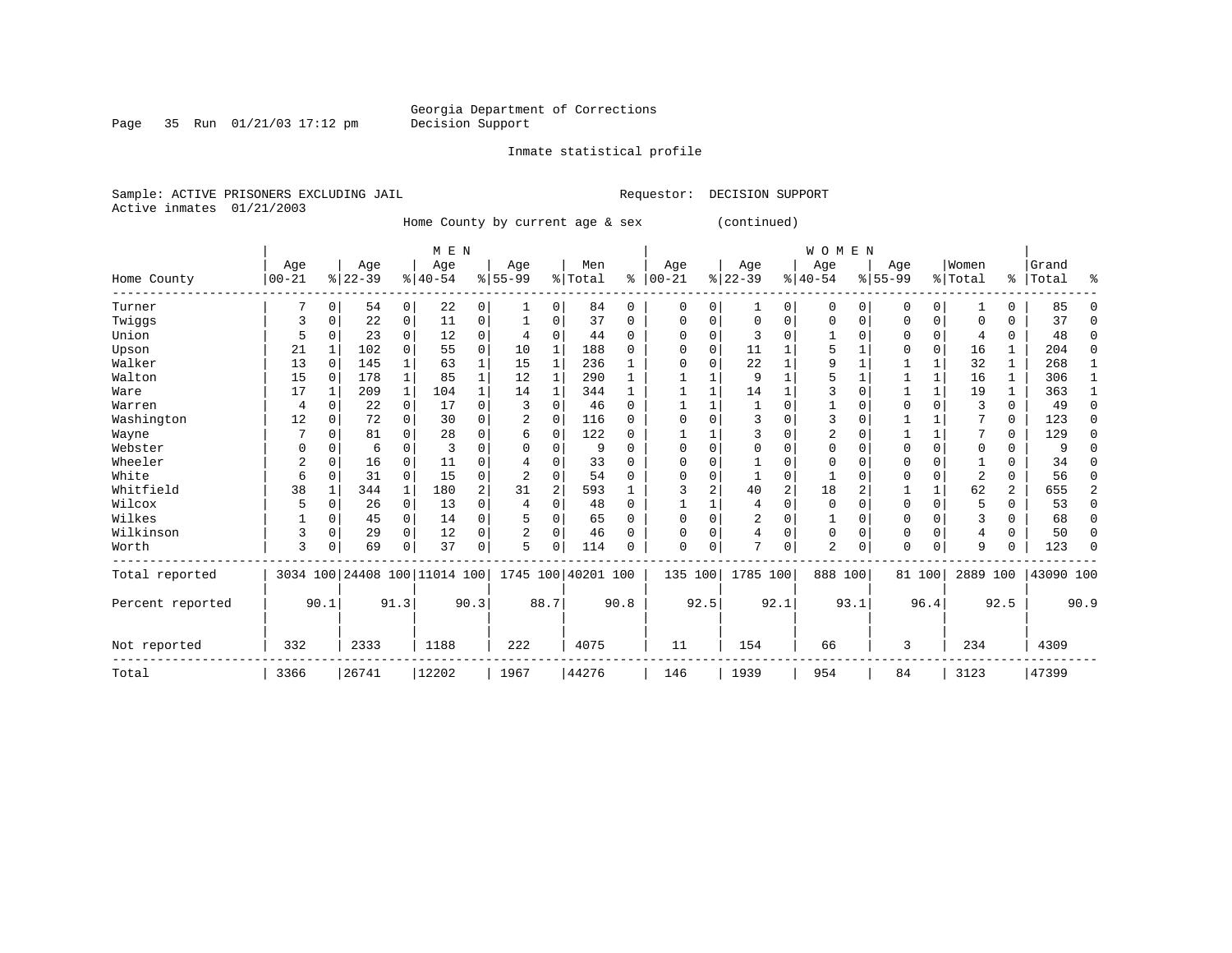## Georgia Department of Corrections<br>Decision Support

Sample: ACTIVE PRISONERS EXCLUDING JAIL

Inmate statistical profile<br>Requestor: DECISION SUPPORT

Active inmates 01/21/2003

Prison Sentence In Years by current age & sex

|                                    |                 |             |                 |                | M E N           |                |                  |                |                                                 |          |                      |                |                  |                | W O M E N       |              |                    |                 |                  |              |                    |                |
|------------------------------------|-----------------|-------------|-----------------|----------------|-----------------|----------------|------------------|----------------|-------------------------------------------------|----------|----------------------|----------------|------------------|----------------|-----------------|--------------|--------------------|-----------------|------------------|--------------|--------------------|----------------|
| Sentence In Years                  | Age<br>$ 00-21$ |             | Age<br>$ 22-39$ |                | Age<br>$ 40-54$ |                | Age<br>$8 55-99$ |                | Men<br>% Total                                  |          | Age<br>$8   00 - 21$ |                | Age<br>$ 22-39$  |                | Age<br>$ 40-54$ |              | Age<br>$8 55 - 99$ |                 | Women<br>% Total |              | Grand<br>%   Total | ್ಠಿ            |
| --------<br>$0 - 1$                | 86              | 3           | 413             | 2              | 149             | $\mathbf{1}$   | 13               | 1              | 661                                             | 1        | 5                    | 3              | 70               | 4              | 15              | 2            | 1                  | 1               | 91               | 3            | 752                | 2              |
| $1.1 - 2$                          | 171             | 5           | 672             | 3              | 285             | 2              | 28               | $\mathbf{1}$   | 1156                                            | 3        | 6                    | $\overline{4}$ | 67               | 3              | 27              | 3            | 3                  | $\overline{4}$  | 103              | 3            | 1259               | 3              |
| $2.1 - 3$                          | 253             | 8           | 1082            | $\overline{4}$ | 408             | 3              | 41               | $\overline{2}$ | 1784                                            | 4        | 12                   | 8              | 166              | 9              | 72              | 8            | 7                  | 8               | 257              | 8            | 2041               | $\overline{4}$ |
| $3.1 - 4$                          | 319             | 9           | 1203            | 5              | 503             | 4              | 56               | 3              | 2081                                            | 5        | 15                   | 10             | 189              | 10             | 76              | 8            | 3                  | 4               | 283              | 9            | 2364               | 5              |
| $4.1 - 5$                          | 244             | 7           | 977             | 4              | 366             | 3 <sup>1</sup> | 43               | $\overline{2}$ | 1630                                            | 4        | 7                    | 5              | 130              | 7              | 66              | 7            | $\mathbf 0$        | $\mathbf 0$     | 203              | 7            | 1833               | $\overline{4}$ |
| $5.1 - 6$                          | 627             | 19          | 2914            | 11             | 1124            | 9              | 136              | $\overline{7}$ | 4801                                            | 11       | 33                   | 23             | 323              | 17             | 164             | 17           | 7                  | 8               | 527              | 17           | 5328               | 11             |
| $6.1 - 7$                          | 157             | 5           | 968             | 4              | 327             | 3              | 35               | 2              | 1487                                            | 3        | 5                    | 3              | 88               | 5              | 47              | 5            | 3                  | 4               | 143              | 5            | 1630               | 3              |
| $7.1 - 8$                          | 157             | 5           | 1084            | 4              | 386             | 3              | 53               | 3              | 1680                                            | 4        | 8                    | 6              | 97               | 5              | 47              | 5            | $\overline{3}$     | $\overline{4}$  | 155              | 5            | 1835               | $\overline{4}$ |
| $8.1 - 9$                          | 122             | 4           | 1059            | 4 <sup>1</sup> | 358             | 3              | 55               | 3              | 1594                                            | 4        | 7                    | 5              | 72               | $\overline{4}$ | 26              | 3            | $\mathbf{1}$       | $\mathbf{1}$    | 106              | 3            | 1700               | 4              |
| $9.1 - 10$                         | 21              | 1           | 335             | 1              | 117             | $\mathbf{1}$   | 12               | $\mathbf{1}$   | 485                                             | 1        | $\mathbf 0$          | $\Omega$       | 28               | $\mathbf{1}$   | 11              | $\mathbf{1}$ | $\mathbf{1}$       | $\mathbf{1}$    | 40               | $\mathbf{1}$ | 525                | $\mathbf{1}$   |
| $10.1 - 12$                        | 624             | 19          | 4762            | 18             | 1506            | 12             | 237              | 12             | 7129                                            | 16       | 25                   | 17             | 257              | 13             | 126             | 13           | 8                  | 10 <sup>°</sup> | 416              | 13           | 7545               | 16             |
| $12.1 - 15$                        | 141             | 4           | 1765            | 7              | 632             | 5              | 95               | 5              | 2633                                            | 6        | 3                    | 2              | 91               | 5              | 39              | 4            | 6                  | 7               | 139              | 4            | 2772               | 6              |
| $15.1 - 20$                        | 181             | 5           | 2805            | 10             | 1297            | 11             | 206              | 10             | 4489                                            | 10       | 5                    | 3              | 105              | 5              | 61              | 6            | 7                  | 8               | 178              | 6            | 4667               | 10             |
| 20.1-OVER                          | 118             | 4           | 3517            | 13             | 2281            | 19             | 387              | 20             | 6303                                            | 14       | 4                    | 3              | 109              | 6              | 71              | 7            | 5                  | 6               | 189              | 6            | 6492               | 14             |
| LIFE                               | 132             | 4           | 2930            | 11             | 2290            | 19             | 535              | 27             | 5887                                            | 13       | 9                    | 6              | 126              | 7              | 99              | 10           | 29                 | 35              | 263              | 8            | 6150               | 13             |
| DEATH                              | $\mathbf 0$     | 0           | 53              | $\mathbf 0$    | 52              | 0              | 10               | 1              | 115                                             | $\Omega$ | $\Omega$             | 0              | 1                | $\Omega$       | 0               | 0            | $\Omega$           | 0               | 1                | $\Omega$     | 116                | $\Omega$       |
| LIFE W/O PAROLE                    | 9               | $\mathbf 0$ | 173             | $\mathbf 1$    | 112             | $\mathbf 1$    | 23               | 1              | 317                                             | 1        | $\Omega$             | 0              | $\overline{2}$   | $\Omega$       | $\mathbf 0$     | 0            | $\mathbf{0}$       | $\mathbf 0$     | 2                | $\Omega$     | 319                | $\mathbf{1}$   |
| YOUTHFUL OFFENDERS                 | 0               | $\circ$     | 3               | $\overline{0}$ | 0               | 0 <sup>1</sup> | 0                | 0 <sup>1</sup> | 3                                               | 0        | 0                    | 0              | 0                | 0 <sup>1</sup> | 0               | 0            | $\mathbf 0$        | $\mathbf{0}$    | 0                | 0            | 3                  | $\overline{0}$ |
| Total reported                     |                 |             |                 |                |                 |                |                  |                | 3362 100 26715 100 12193 100 1965 100 44235 100 |          |                      |                | 144 100 1921 100 |                | 947 100         |              |                    | 84 100          | 3096 100         |              | 47331 100          |                |
| Percent reported                   |                 | 99.9        |                 | 99.9           |                 | 99.9           |                  | 99.9           |                                                 | 99.9     |                      | 98.6           |                  | 99.1           |                 | 99.3         |                    | 100.0           |                  | 99.1         |                    | 99.9           |
| NOT REPORTED                       | 4               |             | 26              |                | 9               |                | 2                |                | 41                                              |          | 2                    |                | 18               |                | 7               |              | 0                  |                 | 27               |              | 68                 |                |
| Total                              | 3366            |             | 26741           |                | 12202           |                | 1967             |                | 44276                                           |          | 146                  |                | 1939             |                | 954             |              | 84                 |                 | 3123             |              | 47399              |                |
|                                    |                 |             |                 |                |                 |                |                  |                |                                                 |          |                      |                |                  |                |                 |              |                    |                 |                  |              |                    |                |
| AVG EXCLUDING<br>LIFE, DEATH, YO   | 7.17            |             | 11.07           |                | 12.88           |                | 14.48            |                | 11.33                                           |          | 7.01                 |                | 7.46             |                | 8.22            |              | 9.06               |                 | 7.70             |              | 11.07              |                |
| AVG INCLUDING<br>LIFE=21, YO=3 YRS | 7.70            |             | 12.10           |                | 14.32           |                | 16.13            |                | 12.56                                           |          | 7.88                 |                | 8.35             |                | 9.55            |              | 13.18              |                 | 8.83             |              | 12.31              |                |

Page 36 Run  $01/21/03$  17:12 pm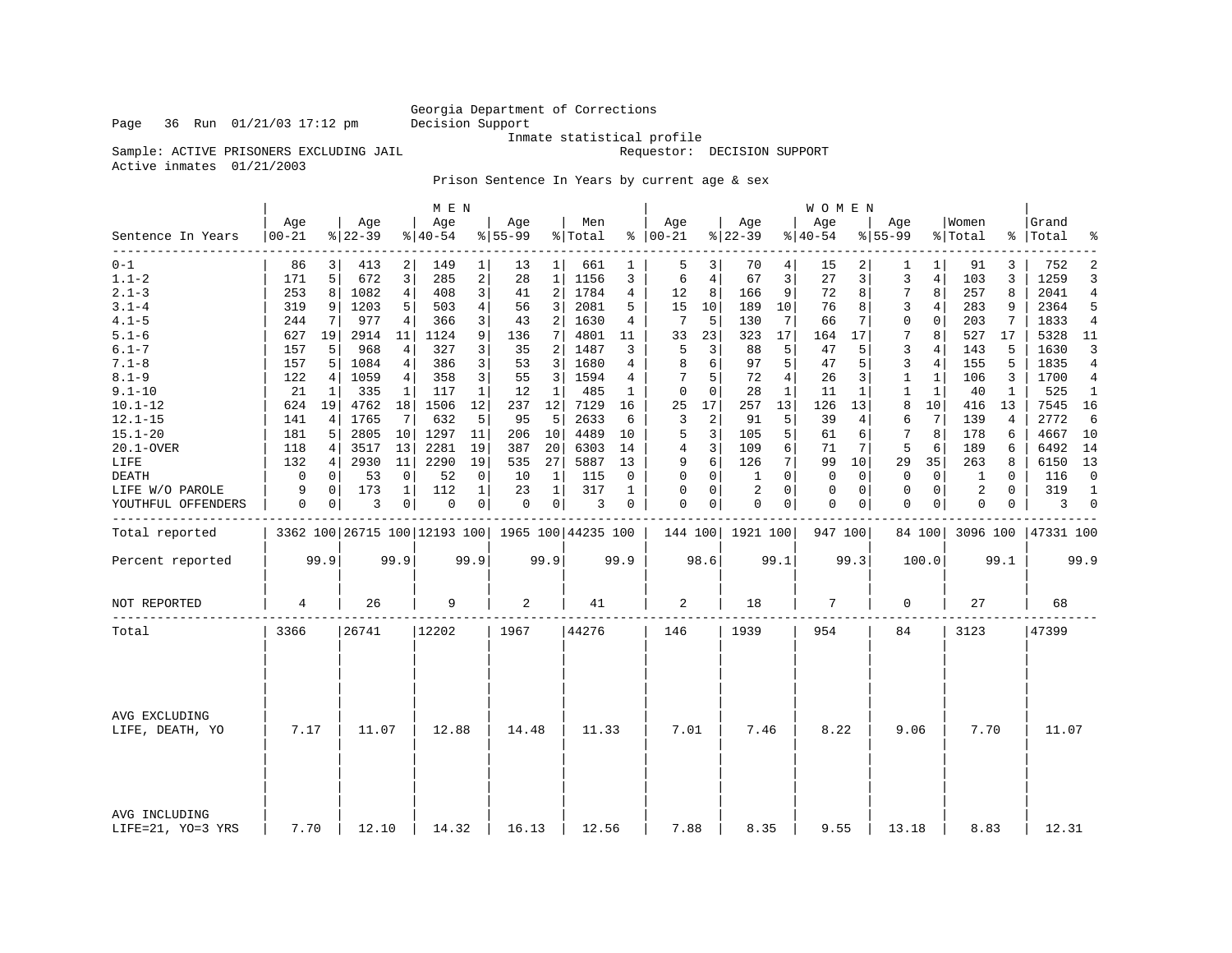Page 37 Run  $01/21/03$  17:12 pm

### Inmate statistical profile

Sample: ACTIVE PRISONERS EXCLUDING JAIL **Requestor: DECISION SUPPORT** Active inmates 01/21/2003

Probation To Follow Prison by current age & sex

|                                     |                  |                                  | M E N                    |                    |                                  |                      |                         | W O M E N              |                                   |                               |                       |
|-------------------------------------|------------------|----------------------------------|--------------------------|--------------------|----------------------------------|----------------------|-------------------------|------------------------|-----------------------------------|-------------------------------|-----------------------|
| Prob After Prison                   | Age<br>$00 - 21$ | Age<br>$8122 - 39$               | Age<br>$8140 - 54$       | Age<br>$8155 - 99$ | Men<br>ႜ<br>% Total              | Age<br>$ 00-21 $     | Age<br>$8$   22-39      | Aqe<br>$8140 - 54$     | Age<br>$8155 - 99$                | Women<br>% Total<br>% $\vert$ | Grand<br> Total %     |
| PROBATION TO FOLLOW<br>NO PROBATION | 1720<br>1650     | 51 11243<br>42<br>49 15523<br>58 | 38<br>4668<br>62<br>7544 | 681<br>1288        | 35 18312<br>41<br>65 26005<br>59 | 60<br>88<br>60<br>41 | 864<br>45<br>1092<br>56 | 427<br>45<br>533<br>56 | 40 <sup>1</sup><br>34<br>60<br>50 | 1413<br>45<br>1735<br>56      | 19725 42<br> 27740 59 |
| Total reported                      |                  | 3370 100 26766 100 12212 100     |                          |                    | 1969 100 44317 100               | 148 100              | 1956 100                | 960 100                | 84 100                            | 3148 100                      | 47465 100             |
| Percent reported                    | 100.0            | 100.0                            | 100.0                    | 100.0              | 100.0                            | 100.0                | 100.0                   | 100.0                  | 100.0                             | 100.0                         | 100.0                 |
| NOT REPORTED                        | $\mathbf 0$      | 0                                | 0                        | $\mathbf 0$        | 0                                | $\mathbf{0}$         | $\Omega$                | 0                      | $\Omega$                          | $\Omega$                      | 0                     |
| Total                               | 3366             | 26741                            | 12202                    | 1967               | 44276                            | 146                  | 1939                    | 954                    | 84                                | 3123                          | 47399                 |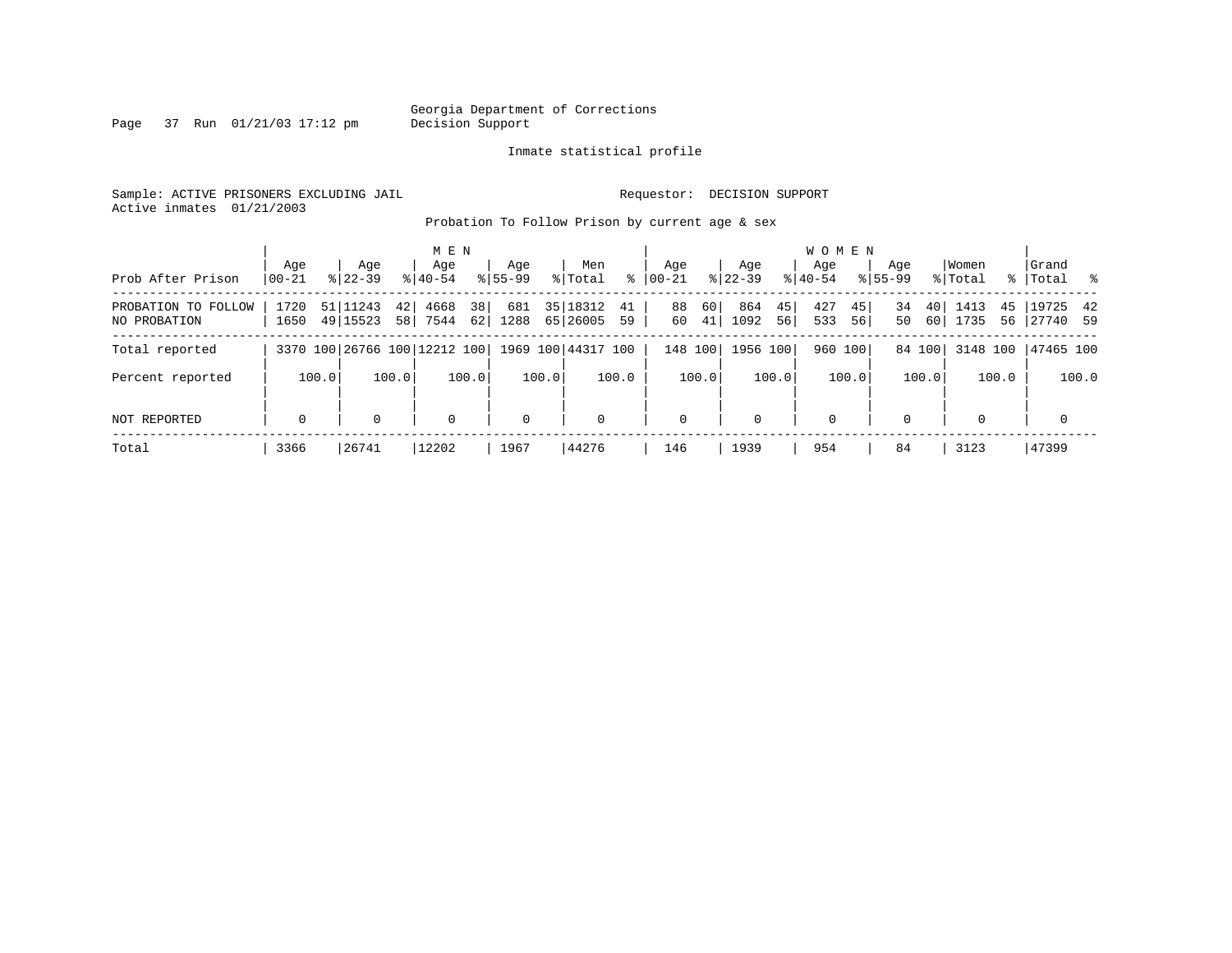Page 38 Run  $01/21/03$  17:12 pm

### Inmate statistical profile

Sample: ACTIVE PRISONERS EXCLUDING JAIL **Requestor: DECISION SUPPORT** Active inmates 01/21/2003

Admission Type by current age & sex

|                      |           |          |           |              | M E N                        |          |           |                |                    |      |              |             |              |          | WOMEN    |              |           |          |              |      |           |          |
|----------------------|-----------|----------|-----------|--------------|------------------------------|----------|-----------|----------------|--------------------|------|--------------|-------------|--------------|----------|----------|--------------|-----------|----------|--------------|------|-----------|----------|
|                      | Age       |          | Age       |              | Age                          |          | Age       |                | Men                |      | Age          |             | Age          |          | Age      |              | Age       |          | Women        |      | Grand     |          |
| Admission Type       | $00 - 21$ |          | $8 22-39$ |              | $8 40-54$                    |          | $8 55-99$ |                | % Total            | ႜ    | $ 00-21$     |             | $ 22-39 $    |          | $ 40-54$ |              | $8 55-99$ |          | % Total      | ႜၟ   | Total     |          |
| COMMITTED FROM COURT | 2792      |          | 83 18195  | 68           | 8106                         | 66       | 1492      |                | 76 30585           | 69   | 118          | 82          | 1271         | 66       | 623      | 66           | 71        | 85       | 2083         | 67   | 32668     | 69       |
| RETURN APPEAL/BOND   | 1         | $\Omega$ | 9         | 0            |                              | 0        | 1         | 0              | 15                 | 0    | $\Omega$     | $\mathbf 0$ | 0            | 0        | 0        | 0            | O         | 0        | 0            | U    | 15        | $\Omega$ |
| PAROLE REV/NEW SENT  | 93        | 3        | 3445      | 13           | 1824                         | 15       | 196       | 10             | 5558               | 13   |              | 3           | 169          | 9        | 101      | 11           |           | 4        | 278          | 9    | 5836      | 12       |
| PAR REV/NO NEW SENT  | 17        |          | 811       | 3            | 416                          | 3        | 56        | 3              | 1300               | 3    |              | 2           | 71           | 4        | 34       | 4            |           |          | 109          | 4    | 1409      | 3        |
| PROB VIOL/TOTAL REV  | 0         | 0        | 0         | 0            | -1                           | $\Omega$ | $\Omega$  | $\Omega$       |                    | O    | <sup>0</sup> | 0           | $\Omega$     | $\Omega$ | $\Omega$ | 0            | $\Omega$  | $\Omega$ | $\Omega$     | U    |           | $\Omega$ |
| PROB VIOL/PARTIAL    | 177       | 5        | 1285      | 5.           | 553                          | 5        | 46        | 2              | 2061               | 5    | 4            | 3           | 159          | 8        | 75       | 8            | O         | $\Omega$ | 238          | 8    | 2299      | 5        |
| ADMIT FM OTHER CUST  | $\Omega$  | $\Omega$ | 14        | 0            | 11                           | 0        | 6         | 0              | 31                 | O    | $\Omega$     | 0           | $\Omega$     | O        | $\Omega$ | O            | $\Omega$  | $\Omega$ | $\Omega$     | 0    | 31        | $\Omega$ |
| SHOCK INCARCERATION  | 0         | $\Omega$ | U         | $\Omega$     | $\Omega$                     | 0        | $\Omega$  | 0              | 0                  | 0    | $\mathbf 0$  | 0           | $\Omega$     | $\Omega$ | $\Omega$ | <sup>0</sup> | $\Omega$  | $\Omega$ | 0            | 0    | U         | ſ        |
| PROB REV/REMAINDER   | 247       | 7        | 2476      | 9            | 940                          | 8        | 101       | 5              | 3764               | 9    | 11           | 8           | 232          | 12       | 107      | 11           | 9         | 11       | 359          | 12   | 4123      |          |
| NEW SENT/PAR REV PND | 2         | 0        | 67        | 0            | 47                           | 0        | 7         | $\mathbf 0$    | 123                | 0    | $\Omega$     | $\Omega$    | 6            | $\Omega$ | 5        | 1            | O         | $\Omega$ | 11           | 0    | 134       | n        |
| LIFE W/O PAROLE      | h         | $\Omega$ | 111       | 0            | 65                           |          | 15        | 1              | 197                | 0    |              | 0           | $\Omega$     | $\Omega$ | Ω        | $\Omega$     | $\Omega$  | $\Omega$ | <sup>0</sup> | 0    | 197       | n        |
| PAROLE REV BOOT CAMP |           | $\Omega$ | 2         | 0            | -1                           | $\Omega$ | $\Omega$  | 0              | 3                  | O    |              | 0           | $\Omega$     | O        | Ω        | O            | $\Omega$  | $\Omega$ | <sup>0</sup> | 0    | 3         |          |
| PAR REV/RSN UNKNOWN  |           | $\Omega$ | 11        | <sup>n</sup> | 52                           | 0        | 30        | $\overline{c}$ | 93                 | U    | ∩            | 0           | U            | U        | U        | n            | ∩         | $\Omega$ | n            | U    | 93        |          |
| PROBATION/PAROLE REV |           | ∩        | $\Omega$  |              | $\Omega$                     | 0        | $\Omega$  | $\Omega$       | $\Omega$           | U    | ∩            | U           | U            | U        | U        | O            | ∩         | $\Omega$ | U            | U    | U         |          |
| PB PAROLE RESCINDED  | O         | $\Omega$ | 4         | U            |                              | 0        | U         | $\Omega$       | 6                  | U    | <sup>0</sup> | 0           | ∩            | U        | U        | O            | ∩         | $\Omega$ | ∩            | 0    | 6         |          |
| PROB REVOC/SPEC COND | 18        |          | 66        | 0            | 41                           | 0        |           | 0              | 132                | U    |              | 2           | 14           |          | 3        | O            | $\Omega$  | $\Omega$ | 20           | 1    | 152       | n        |
| PAR REV/REVOC CENTER | 2         | 0        | 196       | 1            | 119                          |          | 8         | 0              | 325                |      | <sup>0</sup> | 0           | <sup>0</sup> | O        | 0        | O            | O         | U        | O            | 0    | 325       |          |
| INFORMATION ONLY     |           | 0        | U         | $\Omega$     | $\Omega$                     | 0        | U         | 0              | O                  | 0    | ∩            | 0           | 0            | O        | U        | $\Omega$     | ∩         | $\Omega$ | n            | 0    | U         | ∩        |
| INCOMPLETE SENT PKG  |           | $\Omega$ | U         | 0            | n                            | 0        | U         | $\Omega$       | 0                  | U    | ∩            | $\Omega$    | 0            | O        | U        | O            | ∩         | $\Omega$ |              | 0    |           | n        |
| HANCOCK REVOC CENTER |           | $\Omega$ | 2         | $\Omega$     | $\cap$                       | 0        |           | $\Omega$       | 2                  | O    |              | $\Omega$    | 0            | O        | 0        | $\Omega$     | O         | $\Omega$ |              | 0    | 2         | n        |
| WHITWORTH DETENTION  |           | $\Omega$ | 19        | $\Omega$     | 13                           | 0        | O         | 0              | 33                 | O    | <sup>0</sup> | 0           | $\Omega$     | $\Omega$ | U        | $\Omega$     | $\Omega$  | $\Omega$ |              | 0    | 33        | ∩        |
| DCYS AT RISK         | 6         | $\Omega$ | 4         | 0            | $\Omega$                     | 0        |           | 0              | 10                 | 0    |              | 0           |              | 0        | 0        | 0            | $\Omega$  | $\Omega$ |              | 0    | 10        | ∩        |
| OTHER                | $\Omega$  | $\Omega$ | O         | 0            | O                            | 0        | O         | $\Omega$       | $\Omega$           | O    | $\Omega$     | 0           | O            | $\Omega$ | 0        | O            | $\Omega$  | $\Omega$ |              | U    | U         |          |
| Total reported       |           |          |           |              | 3362 100 26717 100 12195 100 |          |           |                | 1965 100 44239 100 |      | 144 100      |             | 1922 100     |          | 948 100  |              |           | 84 100   | 3098 100     |      | 47337 100 |          |
| Percent reported     |           | 99.9     |           | 99.9         |                              | 99.9     |           | 99.9           |                    | 99.9 |              | 98.6        |              | 99.1     |          | 99.4         |           | 100.0    |              | 99.2 |           | 99.9     |
| UNKNOWN              | 4         |          | 24        |              | 7                            |          | 2         |                | 37                 |      | 2            |             | 17           |          | 6        |              | $\Omega$  |          | 25           |      | 62        |          |
| Total                | 3366      |          | 26741     |              | 12202                        |          | 1967      |                | 44276              |      | 146          |             | 1939         |          | 954      |              | 84        |          | 3123         |      | 47399     |          |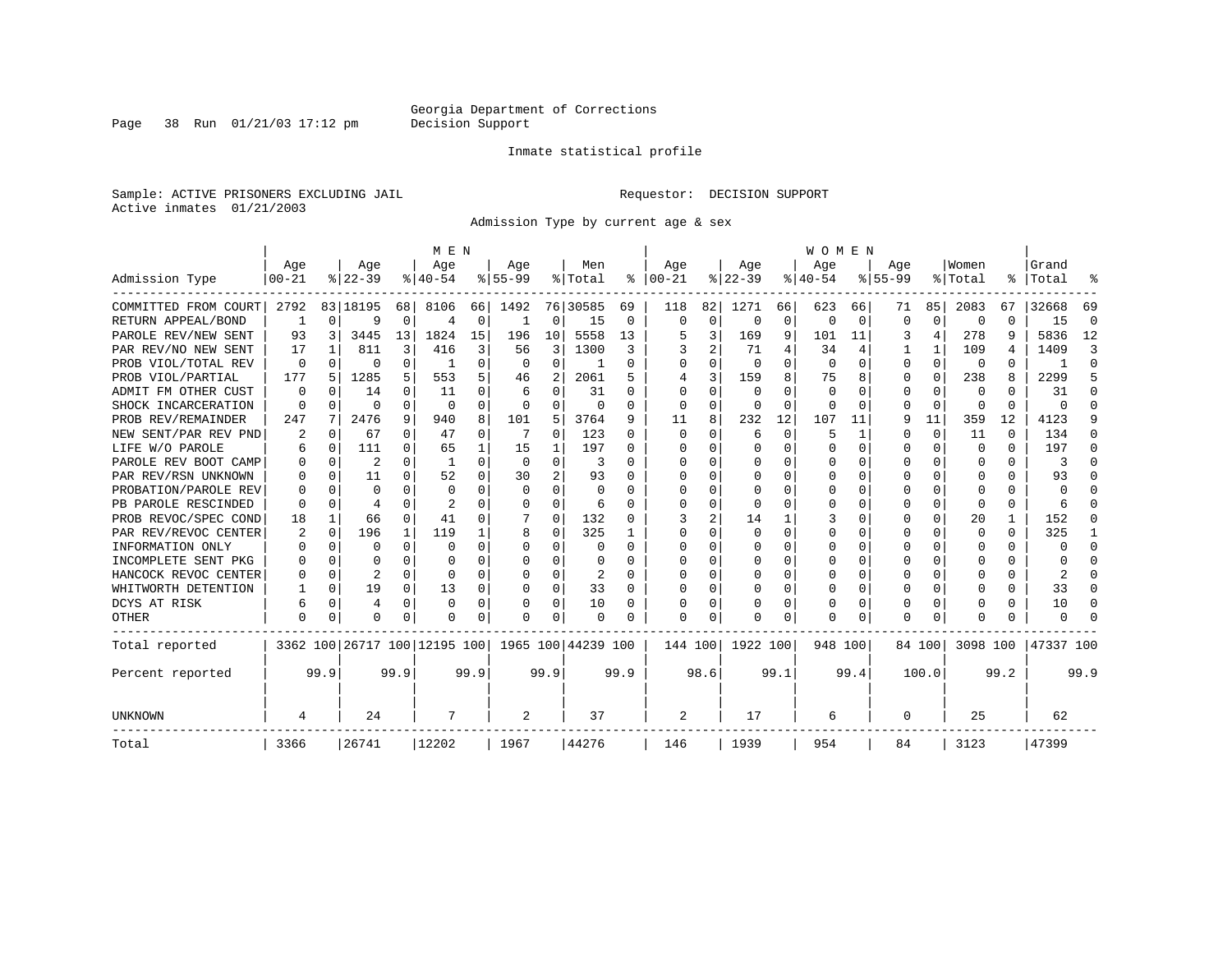Georgia Department of Corrections<br>Decision Support

Page 39 Run 01/21/03 17:12 pm

### Inmate statistical profile

Sample: ACTIVE PRISONERS EXCLUDING JAIL **Requestor: DECISION SUPPORT** Active inmates 01/21/2003

Release Type by current age &

|  |  |  | Release Type by current age & sex |  |  |  |
|--|--|--|-----------------------------------|--|--|--|
|--|--|--|-----------------------------------|--|--|--|

| Release Type                         | Aqe<br>$100 - 21$ | Age<br>$8122 - 39$ | M E N<br>Aqe<br>$8140 - 54$ | Aqe<br>$8155 - 99$                                    | Men<br>% Total                                                                                | $\approx$     | Age<br>$ 00-21 $  | Aqe<br>$8 \mid 22 - 39$                                 | <b>WOMEN</b><br>Age<br>$8140 - 54$       | Aqe<br>$8155 - 99$             | Women<br>% Total                                         | Grand<br>. န<br>%   Total                                                      |
|--------------------------------------|-------------------|--------------------|-----------------------------|-------------------------------------------------------|-----------------------------------------------------------------------------------------------|---------------|-------------------|---------------------------------------------------------|------------------------------------------|--------------------------------|----------------------------------------------------------|--------------------------------------------------------------------------------|
| PAROLE<br>SENTENCE EXPIRED<br>Active | $\Omega$          | 24<br>$\Omega$     | 0<br>$\Omega$               | 0 <sup>1</sup><br>2<br>$\mathbf{0}$<br>0 <sup>1</sup> | 37<br>0 <sup>1</sup><br>0 <sup>1</sup><br>3366 100 26741 100 12201 100   1967 100   44275 100 | 0<br>$\Omega$ | 2<br>$\mathbf{0}$ | 0 <sup>1</sup><br>$\overline{0}$<br>146 100<br>1939 100 | 0 <sup>1</sup><br>$\mathbf 0$<br>954 100 | $\mathbf{0}$<br>0 <sup>1</sup> | 25<br>0 <sup>1</sup><br>0 <sup>1</sup><br>$\overline{0}$ | 62<br>$\overline{0}$<br>$\overline{0}$<br>$\circ$<br>84 100 3123 100 47398 100 |
| Total                                | 3366              | 26741              | 12202                       | 1967                                                  | 44276                                                                                         |               | 146               | 1939                                                    | 954                                      | 84                             | 3123                                                     | 47399                                                                          |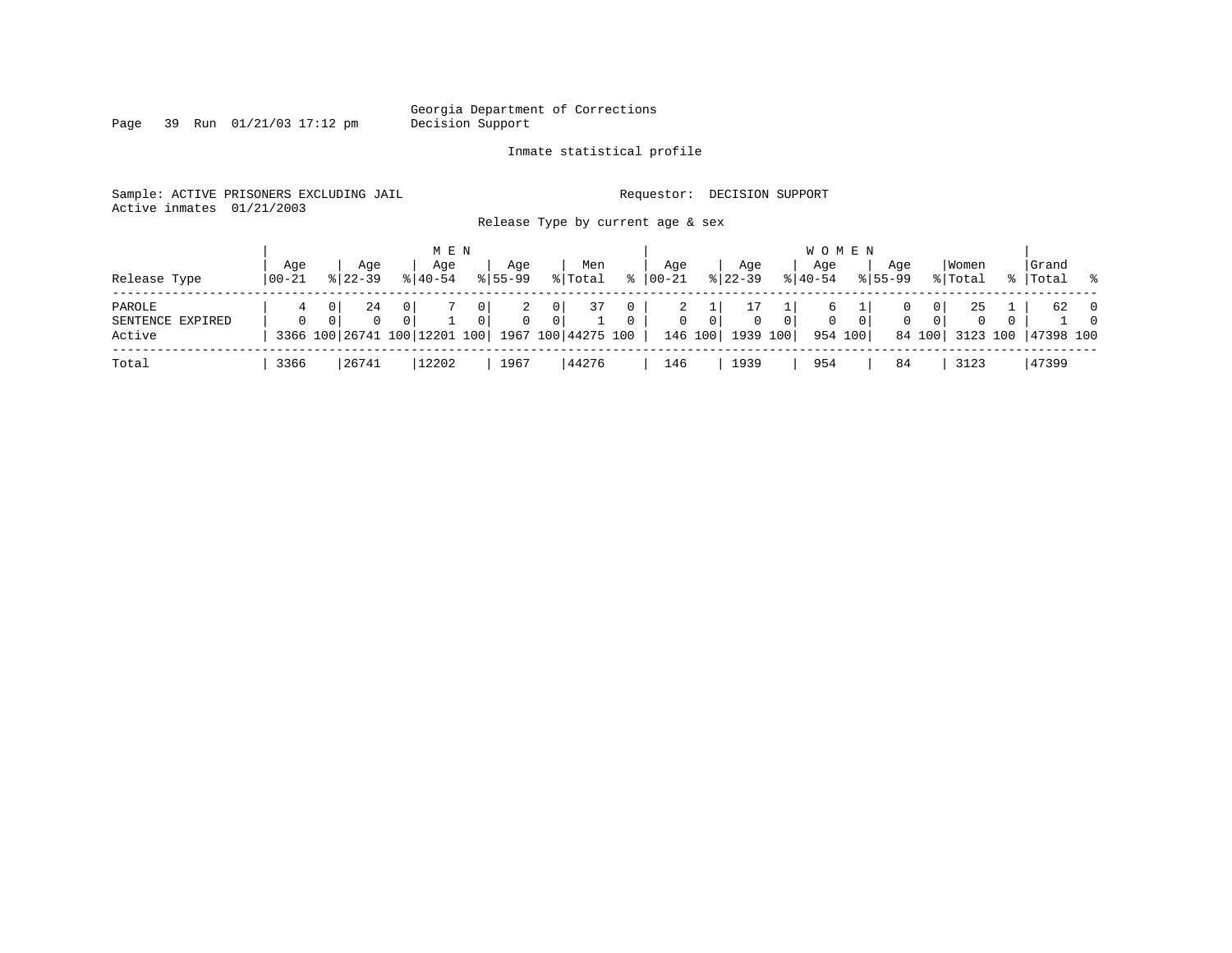Page  $40$  Run  $01/21/03$  17:12 pm

### Inmate statistical profile

Sample: ACTIVE PRISONERS EXCLUDING JAIL **Requestor: DECISION SUPPORT** Active inmates 01/21/2003

Inst By Group by current age & sex

|                      | M E N            |                 |           |    |                              |                |          |          |                    |          |              |       |           |          | W O M E N   |          |             |        |             |       |           |          |
|----------------------|------------------|-----------------|-----------|----|------------------------------|----------------|----------|----------|--------------------|----------|--------------|-------|-----------|----------|-------------|----------|-------------|--------|-------------|-------|-----------|----------|
|                      | Age              |                 | Age       |    | Age                          |                | Age      |          | Men                |          | Age          |       | Age       |          | Aqe         |          | Age         |        | Women       |       | Grand     |          |
| Inst By Group        | $ 00-21$         |                 | $8 22-39$ |    | $8 40-54$                    |                | $ 55-99$ |          | % Total            | ⊱        | $00 - 21$    |       | $ 22-39 $ |          | $8 40-54$   |          | $8155 - 99$ |        | % Total     |       | %   Total | ႜ        |
| County jails         | 0                |                 | 0         | 0  |                              |                |          | 0        |                    |          | 0            |       | 0         | 0        | 0           |          | 0           |        |             |       |           |          |
| Transitional centers | 9                | $\Omega$        | 416       | 2  | 283                          | $\overline{a}$ | 17       |          | 725                |          | 5            | 3     | 123       | б.       | 68          |          |             |        | 197         | 6     | 922       |          |
| County camps         | 482              | 14              | 3574      | 13 | 867                          |                | 31       |          | 4954               | 11       | $\Omega$     |       | $\Omega$  |          | $\Omega$    |          | $\Omega$    |        | $\Omega$    | 0     | 4954      | 10       |
| Inmate boot camps    | 166              |                 | 354       |    | $\Omega$                     |                | $\Omega$ | $\Omega$ | 520                |          | 0            |       | $\Omega$  |          | 0           | $\Omega$ | $\Omega$    |        | $\Omega$    |       | 520       |          |
| State prisons        | 2372             | 70 <sup>1</sup> | 19445     | 73 | 9739                         | 80             | 1753     |          | 89 33309           | 75       | 141          | 97    | 1816      | 94       | 886         | 93       | 83          | 99     | 2926        | 94    | 36235     | 76       |
| Private prisons      | 332              | 10 <sup>1</sup> | 2835      | 11 | 1235                         | 10             | 157      | 8        | 4559               | 10       | 0            |       | $\Omega$  | $\Omega$ | 0           |          | 0           |        | $\Omega$    | U     | 4559      | 10       |
| Other                | 0                | $\overline{0}$  | 3         | 0  | 2                            | 0              | 0        | 0        | 5                  | $\Omega$ | 0            | 0     | 0         | 0        | $\mathbf 0$ | $\Omega$ | $\mathbf 0$ | 0      | $\mathbf 0$ | 0     | 5.        | $\Omega$ |
| Total reported       |                  |                 |           |    | 3361 100 26627 100 12126 100 |                |          |          | 1958 100 44072 100 |          | 146          | 100   | 1939 100  |          |             | 954 100  |             | 84 100 | 3123 100    |       | 47195 100 |          |
| Percent reported     | 100.0<br>100.0   |                 |           |    |                              | 100.0          |          | 99.9     |                    | 100.0    |              | 100.0 |           | 100.0    |             | 100.0    |             | 100.0  |             | 100.0 |           | 100.0    |
| Not reported         | $\mathbf 0$<br>0 |                 |           |    | $\mathbf 0$                  |                |          |          |                    |          | $\mathbf{0}$ |       | $\Omega$  |          | $\mathbf 0$ |          | $\Omega$    |        | $\Omega$    |       |           |          |
| Total                | 3366             |                 | 26741     |    | 12202                        |                | 1967     |          | 44276              |          | 146          |       | 1939      |          | 954         |          | 84          |        | 3123        |       | 47399     |          |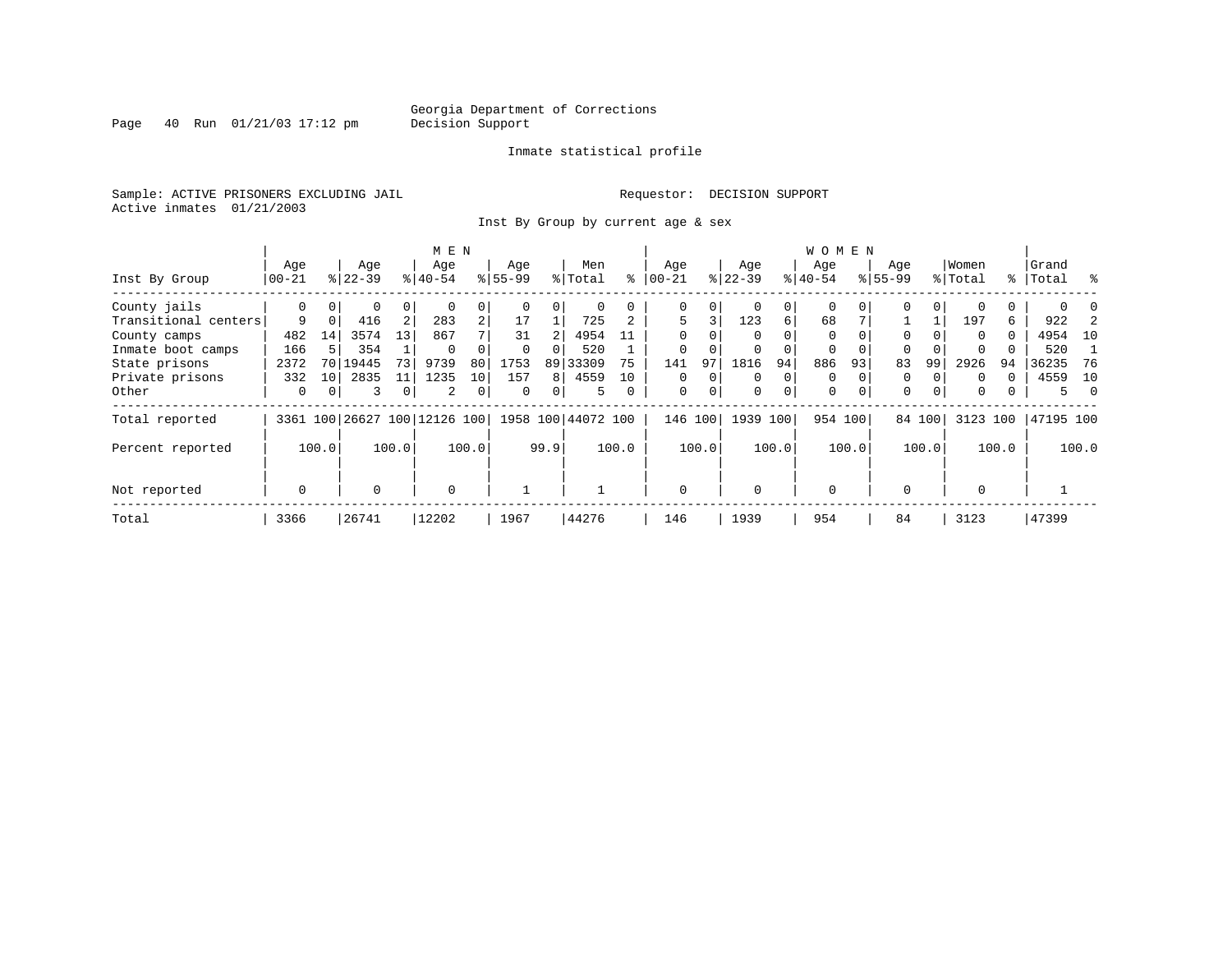Inmate statistical profile

Page 41 Run  $01/21/03$  17:12 pm

Sample: ACTIVE PRISONERS EXCLUDING JAIL **Requestor: DECISION SUPPORT** 

Active inmates 01/21/2003

Institution by current age & sex

|                      |           |                |             |              | M E N          |                |                |             |             |              |          |              |           |          | W O M E N    |             |             |              |             |          |       |                |
|----------------------|-----------|----------------|-------------|--------------|----------------|----------------|----------------|-------------|-------------|--------------|----------|--------------|-----------|----------|--------------|-------------|-------------|--------------|-------------|----------|-------|----------------|
|                      | Age       |                | Age         |              | Age            |                | Age            |             | Men         |              | Age      |              | Age       |          | Age          |             | Aqe         |              | Women       |          | Grand |                |
| Institution          | $00 - 21$ |                | $ 22-39$    |              | $ 40-54$       |                | $8 55-99$      |             | % Total     | နွ           | $ 00-21$ |              | $ 22-39 $ |          | $8 40-54$    |             | $8155 - 99$ |              | % Total     | ႜ        | Total | °              |
| Albany Trans Ctr     | 3         | $\overline{0}$ | 95          | $\mathbf 0$  | 49             | $\overline{0}$ | 2              | 0           | 149         | 0            | 0        | $\Omega$     | 0         | 0        | 0            | 0           | 0           | 0            | 0           | $\Omega$ | 149   | $\Omega$       |
| Atlanta Trans Ctr(M) | 2         | $\Omega$       | 137         | $\mathbf{1}$ | 103            | $\mathbf{1}$   | 5              | $\mathsf 0$ | 247         | $\mathbf{1}$ | $\Omega$ | $\Omega$     | $\Omega$  | $\Omega$ | $\Omega$     | $\Omega$    | $\Omega$    | $\Omega$     | $\Omega$    | $\Omega$ | 247   | $\mathbf{1}$   |
| Macon Trans Ctr      | 3         | $\mathbf 0$    | 72          | $\Omega$     | 51             | 0              | 2              | $\mathbf 0$ | 128         | $\Omega$     | $\Omega$ | $\Omega$     | $\Omega$  | $\Omega$ | <sup>0</sup> | 0           | $\Omega$    | $\Omega$     | $\Omega$    | $\Omega$ | 128   | $\Omega$       |
| Metro Trans Ctr (W)  | 0         | $\Omega$       | $\Omega$    | $\Omega$     | $\mathbf 0$    | 0              | O              | $\mathbf 0$ | $\Omega$    | $\Omega$     | 3        | 2            | 73        | 4        | 47           | 5           | 0           | $\Omega$     | 123         | 4        | 123   | $\mathbf 0$    |
| Savannah Mens TC     |           | $\Omega$       | 112         | 0            | 80             | 1              | 8              | 0           | 201         | $\Omega$     | $\Omega$ | $\Omega$     | $\Omega$  | $\Omega$ | $\Omega$     | $\Omega$    | 0           | $\Omega$     | $\Omega$    | $\Omega$ | 201   | $\Omega$       |
| Savannah Womens TC   | 0         | $\Omega$       | $\mathbf 0$ | $\Omega$     | $\Omega$       | 0              | $\Omega$       | 0           | $\mathbf 0$ | $\Omega$     | 2        | $\mathbf{1}$ | 50        | 3        | 21           | 2           | 1           | $\mathbf{1}$ | 74          | 2        | 74    | $\Omega$       |
| Augusta Trans Ctr    | 5         | 0              | 114         | 0            | 76             | 1              | 8              | $\mathbf 0$ | 203         | $\Omega$     | $\Omega$ | $\Omega$     | $\Omega$  | $\Omega$ | 0            | $\Omega$    | $\Omega$    | $\mathbf 0$  | $\mathbf 0$ | $\Omega$ | 203   | $\mathbf 0$    |
| Central State Hosp   |           | $\mathbf 0$    | 3           | $\Omega$     | $\overline{2}$ | $\Omega$       | $\Omega$       | $\mathbf 0$ | 5           | $\Omega$     |          | $\Omega$     | $\Omega$  | $\Omega$ |              | $\Omega$    | $\Omega$    | $\Omega$     | $\Omega$    | $\Omega$ | 5     | $\Omega$       |
| Bulloch County       | 19        | $\mathbf{1}$   | 98          | $\Omega$     | 31             | $\Omega$       | $\Omega$       | $\mathbf 0$ | 148         | $\Omega$     | $\Omega$ | $\Omega$     | $\Omega$  | $\Omega$ | <sup>0</sup> | $\Omega$    | $\Omega$    | $\Omega$     | $\Omega$    | $\Omega$ | 148   | $\Omega$       |
| Carroll County       | 26        | 1              | 157         |              | 51             | 0              | 3              | $\mathbf 0$ | 237         | 1            | O        | 0            | O         | U        | O            | $\Omega$    | U           | 0            | $\Omega$    | $\Omega$ | 237   | 1              |
| Clarke County        | 7         | 0              | 75          | $\Omega$     | 19             | 0              | $\Omega$       | $\Omega$    | 101         | $\Omega$     | $\cap$   | $\cap$       | $\cap$    | $\Omega$ |              | $\Omega$    | U           | $\Omega$     | $\Omega$    | $\Omega$ | 101   | $\Omega$       |
| Colquitt County      | 23        | 1              | 138         | 1            | 26             | $\Omega$       | $\Omega$       | $\mathbf 0$ | 187         | $\Omega$     | U        | $\cap$       | $\Omega$  | $\Omega$ | <sup>0</sup> | $\Omega$    | $\Omega$    | $\Omega$     | $\Omega$    | $\Omega$ | 187   | $\Omega$       |
| Coweta County        | 18        | 1              | 131         | 0            | 49             | $\Omega$       | 3              | $\mathbf 0$ | 201         | $\Omega$     |          | $\Omega$     | $\Omega$  | $\Omega$ |              | $\mathbf 0$ | 0           | $\Omega$     | $\Omega$    | $\Omega$ | 201   | $\Omega$       |
| Decatur County       | 20        | 1              | 135         | $\mathbf{1}$ | 47             | $\Omega$       | 1              | 0           | 203         | $\Omega$     | $\cap$   | $\Omega$     | $\Omega$  | $\Omega$ |              | $\Omega$    | $\Omega$    | $\Omega$     | $\Omega$    | $\Omega$ | 203   | $\Omega$       |
| Effingham County     | 19        | 1              | 187         | 1            | 40             | 0              | $\mathbf{1}$   | 0           | 247         | 1            | $\Omega$ | $\Omega$     | $\Omega$  | 0        | $\Omega$     | 0           | $\Omega$    | $\Omega$     | $\Omega$    | $\Omega$ | 247   | 1              |
| Floyd County         | 15        | $\Omega$       | 153         |              | 47             | 0              | 3              | $\Omega$    | 218         | $\Omega$     |          | 0            | 0         | U        |              | $\Omega$    | 0           | $\Omega$     | $\Omega$    | $\Omega$ | 218   | $\Omega$       |
| Gwinnett County      | 20        | $\mathbf{1}$   | 82          | $\Omega$     | 19             | 0              | $\Omega$       | $\Omega$    | 121         | $\Omega$     | $\cap$   | $\Omega$     | $\Omega$  | $\Omega$ |              | $\Omega$    | U           | $\Omega$     | $\Omega$    | $\Omega$ | 121   | $\Omega$       |
| Hall County          | 21        | 1              | 172         | $\mathbf{1}$ | 27             | $\Omega$       | 2              | $\Omega$    | 222         | $\mathbf{1}$ | U        | $\Omega$     | $\Omega$  | $\Omega$ | O            | $\Omega$    | $\Omega$    | $\Omega$     | $\Omega$    | $\Omega$ | 222   | $\Omega$       |
| Harris County        | 13        | $\Omega$       | 80          | $\Omega$     | 14             | $\Omega$       | $\Omega$       | $\mathbf 0$ | 107         | $\Omega$     |          | $\Omega$     | $\Omega$  | $\Omega$ |              | $\Omega$    | $\Omega$    | $\Omega$     | $\Omega$    | $\Omega$ | 107   | $\Omega$       |
| Jackson County       | 16        | $\Omega$       | 114         | 0            | 42             | $\Omega$       | $\overline{c}$ | $\Omega$    | 174         | $\Omega$     | $\cap$   | $\Omega$     | $\Omega$  | $\Omega$ |              | $\Omega$    | $\Omega$    | $\Omega$     | $\Omega$    | $\Omega$ | 174   | $\Omega$       |
| Jefferson County     | 20        | 1              | 141         | 1            | 28             | 0              | 1              | $\mathbf 0$ | 190         | $\Omega$     | ∩        | 0            | O         | $\Omega$ | <sup>0</sup> | $\Omega$    | 0           | $\Omega$     | $\Omega$    | $\Omega$ | 190   | $\mathbf 0$    |
| Mitchell County      | 9         | 0              | 88          | 0            | 23             | 0              | $\Omega$       | 0           | 120         | 0            |          | $\Omega$     | O         | U        |              | 0           | 0           | $\Omega$     | $\Omega$    | $\Omega$ | 120   | 0              |
| Muscogee County      | 49        | 1              | 382         | $\mathbf{1}$ | 85             | $\mathbf 1$    | 3              | $\Omega$    | 519         | $\mathbf{1}$ | $\cap$   | $\Omega$     | $\Omega$  | $\Omega$ |              | $\Omega$    | U           | $\Omega$     | $\Omega$    | $\Omega$ | 519   | $\mathbf{1}$   |
| Richmond County      | 21        | 1              | 156         | $\mathbf{1}$ | 33             | $\Omega$       | 3              | $\Omega$    | 213         | $\Omega$     | $\Omega$ | $\Omega$     | $\Omega$  | $\Omega$ | $\Omega$     | $\Omega$    | $\Omega$    | $\Omega$     | $\Omega$    | $\Omega$ | 213   | $\Omega$       |
| Screven County       | 15        | $\Omega$       | 109         | 0            | 23             | $\Omega$       | $\mathbf{1}$   | $\mathbf 0$ | 148         | $\Omega$     |          | $\Omega$     | $\Omega$  | $\Omega$ |              | $\Omega$    | $\Omega$    | $\Omega$     | $\Omega$    | $\Omega$ | 148   | $\Omega$       |
| Spalding County      | 31        | $\mathbf{1}$   | 279         | $\mathbf{1}$ | 67             | $\mathbf{1}$   | 3              | $\Omega$    | 380         | $\mathbf{1}$ | $\Omega$ | $\Omega$     | $\Omega$  | $\Omega$ |              | $\Omega$    | $\Omega$    | $\Omega$     | $\Omega$    | $\Omega$ | 380   | $\mathbf{1}$   |
| Stewart County       | 11        | $\Omega$       | 65          | $\Omega$     | 17             | $\Omega$       | 1              | $\mathbf 0$ | 94          | $\Omega$     | $\Omega$ | $\Omega$     | O         | $\Omega$ | <sup>0</sup> | $\Omega$    | 0           | $\Omega$     | $\Omega$    | $\Omega$ | 94    | $\mathbf 0$    |
| Sumter County        | 33        | 1              | 258         |              | 54             | 0              | 3              | $\mathbf 0$ | 348         | 1            |          |              | O         | U        |              | $\Omega$    | Ω           | 0            | $\Omega$    | $\Omega$ | 348   | 1              |
| Terrell County       | 9         | $\Omega$       | 97          | $\Omega$     | 32             | $\Omega$       | $\Omega$       | $\Omega$    | 138         | $\Omega$     | $\cap$   | $\cap$       | $\cap$    | $\Omega$ | $\cap$       | $\Omega$    | U           | $\Omega$     | $\Omega$    | $\Omega$ | 138   | $\Omega$       |
| Thomas County        | 11        | $\Omega$       | 107         | 0            | 22             | 0              | 1              | 0           | 141         | $\Omega$     |          | $\Omega$     | $\Omega$  | $\Omega$ | $\Omega$     | $\Omega$    | $\Omega$    | $\Omega$     | $\Omega$    | $\Omega$ | 141   | 0              |
| Troup County         | 31        | 1              | 198         | 1            | 43             | 0              | $\Omega$       | $\mathbf 0$ | 272         | 1            |          | $\Omega$     | $\Omega$  | 0        |              | 0           | 0           | 0            | $\Omega$    | $\Omega$ | 272   | $\mathbf{1}$   |
| Clayton County       | 25        | $\mathbf{1}$   | 172         | $\mathbf{1}$ | 28             | $\Omega$       | $\Omega$       | $\Omega$    | 225         | $\mathbf{1}$ | $\Omega$ | $\Omega$     | $\Omega$  | $\Omega$ | $\Omega$     | $\Omega$    | $\Omega$    | $\Omega$     | $\Omega$    | $\Omega$ | 225   | $\Omega$       |
| Ware Prison          | 62        | 2              | 703         | 3            | 261            | 2              | 36             | 2           | 1062        | 2            | ∩        | $\Omega$     | O         | $\Omega$ | <sup>0</sup> | $\Omega$    | O           | $\Omega$     | $\Omega$    | $\Omega$ | 1062  | $\overline{2}$ |
| Lowndes Prison       | 32        | 1              | 207         | 1            | 55             | 0              | 2              | $\mathbf 0$ | 296         | 1            |          | $\Omega$     | O         | $\Omega$ | O            | 0           | O           | $\Omega$     | $\Omega$    |          | 296   | $\mathbf{1}$   |
| Dodge Prison         | 51        | 2              | 650         | 2            | 396            | 3              | 56             | 3           | 1153        | 3            | O        | 0            | 0         | 0        | <sup>0</sup> | $\Omega$    | $\Omega$    | $\Omega$     | $\Omega$    | ∩        | 1153  | $\overline{2}$ |
| Phillips Prison      | 33        | 1              | 424         | 2            | 276            | $\overline{a}$ | 53             | 3           | 786         | 2            | $\Omega$ | 0            | O         | 0        | $\Omega$     | 0           | U           | 0            | $\Omega$    | $\Omega$ | 786   | $\overline{a}$ |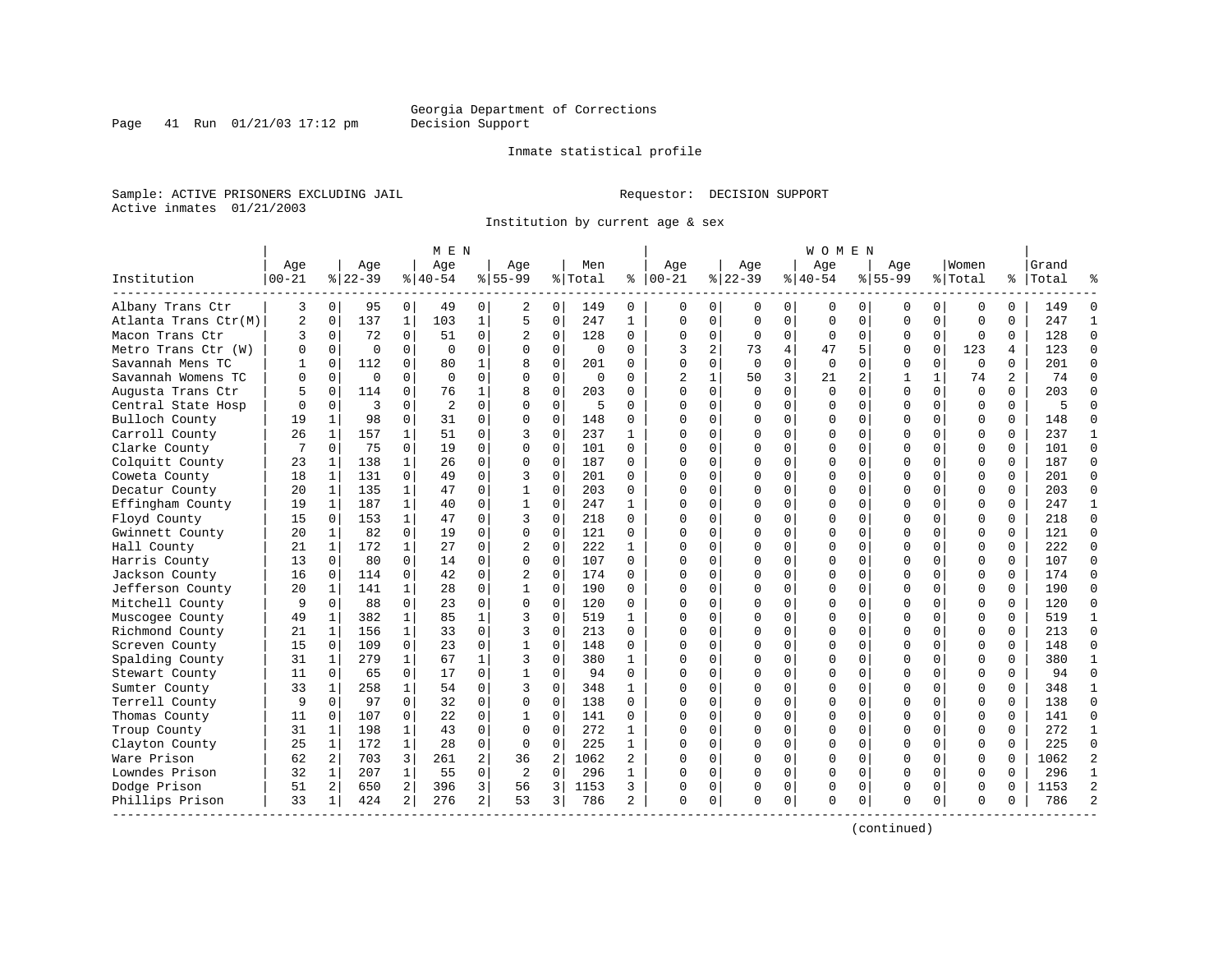### Inmate statistical profile

Sample: ACTIVE PRISONERS EXCLUDING JAIL **Requestor: DECISION SUPPORT** Active inmates 01/21/2003

Institution by current age & sex (CONTINUED)

|                      |                |              |                |                | M E N       |                |              |                |                |                |             |             |          |             | W O M E N |          |              |          |          |          |       |                |
|----------------------|----------------|--------------|----------------|----------------|-------------|----------------|--------------|----------------|----------------|----------------|-------------|-------------|----------|-------------|-----------|----------|--------------|----------|----------|----------|-------|----------------|
|                      | Age            |              | Age            |                | Age         |                | Age          |                | Men            |                | Age         |             | Age      |             | Age       |          | Age          |          | Women    |          | Grand |                |
| Institution          | $00 - 21$      |              | $8 22-39$      |                | $8 40-54$   |                | $8 55-99$    |                | % Total        | ႜ              | $ 00-21$    |             | $ 22-39$ |             | $ 40-54$  |          | $8155 - 99$  |          | % Total  | ႜၟ       | Total |                |
| Walker Prison        | 37             | 1            | 355            | 1              | 193         | 2              | 27           | 1              | 612            | 1              | 0           | 0           | O        | 0           | 0         | 0        | O            | 0        | 0        | 0        | 612   |                |
| Wayne Prison         | 18             | 1            | 103            | $\mathbf 0$    | 76          | $\mathbf 1$    | 5            | $\mathbf 0$    | 202            | $\mathbf 0$    | $\mathbf 0$ | $\Omega$    | $\Omega$ | $\mathbf 0$ | $\Omega$  | 0        | 0            | $\Omega$ | $\Omega$ | $\Omega$ | 202   | $\cap$         |
| Arrendale Prison     | 383            | 11           | 596            | 2              | 218         | 2              | 16           | 1              | 1213           | 3              | O           | 0           | $\Omega$ | 0           | 0         | $\Omega$ |              | $\Omega$ | O        | $\Omega$ | 1213  | κ              |
| Montgomery Prison    | 30             | 1            | 270            | 1              | 76          | $\mathbf{1}$   | 8            | $\mathbf 0$    | 384            | $\mathbf{1}$   |             | 0           |          | 0           | Ω         | $\Omega$ |              | $\Omega$ | $\Omega$ | 0        | 384   |                |
| Lee Prison           | 29             | 1            | 414            | $\overline{a}$ | 250         | 2              | 27           | $\mathbf{1}$   | 720            | $\mathfrak{D}$ | $\cap$      | 0           |          | $\Omega$    | ი         | $\Omega$ |              | 0        | $\Omega$ | $\Omega$ | 720   | っ              |
| Putnam Prison        | 15             | $\Omega$     | 90             | $\Omega$       | 30          | 0              | $\mathbf{1}$ | $\Omega$       | 136            | $\Omega$       | $\cap$      | 0           | ∩        | $\Omega$    | U         | $\Omega$ | ∩            | 0        | O        | $\Omega$ | 136   | ∩              |
| Georgia State Prison | 29             | 1            | 787            | 3              | 324         | 3              | 44           | 2              | 1184           | 3              | U           | 0           | $\Omega$ | $\Omega$    | 0         | $\Omega$ | <sup>0</sup> | 0        | O        | $\Omega$ | 1184  |                |
| Mens Prison          | $\overline{4}$ | $\Omega$     | 121            | $\Omega$       | 253         | 2              | 289          | 15             | 667            | 2              | $\cap$      | O           | $\Omega$ | $\Omega$    | U         | $\Omega$ |              | $\Omega$ | $\Omega$ | O        | 667   |                |
| Jackson Prison-Diag  | 159            | 5            | 906            | 3              | 449         | 4              | 60           | 3              | 1574           | 4              | U           | O           | $\Omega$ | $\Omega$    | U         | C        | $\Omega$     | $\Omega$ | $\Omega$ | O        | 1574  |                |
| Jackson Prison-Perm  | 3              | $\Omega$     | 135            | $\mathbf{1}$   | 98          | 1              | 13           | 1              | 249            | 1              | U           | U           | $\Omega$ | $\Omega$    | U         | C        | ∩            | 0        | $\cap$   | $\Omega$ | 249   |                |
| Coastal Prison       | 193            | 6            | 877            | 3              | 341         | 3              | 40           | $\overline{2}$ | 1451           | 3              | n           | 0           | ∩        | $\Omega$    | 0         | ∩        | <sup>0</sup> | 0        | $\Omega$ | $\Omega$ | 1451  |                |
| Scott Prison         | 41             | 1            | 684            | 3              | 391         | 3              | 43           | $\overline{c}$ | 1159           | 3              | O           | 0           | $\Omega$ | 0           | 0         | $\Omega$ | <sup>0</sup> | $\Omega$ | 0        | $\Omega$ | 1159  |                |
| Rivers Prison        | 46             | 1            | 635            | 2              | 369         | 3              | 48           | $\overline{2}$ | 1098           | 2              |             | O           |          | $\Omega$    | 0         | $\Omega$ |              | $\Omega$ | $\Omega$ | $\Omega$ | 1098  |                |
| Rutledge Prison      | 27             | 1            | 275            | 1              | 238         | 2              | 43           | $\overline{2}$ | 583            | $\mathbf{1}$   | C           | 0           |          | $\Omega$    | U         | $\Omega$ | <sup>0</sup> | 0        | O        | $\Omega$ | 583   |                |
| Central Prison       | 22             | 1            | 375            | $\mathbf{1}$   | 321         | 3              | 65           | 3              | 783            | $\mathfrak{D}$ | $\cap$      | 0           | $\Omega$ | $\Omega$    | O         | $\Omega$ | $\cap$       | $\Omega$ | $\Omega$ | $\Omega$ | 783   | $\mathfrak{D}$ |
| Augusta Med Prison   | 51             | 2            | 579            | $\overline{a}$ | 352         | 3              | 126          | 6              | 1108           | 3              | ∩           | 0           | $\Omega$ | $\Omega$    | O         | $\Omega$ | ∩            | $\Omega$ | $\Omega$ | $\Omega$ | 1108  |                |
| Rogers Prison        | 152            | 5            | 814            | 3              | 272         | $\overline{2}$ | 9            | $\Omega$       | 1247           | 3              | U           | 0           | $\Omega$ | $\Omega$    | 0         | $\Omega$ | <sup>0</sup> | $\Omega$ | O        | $\Omega$ | 1247  | κ              |
| Burruss Prison       | 22             | 1            | 184            | $\mathbf{1}$   | 79          | $\mathbf{1}$   | 12           | $\mathbf{1}$   | 297            | 1              | ∩           | O           | $\Omega$ | $\Omega$    | 0         | $\Omega$ | $\Omega$     | $\Omega$ | $\Omega$ | 0        | 297   |                |
| Bostick Prison       | 11             | $\Omega$     | 215            | $\mathbf{1}$   | 233         | 2              | 153          | 8              | 612            | 1              | U           | O           | $\Omega$ | $\Omega$    | U         | C        | ∩            | 0        | O        | O        | 612   |                |
| Valdosta Prison      | 37             | 1            | 509            | 2              | 262         | $\overline{a}$ | 49           | $\mathfrak{D}$ | 857            | $\mathbf{2}$   | $\Omega$    | 0           | $\Omega$ | $\Omega$    | $\Omega$  | $\Omega$ | $\Omega$     | $\Omega$ | $\Omega$ | $\Omega$ | 857   | 2              |
| Hays Prison          | 62             | 2            | 514            | 2              | 244         | 2              | 35           | $\overline{2}$ | 855            | 2              | U           | $\Omega$    |          | $\Omega$    | 0         | ∩        | <sup>0</sup> | $\Omega$ | $\Omega$ | $\Omega$ | 855   |                |
| Hancock Prison       | 46             | $\mathbf{1}$ | 728            | 3              | 350         | 3              | 53           | 3              | 1177           | 3              | O           | 0           | O        | $\Omega$    | 0         | $\Omega$ | O            | $\Omega$ | 0        | $\Omega$ | 1177  |                |
| Telfair Prison       | 64             | 2            | 709            | 3              | 254         | $\overline{2}$ | 30           | $\overline{2}$ | 1057           | 2              |             | 0           |          | $\Omega$    | Ω         | $\Omega$ |              | $\Omega$ | $\Omega$ | $\Omega$ | 1057  |                |
| Autry Prison         | 92             | 3            | 786            | 3              | 392         | 3              | 62           | 3              | 1332           | 3              | $\cap$      | 0           |          | $\Omega$    | O         | $\Omega$ | $\Omega$     | $\Omega$ | $\Omega$ | $\Omega$ | 1332  |                |
| Johnson Prison       | 52             | 2            | 487            | $\mathfrak{D}$ | 277         | $\overline{a}$ | 39           | 2              | 855            | $\mathfrak{D}$ | $\Omega$    | 0           | ∩        | $\Omega$    | U         | $\Omega$ | $\cap$       | $\Omega$ | $\Omega$ | $\Omega$ | 855   | $\mathcal{D}$  |
| Wilcox Prison        | 73             | 2            | 774            | 3              | 448         | 4              | 54           | 3              | 1349           | 3              | $\cap$      | 0           | ∩        | $\Omega$    | 0         | $\Omega$ | $\Omega$     | $\Omega$ | $\Omega$ | $\Omega$ | 1349  | ζ              |
| Calhoun Prison       | 87             | 3            | 783            | 3              | 327         | 3              | 42           | $\overline{2}$ | 1239           | 3              | U           | 0           |          | $\Omega$    | 0         | U        |              | 0        | O        | O        | 1239  | κ              |
| Dooly Prison         | 53             | 2            | 682            | 3              | 359         | 3              | 48           | 2              | 1142           | 3              |             | U           |          | $\Omega$    | 0         | U        |              | 0        | 0        | U        | 1142  |                |
| Macon Prison         | 36             | $\mathbf{1}$ | 879            | 3              | 363         | 3              | 70           | $\overline{4}$ | 1348           | 3              |             | U           | $\Omega$ | $\Omega$    | $\Omega$  | C        | $\cap$       | $\Omega$ | $\Omega$ | $\Omega$ | 1348  |                |
| Smith Prison         | 60             | 2            | 727            | 3              | 287         | $\overline{a}$ | 38           | $\mathfrak{D}$ | 1112           | 3              | U           | U           | $\Omega$ | $\Omega$    | U         | C        | $\cap$       | $\Omega$ | U        | $\cap$   | 1112  | っ              |
| Homerville Prison    | 1              | $\Omega$     | 128            | $\Omega$       | 66          | $\mathbf 1$    | 4            | $\Omega$       | 199            | $\Omega$       | $\Omega$    | $\Omega$    | $\Omega$ | $\Omega$    | $\Omega$  | $\Omega$ | $\Omega$     | $\Omega$ | U        | $\Omega$ | 199   | $\cap$         |
| Washingtn Women Pris | $\mathbf 0$    | $\mathbf 0$  | $\overline{2}$ | $\mathbf 0$    | $\Omega$    | 0              | $\Omega$     | $\mathbf 0$    | $\overline{2}$ | $\Omega$       | 49          | 34          | 660      | 34          | 308       | 32       | 30           | 36       | 1047     | 34       | 1049  |                |
| Baldwin Prison       | 77             | 2            | 437            | 2              | 211         | 2              | 27           | 1              | 752            | 2              | 0           | $\mathbf 0$ | 0        | 0           | 0         | $\Omega$ | $\Omega$     | $\Omega$ | O        | $\Omega$ | 752   |                |
| Metro Womens Prison  | $\Omega$       | 0            | $\Omega$       | $\Omega$       | $\mathbf 0$ | 0              | $\Omega$     | 0              | $\Omega$       | $\Omega$       | 30          | 21          | 535      | 28          | 258       | 27       | 23           | 27       | 846      | 27       | 846   |                |
| Pulaski Womens Pris  | $\Omega$       | 0            | २              | 0              | $\Omega$    | 0              | ∩            | $\Omega$       | ζ              | 0              | 62          | 42          | 621      | 32          | 320       | 34       | 30           | 36       | 1033     | 33       | 1036  |                |

(continued)

Page  $42$  Run  $01/21/03$  17:12 pm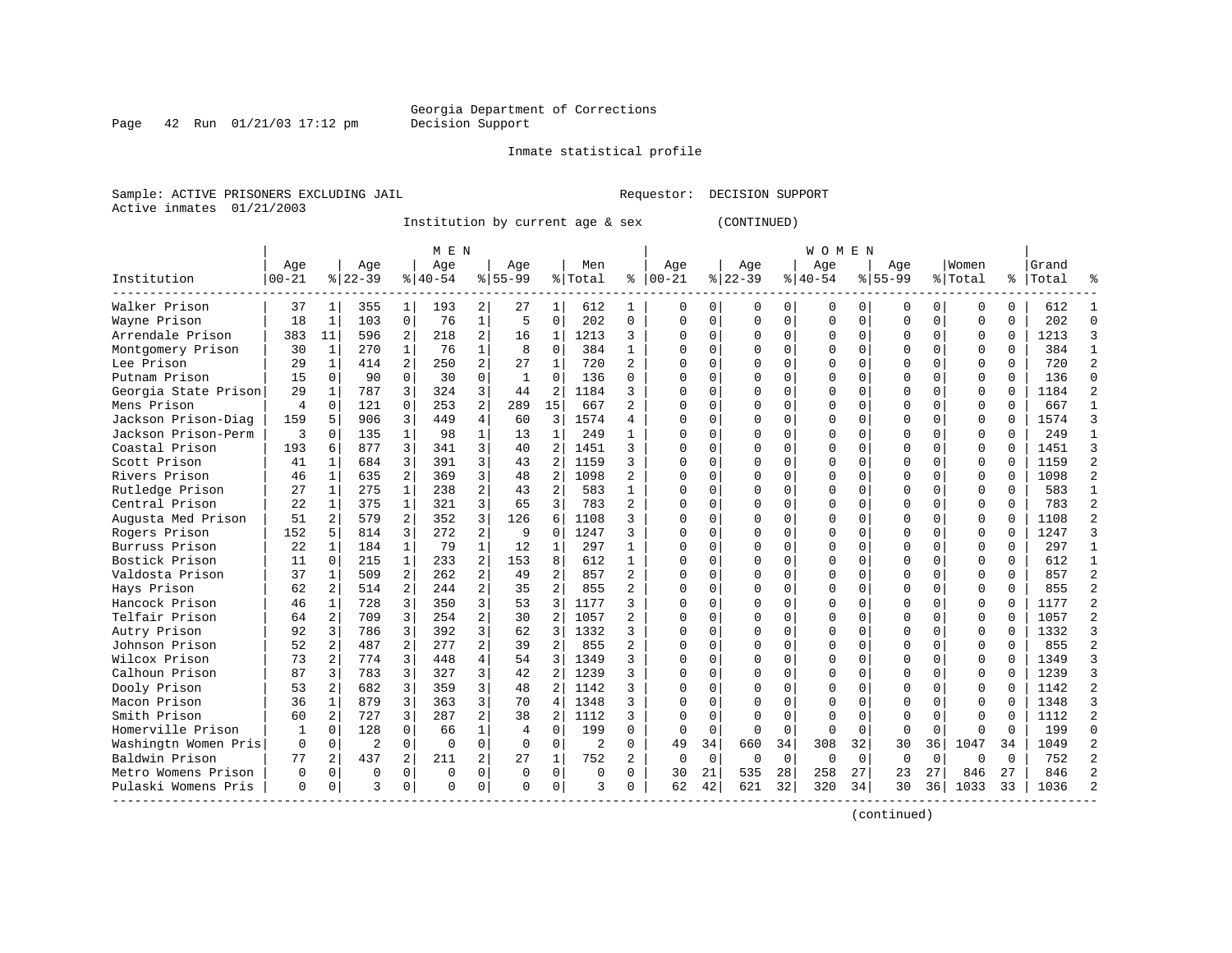Inmate statistical profile

Page 43 Run  $01/21/03$  17:12 pm

Sample: ACTIVE PRISONERS EXCLUDING JAIL **Requestor: DECISION SUPPORT** Active inmates 01/21/2003

Institution by current age & sex (CONTINUED)

|                      | M E N            |       |                  |       |                              |       |                    |   |                |          |                 |          |                  | <b>WOMEN</b>     |       |                  |        |                  |       |                    |       |
|----------------------|------------------|-------|------------------|-------|------------------------------|-------|--------------------|---|----------------|----------|-----------------|----------|------------------|------------------|-------|------------------|--------|------------------|-------|--------------------|-------|
| Institution          | Age<br>$00 - 21$ |       | Age<br>$ 22-39 $ |       | Age<br>$ 40-54 $             |       | Age<br>$ 55-99$    |   | Men<br>% Total | ి        | Age<br>$ 00-21$ |          | Age<br>$ 22-39 $ | Aqe<br>$ 40-54 $ |       | Age<br>$ 55-99 $ |        | Women<br>% Total |       | Grand<br>%   Total | ႜ     |
| Pelham PreTrans Unit |                  |       | 122              | 0     | 62                           |       |                    | 0 | 193            |          |                 |          |                  | U                |       |                  |        |                  |       | 193                |       |
| Milan Prison         | 44               |       | 160              |       | 47                           | 0     |                    | 0 | 255            |          |                 |          |                  | 0                | 0     |                  |        |                  |       | 255                |       |
| D Ray James Prison   | 129              |       | 973              | 4     | 410                          | 3     | 42                 |   | 1554           |          |                 |          |                  |                  |       |                  |        |                  |       | 1554               |       |
| Coffee Corr Facility | 116              |       | 954              |       | 384                          |       | 49                 |   | 1503           |          |                 |          |                  |                  |       |                  |        |                  |       | 1503               |       |
| Wheeler Corr Facilty | 87               |       | 908              |       | 441                          |       | 66                 |   | 1502           |          |                 |          |                  |                  |       |                  |        |                  |       | 1502               |       |
| Transfer Inst Unkn   | $\Omega$         |       |                  |       |                              |       |                    |   |                |          |                 |          |                  |                  |       |                  |        |                  |       |                    |       |
| Ware Annex           | 22               |       | 139              |       | 56                           |       | 6                  |   | 223            |          |                 |          |                  |                  |       |                  |        |                  |       | 223                |       |
| Phillips Annex       | 31               |       | 119              |       | 50                           |       |                    |   | 205            |          |                 |          |                  |                  |       |                  |        |                  |       | 205                |       |
| Hays Annex           | 47               |       | 227              |       | 91                           |       |                    |   | 373            |          |                 |          |                  |                  |       |                  |        |                  | U     | 373                |       |
| Hancock Annex        | 31               |       | 131              |       | 42                           |       |                    |   | 205            |          |                 |          |                  |                  |       |                  |        |                  |       | 205                |       |
| Burruss BC           | 51               |       | 94               |       |                              |       |                    |   | 145            |          |                 |          |                  |                  |       |                  |        |                  | U     | 145                |       |
| Hays BC              | 59               |       | 130              |       |                              |       |                    |   | 189            |          |                 |          |                  |                  |       |                  |        |                  | 0     | 189                |       |
| Baldwin BC           | 56               |       | 130              | 0     |                              |       | $\Omega$           | 0 | 186            |          |                 |          |                  | $\Omega$         |       | $\Omega$         |        |                  |       | 186                |       |
| Total reported       |                  |       |                  |       | 3366 100 26741 100 12202 100 |       | 1967 100 44276 100 |   |                |          | 146 100         |          | 1939 100         | 954 100          |       |                  | 84 100 | 3123 100         |       | 47399 100          |       |
| Percent reported     |                  | 100.0 |                  | 100.0 |                              | 100.0 | 100.0              |   |                | 100.0    |                 | 100.0    | 100.0            |                  | 100.0 |                  | 100.0  |                  | 100.0 |                    | 100.0 |
| Not Reported         | $\Omega$         |       | $\Omega$         |       | n                            |       | $\Omega$           |   | $\Omega$       | $\Omega$ |                 | $\Omega$ |                  |                  |       |                  |        |                  |       |                    |       |
| Total                | 3366             |       | 26741            |       | 12202                        |       | 1967               |   | 44276          |          | 146             |          | 1939             | 954              |       | 84               |        | 3123             |       | 47399              |       |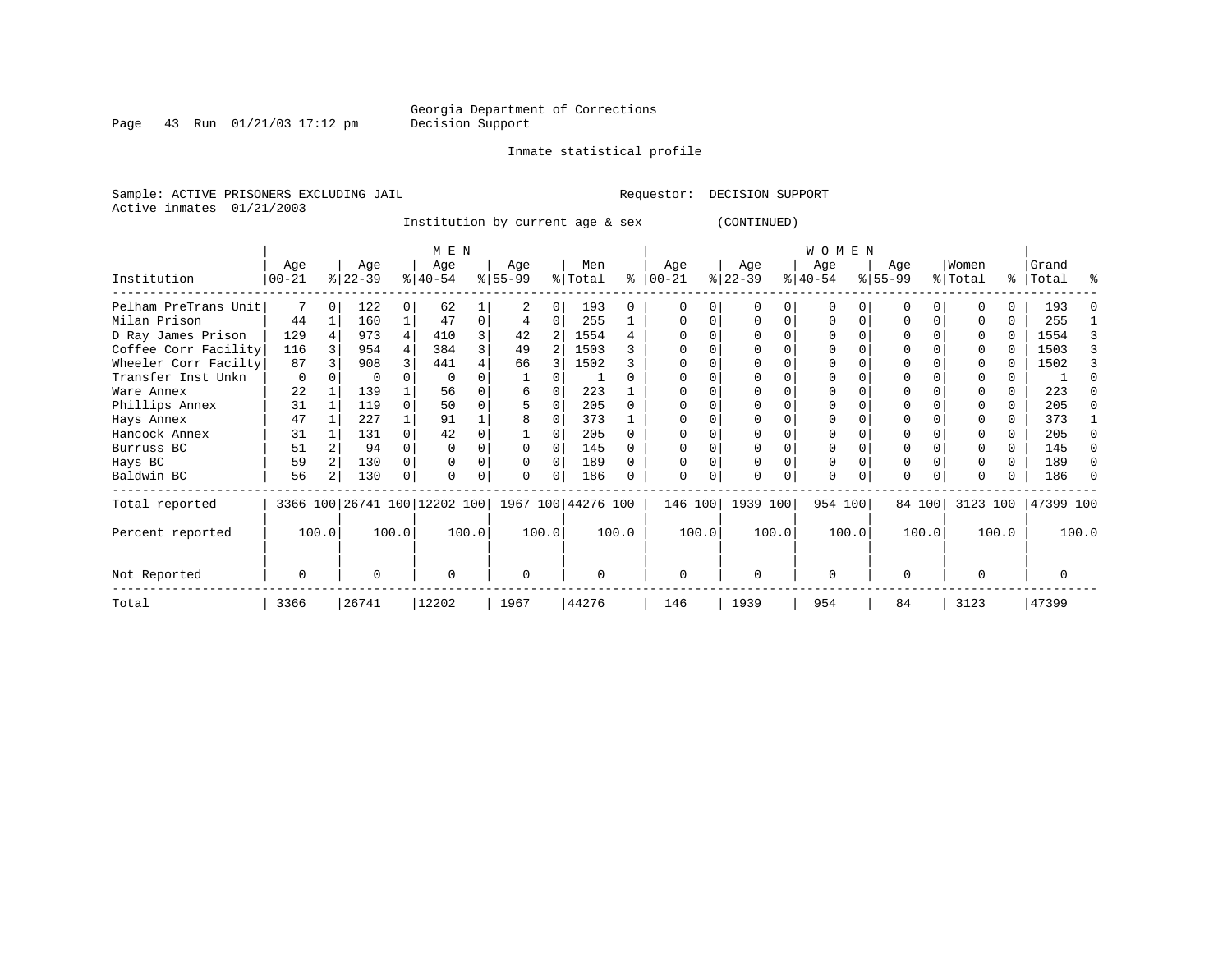Page  $44$  Run  $01/21/03$  17:12 pm

### Inmate statistical profile

Sample: ACTIVE PRISONERS EXCLUDING JAIL **Requestor: DECISION SUPPORT** Active inmates 01/21/2003

Misdemeanors And Felonies by current age & sex

| Crime Type            | Age<br>$ 00 - 21$ |          | Age<br>$8122 - 39$                 |                | M E N<br>Age<br>$8140 - 54$ |      | Aqe<br>$8155 - 99$ |                | Men<br>% Total           | ి            | Aqe<br>$ 00-21 $ |                         | Aqe<br>$ 22 - 39 $   |                | WOMEN<br>Aqe<br>$8 40-54$ |                         | Aqe<br>$8155 - 99$ |                    | Women<br>% Total |          | Grand<br>%   Total % |                |
|-----------------------|-------------------|----------|------------------------------------|----------------|-----------------------------|------|--------------------|----------------|--------------------------|--------------|------------------|-------------------------|----------------------|----------------|---------------------------|-------------------------|--------------------|--------------------|------------------|----------|----------------------|----------------|
| MISDEMEANOR<br>FELONY | $\Omega$          | $\Omega$ | 11<br>3362 100 26705 100 12187 100 | 0 <sup>1</sup> | .5                          | 0    |                    | 0 <sup>1</sup> | 17<br>1964 100 44218 100 | $\mathbf{0}$ | $\Omega$         | $\mathbf{0}$<br>144 100 | $\Omega$<br>1922 100 | 0 <sup>1</sup> | 2                         | $\mathbf{0}$<br>946 100 | $\mathbf{0}$       | $\Omega$<br>84 100 | 2<br>3096 100    | $\Omega$ | 19<br>47314 100      | $\overline{0}$ |
| Total reported        |                   |          | 3362 100 26716 100 12192 100       |                |                             |      |                    |                | 1965 100 44235 100       |              |                  | 144 100                 | 1922 100             |                |                           | 948 100                 |                    | 84 100             | 3098 100         |          | 47333 100            |                |
| Percent reported      |                   | 99.9     |                                    | 99.9           |                             | 99.9 |                    | 99.9           |                          | 99.9         |                  | 98.6                    |                      | 99.1           |                           | 99.4                    |                    | 100.0              |                  | 99.2     |                      | 99.9           |
| NOT REPORTED          | 4                 |          | 25                                 |                | 10                          |      | 2                  |                | 41                       |              | 2                |                         | 17                   |                | 6                         |                         | $\mathbf{0}$       |                    | 25               |          | 66                   |                |
| Total                 | 3366              |          | 26741                              |                | 12202                       |      | 1967               |                | 44276                    |              | 146              |                         | 1939                 |                | 954                       |                         | 84                 |                    | 3123             |          | 47399                |                |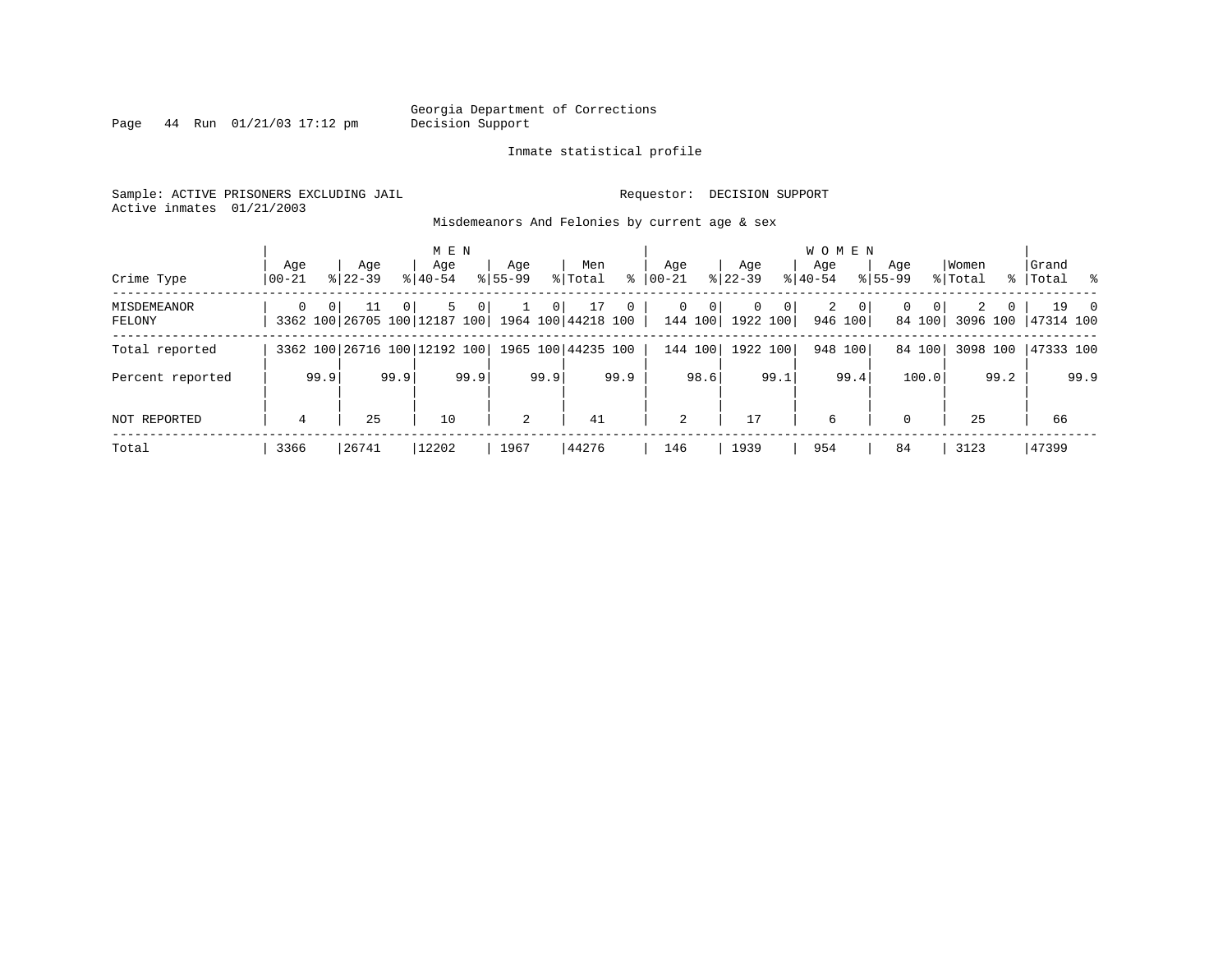Page 45 Run  $01/21/03$  17:12 pm

### Inmate statistical profile

Sample: ACTIVE PRISONERS EXCLUDING JAIL **Requestor: DECISION SUPPORT** Active inmates 01/21/2003

Crimes By Group by current age & sex

|                      |           |              |           |                | M E N                        |             |                |             |                    |                |          |              |             |                | W O M E N   |                |              |              |                |                |                |                |
|----------------------|-----------|--------------|-----------|----------------|------------------------------|-------------|----------------|-------------|--------------------|----------------|----------|--------------|-------------|----------------|-------------|----------------|--------------|--------------|----------------|----------------|----------------|----------------|
|                      | Age       |              | Age       |                | Aqe                          |             | Aqe            |             | Men                |                | Aqe      |              | Aqe         |                | Aqe         |                | Aqe          |              | Women          |                | Grand          |                |
| Crimes By Group      | $00 - 21$ |              | $8 22-39$ |                | % 40-54                      |             | $8155 - 99$    |             | % Total            | ႜ              | $ 00-21$ |              | $8$   22-39 |                | $8140 - 54$ |                | $8155 - 99$  |              | % Total        | ႜ              | Total          |                |
| HOMICIDE             | 185       | 6            | 3096      | 12             | 1888                         | 15          | 540            | 27          | 5709               | 13             | 14       | 10           | 243         | 13             | 153         | 16             | 37           | 44           | 447            | 14             | 6156           | 13             |
| ABORTION             | $\Omega$  | $\Omega$     | $\Omega$  | 0              | $\Omega$                     | $\mathbf 0$ | $\mathbf 0$    | $\mathbf 0$ | 0                  | 0              | $\Omega$ | $\mathbf 0$  | $\Omega$    | 0              | $\Omega$    | $\mathbf 0$    | $\Omega$     | $\Omega$     | $\mathbf 0$    | $\Omega$       | $\Omega$       | $\Omega$       |
| BODILY INJRY&REL OFF | 523       | 16           | 4564      | 17             | 1754                         | 14          | 272            | 14          | 7113               | 16             | 32       | 22           | 232         | 12             | 125         | 13             | 6            | 7            | 395            | 13             | 7508           | 16             |
| ARSON & REL OFF      | 8         | $\Omega$     | 78        | 0              | 46                           | 0           | 6              | 0           | 138                | 0              | $\Omega$ | $\Omega$     | 10          | 1              | 11          | 1              | 2            | 2            | 23             |                | 161            | $\Omega$       |
| DAMAGE OF PROPERTY   | 13        | $\Omega$     | 72        | $\Omega$       | 23                           | 0           | 1              | 0           | 109                | $\Omega$       | $\Omega$ | $\Omega$     | 6           | $\Omega$       | 3           | $\Omega$       | $\Omega$     | $\Omega$     | 9              | $\Omega$       | 118            | $\Omega$       |
| BURGLARY & REL OFF   | 524       | 16           | 3197      | 12             | 1399                         | 11          | 63             | 3           | 5183               | 12             | 12       | 8            | 127         | 7              | 52          | 5              | $\Omega$     | $\mathbf 0$  | 191            | 6              | 5374           | 11             |
| FORGERY & REL OFF    | 48        | $\mathbf{1}$ | 758       | 3              | 397                          | 3           | 34             | 2           | 1237               | 3              | 10       | 7            | 346         | 18             | 130         | 14             | 9            | 11           | 495            | 16             | 1732           | $\overline{4}$ |
| THEFT                | 246       | 7            | 1487      | 6              | 818                          | 7           | 53             | 3           | 2604               | 6              | 14       | 10           | 206         | 11             | 143         | 15             | 3            | 4            | 366            | 12             | 2970           | 6              |
| ROBBERY              | 920       | 27           | 4494      | 17             | 1213                         | 10          | 98             | 5           | 6725               | 15             | 40       | 28           | 155         | 8              | 36          | 4              | 2            | 2            | 233            | 8              | 6958           | 15             |
| SEXUAL OFFENSES      | 296       | 9            | 2883      | 11             | 2284                         | 19          | 626            | 32          | 6089               | 14             | 2        | 1            | 59          | 3              | 26          | 3              | 3            | 4            | 90             | 3              | 6179           | 13             |
| OBSCENITY CRIMES     | O         | $\Omega$     | O         | 0              | -1                           | $\Omega$    | $\Omega$       | 0           |                    | $\Omega$       | $\Omega$ | $\Omega$     | $\Omega$    | O              | $\Omega$    | $\Omega$       | $\Omega$     | U            | $\Omega$       | $\Omega$       |                | $\Omega$       |
| TREASON & REL OFF    | $\Omega$  | $\Omega$     | 2         | $\Omega$       | -1                           | $\Omega$    | U              | $\Omega$    | 3                  | $\Omega$       | $\Omega$ | $\Omega$     | $\Omega$    | 0              | $\Omega$    | $\Omega$       | $\Omega$     | $\Omega$     | $\Omega$       | $\Omega$       | 3              | $\Omega$       |
| CRIMES INVOLVNG GOVT | 50        | 1            | 406       | 2              | 138                          | 1           | 4              | $\mathbf 0$ | 598                | 1              |          | 1            | 32          | $\overline{a}$ | 11          | 1              | $\Omega$     | 0            | 45             |                | 643            |                |
| FALSIFICATIONS       | 2         | $\Omega$     | 24        | 0              | 7                            | 0           | 1              | $\Omega$    | 34                 | $\Omega$       | $\Omega$ | 0            | 4           | U              | 1           | $\Omega$       | O            | $\Omega$     | .5             | $\Omega$       | 39             | $\Omega$       |
| OBSTRUCT LAW ENFORCE |           | 0            | 76        | 0              | 24                           | 0           | 2              | 0           | 110                | 0              | ∩        | O            | 8           | U              | 3           | 0              | 1            | $\mathbf{1}$ | 12             | 0              | 122            | ∩              |
| DISORDERLY CONDUCT   |           | 0            | 27        | 0              | 10                           | 0           | 1              | 0           | 43                 | O              |          |              | 5           | U              | 0           | 0              | $\Omega$     | O            | 5              |                | 48             |                |
| GAMBLING & REL OFF   |           | $\Omega$     | 2         | 0              | $\overline{a}$               | $\Omega$    | $\Omega$       | $\Omega$    | 4                  | $\Omega$       | $\Omega$ | O            | $\Omega$    | O              | $\Omega$    | $\Omega$       | $\Omega$     | O            | $\Omega$       | 0              | $\overline{4}$ | ∩              |
| CRUELTY TO CHILDREN  | 6         | $\Omega$     | 200       | $\mathbf 1$    | 53                           | $\Omega$    | 8              | $\mathbf 0$ | 267                | 1              | 3        | 2            | 70          | 4              | 11          | 1              | $\Omega$     | $\Omega$     | 84             | 3              | 351            |                |
| CRIMES WITH GUNS     | 31        | 1            | 584       | $\overline{a}$ | 236                          | 2           | 48             | 2           | 899                |                |          | 1            | 14          | 1              | 17          | $\overline{2}$ | 3            | 4            | 35             | 1              | 934            | $\overline{2}$ |
| INVASION PRIVACY     |           | $\Omega$     | 13        | 0              | 4                            | 0           | $\mathbf{1}$   | 0           | 19                 | $\Omega$       | $\Omega$ | 0            | $\Omega$    | $\Omega$       | $\Omega$    | $\Omega$       | $\Omega$     | $\Omega$     | $\Omega$       | $\Omega$       | 19             | $\Omega$       |
| RACKETEERING         | $\cap$    | 0            | 18        | 0              | 15                           | 0           | $\overline{4}$ | 0           | 37                 | $\Omega$       | $\Omega$ | 0            | 4           | 0              | 4           | 0              | U            | $\Omega$     | 8              | $\Omega$       | 45             | $\Omega$       |
| DRUG ABUSE OFFENSES  | 427       | 13           | 3671      | 14             | 1461                         | 12          | 135            | 7           | 5694               | 13             | 10       | 7            | 330         | 17             | 180         | 19             | 12           | 14           | 532            | 17             | 6226           | 13             |
| DRUG TRAFFICKING     | 31        | $\mathbf{1}$ | 779       | 3              | 209                          | 2           | 33             | 2           | 1052               | $\overline{c}$ | 2        | $\mathbf{1}$ | 41          | $\overline{2}$ | 26          | 3              | 3            | 4            | 72             | $\overline{c}$ | 1124           | $\overline{2}$ |
| AUTO CRIMES          |           | $\Omega$     | 161       | 1              | 173                          | 1           | 24             | 1           | 365                | 1              | $\Omega$ | $\Omega$     | 10          | 1              | 9           | $\mathbf{1}$   | $\mathbf{1}$ | $\mathbf{1}$ | 20             | 1              | 385            | -1             |
| REVENUE & CONTRABAND |           | 0            | 0         | 0              | $\Omega$                     | 0           | 0              | $\mathbf 0$ | 0                  | $\Omega$       | $\Omega$ | $\Omega$     | 0           | O              | 0           | $\mathbf 0$    | $\Omega$     | 0            | $\mathbf 0$    | $\Omega$       | $\Omega$       | $\Omega$       |
| CRIMES OF OTH STATES | $\Omega$  | 0            | 1         | 0              | $\Omega$                     | 0           | $\Omega$       | 0           | 1                  | $\Omega$       | ∩        | O            | 1           | 0              | $\Omega$    | 0              | O            | $\Omega$     | 1              | $\Omega$       | 2              | ∩              |
| MISC. FELONIES       | 28        | 1            | 98        | 0              | 27                           | 0           | 9              | 0           | 162                | $\Omega$       | 2        |              | 18          | 1              | 3           | 0              | 2            | 2            | 25             | 1              | 187            | ∩              |
| MISDEMEANORS         | 0         | 0            | 11        | 0              | 5                            | 0           | $\mathbf{1}$   | 0           | 17                 | 0              | $\Omega$ | 0            | 0           | 0              | 2           | 0              | $\Omega$     | 0            | $\overline{2}$ | 0              | 19             |                |
| Total reported       |           |              |           |                | 3359 100 26702 100 12188 100 |             |                |             | 1964 100 44213 100 |                | 144 100  |              | 1921 100    |                | 946 100     |                |              | 84 100       | 3095 100       |                | 47308 100      |                |
| Percent reported     |           | 99.8         |           | 99.9           |                              | 99.9        |                | 99.8        |                    | 99.9           |          | 98.6         |             | 99.1           |             | 99.2           |              | 100.0        |                | 99.1           |                | 99.8           |
| <b>NOT REPORTED</b>  | 7         |              | 39        |                | 14                           |             | 3              |             | 63                 |                | 2        |              | 18          |                | 8           |                | $\Omega$     |              | 28             |                | 91             |                |
| Total                | 3366      |              | 26741     |                | 12202                        |             | 1967           |             | 44276              |                | 146      |              | 1939        |                | 954         |                | 84           |              | 3123           |                | 47399          |                |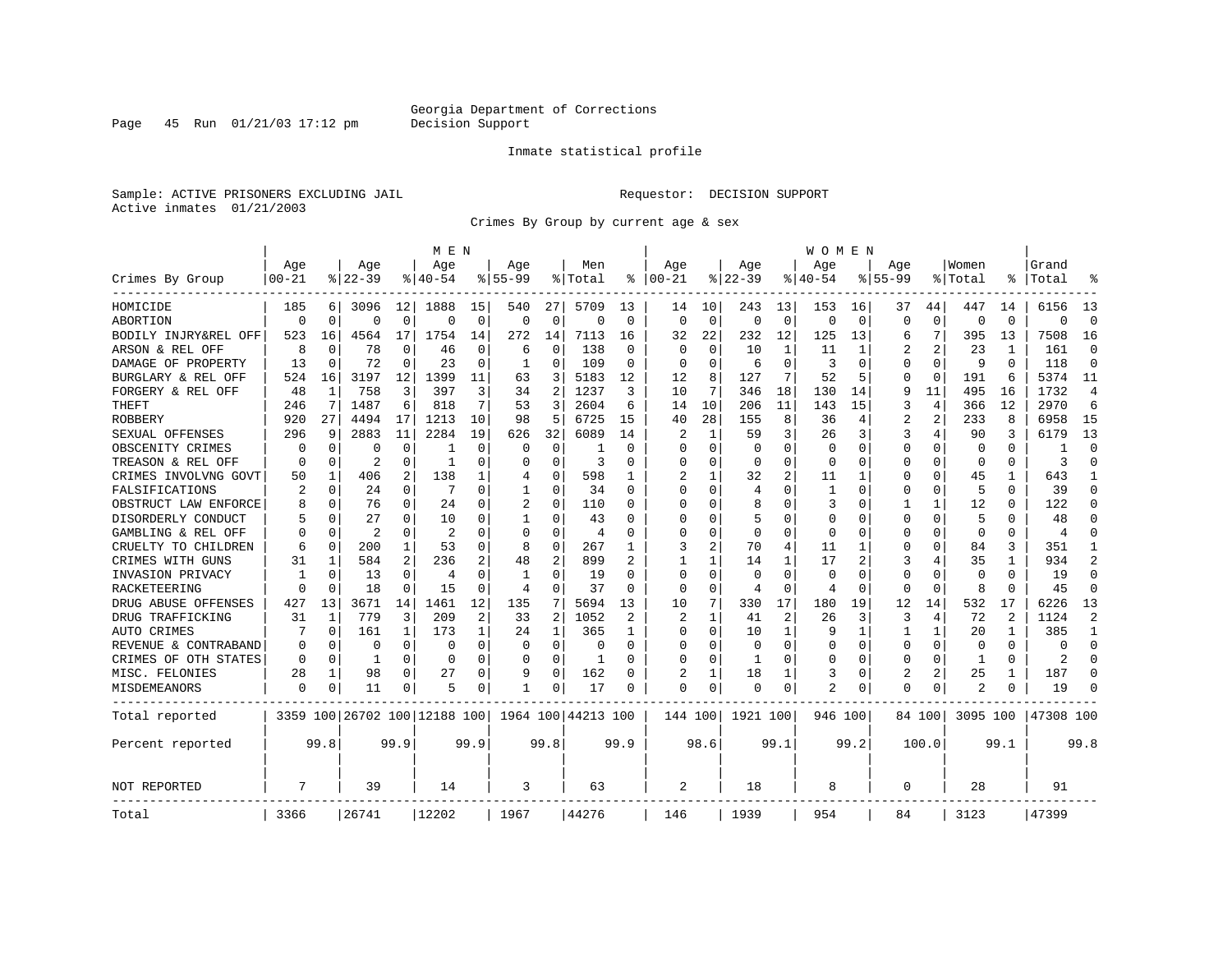Page 46 Run  $01/21/03$  17:12 pm

### Inmate statistical profile

Sample: ACTIVE PRISONERS EXCLUDING JAIL **Requestor: DECISION SUPPORT** Active inmates 01/21/2003

Most Serious Offense by current age & sex

|                                                                                                                                    |          |          |              |              | M E N          |              |                |                |                |              |                |                |              |                | W O M E N    |              |                |                |              |                |           |                |
|------------------------------------------------------------------------------------------------------------------------------------|----------|----------|--------------|--------------|----------------|--------------|----------------|----------------|----------------|--------------|----------------|----------------|--------------|----------------|--------------|--------------|----------------|----------------|--------------|----------------|-----------|----------------|
|                                                                                                                                    | Aqe      |          | Age          |              | Aqe            |              | Aqe            |                | Men            |              | Aqe            |                | Aqe          |                | Age          |              | Aqe            |                | Women        |                | Grand     |                |
| Most Serious Offense 00-21                                                                                                         |          |          | $ 22-39$     |              | $8 40-54$      |              | $8155 - 99$    |                | % Total        |              | $8   00 - 21$  |                | $ 22-39$     |                | $ 40-54 $    |              | $8155 - 99$    |                | % Total      |                | %   Total |                |
| NOTE: In the table below, misdemeanors come first, and are in lower-case letters. AFTER THAT COME FELONIES, IN UPPER-CASE LETTERS. |          |          |              |              |                |              |                |                |                |              |                |                |              |                |              |              |                |                |              |                |           |                |
| assault & battery                                                                                                                  |          | 0        |              | 0            | $\Omega$       | 0            | U              | 0              |                | 0            | O              | 0              | 0            | 0              | $\Omega$     | 0            | 0              | 0              | 0            | 0              |           |                |
| aggravated assault                                                                                                                 |          | $\Omega$ | 1            | $\Omega$     | $\Omega$       | 0            | O              | $\mathbf 0$    | 1              | $\Omega$     | $\Omega$       | $\Omega$       | $\Omega$     | 0              |              | $\mathbf 0$  | $\Omega$       | $\Omega$       | $\cap$       | $\Omega$       |           |                |
| simple assault                                                                                                                     |          | $\Omega$ | 1            | 0            | $\Omega$       | $\Omega$     | O              | $\Omega$       | 1              | $\Omega$     | $\Omega$       | $\Omega$       | $\Omega$     | 0              | $\Omega$     | $\Omega$     | $\Omega$       | $\Omega$       | $\Omega$     | $\Omega$       |           |                |
| simple battery                                                                                                                     |          | $\Omega$ | $\Omega$     | 0            | -1             | 0            | $\Omega$       | $\Omega$       | $\mathbf{1}$   | $\Omega$     | $\Omega$       | $\Omega$       | $\Omega$     | $\Omega$       |              | $\Omega$     | $\Omega$       | $\Omega$       | $\Omega$     | $\Omega$       |           |                |
| disorderly conduct                                                                                                                 |          | $\Omega$ |              | 0            | $\Omega$       | $\Omega$     | 0              | $\Omega$       | 1              | $\Omega$     |                | $\Omega$       | $\Omega$     | 0              |              | $\Omega$     | $\Omega$       | $\Omega$       | $\Omega$     | $\Omega$       |           |                |
| robbery                                                                                                                            |          | $\Omega$ |              | 0            | $\Omega$       | 0            | U              | $\Omega$       |                | $\Omega$     |                | $\Omega$       | Ω            | 0              |              | $\mathbf 0$  |                | 0              | $\Omega$     | $\Omega$       |           |                |
| bad checks                                                                                                                         |          | $\Omega$ |              | 0            | $\Omega$       | $\Omega$     | O              | $\Omega$       | 1              | $\Omega$     |                | $\Omega$       | $\Omega$     | O              |              | $\Omega$     | $\Omega$       | 0              | $\mathbf{1}$ | $\Omega$       |           |                |
| s/d of marijuana                                                                                                                   |          | $\Omega$ |              | 0            | $\Omega$       | 0            | U              | $\Omega$       | 1              | $\Omega$     | ∩              | 0              | U            | U              |              | $\Omega$     | U              | $\Omega$       | $\Omega$     | $\Omega$       |           | $\cap$         |
| viol motor veh law                                                                                                                 |          | $\Omega$ | U            | 0            | $\Omega$       | $\Omega$     |                | O              |                | $\Omega$     |                | 0              | 0            | U              |              | $\Omega$     | U              | 0              | $\Omega$     | $\Omega$       |           |                |
| dui                                                                                                                                |          |          | O            | C.           | 2              | 0            | U              | O              | $\overline{2}$ | $\Omega$     |                |                | O            | U              |              | 0            | U              | 0              | $\cap$       | 0              |           |                |
| obstr of law enf off                                                                                                               |          | $\Omega$ |              | C.           | $\mathbf{1}$   | $\Omega$     | U              | U              | $\overline{2}$ | $\Omega$     | ∩              | <sup>n</sup>   | U            | U              |              | $\Omega$     | ∩              | 0              |              | $\Omega$       |           |                |
| crmnl trespassing                                                                                                                  |          | $\Omega$ |              | C.           | $\mathbf{1}$   | 0            | U              | O              | $\overline{c}$ | $\Omega$     | U              | <sup>n</sup>   | ∩            | 0              | ∩            | $\Omega$     | ∩              | $\Omega$       | $\Omega$     | $\Omega$       |           |                |
| shoplifting                                                                                                                        |          | $\Omega$ |              | 0            | $\Omega$       | $\Omega$     | U              | 0              | 1              | $\Omega$     |                | $\Omega$       | O            | 0              |              | $\Omega$     | U              | $\Omega$       | $\Omega$     | $\Omega$       |           |                |
| poss alc bev by juve                                                                                                               |          | $\Omega$ |              | U            | $\Omega$       | 0            | U              | $\mathbf 0$    |                | $\Omega$     |                | $\Omega$       |              | U              |              | 0            | U              | $\Omega$       | $\cap$       | $\Omega$       |           |                |
| MISC HOMICIDE OFFENS                                                                                                               | 1        | $\Omega$ | 10           | 0            | $\overline{2}$ | 0            | $\mathbf{1}$   | $\mathbf 0$    | 14             | $\Omega$     | $\Omega$       | $\Omega$       | $\mathbf{1}$ | 0              |              | 0            | $\Omega$       | $\Omega$       | ₹            | $\Omega$       | 17        |                |
| <b>MURDER</b>                                                                                                                      | 107      | 7        | 2115         | 14           | 1469           | 19           | 423            | 33             | 4114           | 16           | $\mathsf{R}$   | 14             | 118          | 11             | 86           | 16           | 28             | 56             | 240          | 14             | 4354      | 16             |
| VOLUNTARY MANSLAUGHT                                                                                                               | 50       | 3        | 697          | 4            | 294            | 4            | 88             | 7              | 1129           | 4            | $\overline{4}$ | 7              | 96           | 9              | 53           | 10           | 7              | 14             | 160          | 9              | 1289      | 5              |
| INVOLUNTARY MANSLAUG                                                                                                               | 11       | 1        | 80           | $\mathbf{1}$ | 25             | 0            | 9              | $\mathbf{1}$   | 125            | $\Omega$     |                | 2              | 10           | $\mathbf{1}$   | 6            | 1            | U              | $\Omega$       | 17           |                | 142       |                |
| FETICIDE                                                                                                                           | $\Omega$ | $\Omega$ | $\mathbf{1}$ | $\Omega$     | 2              | $\Omega$     | $\Omega$       | $\Omega$       | २              | $\Omega$     | $\Omega$       | $\Omega$       | $\Omega$     | 0              | $\cap$       | $\Omega$     | $\Omega$       | $\Omega$       | $\Omega$     | $\Omega$       | ঽ         | $\cap$         |
| VEHICULAR HOMICIDE                                                                                                                 | 14       | 1        | 188          | $\mathbf{1}$ | 90             | $\mathbf{1}$ | 19             | 1              | 311            | 1            |                | $\overline{2}$ | 19           | $\overline{a}$ | 8            | 2            | $\overline{a}$ | 4              | 30           | $\overline{2}$ | 341       |                |
| HOMICIDE BY PILOT, DU                                                                                                              |          | $\Omega$ | 9            | $\Omega$     | $\overline{4}$ | $\Omega$     | $\Omega$       | $\Omega$       | 15             | $\Omega$     | $\Omega$       | $\Omega$       | $\Omega$     | $\Omega$       | $\Omega$     | $\Omega$     | $\Omega$       | $\Omega$       | $\Omega$     | $\Omega$       | 15        | $\Omega$       |
| CONCEAL DEATH OF ANO                                                                                                               |          | $\Omega$ |              | 0            | $\overline{2}$ | 0            | -1             | $\Omega$       | 5              | $\Omega$     |                | $\Omega$       | U            | 0              |              | $\Omega$     | $\Omega$       | $\Omega$       | $\Omega$     | $\Omega$       |           |                |
| ATMPT MURDER                                                                                                                       |          | $\Omega$ | 5            | 0            | $\overline{2}$ | 0            | O              | $\Omega$       |                | $\Omega$     |                |                | 0            | O              |              | $\Omega$     | $\Omega$       | 0              | $\mathbf 0$  | $\Omega$       |           |                |
| MISC ASSAULT/BATTERY                                                                                                               |          | $\Omega$ | 30           | 0            | 10             | 0            | $\overline{a}$ | $\Omega$       | 46             | $\Omega$     |                | O              | U            | U              | ∩            | $\Omega$     | O              | 0              | $\Omega$     | $\Omega$       | 46        | $\cap$         |
| FAMILY VIOLENCE BATT                                                                                                               | 3        | $\Omega$ | 21           | 0            | 10             | $\Omega$     | $\Omega$       | 0              | 34             | $\Omega$     | $\Omega$       | $\Omega$       | 0            | 0              | $\Omega$     | $\Omega$     | 0              | $\Omega$       | $\Omega$     | $\Omega$       | 34        | ∩              |
| <b>AGGRAV ASSAULT</b>                                                                                                              | 352      | 21       | 2840         | 18           | 1026           | 14           | 180            | 14             | 4398           | 17           | 22             | 38             | 164          | 15             | 92           | 17           | 2              | 4              | 280          | 16             | 4678      | 17             |
| ATMPT AGGRAV ASSAULT                                                                                                               | $\Omega$ | $\Omega$ | 2            | $\Omega$     | 1              | 0            | $\Omega$       | 0              | 3              | $\Omega$     | $\Omega$       | $\Omega$       | $\Omega$     | 0              | <sup>0</sup> | $\Omega$     | $\Omega$       | $\Omega$       | $\Omega$     | $\Omega$       | 3         | $\Omega$       |
| <b>AGGRAV BATTERY</b>                                                                                                              | 36       | 2        | 332          | 2            | 145            | 2            | 23             | $\mathfrak{D}$ | 536            |              |                |                | $20 \sigma$  | 2              |              | 2            | $\overline{c}$ | 4              | 35           | $\mathfrak{D}$ | 571       | $\overline{2}$ |
| TERRORIST THREATS &                                                                                                                | 25       | 2        | 191          | $\mathbf{1}$ | 80             | 1            | 7              | 1              | 303            | $\mathbf{1}$ | $\Omega$       | $\Omega$       | 9            | $\mathbf{1}$   | 8            | 2            | $\Omega$       | $\Omega$       | 17           | 1              | 320       | -1             |
| FALSE IMPRISONMENT                                                                                                                 |          | $\Omega$ | 77           | $\Omega$     | 28             | 0            | 3              | $\mathbf 0$    | 115            | $\mathbf 0$  |                | 2              | 1            | 0              | 3            | $\mathbf{1}$ | $\Omega$       | $\mathbf 0$    | 5            | $\Omega$       | 120       | $\Omega$       |
| KIDNAPPING                                                                                                                         | 74       | 4        | 738          | 5.           | 318            | 4            | 35             | 3              | 1165           | 4            |                | 7              | 18           | $\overline{a}$ |              | $\mathbf{1}$ | 1              | $\overline{a}$ | 30           | 2              | 1195      |                |
| INTERFERENCE WITH CU                                                                                                               | 0        | $\Omega$ | 5            | 0            | $\mathbf 0$    | $\mathbf 0$  | 0              | $\mathbf 0$    | 5              | $\Omega$     | O              | 0              | 0            | 0              |              | 0            | $\Omega$       | 0              | 1            | $\Omega$       | б         |                |
| AGGRAV ASSAULT POLCE                                                                                                               | 13       | 1        | 207          | $\mathbf{1}$ | 73             | 1            | 12             | 1              | 305            | 1            | 1              | 2              | 11           | 1              | 4            | 1            | 1              | 2              | 17           | 1              | 322       |                |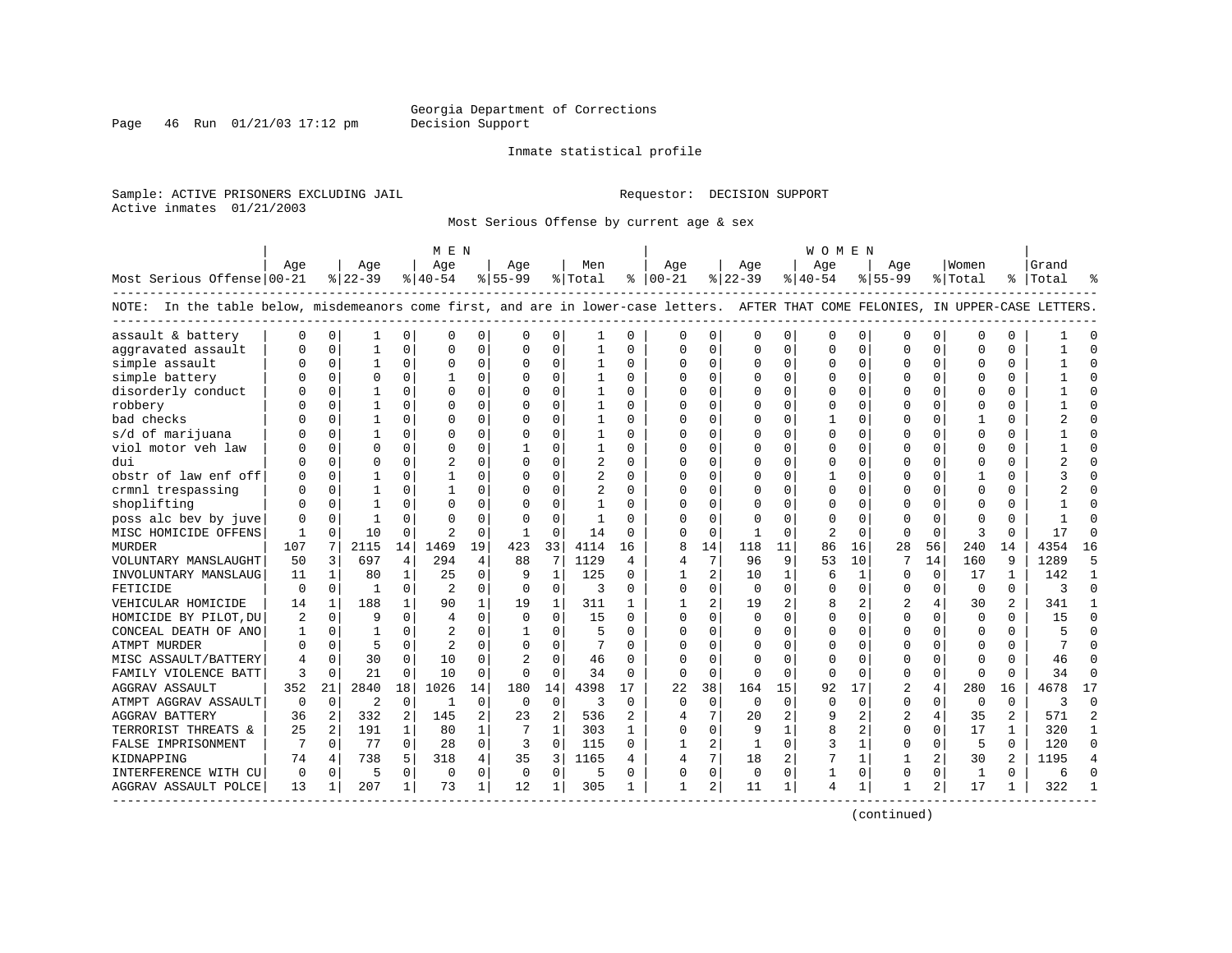Page  $47$  Run  $01/21/03$  17:12 pm

### Inmate statistical profile

Sample: ACTIVE PRISONERS EXCLUDING JAIL **Requestor: DECISION SUPPORT** Active inmates 01/21/2003

Most Serious Offense by current age & sex (CONTINUED)

|                                        |     |             |           |          | M E N        |    |           |          |                |                  |          |          |          |          | W O M E N |          |              |          |         |          |       |          |
|----------------------------------------|-----|-------------|-----------|----------|--------------|----|-----------|----------|----------------|------------------|----------|----------|----------|----------|-----------|----------|--------------|----------|---------|----------|-------|----------|
|                                        | Age |             | Age       |          | Age          |    | Aqe       |          | Men            |                  | Aqe      |          | Aqe      |          | Age       |          | Aqe          |          | Women   |          | Grand |          |
| Most Serious Offense 00-21             |     |             | $8 22-39$ |          | $8 40-54$    |    | $8 55-99$ |          | % Total        | ႜ                | $ 00-21$ |          | $ 22-39$ |          | $ 40-54$  |          | $8 55-99$    |          | % Total | ႜႂ       | Total |          |
| AGGRAV BATTERY PEACE                   |     | 0           |           | 0        | 2            | 0  | 0         | 0        | 10             | 0                | 0        | 0        | 0        | 0        | 0         | 0        | 0            | 0        | 0       | 0        | 10    |          |
| SIMPLE BATTERY                         | N   | $\Omega$    | 2         | O        | 0            | 0  |           | $\Omega$ | 2              | O                | 0        | 0        | $\Omega$ | $\Omega$ |           | C        | <sup>0</sup> | O        |         | 0        | 3     |          |
| RECK COND                              |     | $\Omega$    | 6         | O        | 3            | 0  |           | $\Omega$ | 9              | O                | C        | U        | 6        |          | 0         | C        | <sup>0</sup> | 0        | 6       | 0        | 15    |          |
| INJURY BY VEHICLE                      |     | $\Omega$    |           |          | O            | 0  |           | $\Omega$ | $\overline{c}$ | O                |          | U        |          | $\Omega$ | 0         | C        |              |          |         | U        |       |          |
| STALKING                               |     | $\Omega$    | 1         | U        | <sup>0</sup> | 0  | O         | $\Omega$ | -1             | O                |          | U        |          | O        | O         | C        |              |          | O       | 0        |       |          |
| <b>AGGRAV STALKING</b>                 |     | 0           | 101       | 1        | 57           | 1  | 10        | 1        | 176            | ı                |          | O        |          | $\Omega$ | $\Box$    | O        |              |          |         | 0        | 178   |          |
| ATMPT KIDNAP                           |     | 0           | 2         | 0        | -1           | U  | $\Omega$  | $\Omega$ | 3              | O                |          | O        | $\Omega$ | $\Omega$ | U         | $\Omega$ |              | O        | O       | U        | 3     |          |
| ARSON 1ST DEGREE                       |     | 0           | 65        | 0        | 38           | 1  | b         | 0        | 116            | O                | C        | 0        | 10       |          | 11        | 2        | 2            | 4        | 23      | 1        | 139   |          |
| ARSON 2ND DEGREE                       |     | 0           | 11        | 0        | 6            | 0  |           | 0        | 18             | 0                |          | 0        | 0        | $\Omega$ | 0         | 0        |              | $\Omega$ | 0       | $\Omega$ | 18    | C        |
| ARSON 3RD DEGREE                       |     | $\mathbf 0$ |           | O        | 0            | 0  |           | 0        | 2              | O                |          | O        |          | $\Omega$ | C         | C        |              |          | 0       | 0        |       | ſ        |
| CRMNL POSS EXPLOSIVE                   |     | $\Omega$    | O         | U        |              | 0  |           | $\Omega$ | 2              | U                |          | U        |          | $\Omega$ | Ω         | C        |              |          |         | 0        |       | ſ        |
| MISC CRIMINAL DAMAGE                   | O   | 0           | 1         | 0        | O            | 0  |           | $\Omega$ | 1              | O                | C        | 0        | O        | $\Omega$ | O         | C        |              | O        | O       | 0        |       | ∩        |
| CRMNL DAMAGE 1ST DEG                   |     | 0           | 15        | 0        | 4            | 0  |           | $\Omega$ | 24             | 0                | O        | 0        | 0        | 0        |           | C        |              |          |         | 0        | 25    | n        |
| CRMNL DAMAGE 2ND DEG                   |     | 0           | 55        | 0        | 19           | 0  |           | 0        | 82             | $\left( \right)$ | C        | 0        |          | O        | 2         | C        |              |          |         | 0        | 89    | n        |
| VANDALISM TO CHURCH                    |     | 0           | O         |          | O            | 0  |           | 0        | O              | U                |          | U        |          | $\Omega$ | 0         | C        |              |          |         | U        |       | n        |
| ALTER ID                               |     | $\Omega$    |           | O        | O            | U  | $\Omega$  | $\Omega$ | 2              | O                | $\Omega$ | 0        | O        | $\Omega$ | U         | C        |              | O        |         | U        | 2     | ſ        |
| <b>BURGLARY</b>                        | 519 | 32          | 3171      | 20       | 1384         | 18 | 62        | 5        | 5136           | 20               | 12       | 21       | 126      | 12       | 51        | 10       | O            | $\Omega$ | 189     | 11       | 5325  | 19       |
| POSS BURGLAR TOOLS                     | 4   | $\Omega$    | 13        | $\Omega$ | 5            | 0  | O         | $\Omega$ | 22             | O                | $\Omega$ | 0        |          | $\Omega$ |           | C        |              | O        |         | U        | 24    | ſ        |
| ATMPT BURGLARY                         |     | $\Omega$    | 13        | O        | 10           | 0  |           | $\Omega$ | 25             | U                |          | $\Omega$ | $\Omega$ | $\Omega$ | O         | C        | O            | $\Omega$ | O       | U        | 25    | ſ        |
| MISC FORGERY                           |     | $\Omega$    | 3         | O        | 4            | 0  | $\Omega$  | $\Omega$ | 7              | O                | O        | 0        | O        | $\Omega$ | 1         | C        |              | $\Omega$ |         | 0        | ጸ     |          |
| FORGERY 1ST DEGREE                     | 39  | 2           | 663       | 4        | 363          | 5  | 29        | 2        | 1094           |                  | 8        | 14       | 310      | 29       | 119       | 23       |              | 18       | 446     | 26       | 1540  |          |
| FORGERY 2ND DEGREE                     |     | $\Omega$    | 16        | 0        | 6            | 0  | O         | $\Omega$ | 24             | 0                | C        | $\Omega$ | 4        | 0        | 1         | 0        |              | $\Omega$ | 5       | 0        | 29    | U        |
| <b>BAD CHECKS</b>                      |     | $\Omega$    | 3         | $\Omega$ | 2            | 0  |           | $\Omega$ | 5              | O                |          | 0        | 6        |          |           | $\Omega$ |              | $\Omega$ |         | 0        | 12    | n        |
| THEFT CREDIT CARD                      |     | $\mathbf 0$ | 19        | O        |              | 0  |           | 0        | 25             | O                |          | 0        | 2        | $\Omega$ |           | C        |              | $\Omega$ | 3       | 0        | 28    | ſ        |
| FRAUDULENT CREDIT CA                   |     | $\Omega$    | 36        | 0        |              | U  |           | $\Omega$ | 50             | O                |          | 3        | 18       |          |           | C        |              | 0        | 22      | 1        | 72    | $\Omega$ |
| TELECOMMUNICATIONS F                   |     | $\Omega$    | 1         | O        | 0            | 0  |           | $\Omega$ | 1              | O                |          | 0        | 0        | O        | Ω         | C        |              | O        | 0       | 0        |       | ſ        |
| ATMPT FORGERY                          |     | 0           | O         | 0        |              | 0  |           | 0        | -1             | O                | O        | 0        | 0        | O        | 0         | C        |              | 0        | O       | 0        |       | ∩        |
| FRAUDULENT ACCESS CO                   |     | $\Omega$    | 3         | 0        |              | 0  |           | $\Omega$ | 4              | O                | n        | 0        | 0        | O        | 0         | C        |              | $\Omega$ | n       | 0        |       | n        |
| MISC FRAUD                             |     | 0           | 14        | 0        | 6            | 0  | 5         | 0        | 26             | 0                | O        | 0        | 6        | 1        | 5         |          | O            | $\Omega$ | 11      | 1        | 37    | ∩        |
| THEFT BY TAKING                        | 80  | 5           | 494       | 3        | 238          | 3  | 16        | 1        | 828            | 3                |          | 12       | 66       | 6        | 36        |          | 3            | 6        | 112     | 7        | 940   |          |
| THEFT BY DECEPTION                     |     | 0           | 19        |          | 20           | 0  |           | $\Omega$ | 43             | 0                | C        | 0        |          |          | 2         | C        | 0            | 0        | 9       | 1        | 52    |          |
| THEFT BY EXTORTION                     |     | $\Omega$    | O         | O        |              | 0  |           | $\Omega$ |                |                  | C        | 0        | O        | $\Omega$ | 0         | C        | <sup>0</sup> | O        | O       | 0        |       |          |
| THEFT OF LOST PROPER                   | O   | 0           |           | O        |              | 0  |           | 0        | 4              |                  |          | 0        | 0        | 0        | C         | C        |              |          | 0       | 0        | 4     |          |
| THEFT BY REC STOLEN<br>--------------- | 114 |             | 517       | 3        | 195          | 3  | 6         | 0        | 832            | 3                | 5        | 9        | 27       | 3        | 10        | 2        | <sup>0</sup> | 0        | 42      | 2        | 874   |          |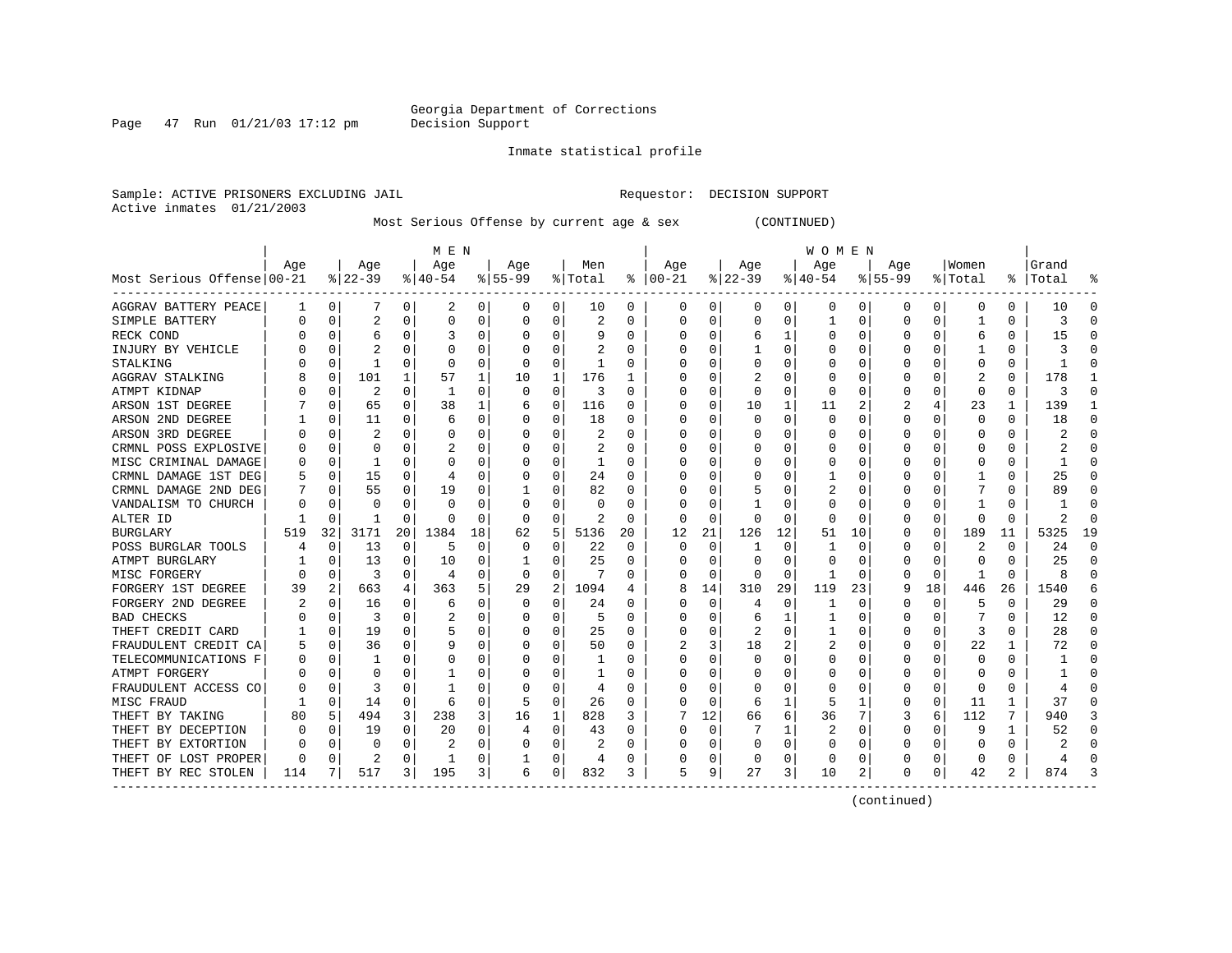Page  $48$  Run  $01/21/03$  17:12 pm

### Inmate statistical profile

Sample: ACTIVE PRISONERS EXCLUDING JAIL **Requestor: DECISION SUPPORT** Active inmates 01/21/2003

Most Serious Offense by current age & sex (CONTINUED)

|                            |     |          |          |              | M E N     |          |             |                |         |          |              |          |          |          | <b>WOMEN</b> |              |             |              |                         |               |       |          |
|----------------------------|-----|----------|----------|--------------|-----------|----------|-------------|----------------|---------|----------|--------------|----------|----------|----------|--------------|--------------|-------------|--------------|-------------------------|---------------|-------|----------|
|                            | Aqe |          | Age      |              | Age       |          | Age         |                | Men     |          | Age          |          | Age      |          | Age          |              | Aqe         |              | Women                   |               | Grand |          |
| Most Serious Offense 00-21 |     |          | $ 22-39$ |              | $8 40-54$ |          | $8155 - 99$ |                | % Total | ႜ        | $ 00-21$     |          | $ 22-39$ |          | $ 40-54$     |              | $8155 - 99$ |              | % Total                 | $\frac{8}{6}$ | Total |          |
| THEFT OF SERVICES          | 0   | 0        | 3        | 0            | 0         | 0        | 0           | 0              | 3       | 0        | 0            | 0        | 1        | 0        | 0            | 0            | 0           | 0            |                         | 0             |       | 0        |
| THEFT BY CONVERSION        |     | 0        | 18       | 0            | 17        | 0        |             | 0              | 36      | 0        | <sup>0</sup> | 0        | 2        | 0        |              | 0            | 0           | 0            |                         | 0             | 39    |          |
| THEFT OF TRADE SECRE       |     | 0        |          | U            | $\Omega$  | 0        |             | 0              |         | O        |              | 0        | 0        | 0        | 0            | 0            | O           | O            | C                       | 0             |       |          |
| CONVSN PAYMNTS REAL        |     | $\Omega$ | U        |              |           | $\Omega$ |             | O              | 3       | O        |              |          |          | O        | O            | $\mathsf{C}$ | U           |              | ſ                       | U             |       |          |
| ATMPT THEFT BY TAKIN       |     | $\Omega$ | U        |              |           | 0        |             | 0              |         | O        |              | U        |          | 0        | O            | -C           |             |              | C                       | U             |       |          |
| THEFT OF MOTOR VEH         |     | $\Omega$ | 95       | 1            | 35        | 0        |             | 0              | 139     | 1        |              | U        | 6        | 1        |              | n            |             |              | 6                       | 0             | 145   |          |
| THEFT BRING PROP IN        |     | $\Omega$ |          | U            |           | $\Omega$ |             | $\Omega$       | 19      | O        |              | $\Omega$ | $\Omega$ | $\Omega$ |              | $\Omega$     |             | U            | U                       | U             | 19    |          |
| THEFT RECV PROP OUT        |     | $\Omega$ |          | U            | 0         | 0        | 0           | 0              | 1       | O        |              | $\Omega$ | 0        | $\Omega$ | O            | $\Omega$     | $\left($    | <sup>0</sup> | n                       | 0             |       |          |
| THEFT BY SHOPLIFTING       | h   | $\Omega$ | 222      | 1            | 256       | 3        | 22          | $\overline{2}$ | 506     | 2        |              | 3        | 97       | 9        | 94           | 18           | 0           | 0            | 193                     | 11            | 699   |          |
| ENTERING VEHICLE           | 31  | 2        | 108      | 1            | 44        | 1        | $\Omega$    | $\mathbf 0$    | 183     |          |              | $\Omega$ | 0        | $\Omega$ | 0            | $\mathbf 0$  | 0           | 0            | $\Omega$                | 0             | 183   |          |
| <b>ROBBERY</b>             | 342 | 21       | 1483     | 10           | 412       | 5        | 30          | 2              | 2267    | 9        | 19           | 33       | 86       | 8        | 20           | 4            |             | 4            | 127                     | 7             | 2394  | q        |
| ARMED ROBBERY              | 502 | 30       | 2849     | 18           | 774       | 10       | 67          | 5              | 4192    | 16       | 13           | 22       | 60       | 6        | 16           | 3            | $\Omega$    | 0            | 89                      | 5             | 4281  | 15       |
| ROBBERY BY FORCE           | 13  | 1        | 36       | 0            | 2         | 0        | $\Omega$    | 0              | 51      | $\Omega$ | 4            | 7        | -1       | O        | <sup>0</sup> | $\Omega$     | U           | O            | 5                       | 0             | 56    | $\Omega$ |
| ROBBERY BY INTIMIDAT       | 21  | 1        | 33       | 0            |           | 0        | O           | $\Omega$       | 61      | 0        |              | 3        |          | 0        | 0            | 0            | 0           | O            | 4                       | 0             | 65    | $\Omega$ |
| ROBBERY BY SUDDEN SN       | 5   | 0        | 20       | 0            | q         | $\Omega$ |             | $\Omega$       | 35      | 0        |              | 0        |          | 0        | 0            | 0            | U           | 0            | 2                       | 0             | 37    | $\Omega$ |
| HIJACKING MOTOR VEHI       | 10  | 1        | 14       | 0            | 0         | 0        | O           | 0              | 24      | 0        |              | $\Omega$ |          | 0        | 0            | 0            | O           | 0            |                         | 0             | 25    | $\Omega$ |
| ATMPT ROBBERY              |     | $\Omega$ | 21       | U            |           | $\Omega$ |             | 0              | 32      | O        |              | 0        |          | 0        | 0            | 0            |             |              |                         | N             | 33    | $\Omega$ |
| ATMPT ARMED ROBBERY        | 20  |          | 38       | U            |           | 0        |             | 0              | 63      | O        |              | 3        |          | 0        |              | C            | O           |              |                         | U             | 67    | n        |
| MISC SEXUAL                |     | $\Omega$ | 12       | $\Omega$     | 10        | $\Omega$ | $\Omega$    | $\Omega$       | 23      | U        |              |          |          | 0        | O            | -C           | n           |              |                         | U             | 24    |          |
| RAPE                       |     | 3        | 802      | 5            | 748       | 10       | 114         | 9              | 1713    |          |              |          |          | O        |              | $\Omega$     |             |              | 5                       | 0             | 1718  |          |
| SODOMY                     |     |          | 14       | 0            | 10        | 0        | 6           | 0              | 32      | O        |              | $\Omega$ | O        | O        | O            | $\Omega$     | n           |              | <sup>0</sup>            | U             | 32    |          |
| AGGRAV SODOMY              |     |          | 86       | $\mathbf{1}$ | 102       | 1        | 33          | 3              | 227     | -1       |              | 0        |          | O        |              | $\Omega$     |             |              | 4                       | U             | 231   |          |
| INCEST                     |     |          | 54       | 0            | 73        | 1        | 20          | $\overline{c}$ | 152     |          |              | $\Omega$ | 4        | O        |              | 0            | O           | <sup>0</sup> | 5                       | 0             | 157   |          |
| AGGRAV SEXUAL BATTER       |     | $\Omega$ | 42       | 0            | 44        | 1        | 11          | $\mathbf 1$    | 97      | O        |              | $\Omega$ |          | 0        | 2            | $\Omega$     |             | $\Omega$     | $\overline{\mathbf{c}}$ | U             | 99    | n        |
| STATUTORY RAPE             | 90  | 5        | 466      | 3            | 85        | 1        | 22          | $\overline{2}$ | 663     |          |              | 0        | 9        | 1        | 2            | 0            |             | 0            | 11                      | 1             | 674   |          |
| CHILD MOLESTATION          | 102 | 6        | 865      | 6            | 732       | 10       | 260         | 20             | 1959    | 8        |              | 3        | 24       | 2        | 8            | 2            |             |              | 35                      | 2             | 1994  |          |
| ENTICING CHILD-INDEC       | 2   | $\Omega$ | 30       | 0            | 23        | $\Omega$ | 7           | $\mathbf{1}$   | 62      | 0        |              | 0        | 4        | 0        | 0            | $\Omega$     | 0           | 0            | 4                       | 0             | 66    | $\Omega$ |
| AGGRAV CHILD MOLESTA       | 32  | 2        | 481      | 3            | 446       | 6        | 152         | 12             | 1111    |          |              | $\Omega$ | 12       | 1        | 9            | 2            | O           | 0            | 21                      | 1             | 1132  |          |
| SEXL/ASSLT/AGN/PERS/       |     | $\Omega$ | 6        | U            | 0         | $\Omega$ | 0           | $\Omega$       | 6       | O        |              | $\Omega$ | 2        | 0        | 0            | 0            | O           | O            | $\overline{\mathbf{c}}$ | 0             |       | $\cap$   |
| SOLICIT SODOMY FROM        |     | 0        | 0        | 0            | 0         | 0        |             | 0              | -1      | O        |              | $\Omega$ | 0        | 0        | O            | 0            | U           | <sup>0</sup> | O                       | 0             |       | $\cap$   |
| ATMPT RAPE                 |     | 0        | 21       | U            | 8         | 0        | O           | 0              | 29      | 0        |              | $\Omega$ | O        | 0        | O            | 0            | O           | 0            | O                       | 0             | 29    | $\cap$   |
| ATMPT AGGRAV SODOMY        |     | $\Omega$ |          | 0            | 2         | 0        |             | 0              |         |          |              | 0        |          | 0        | 0            | 0            | 0           | 0            | C                       | 0             |       |          |
| ATMPT CHILD MOLESTAT       |     | 0        |          | 0            | 0         | 0        |             | 0              |         | 0        |              | 0        |          | 0        |              | 0            |             | 0            | 0                       | 0             |       |          |
| AGG ASLT W ATMPT TO        | 3   | 0        |          | 0            |           | 0        | 0           | 0              | 6       | 0        | <sup>0</sup> | 0        |          | 0        | O            | 0            | U           | 0            | $\Omega$                | 0             |       |          |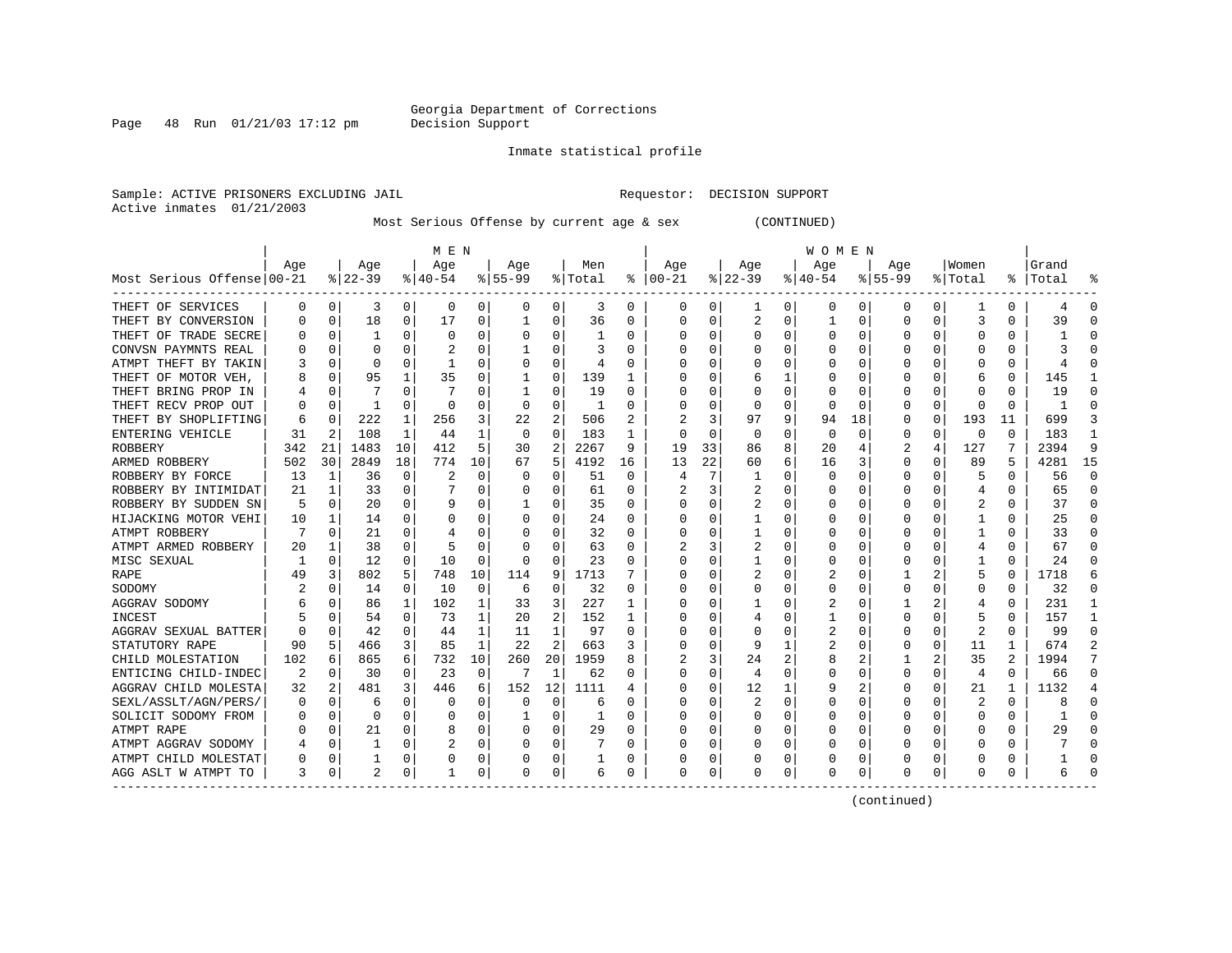Page  $49$  Run  $01/21/03$  17:12 pm

### Inmate statistical profile

Sample: ACTIVE PRISONERS EXCLUDING JAIL **Requestor: DECISION SUPPORT** Active inmates 01/21/2003

Most Serious Offense by current age & sex (CONTINUED)

|                            | MEN |              |                |              |             |          |           |             |                |          |               | <b>WOMEN</b> |          |          |                  |              |             |          |                  |          |           |          |  |
|----------------------------|-----|--------------|----------------|--------------|-------------|----------|-----------|-------------|----------------|----------|---------------|--------------|----------|----------|------------------|--------------|-------------|----------|------------------|----------|-----------|----------|--|
|                            | Age |              | Age            |              | Age         |          | Age       |             | Men            |          | Age           |              | Age      |          | Age              |              | Aqe         |          | Women            |          | Grand     |          |  |
| Most Serious Offense 00-21 |     |              | $8 22-39$      |              | $8140 - 54$ |          | $8 55-99$ |             | % Total        |          | $8   00 - 21$ |              | $ 22-39$ |          | $ 40-54$         |              | $8155 - 99$ |          | % Total          |          | %   Total |          |  |
| EXHIB SEX SHOWS TO M       | 0   | 0            | 0              | 0            | ı           | 0        | 0         | 0           | ı              | 0        | 0             | 0            | 0        | 0        | 0                | 0            | 0           | 0        | 0                | 0        |           | 0        |  |
| FALSE SWEARNG WRITTN       |     | 0            | 2              | 0            | 1           | 0        | O         | 0           | 3              | 0        | 0             | 0            | $\Omega$ | $\Omega$ | 0                | $\Omega$     | $\Omega$    | 0        | C                | 0        | 3         | ſ        |  |
| BRIBERY GOVT OFFICER       |     | $\mathbf 0$  | 3              | U            |             | $\Omega$ |           | $\Omega$    | 5              | 0        | O             | O            | 0        | 0        |                  | 0            | $\Omega$    | $\Omega$ |                  | 0        |           |          |  |
| DEFRAUDING STATE           |     | $\Omega$     | U              |              |             | O        |           | $\Omega$    |                | U        | C             | O            |          | O        |                  | $\Omega$     |             | $\Omega$ |                  | U        |           |          |  |
| INFLUENCING WITNESS        |     | $\Omega$     | $\overline{2}$ | U            | $\Omega$    | O        | O         | $\Omega$    | 4              | U        |               | 0            | $\Omega$ | O        | U                | n            |             | $\Omega$ | $\Omega$         | U        |           |          |  |
| OBSTR OF LAW ENF OFF       | 48  | 3            | 401            | 3            | 134         | 2        |           | $\mathbf 0$ | 587            | 2        |               | 3            | 31       | 3        | 8                | 2            | O           | $\Omega$ | 41               | 2        | 628       |          |  |
| MISC JUDICIAL PROCEE       |     | $\Omega$     | 1              | O            | $\Omega$    | $\Omega$ |           | $\Omega$    |                | U        | 0             | $\Omega$     |          | $\Omega$ | Ω                | $\Omega$     |             | U        |                  | 0        |           |          |  |
| PERJURY                    |     | U            |                | U            |             | O        |           | $\Omega$    | 5              | U        | 0             | $\Omega$     | O        | U        | $\left( \right)$ | $\Omega$     |             | U        | O                | 0        |           |          |  |
| FALSE SWEARING             |     | $\Omega$     |                | 0            | $\Omega$    | O        |           | 0           |                | U        | O             | 0            | O        | O        | ი                | $\Omega$     |             | O        |                  | U        |           |          |  |
| IMPERSONATING OFFICE       |     | $\Omega$     | 2              | U            | 0           | 0        |           | $\Omega$    | 3              | 0        |               | 0            |          | 0        |                  | 0            |             | O        | C                | 0        |           |          |  |
| <b>EMBRACERY</b>           |     | $\mathbf 0$  | $\mathbf{1}$   | U            | C           | 0        |           | 0           | 1              | U        |               | 0            |          | O        | ი                | 0            |             |          |                  | 0        |           |          |  |
| FALSE STATEMENTS GOV       |     | 0            | 14             | O            |             | $\Omega$ |           | $\Omega$    | 21             | U        |               | 0            |          | O        |                  | 0            |             | U        | 3                | $\Omega$ | 24        | ſ        |  |
| IMPRSNTNG ANTHR RBAL       |     | 0            | 1              | $\Omega$     | -1          | O        | O         | 0           | $\mathfrak{D}$ | $\Omega$ | C             | 0            |          | O        | U                | $\Omega$     | $\Omega$    | O        |                  | 0        | 3         | ſ        |  |
| <b>ESCAPE</b>              |     | $\Omega$     | 65             | $\Omega$     | 18          | $\Omega$ |           | $\Omega$    | 91             | 0        | 0             | 0            |          | O        | 0                | 0            | O           | O        | 5                | 0        | 96        | ∩        |  |
| AIDING ESCAPE              |     | $\Omega$     | 2              | U            | $\mathbf 0$ | $\Omega$ | O         | 0           | 2              | 0        | 0             | 0            | 0        | 0        | 0                | 0            | O           | O        | C                | 0        | 2         | n        |  |
| HINDERING APPREH OR        |     | 0            | 4              | U            |             | 0        | O         | 0           | 6              | 0        | 0             | 0            |          | O        |                  | 0            |             | 2        | 5                | 0        | 11        | $\Omega$ |  |
| BAIL JUMPING               |     | 0            | 4              | U            |             | 0        |           | O           | 9              | U        | 0             | 0            |          | O        | 2                | 0            | $\Omega$    |          | 2                | 0        | 11        | ∩        |  |
| ATMPT ESCAPE               |     | 0            |                |              | C           | 0        |           | O           | 2              | U        |               | O            | O        | O        | Ω                | n            |             |          | C                | U        | 2         |          |  |
| FALSE PUBLIC ALARM         |     | $\Omega$     | 2              | U            | $\Omega$    | O        | O         | $\Omega$    | 2              | U        | O             | U            | O        | O        | Ω                | n            |             |          | C                | U        | 2         |          |  |
| CRMNL INTERFERE GOVT       |     | 0            | 25             | 0            | 10          | 0        |           | $\Omega$    | 41             | U        | O             | 0            |          | O        | Ω                | n            |             |          |                  | U        | 46        |          |  |
| DOGFIGHTING                |     | U            | $\Omega$       | U            | -1          | O        |           | U           |                | U        | O             | 0            | U        | U        | Ω                | U            |             |          | C                | U        |           |          |  |
| LOTTERY VIOLATION          |     | <sup>0</sup> | U              | U            |             | O        |           | 0           |                | U        | O             | 0            | O        | U        | ი                | n            |             |          | C                | U        |           |          |  |
| <b>BUS HIJACKING</b>       |     | $\Omega$     |                | U            | O           | O        |           | $\Omega$    |                | U        | O             | $\Omega$     | O        | O        | Ω                | n            |             | $\Omega$ | C                | U        |           |          |  |
| REMOVAL BAGGAGE, CARG      |     | 0            | 1              | 0            | $\Omega$    | 0        |           | $\mathbf 0$ |                | 0        | C             | $\Omega$     | $\Omega$ | $\Omega$ | 0                | 0            |             | $\Omega$ | $\Omega$         | 0        |           |          |  |
| CRUELTY TO CHILDREN        |     | 0            | 195            | $\mathbf{1}$ | 46          | 1        |           | 0           | 252            | 1        |               | 5            | 68       | 6        | 11               | 2            |             | 0        | 82               | 5        | 334       |          |  |
| ATMPT CRUELTY TO CHI       |     | $\mathbf 0$  | U              | U            |             | 0        |           | 0           | 1              | U        | O             | 0            | O        | O        | 0                | n            | $\Omega$    | $\Omega$ | 0                | 0        |           | ſ        |  |
| SEX EXPLOITATION CHI       |     | $\Omega$     |                | 0            | 4           | 0        |           | 0           | 12             | 0        | 0             | 0            |          | 0        | 0                | 0            | O           | $\Omega$ |                  | 0        | 13        | ∩        |  |
| ABANDONMENT OF CHILD       |     | $\Omega$     | U              | O            |             | O        |           | 0           | 2              | U        | C             | 0            |          | O        | U                | <sup>0</sup> | O           | O        |                  | 0        |           | C        |  |
| MISC WEAPON/EXPLOSIV       |     | $\Omega$     | 8              | O            | C           | 0        | O         | 0           | 9              | U        | O             | 0            | 0        | O        | 0                | 0            | O           | O        | C                | 0        |           | ſ        |  |
| CARRY CONCEALED WEAP       |     | $\mathbf 0$  | 5              | $\Omega$     | $\Omega$    | O        | U         | 0           | 5              | 0        | O             | 0            | O        | O        | 0                | 0            | O           | O        | $\left( \right)$ | 0        | 5         | ∩        |  |
| POSS OF FIREARM DUR        | 5   | 0            | 140            | 1            | 46          | 1        |           | 1           | 198            | 1        | 0             | 0            |          | 0        |                  | 0            |             | 2        |                  | 0        | 205       |          |  |
| POSS OF CERTAIN WEAP       |     | 0            | 20             | $\Omega$     | 6           | 0        | 2         | 0           | 29             | 0        | 0             | 0            | 0        | 0        | 0                | 0            | 0           | 0        | O                | 0        | 29        |          |  |
| POSS FIREARM CONVCT        | 21  | 1            | 401            | 3            | 181         | 2        | 39        | 3           | 642            | 2        |               | 0            | 9        | 1        | 16               | 3            |             |          | 27               | 2        | 669       |          |  |
| CARRY WEAPON AT SCHO       | 1   | 0            |                | 0            | 0           | 0        | 0         | 0           | 8              | 0        |               | 2            | 0        | 0        | 0                | $\Omega$     | $\Omega$    | 0        | -1               | 0        |           |          |  |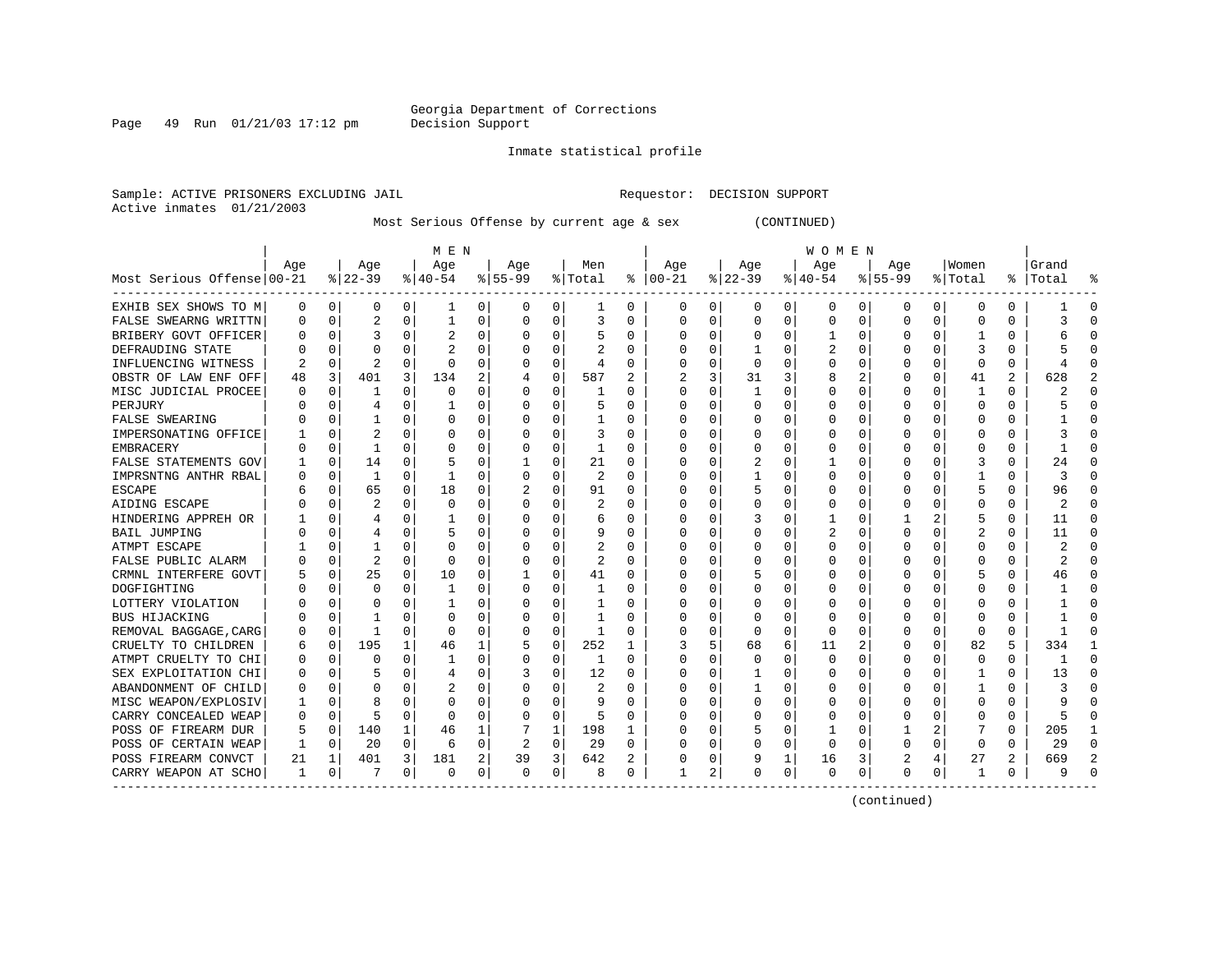Page 50 Run  $01/21/03$  17:12 pm

### Inmate statistical profile

Sample: ACTIVE PRISONERS EXCLUDING JAIL **Requestor: DECISION SUPPORT** Active inmates 01/21/2003

Most Serious Offense by current age & sex (CONTINUED)

|                            | M E N |                |           |                |                |             |           |              |         |          |              | W O M E N |          |          |          |              |             |          |          |          |           |    |  |
|----------------------------|-------|----------------|-----------|----------------|----------------|-------------|-----------|--------------|---------|----------|--------------|-----------|----------|----------|----------|--------------|-------------|----------|----------|----------|-----------|----|--|
|                            | Aqe   |                | Age       |                | Age            |             | Aqe       |              | Men     |          | Aqe          |           | Aqe      |          | Age      |              | Aqe         |          | Women    |          | Grand     |    |  |
| Most Serious Offense 00-21 |       |                | $ 22-39 $ |                | $8 40-54$      |             | $8 55-99$ |              | % Total | ႜ        | $ 00-21$     |           | $ 22-39$ |          | $ 40-54$ |              | $8155 - 99$ |          | % Total  |          | %   Total |    |  |
| POSS WEAPON BY PRISO       | 0     | 0              | 0         | 0              | 1              | 0           | 0         | 0            | 1       | 0        | 0            | 0         | 0        | 0        | 0        | 0            | 0           | 0        | 0        | 0        |           | 0  |  |
| CRUELTY TO ANIMALS         | U     | 0              | 2         | 0              | $\mathbf 0$    | 0           | O         | 0            | 2       | U        | 0            | 0         | $\Omega$ | 0        | 0        | $\Omega$     | $\Omega$    | $\Omega$ | O        | 0        | 2         |    |  |
| AGGRAV CRUELTY TO AN       |       | $\Omega$       | 1         | U              |                | O           | O         | $\Omega$     | 5       | $\Omega$ | C            | 0         | $\Omega$ | $\Omega$ | U        | $\Omega$     | ∩           | $\Omega$ | U        | O        | 5         |    |  |
| PEEPING TOM                |       | $\Omega$       | 13        | U              |                | $\Omega$    |           | 0            | 19      | U        | <sup>0</sup> | 0         | O        | O        | U        | <sup>0</sup> |             |          |          | U        | 19        |    |  |
| RACKETEERING               |       | $\Omega$       | 18        | $\Omega$       | 15             | 0           |           | $\Omega$     | 37      | U        | O            | $\Omega$  |          | O        |          |              |             | $\Omega$ | Я        | U        | 45        |    |  |
| S/D NARCOTICS, OPIAT       | 3     | $\Omega$       | 69        | 0              | 55             | 1           | 4         | $\Omega$     | 131     | 1.       | O            | $\Omega$  | 8        |          |          |              |             | $\Omega$ | 15       | 1        | 146       |    |  |
| S/D DEP, STIM, CNTRF D     | 12    | 1              | 70        | 0              | 30             | $\mathbf 0$ | 2         | $\mathbf 0$  | 114     | 0        | 0            | 0         | 11       | 1        | 9        | 2            |             | 0        | 20       | 1        | 134       |    |  |
| S/D OF LSD                 | 0     | 0              | -1        | 0              | 0              | $\Omega$    | 0         | 0            | 1       | U        | 0            | 0         | $\Omega$ | $\Omega$ | Ω        | 0            |             | $\Omega$ | 0        | 0        |           | ſ  |  |
| S/D OF MARIJUANA           | 32    | $\overline{2}$ | 161       | 1              | 67             |             |           | 0            | 265     | 1        |              | 0         | 9        | 1        | 6        |              |             | $\Omega$ | 15       | 1        | 280       |    |  |
| POSS NARCOTICS, OPIA       | 18    | 1              | 199       | 1              | 104            | 1           |           | 0            | 327     | 1        |              | 2         | 30       | 3        | 20       | 4            |             | 2        | 52       | 3        | 379       |    |  |
| POSS DEP, STIM, CNTRF      | 13    | 1              | 127       | $\mathbf{1}$   | 44             | 1           |           | 0            | 188     | 1        | -1           | 2         | 24       | 2        | 4        | -1           | $\Omega$    | $\Omega$ | 29       | 2        | 217       | -1 |  |
| POSS OF LSD                | 2     | 0              | 3         | $\Omega$       | $\Omega$       | $\Omega$    | O         | $\Omega$     | .5      | 0        | $\Omega$     | 0         | $\Omega$ | O        | 0        | 0            | O           | O        | $\Omega$ | 0        | 5         | ∩  |  |
| POSS OF MARIJUANA          | 43    | $\overline{3}$ | 245       |                | 41             | 1           |           | $\Omega$     | 332     |          | <sup>0</sup> | 0         | 16       | 1        | 6        |              |             | 2.       | 23       | 1        | 355       |    |  |
| ILLEGAL ATTM TO OBT        |       | 0              | 3         |                | 5              | 0           |           | 0            | 8       | U        |              | 0         |          | 0        | 2        | 0            | O           |          | 4        | 0        | 12        |    |  |
| VIOL GA CNTRL SBST A       |       | 0              | 33        |                | 15             | O           | O         | $\Omega$     | 49      | U        | O            | 0         |          | O        | 3        |              | ∩           |          | 4        | 0        | 53        |    |  |
| VIOL DNGROUS DRGS AC       |       | $\Omega$       | 2         |                | $\Omega$       | O           |           | $\Omega$     |         | U        | C            | 0         |          | U        | U        | n            |             |          |          | U        | 3         |    |  |
| UNLWFL MFG/DEL/DIST        |       | $\Omega$       | 22        | U              |                | O           | O         | O            | 33      | U        | O            | 0         | $\Omega$ | O        | U        | n            |             |          | O        | 0        | 33        |    |  |
| POSS DRUG RELATED MA       |       | $\Omega$       | 0         | U              | $\overline{2}$ | 0           | O         | $\Omega$     | 2       | U        | O            | 0         | O        | O        | Ω        | n            |             |          | O        | 0        | 2         |    |  |
| S/D CONT SUB PUBLIC        | 8     | $\Omega$       | 71        | 0              | 18             | O           | 3         | $\Omega$     | 100     | U        | O            | 0         |          | O        |          | n            |             | $\Omega$ | 6        | 0        | 106       |    |  |
| S/D CONT SUB SCHOOL        |       | 0              | 30        | 0              | 3              | 0           | 2         | 0            | 39      | 0        | 0            | 0         | 2        | $\Omega$ | 0        | 0            |             | 0        | 2        | U        | 41        |    |  |
| S/D COCAINE                | 101   | 6              | 1161      | 7              | 485            | 6           | 36        | 3            | 1783    |          |              | 5         | 76       | 7        | 39       | 7            |             | 6        | 121      | 7        | 1904      |    |  |
| POSS OF COCAINE            | 184   | 11             | 1433      | 9              | 573            | 8           | 68        | 5            | 2258    | 9        | 5            | 9         | 144      | 13       | 82       | 16           |             | 14       | 238      | 14       | 2496      |    |  |
| ATMPT VIOL SUBSTANCE       | 2     | 0              | 41        | 0              | 12             | $\Omega$    |           | $\mathbf 0$  | 57      | U        | $\Omega$     | $\Omega$  | 1        | 0        | 1        | $\Omega$     | $\Omega$    | $\Omega$ | 2        | $\Omega$ | 59        | ∩  |  |
| MISC DRUGS TRAFFICKI       | 12    | 1              | 288       | 2              | 71             | 1           | 14        | 1            | 385     | 1        | <sup>0</sup> | $\Omega$  | 16       | 1        | 12       | 2            |             | 2        | 29       | 2        | 414       |    |  |
| TRAF COCAINE LESS 20       | 10    | 1              | 287       | $\overline{a}$ | 77             | 1           | 11        | $\mathbf{1}$ | 385     | 1        | O            | 0         | 11       | 1        | 7        | -1           | O           | $\Omega$ | 18       | 1        | 403       |    |  |
| TRAF COCAINE 201-400       | 2     | 0              | 59        | 0              | 11             | 0           | 2         | $\Omega$     | 74      | U        | 0            | 0         | 3        | $\Omega$ | 2        | 0            | $\Omega$    | O        | 5        | $\Omega$ | 79        | ∩  |  |
| TRAF COCAINE 401+ GM       | 2     | 0              | 93        | $\mathbf{1}$   | 29             | $\Omega$    |           | $\Omega$     | 127     | 0        |              | 2         |          | 1        | 0        | 0            |             |          | 10       | 1        | 137       | O  |  |
| TRAF NARCOTIC LESS 1       |       | 0              |           | O              |                | 0           | 0         | 0            | 2       | U        |              | 0         | 0        | 0        | 0        | 0            | O           |          | 0        | 0        | 2         |    |  |
| TRAF NARCOTIC 15-28        |       | 0              | $\Omega$  |                |                | $\Omega$    | O         | $\Omega$     |         | U        | C            | 0         | U        | O        | U        | n            | ∩           |          | O        | O        | 2         |    |  |
| TRAF NARCOTIC 29+ GM       |       | $\Omega$       | 12        | U              |                | $\Omega$    | 0         | 0            | 14      | 0        | 0            | 0         |          | 0        |          | 0            | O           |          | 2        | U        | 16        |    |  |
| TRAF MARIJNA 101-200       |       | $\Omega$       | q         | 0              | 4              | 0           |           | 0            | 15      | 0        | O            | 0         |          | O        | 0        | n            | ∩           |          |          | U        | 16        |    |  |
| TRAF AMPHTMINE 28-19       | 2     | $\Omega$       | 8         | 0              | 6              | $\Omega$    | O         | 0            | 16      | 0        |              | 2         | U        | 0        |          | $\Omega$     |             | 0        |          | U        | 18        |    |  |
| TRAF AMPHTMINE 200-3       |       | $\Omega$       | 3         | 0              | 0              | 0           |           | $\Omega$     | 3       | 0        | 0            | $\Omega$  |          | 0        | 0        | 0            |             | 0        | 0        | 0        | 3         |    |  |
| TRAF AMPHTMINE 400+        | 1     | 0              | 6         | 0              | 3              | 0           | 0         | 0            | 10      | 0        | 0            | 0         |          | 0        | 0        | $\Omega$     | $\Omega$    | 0        |          | 0        | 11        |    |  |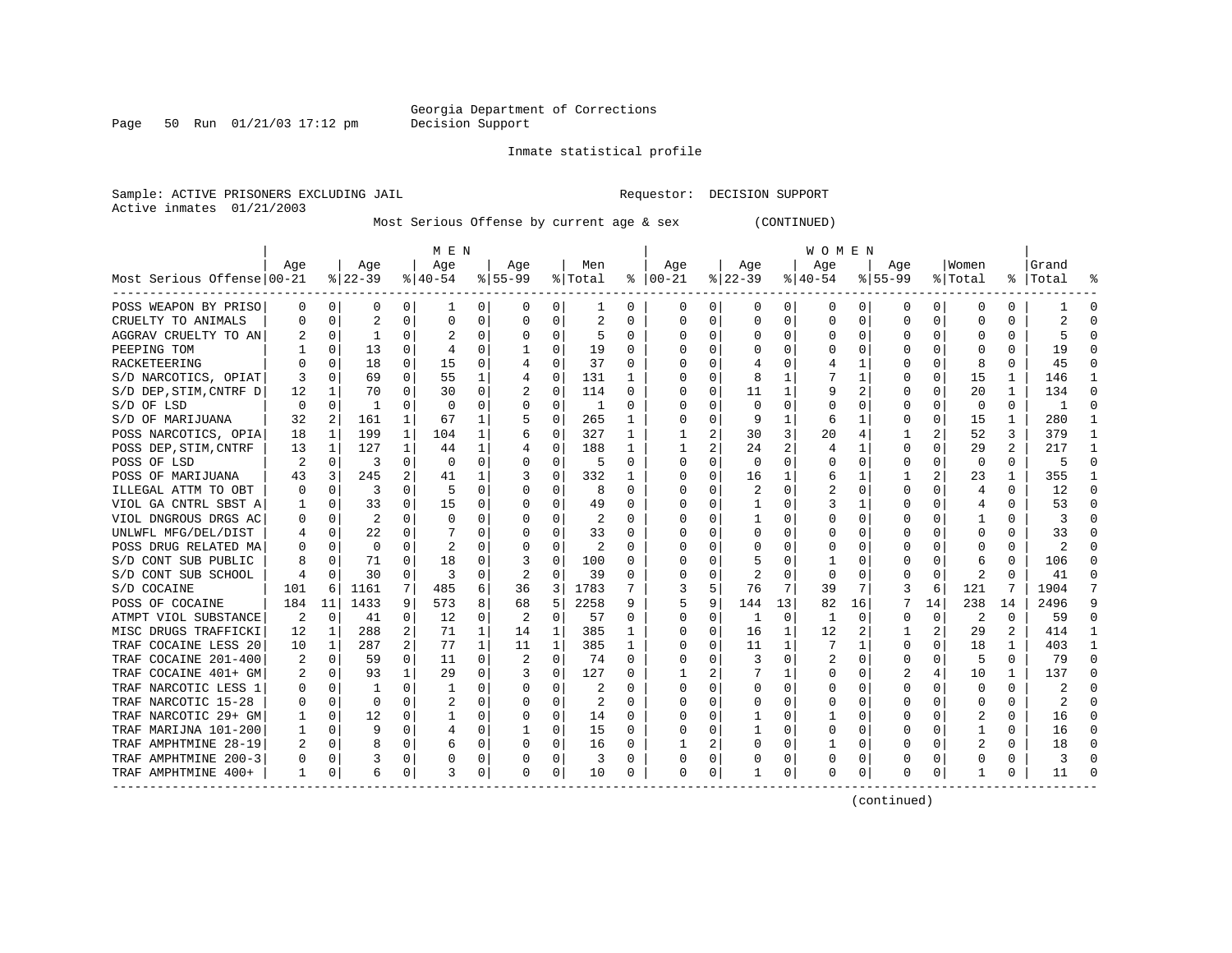Page 51 Run  $01/21/03$  17:12 pm

Inmate statistical profile

Sample: ACTIVE PRISONERS EXCLUDING JAIL **Requestor: DECISION SUPPORT** Active inmates 01/21/2003

Most Serious Offense by current age & sex (CONTINUED)

|                            |                  |          |           |          | M E N        |       |                                                 |              |         | <b>WOMEN</b> |           |      |           |          |           |          |           |              |              |              |           |      |
|----------------------------|------------------|----------|-----------|----------|--------------|-------|-------------------------------------------------|--------------|---------|--------------|-----------|------|-----------|----------|-----------|----------|-----------|--------------|--------------|--------------|-----------|------|
|                            | Age              |          | Age       |          | Age          |       | Age                                             |              | Men     |              | Age       |      | Age       |          | Age       |          | Age       |              | Women        |              | Grand     |      |
| Most Serious Offense 00-21 |                  |          | $ 22-39 $ |          | $ 40-54 $    |       | $8 55-99$                                       |              | % Total | ွေ           | $ 00-21 $ |      | $ 22-39 $ |          | $ 40-54 $ |          | $8 55-99$ |              | % Total      |              | %   Total | ႜ    |
| CNSPIRE TRAFFIC CNTR       | 0                | n        |           | $\Omega$ | <sup>0</sup> | 0     | 0                                               | 0            |         | 0            | $\Omega$  | 0    | $\Omega$  | 0        | $\Omega$  | 0        | O         | $\Omega$     | O            | U            |           |      |
| TRANSACTIONS DRUG OB       | $\left( \right)$ | $\Omega$ |           | O        | $\left($     | 0     | $\left($                                        | 0            |         | U            |           | 0    | 0         | O        | 0         | 0        | 0         | $\Omega$     |              | U            |           |      |
| USE COMM FACLTY VIO        |                  | $\Omega$ | U         |          |              | 0     |                                                 | 0            | 2       | 0            | ∩         |      |           | O        |           | $\Omega$ |           |              |              | 0            |           |      |
| ATT/CONSPRCY COMMT C       |                  | $\Omega$ | 11        |          |              | U     |                                                 | <sup>0</sup> | 15      | U            |           | 0    |           | O        |           |          |           |              |              | U            | 19        |      |
| VIOL MOTOR VEHICLE L       | 6                | $\Omega$ | 53        | $\Omega$ | 31           | O     |                                                 | $\Omega$     | 94      | U            |           |      |           |          |           |          |           |              | 13           |              | 107       |      |
| DRVNG HABTL VIOLATOR       |                  | n        | 104       | 1        | 133          | 2     | 18                                              |              | 256     |              |           |      |           | $\Omega$ |           |          | O         |              | 6            | 0            | 262       |      |
| HABIT TRAF VOIL/IMPA       | 0                | $\cap$   | 4         | $\cap$   | 8            | U     |                                                 | $\Omega$     | 14      | <sup>0</sup> |           | 0    |           | U        |           | ∩        | U         |              |              | <sup>n</sup> | 15        |      |
| HABIT TRAF VIOL/OTHE       | O                | n        | O         |          |              | 0     |                                                 |              |         | U            |           |      |           |          |           |          |           |              | <sup>0</sup> | U            |           |      |
| MISC MRALS/PBLIC H/S       | 0                | n        |           |          |              | 0     |                                                 | U            |         | U            |           |      |           | O        |           |          |           |              |              |              |           |      |
| MISC CORRECTIONL INS       |                  | C        |           |          |              | U     |                                                 | O            | 6       | U            |           |      |           | O        |           |          | O         |              |              | U            |           |      |
| VIOLATN OTHR STATES        |                  | n        |           |          |              | U     |                                                 | O            |         | U            |           |      |           | O        |           |          |           |              |              | U            |           |      |
| CONSPIRACY                 | 13               |          | 57        |          |              | U     |                                                 | $\Omega$     | 79      | <sup>0</sup> |           |      | 11        |          |           | O        |           |              | 15           |              | 94        |      |
| CRMNL ATMPT                | 10               |          | 30        | 0        | 17           | 0     |                                                 | O            | 62      | U            |           |      |           | U        |           |          |           |              | 8            | U            | 70        |      |
| AIRCRAFT HIJACKING         |                  | n        |           | 0        | <sup>0</sup> | U     |                                                 | O            |         | U            |           | 0    |           | O        |           | $\Omega$ | O         |              |              | O            |           |      |
| UNAUTH DIST RECRD DE       | $\Omega$         | $\Omega$ |           |          |              | O     |                                                 | $\Omega$     |         | U            |           |      | $\Omega$  | $\Omega$ |           |          | O         |              | <sup>0</sup> | U            |           |      |
| CRMNL SOLICITATION         |                  | $\Omega$ | 5         |          |              | 0     |                                                 | O            |         | U            |           | 0    |           | $\Omega$ | 0         |          |           |              |              | U            |           |      |
| PARTY TO A CRIME           |                  | $\Omega$ |           | $\Omega$ |              | 0     |                                                 | $\Omega$     | 8       | 0            |           | 0    |           | $\Omega$ | 0         | O        | 0         | <sup>n</sup> |              | U            | 10        |      |
| CRMNL TRESPASSING          |                  | 0        | 0         | 0        |              | 0     | ∩                                               | 0            | 2       | 0            | $\Omega$  | 0    | 0         | 0        | $\Omega$  |          | O         | 0            | <sup>0</sup> |              |           |      |
| Total reported             |                  |          |           |          |              |       | 3362 100 26716 100 12192 100 1965 100 44235 100 |              |         |              | 144 100   |      | 1922 100  |          | 948 100   |          |           | 84 100       | 3098 100     |              | 47333 100 |      |
| Percent reported           |                  | 48.9     |           | 58.0     |              | 61.7  |                                                 | 65.4         |         | 58.6         |           | 39.7 |           | 55.4     |           | 55.2     |           | 59.5         |              | 54.8         |           | 58.4 |
| Not reported               | 1720             |          | 11243     |          | 4668         |       | 681                                             |              | 18312   |              | 88        |      | 864       |          | 427       |          | 34        |              | 1413         |              | 19725     |      |
| Total                      | 3366             |          | 26741     |          |              | 12202 |                                                 |              | 44276   |              | 146       |      | 1939      |          | 954       |          | 84        |              | 3123         |              | 47399     |      |